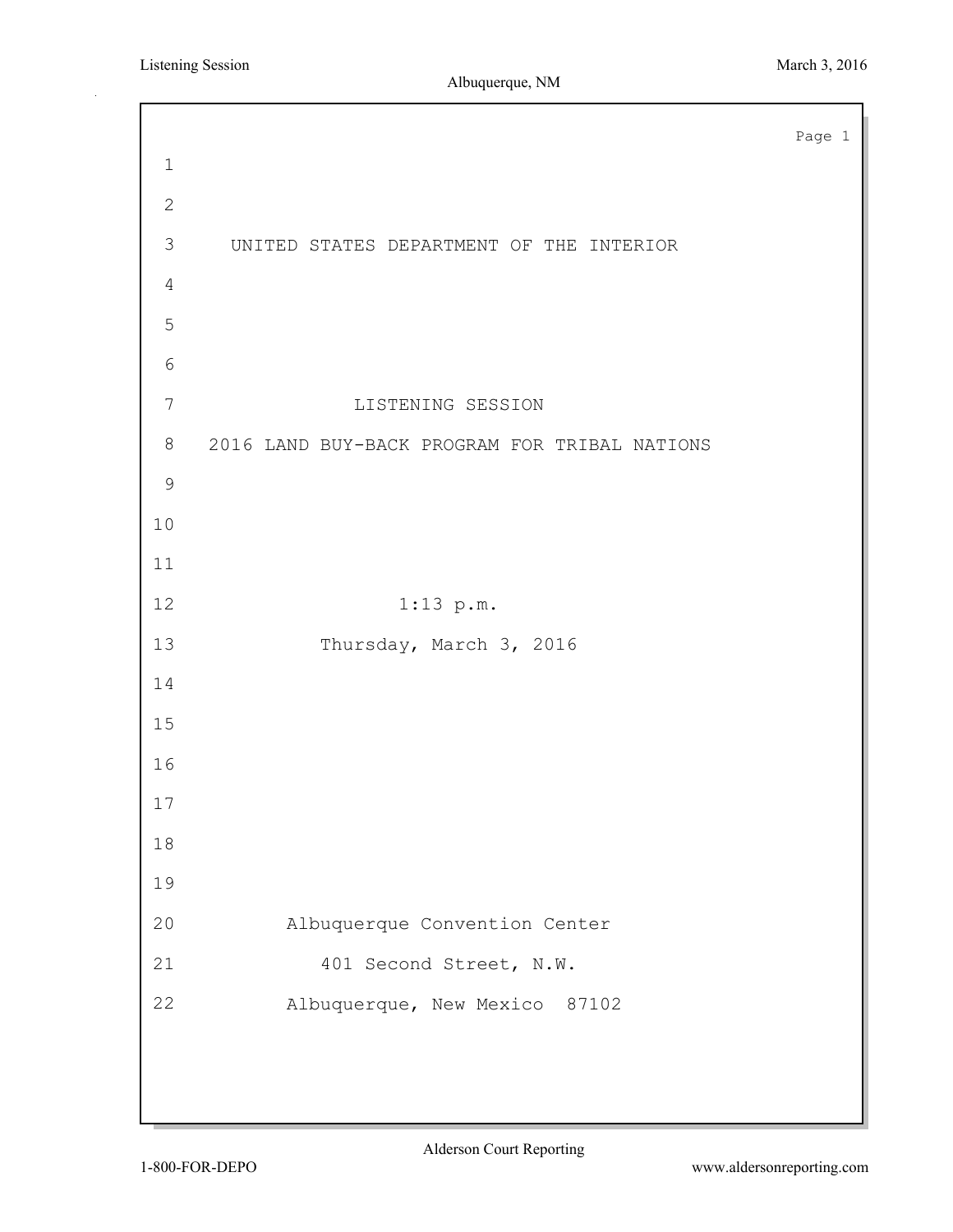|              | Page 2                                                  |
|--------------|---------------------------------------------------------|
| $\mathbf 1$  | PARTICIPANTS                                            |
| $\mathbf{2}$ | DEPARTMENT OF INTERIOR:                                 |
| 3            | MICHAEL CONNOR, Deputy Secretary, Department of         |
| 4            | the Interior, Washington, D.C.                          |
| 5            | VINCENT LOGAN, Special Trustee for American             |
| 6            | Indians, U.S. Department of the Interior, Washington,   |
| 7            | D.C.                                                    |
| $\,8\,$      | LAWRENCE ROBERTS, Acting Assistant Secretary,           |
| 9            | Indian Affairs, Department of the Interior, Washington, |
| 10           | D.C.                                                    |
| 11           | JOHN MCCLANAHAN, Program Director, Land Buy-Back        |
| 12           | Program for Tribal Nations, Department of the Interior, |
| 13           | Washington, D.C.                                        |
| 14           | KATHERIN GROUNDS, Senior Advisor, Tribal                |
| 15           | Relations, Land Buy-Back Program, Department of the     |
| 16           | Interior, Washington, D.C.                              |
| 17           | SANTEE LEWIS, Senior Advisor, Tribal Relations,         |
| 18           | Land Buy-Back Program, Department of the Interior,      |
| 19           | Washington, D.C.                                        |
| 20           | LORNA BABBY, Senior Advisor, Tribal Relations,          |
| 21           | Land Buy-Back Program, Department of the Interior,      |
| 22           | Washington, D.C.                                        |
|              |                                                         |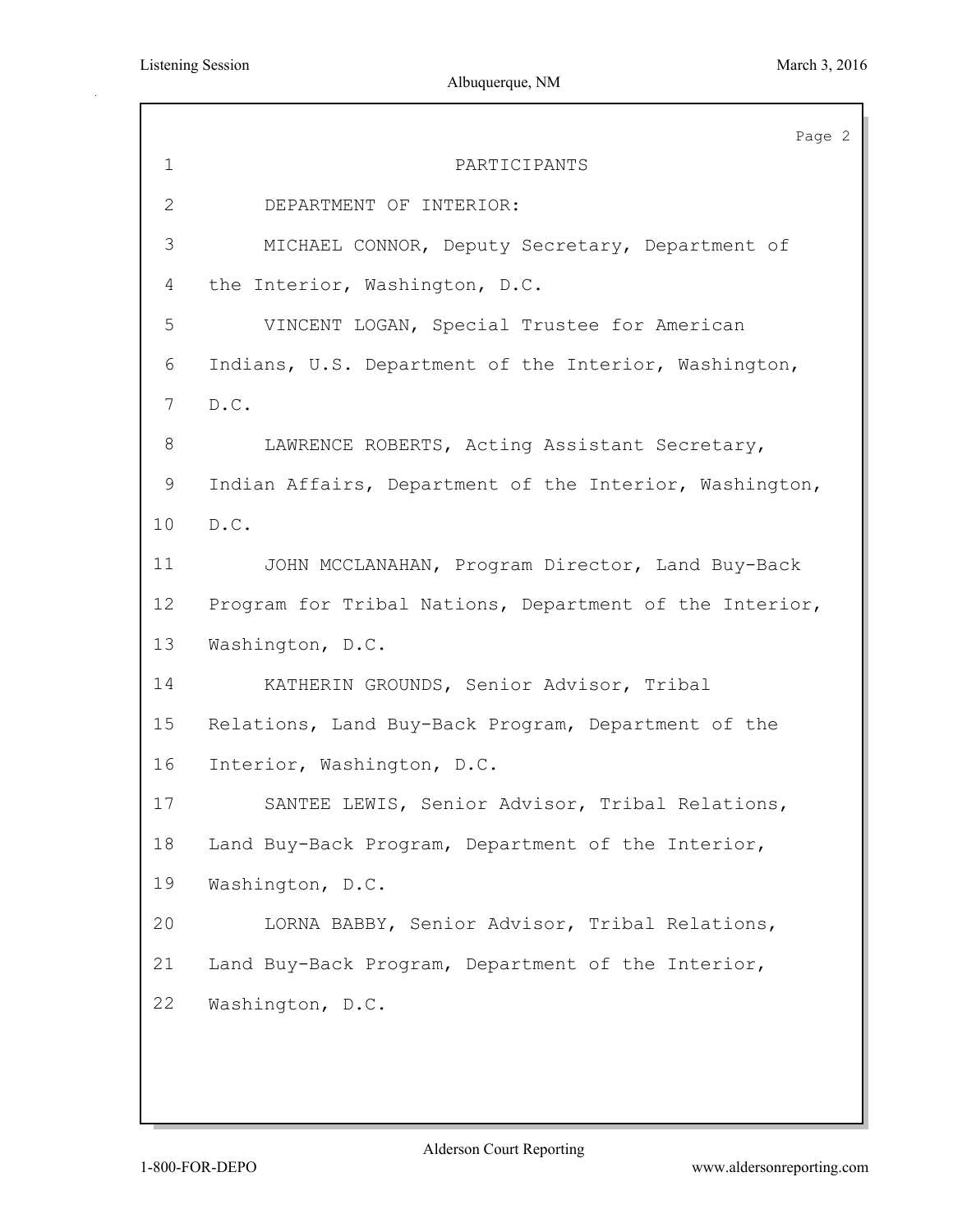|                 | Page 3                                              |
|-----------------|-----------------------------------------------------|
| $\mathbf 1$     | PARTICIPANTS (continued)                            |
| 2               | DEPARTMENT OF INTERIOR (continued):                 |
| 3               | ALBERTO UGÁS, Supervisory Appraiser, Office of      |
| 4               | Appraisal Services, U.S. Department of the Interior |
| 5               |                                                     |
| 6               | TRIBAL MEMBERS/SPEAKERS:                            |
| 7               | LEONARD TSOSIE, Councilman, Navajo Nation Council,  |
| 8               | Window Rock, Arizona                                |
| $\mathsf 9$     | ERNIE STENSGAR, Vice Chairman, Coeur d'Alene        |
| 10 <sub>o</sub> | Tribal Council, Plummer, Idaho                      |
| 11              | GEOFFREY STANDING BEAR, Principal Chief, Osage      |
| 12              | Nation, Pawhuska, Oklahoma                          |
| 13              | EDDIE HAMILTON, Governor, Cheyenne & Arapaho        |
| 14              | Tribes, Concho, Oklahoma                            |
| 15              | GARY BURKE, BOT Chairman, Confederated Tribes of    |
| 16              | the Umatilla Indian Reservation, Pendleton, Oregon  |
| 17              | ROBERT SMITH, Tribal Chairman, Pala Band of         |
| 18              | Mission Indians, Pala, California                   |
| 19              | JESSE ALLEN, Oil and Gas Manager, Muscogee Creek    |
| 20              | Nation, Tulsa, Oklahoma                             |
| 21              | NORMA "JEANIE" LOUIE, Social Services Director,     |
| 22              | Coeur d'Alene Tribe, Plummer, Idaho                 |
|                 |                                                     |
|                 |                                                     |
|                 |                                                     |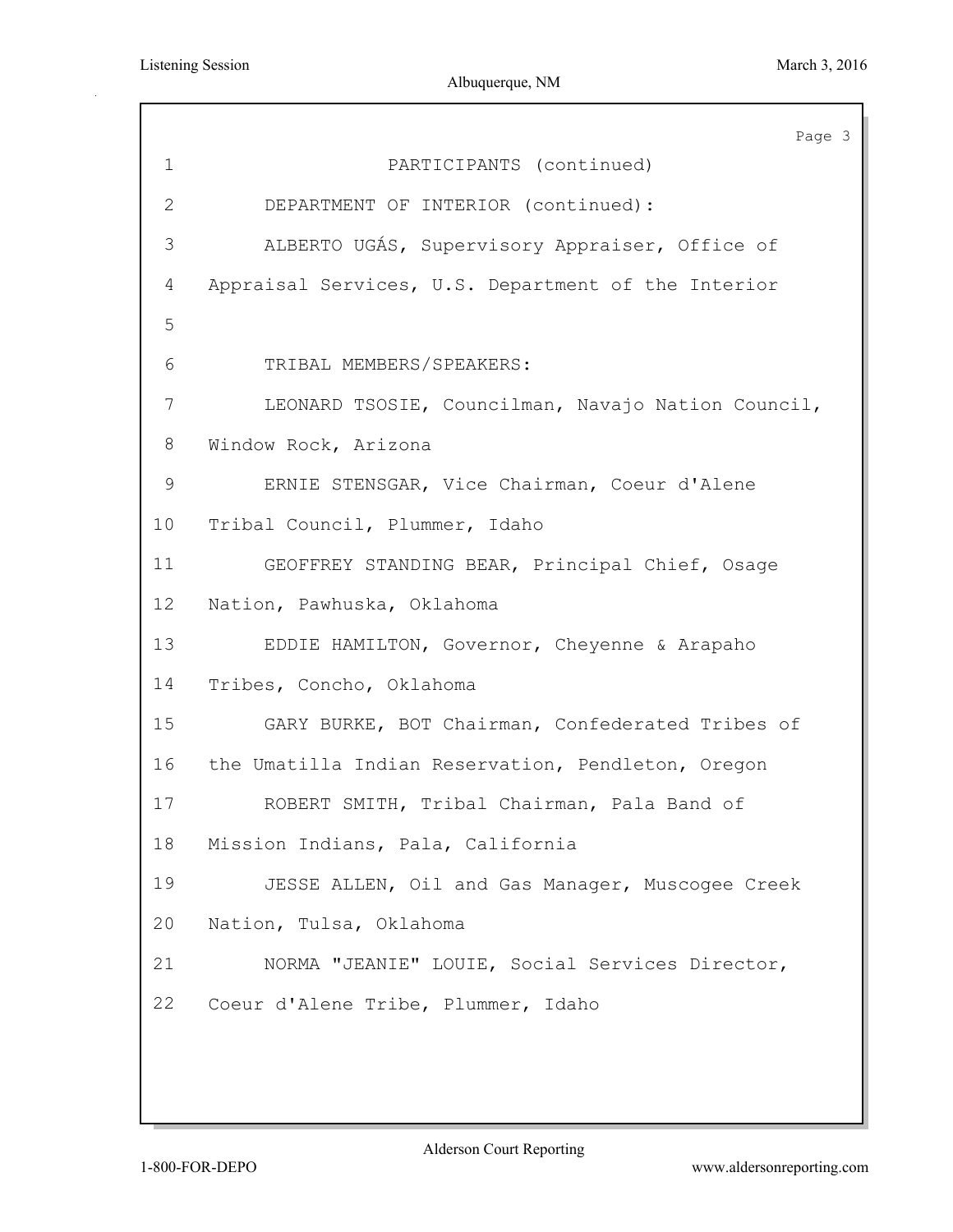|              | Page 4                                                  |
|--------------|---------------------------------------------------------|
| 1            | PARTICIPANTS (continued)                                |
| $\mathbf{2}$ | TRIBAL MEMBERS/SPEAKERS (continued):                    |
| 3            | FRANK ADAKI, Navajo Dine' Tribe, Arizona                |
| 4            | JOSEPH SMITH, Director of Land Management,              |
| 5            | Standing Rock Sioux Tribe, Fort Yates, North Dakota     |
| 6            | DENNIS CLAW, Many Farms Chapter, Navajo Nation,         |
| 7            | Many Farms, Arizona                                     |
| 8            | BILL TOVEY, Director of Economic Development,           |
| 9            | Confederated Tribes of the Umatilla Indian Reservation, |
| 10           | Pendleton, Oregon                                       |
| 11           | RANDOLPH SCOTT, Land Services Administrator,            |
| 12           | Confederated Tribes of Warm Springs, Warm Springs,      |
| 13           | Oregon                                                  |
| 14           | RUSSELL BEGAYE, President, Navajo Nation, Window        |
| 15           | Rock, Arizona                                           |
| 16           | LIZ ARAGON, Pueblo of Laguna, Laguna, New Mexico        |
| 17           | MARTHA GARCIA, Navajo Language Interpreter              |
| 18           |                                                         |
| 19           |                                                         |
| 20           |                                                         |
| 21           |                                                         |
| 22           |                                                         |
|              |                                                         |
|              |                                                         |
|              |                                                         |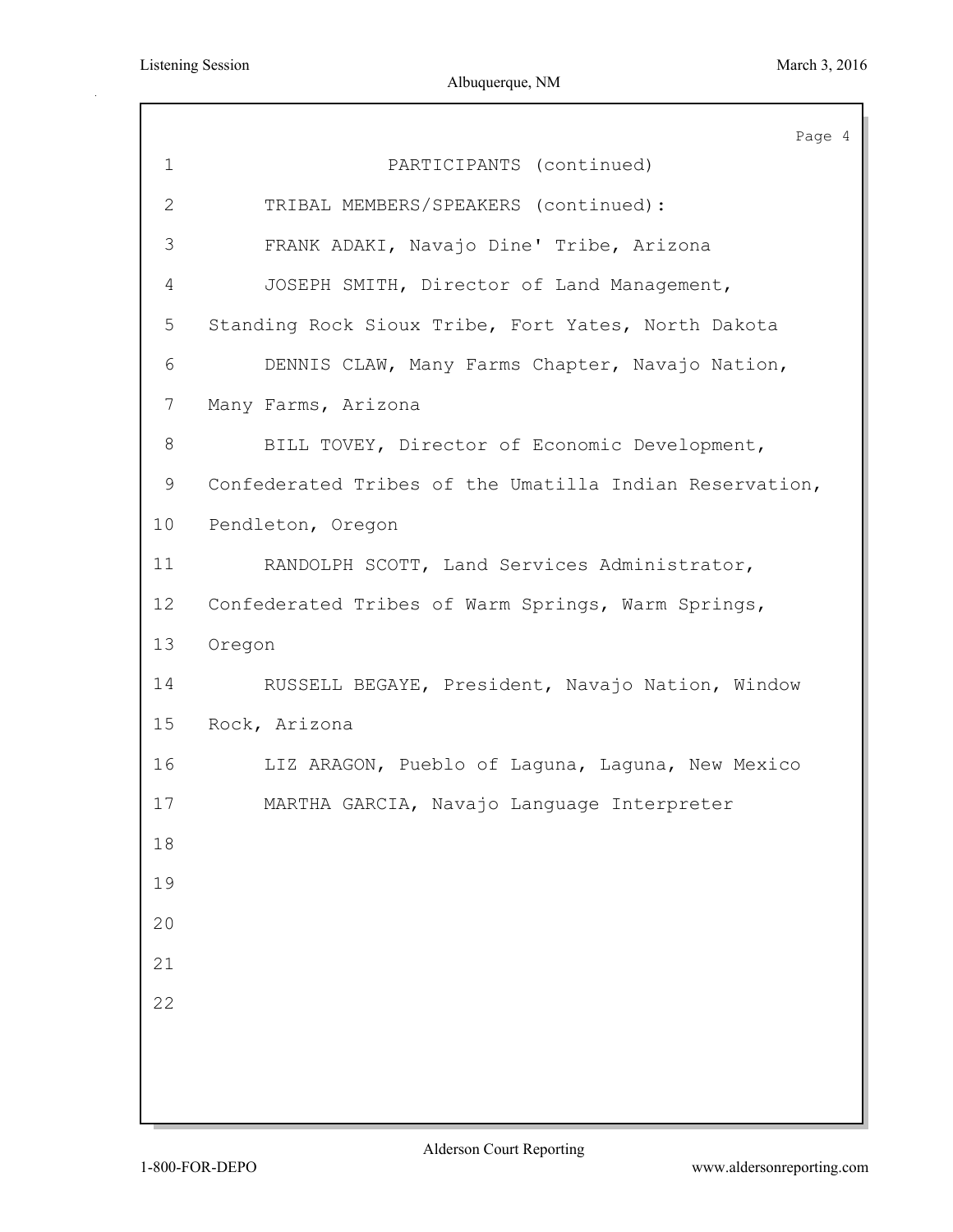|                | Page 5                                                 |
|----------------|--------------------------------------------------------|
| 1              | PROCEEDINGS                                            |
| $\mathbf{2}$   | (1:13 p.m.)                                            |
| 3              | MR. MCCLANAHAN: Ya'at eeh. Good afternoon. My          |
| 4              | name is John McClanahan. I'm the program manager for   |
| 5              | the Land Buy-Back Program. We're going to go ahead and |
| 6              | get started. I would encourage folks that are in the   |
| $7\phantom{.}$ | back to come on up closer if you'd like. It looks like |
| 8              | we've got plenty of room. So please feel free to come  |
| 9              | forward.                                               |
| 10             | At this time, I'm going to invite Councilman           |
| 11             | Leonard Tsosie up to the mic here to make some opening |
| 12             | remarks and invocation for us. Mr. Councilman?         |
| 13             | MR. TSOSIE: (NATIVE LANGUAGE SPOKEN.) I don't          |
| 14             | know if the sign language person can pronounce Navajo  |
| 15             | or do the sign in Navajo. (NATIVE LANGUAGE SPOKEN.)    |
| 16             | Leonard Tsosie (NATIVE LANGUAGE SPOKEN.) I quess he    |
| 17             | could.                                                 |
| 18             | (Laughter.)                                            |
| 19             | MR. TSOSIE: (NATIVE LANGUAGE SPOKEN.)<br>John          |
| 20             | McClanahan. (NATIVE LANGUAGE SPOKEN.)                  |
| 21             | (Laughter.)                                            |
| 22             | MR. TSOSIE: I told them that you're okay.              |
|                |                                                        |
|                |                                                        |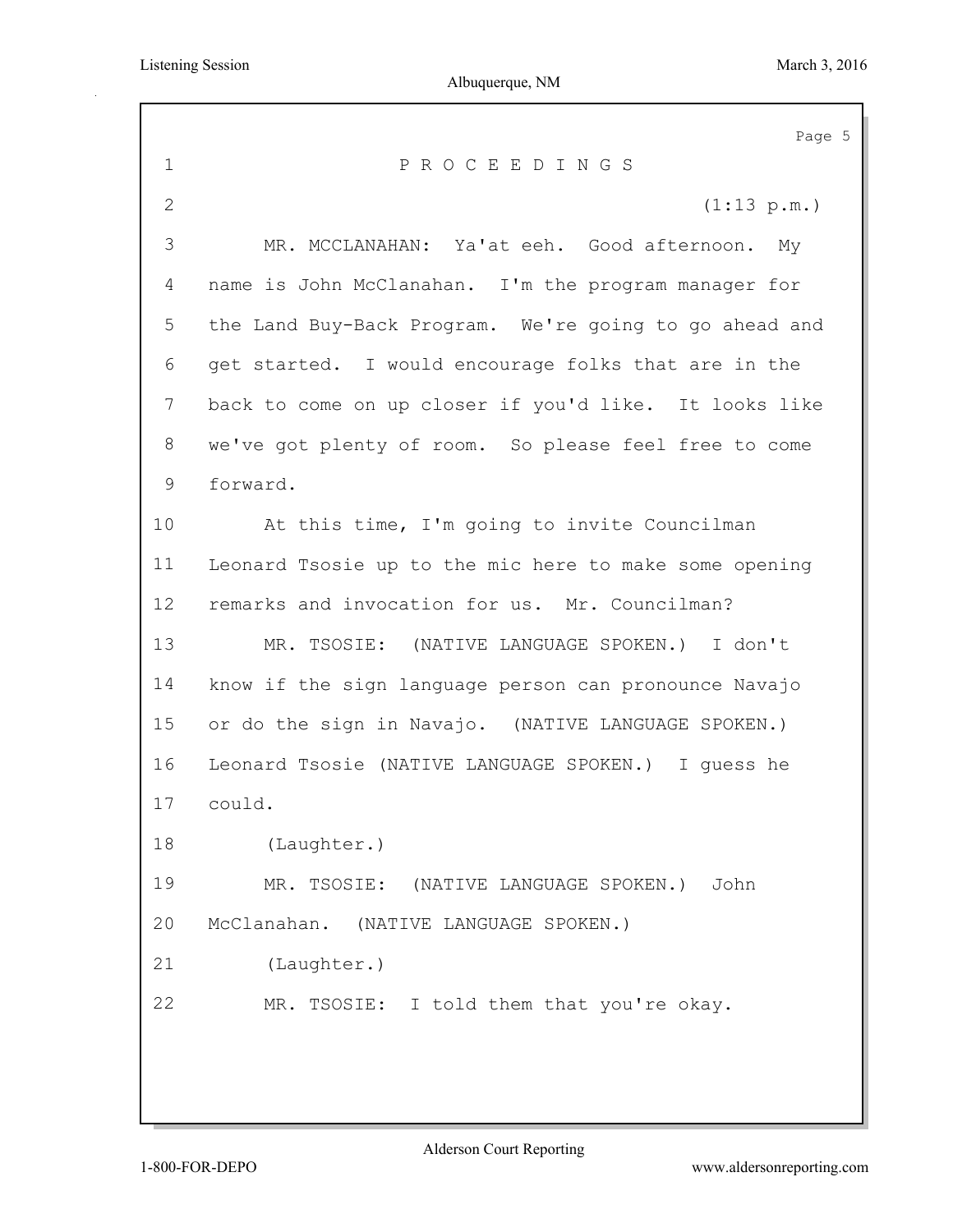(Laughter.)

 MR. TSOSIE: (NATIVE LANGUAGE SPOKEN.) There was a good turnout this morning, and many valuable, good questions were asked I understand. The only thing that I think I heard that people were concerned about is the lack of Navajo interpretation, and so maybe next time we could do better with that. I don't know how we're going to do it today, but I don't mind interpreting here and there every once in a while because I noticed we have some elders. (NATIVE LANGUAGE SPOKEN.) Let's open up with a prayer. (NATIVE LANGUAGE SPOKEN.) Amen. Thank you. MR. MCCLANAHAN: Thank you, Mr. Councilman. I appreciate your words. Thank you, everyone, for coming. Again, my name is John McClanahan. I'm the program manager for the Land Buy-Back Program. We're here today to hear from you. We want to listen to you. We want to hear your insights and perspectives on the Program, so please share your thoughts and ideas. It's very important that we listen to Indian Country to find out how we're doing, find out how we can do better. We have a court reporter here that's able to take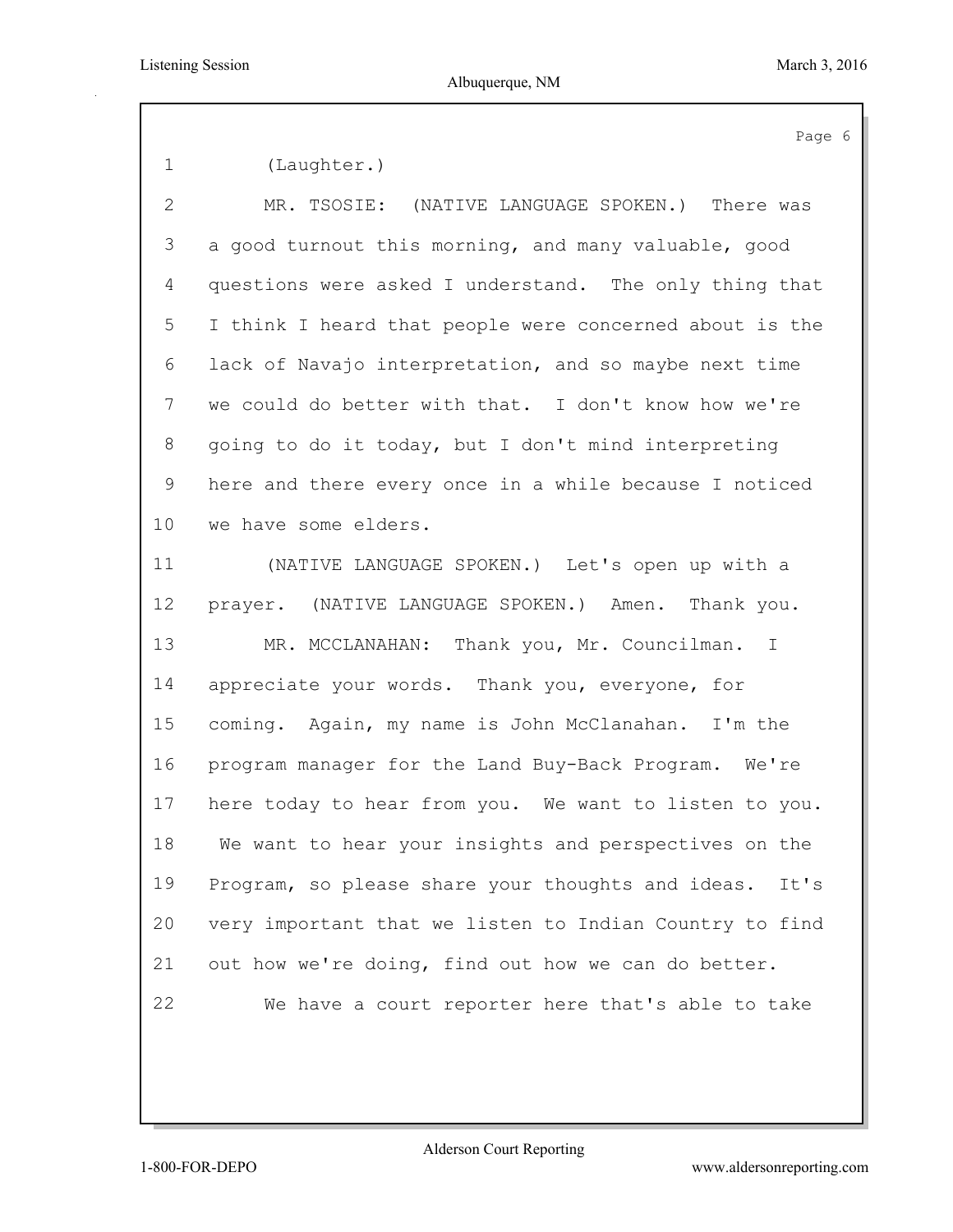|                           | Page 7                                                  |
|---------------------------|---------------------------------------------------------|
| $\mathbf 1$               | down your comments. And like we've done in the past,    |
| $\mathbf{2}^{\mathsf{I}}$ | we will take that information and respond in our Status |
| 3                         | Reports and in our frequently asked questions. So it's  |
| 4                         | been a useful part of the Program in the past to have   |
| 5                         | these sessions. So rather than responding to your       |
| 6                         | feedback today, we will, again, respond in those        |
| $\overline{7}$            | reports that we issue. That way we'll be able to allow  |
| 8                         | as many people as possible to let their voices be       |
| 9                         | heard.                                                  |
| 10                        | To get us started, I just wanted to say a few           |
| 11                        | things about the scope of the Buy-Back Program, some of |
| 12                        | the key principles that are involved, and then I want   |
| 13                        | to recognize a number of folks that are involved in the |
| 14                        | success of the Program.                                 |
| 15                        | First of all, fractionation has got a massive           |
| 16                        | impact on Indian Country. There are about 150           |
| 17                        | locations nationwide that are feeling the effects of    |
| 18                        | the allotment policy. About 235,000 landowners across   |
| 19                        | Indian Country that have fractional interests, and in   |
| 20                        | the Program we've identified 42 of those 150 locations  |
| 21                        | where we will be making offers through about 2017.      |
| 22                        | Those 42 locations represent about 83 percent of all    |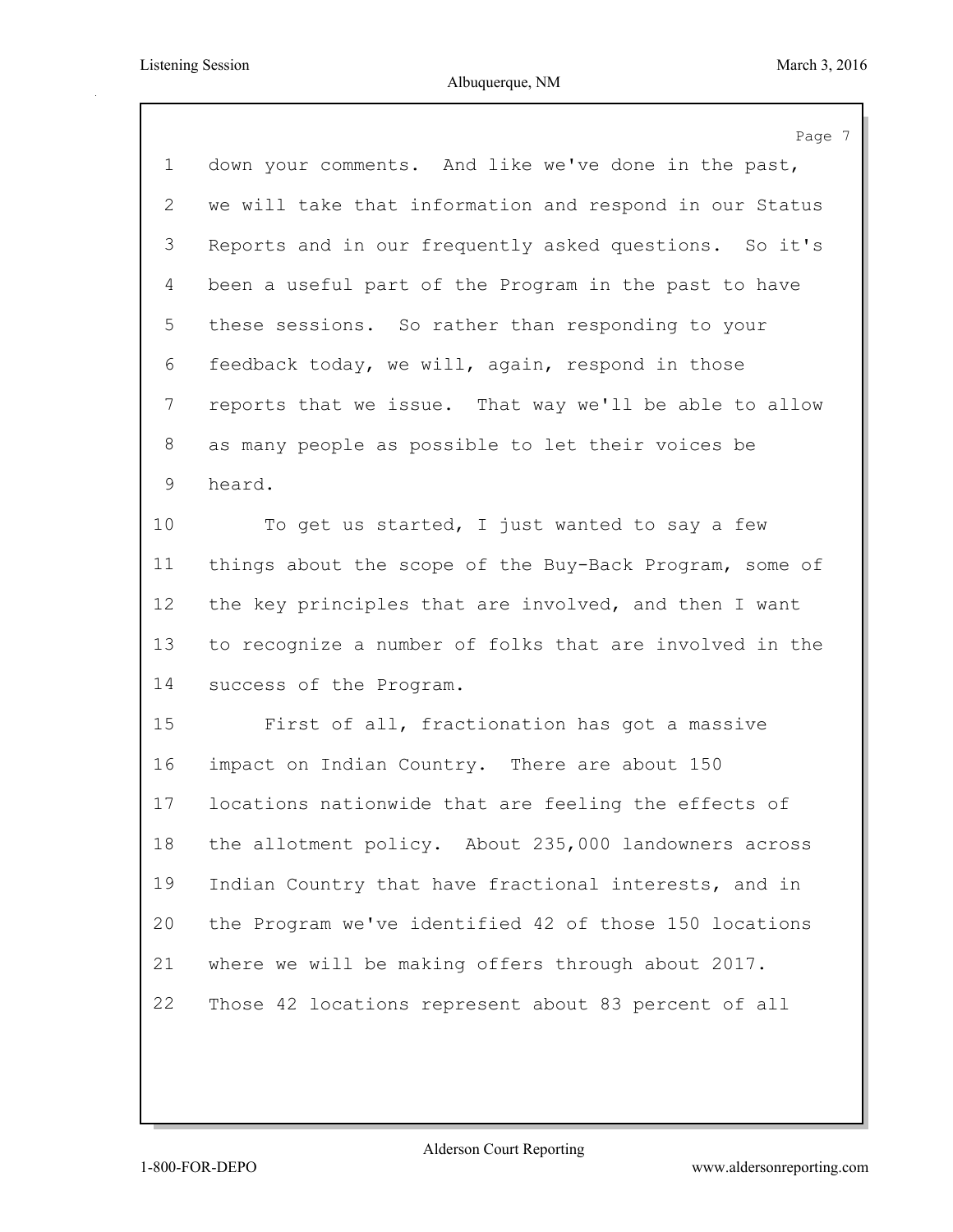|                | Page 8                                                  |
|----------------|---------------------------------------------------------|
| $\mathbf 1$    | fractional interests across Indian Country, so many of  |
| $\overline{2}$ | the highly fractionated locations are on our schedule,  |
| 3              | and we've been to many of those already.                |
| 4              | Second, I wanted to make sure everybody                 |
| 5              | understands that this Program is voluntary. What that   |
| 6              | means is that if a landowner gets an offer from the     |
| 7              | Buy-Back Program, it's their choice as to whether they  |
| 8              | want to participate or not. If they want to sell some   |
| 9              | of the fractional interests -- again, that will go to   |
| 10             | the Tribe -- they're able to do that. If they don't     |
| 11             | want to sell any fractional interests, that's okay,     |
| 12             | too. So it's really important that we work with Tribal  |
| 13             | leaders to educate the landowners about the Program and |
| 14             | make sure that they know that it's their choice.        |
| 15             | Informed decision making is a key principle for         |
| 16             | the Program. Our main focus is to, again, educate       |
| 17             | landowners, answer their questions, and make sure they  |
| 18             | understand their land and the options before they       |
| 19             | participate.                                            |
| 20             | Examples of outreach are the kinds of events we         |
| 21             | had this morning. I hope that many of you were able to  |
| 22             | attend this morning's session. I hope also you were     |
|                |                                                         |
|                |                                                         |

Alderson Court Reporting

1-800-FOR-DEPO www.aldersonreporting.com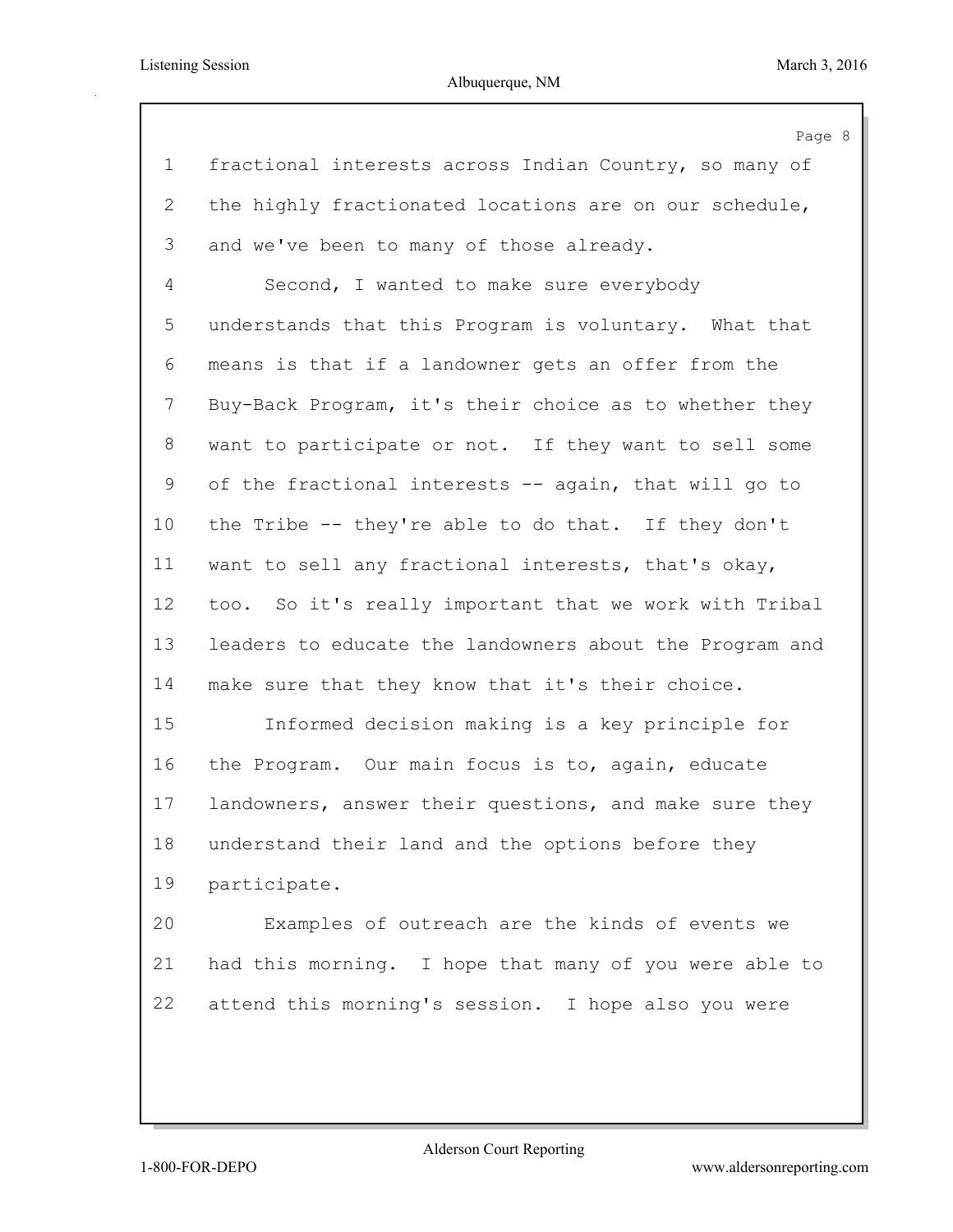|                | Page 9                                                   |
|----------------|----------------------------------------------------------|
| $\mathbf 1$    | able to go to the resource tables that we have outside   |
| 2              | the room where you can learn more about appraisals,      |
| 3              | look at a map of your land, learn more about how we      |
| $\overline{4}$ | look at the minerals. So, many of our staff are here,    |
| 5              | and if you haven't been to those tables, I encourage     |
| 6              | you to do that. There are a lot of good resources        |
| $7\phantom{.}$ | there that you can obtain today. I also appreciate the   |
| 8              | Navajo Nation. They have a table as well for Navajo      |
| 9              | landowners that want to engage with their staff that     |
| 10             | are helping us with the Program.                         |
| 11             | And finally I want to recognize all the teamwork         |
| 12             | and cooperation that's involved in this Program.         |
| 13             | You're going to hear a number of updates today, but one  |
| 14             | of the most amazing ones I think is that in just a       |
| 15             | short amount of time we've given 67,000 of those         |
| 16             | 230,000 landowners a chance to participate in the        |
| 17             | And we did that by sending out \$1.7 billion<br>Program. |
| 18             | in offers to landowners, and so that's really a huge     |
| 19             | impact in a short amount of time.                        |
| 20             | Even beyond those numbers, though, are the               |
| 21             | conversations that we've been able to have with Indian   |
| 22             | Country. I know many of you heard me talk before about   |
|                |                                                          |
|                |                                                          |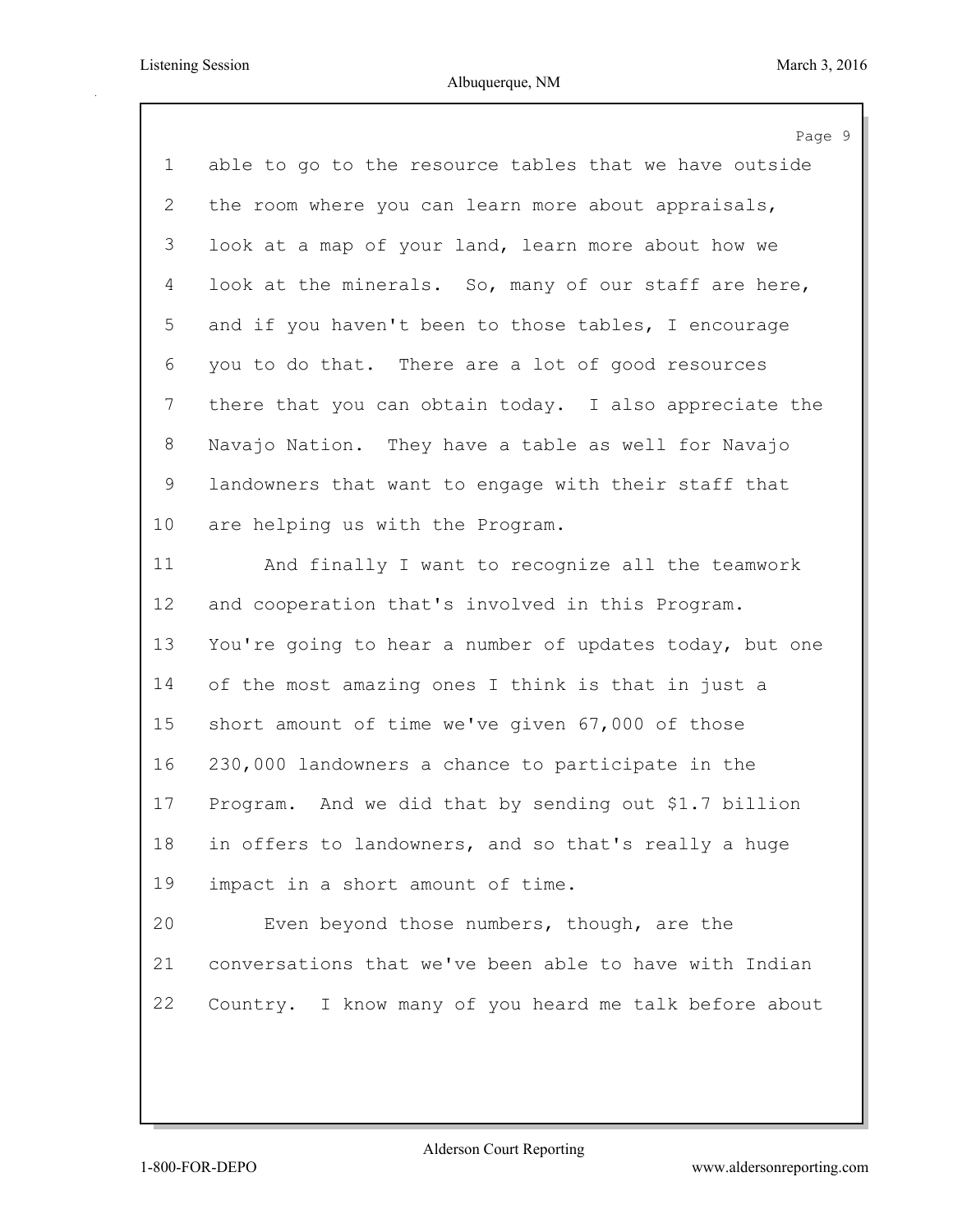|             | Page 10                                                 |
|-------------|---------------------------------------------------------|
| $\mathbf 1$ | the Cobell litigation, and that was an important piece  |
| 2           | of litigation. But one of the issues with that is that  |
| 3           | we were unable to communicate with landowners for many, |
| 4           | many years except through legal counsel. And so,        |
| 5           | through this Program, we're able to talk with Tribes    |
| 6           | and landowners like I think we've never been able to do |
| 7           | before. And landowners now are much more aware of       |
| 8           | their land, and I think we're creating a lot of         |
| 9           | goodwill in Indian Country.                             |
| 10          | So that opportunity we've provided and those            |
| 11          | conversations wouldn't have been possible without the   |
| 12          | involvement of the Tribal leaders, many of whom are     |
| 13          | here today. And so, I want to recognize the 20          |
| 14          | locations that we've been to so far. Your involvement   |
| 15          | and support has been instrumental to the success.       |
| 16          | We've been saying from the very beginning that we       |
| 17          | would not be able to achieve success without your       |
| 18          | involvement, and you've shown us that's definitely the  |
| 19          | case. From any point in time we usually have 40 to 60   |
| 20          | Tribal staff that are helping us implement this Program |
| 21          | at the local or the grassroots level. So thank you,     |
| 22          | Tribal leaders, and your staff that have helped us get  |
|             |                                                         |
|             |                                                         |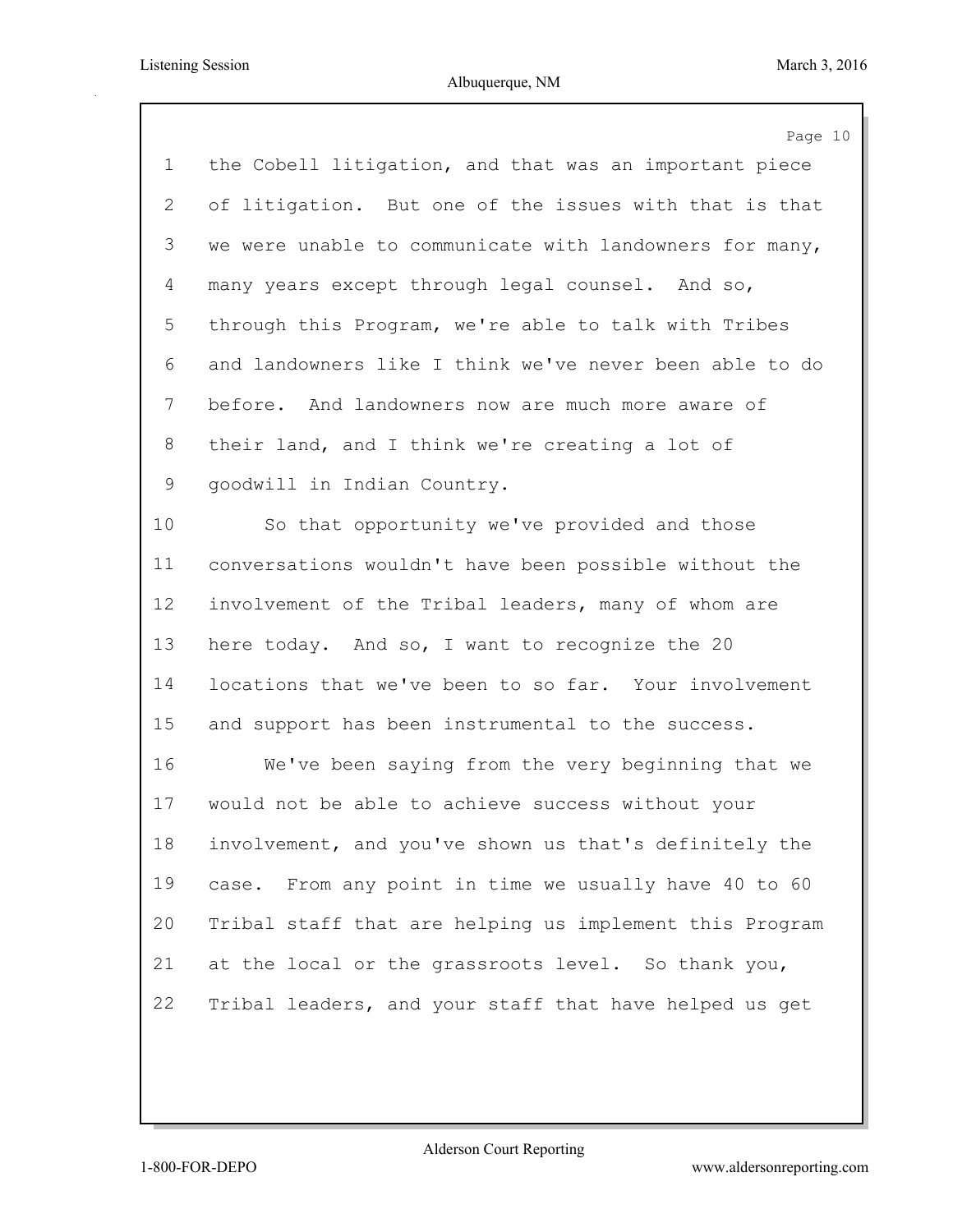the Program going.

 I also want to recognize and thank the many other locations that we haven't been to yet. I recognize that you're anxious to be involved in the Program, and I appreciate your patience. We've got a Planning Initiative happening right now where we're seeking to learn from the remaining locations, about 100, if you're interested in the Program. So, again, I look forward to working with you. Please express your interest in the Program by March 11. So, again, thank you for your patience there. I also want to recognize the many staff from the Department of the Interior that have been helping with the Program. Just about every single office is

 involved from BIA, to the Office of Special Trustee, to the Bureau of Land Management, Office of Evaluation Services. We're all coming together as a team with the common purpose of serving Indian Country, and I really hope that you've seen our collaboration and working with you as being effective. And so, many of them are here today. A number of folks are local here. I encourage you to get to know them and ask them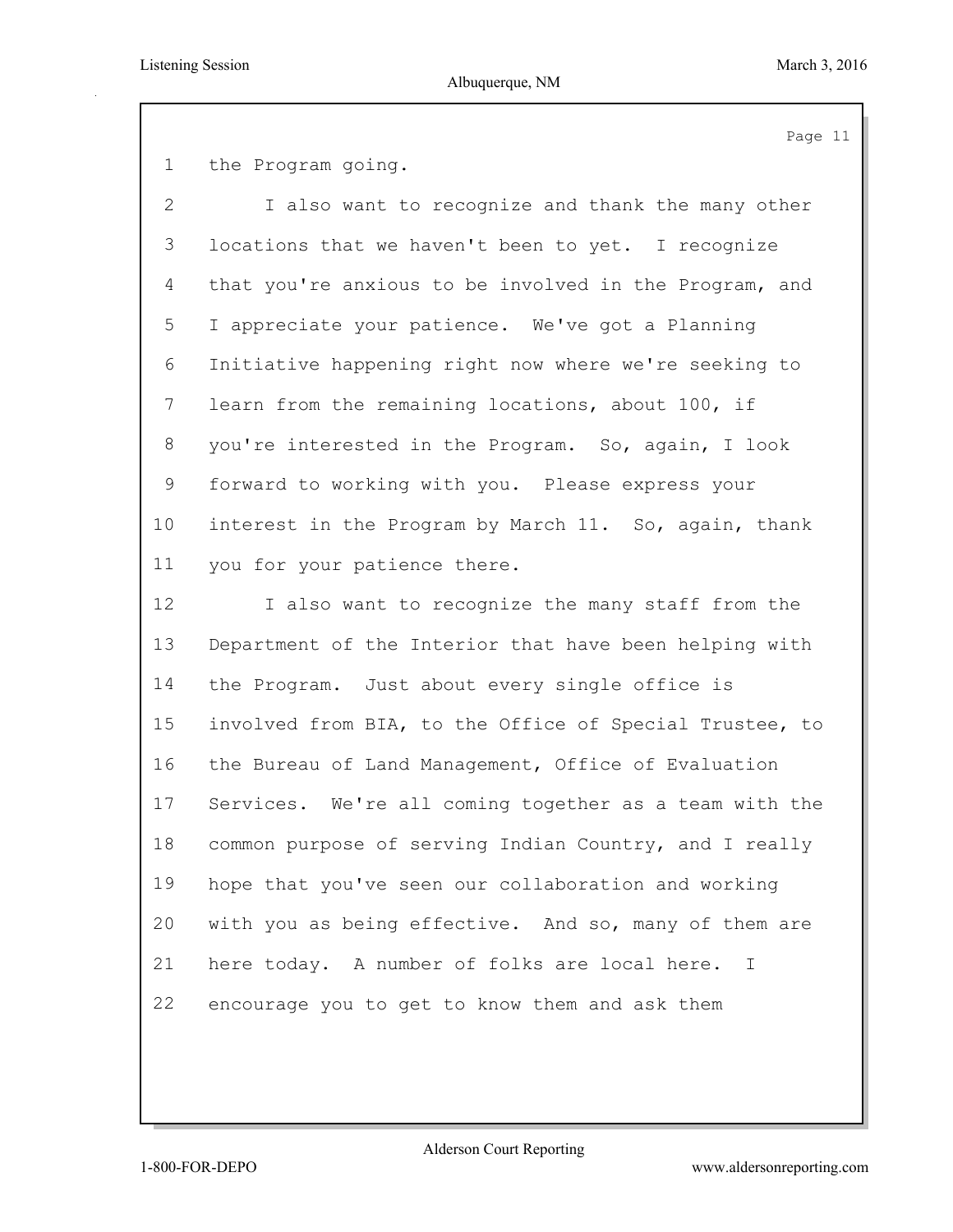questions.

| $\overline{2}$ | Finally, outreach, like I said, is a key part of        |
|----------------|---------------------------------------------------------|
| 3              | the Program. Those 230,000 landowners are located all   |
| 4              | over the country, some in foreign countries, so we      |
| 5              | always have the challenge of how to reach them. One of  |
| 6              | the things that we've done and Tribes have also done is |
| 7              | create videos to help explain the Program. So the Buy-  |
| 8              | Back Program has recently completed a video that we're  |
| 9              | going to show here today. It's somewhat of a premiere.  |
| 10             | You're the first ones to see it, so we're going to      |
| 11             | play that now. It's about 10 minutes. We're going to    |
| $12 \,$        | make this available so all the Tribes have access to    |
| 13             | this and can help us get the word out. So why don't we  |
| 14             | go ahead and play that video now? Thank you.            |
| 15             | (Video presentation.)                                   |
| 16             | MR. MCCLANAHAN: Okay. I hope you found that             |
| 17             | informative. Like I said, we'll have that available on  |
| 18             | our website. I also wanted to just note that back in    |
| 19             | the corner over there we do have some Navajo            |
| 20             | translators, so if there's anyone who is interested in  |
| 21             | having the information shared in Navajo, there is a     |
| 22             | group of folks back there in the corner.                |
|                |                                                         |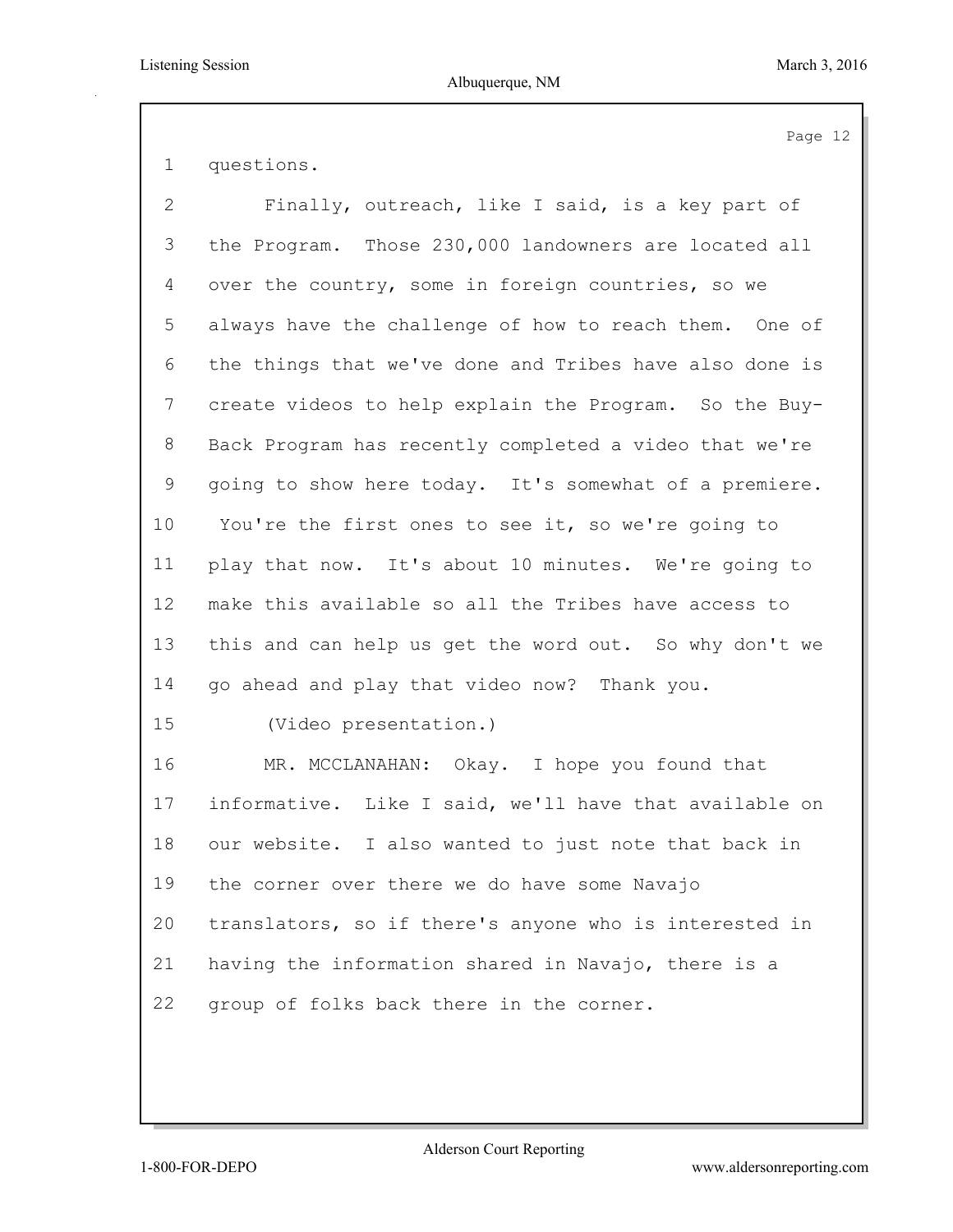Page 13 Now I'd like to introduce the Deputy Secretary of the Department of the Interior, Michael Connor. The Deputy Secretary oversees the Buy-Back Program and is responsible for chairing the leadership at the Department that are also helping ensure that the Program succeeds. DEPUTY SECRETARY CONNOR: Good afternoon, everybody. Thank you, John, for that introduction, but not only for the introduction. I want to thank you for your personal commitment and your leadership of the Land Buy-Back Program. And I'm going to go through 12 some statistics here and only talk briefly, but I do think it's astounding how far we've come during the course in which the Program has been in place. I want to thank all of you for taking the time today to join us here. I'm particularly happy to be here as a New Mexican. It's always a good opportunity for me to get back home, even if it's only going to be for a few hours, so I apologize in advance. Sometime between 4:15 and 4:30, I'm going to have to get out of here to catch a plane back to Washington, D.C. But I will look forward to the dialogue because we believe in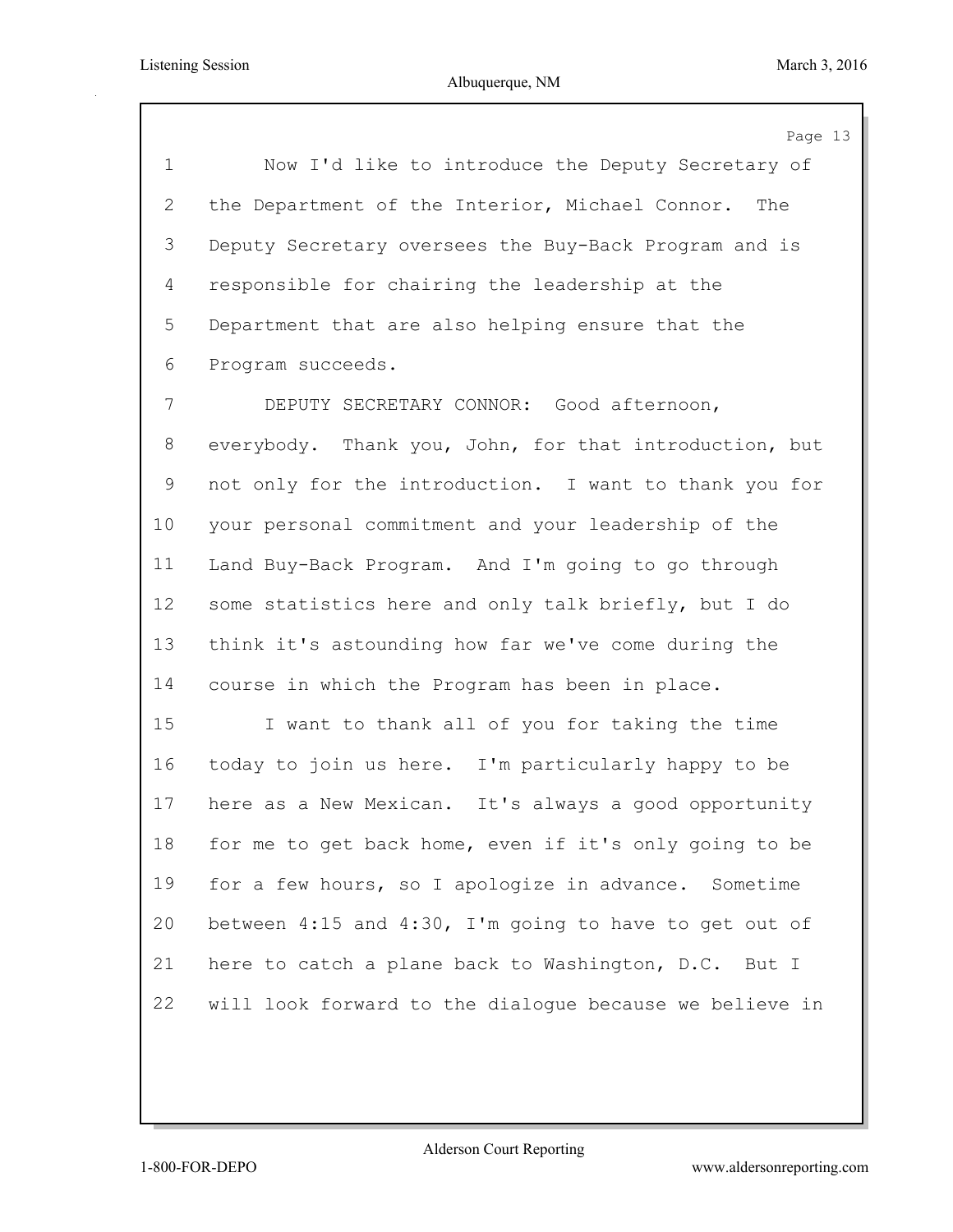|                 | Page 14                                                 |
|-----------------|---------------------------------------------------------|
| $\mathbf 1$     | ongoing collaboration, transparency, and implementation |
| 2               | of the lessons learned throughout each year of this     |
| 3               | Program.                                                |
| 4               | And today, I think, as you've seen from this            |
| 5               | morning's activity and during this Listening Session    |
| 6               | this afternoon, it will be no exception.                |
| 7               | As John mentioned, I chair a board of departmental      |
| 8               | leadership that oversee the Buy-Back Program. I         |
| 9               | continue to be amazed by the speed at which the         |
| 10 <sub>o</sub> | Program, working in partnership with the sovereign      |
| 11              | Tribal nations, has already achieved major milestones.  |
| 12              | And I got an opportunity to discuss this                |
| 13              | yesterday. I was in a hearing in the House of           |
| 14              | Representatives, the House Interior Appropriations      |
| 15              | Subcommittee. Tom Cole is a member of that committee,   |
| 16              | Congressman Cole from Oklahoma, a member of the         |
| 17              | Chickasaw Nation, who helped move the Cobell settlement |
| 18              | and the Land Buy-Back Program authorization through     |
| 19              | Congress. We had a very good discussion. He continues   |
| 20              | to be very supportive of the progress, and it's great   |
| 21              | to have bipartisan leadership in support of moving this |
| 22              | Program forward.                                        |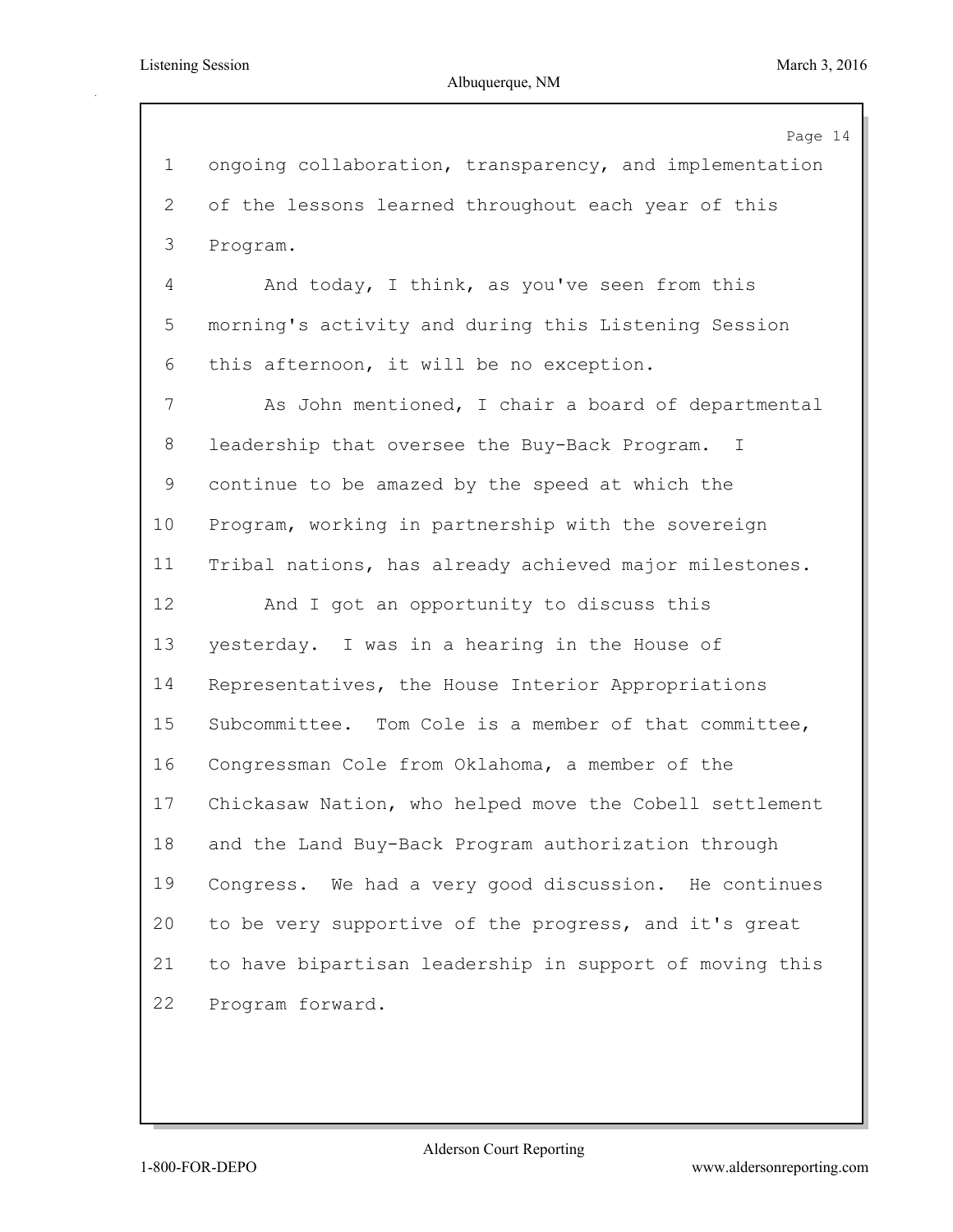Page 15 As you know, the Buy-Back Program is time limited, and it's been authorized by Congress to have that implementation occur through the year 2022. So as of today we're about one-third through the 10-year settlement timeframe. Since the Program began making offers in December of 2013 -- it took a little while to stand up the Program -- the Buy-Back Program has paid more than \$735 million dollars to individual landowners, and restored the equivalent of approximately 1.5 million acres of land to Tribal governments. That's nearly half of all the funds -- 47 percent to be exact -- that are available for purchasing fractional interests. At the same time, the Program has been efficient in carrying out the operation here using approximately only \$42 million of the authorized \$285 million that was available for administration implementation costs. We're very proud of that. That's only six percent of the costs that have been overall reflected paid to individual landowners. And we're proud of that because this is not a Program to create a large Federal bureaucracy. It's a 10-year Program that we want to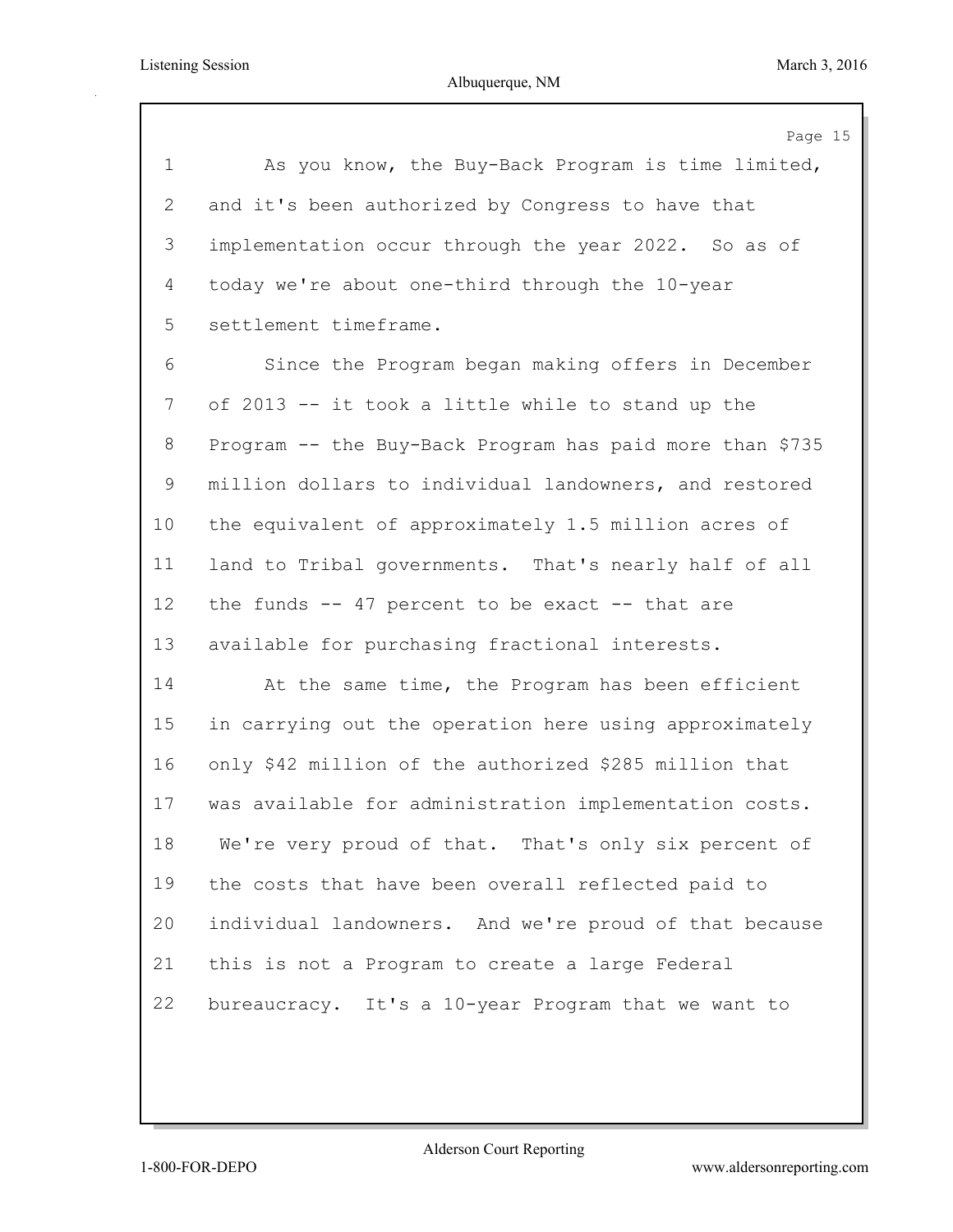|                       | Page 16                                                 |
|-----------------------|---------------------------------------------------------|
| $\mathbf 1$           | implement efficiently within -- well within the costs   |
| $\mathbf{2}^{\prime}$ | that are allocated for administering the Program, and   |
| 3                     | invest more into benefits for both individual           |
| 4                     | landowners and Tribal governments.                      |
| 5                     | We have repeatedly said that the participation and      |
| 6                     | engagement of Tribal nations is critical to the success |
| 7                     | of the Buy-Back Program, and these significant results  |
| 8                     | stem directly from our partnerships with Tribal leaders |
| 9                     | across Indian Country. The Department has now entered   |
| 10                    | into agreements with 28 sovereign Tribal nations to     |
| 11                    | cooperatively implement the Buy-Back Program, and each  |
| 12                    | agreement is unique in time, scope, and                 |
| 13                    | responsibilities based on the expressed interest of the |
| 14                    | particular Tribe.                                       |
| 15                    | The bottom line is that the Program continues to        |
| 16                    | solidify the priorities set by President Obama, who has |
| 17                    | made it a priority across the board to rebuild          |
| 18                    | effective partnerships with American Indian             |
| 19                    | communities. We're very proud of the President's        |
| 20                    | personal interest in strengthening Tribal nations, and  |
| 21                    | the Land Buy-Back Program as part of that effort.       |
| 22                    | Even with the progress that has been made, a            |
|                       |                                                         |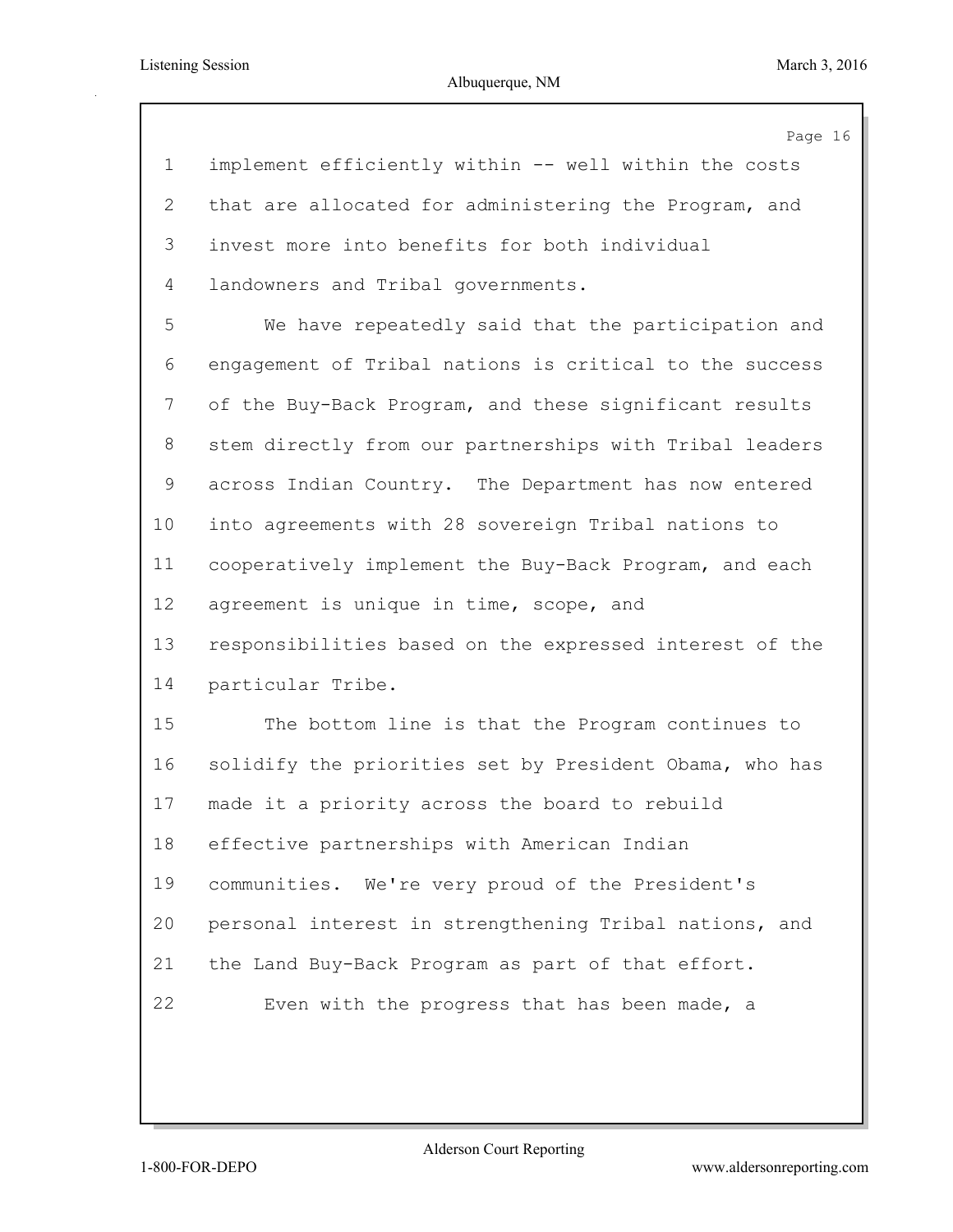|                           | Page 17                                                 |
|---------------------------|---------------------------------------------------------|
| $\mathbf{1}$              | staple of this Program has been building on the lessons |
| $\mathbf{2}^{\mathsf{I}}$ | learned through Tribal input. We have learned from our  |
| 3                         | work at every location even while tailoring             |
| 4                         | implementation to the unique circumstances of each      |
| 5                         | location in collaboration with the appropriate Tribal   |
| 6                         | government. If you have not yet had the chance to       |
| 7                         | review the Program's 2015 Status Report, I highly       |
| 8                         | recommend you do as you can see that progress has been  |
| 9                         | made, and the lessons we have learned as we have        |
| 10 <sub>o</sub>           | implemented the Program. So we have been listening.     |
| 11                        | For example, you'll note that financial education       |
| 12                        | opportunities, processes for information sharing, and   |
| 13                        | training for Tribal staff have been augmented based on  |
| 14                        | the feedback that we've received. In addition, we've    |
| 15                        | also been able to make offers on tracts with            |
| 16                        | improvements on them. That's a change in the Program    |
| 17                        | that we've made within the last year.                   |
| 18                        | The Program continues to expand, and I urge you to      |
| 19                        | take note of the Planning Initiative as John mentioned  |
| 20                        | in his opening comments. This two-pronged effort seeks  |
| 21                        | input from Tribal governments and landowners who are    |
| 22                        | interested in participating in the Program.<br>This     |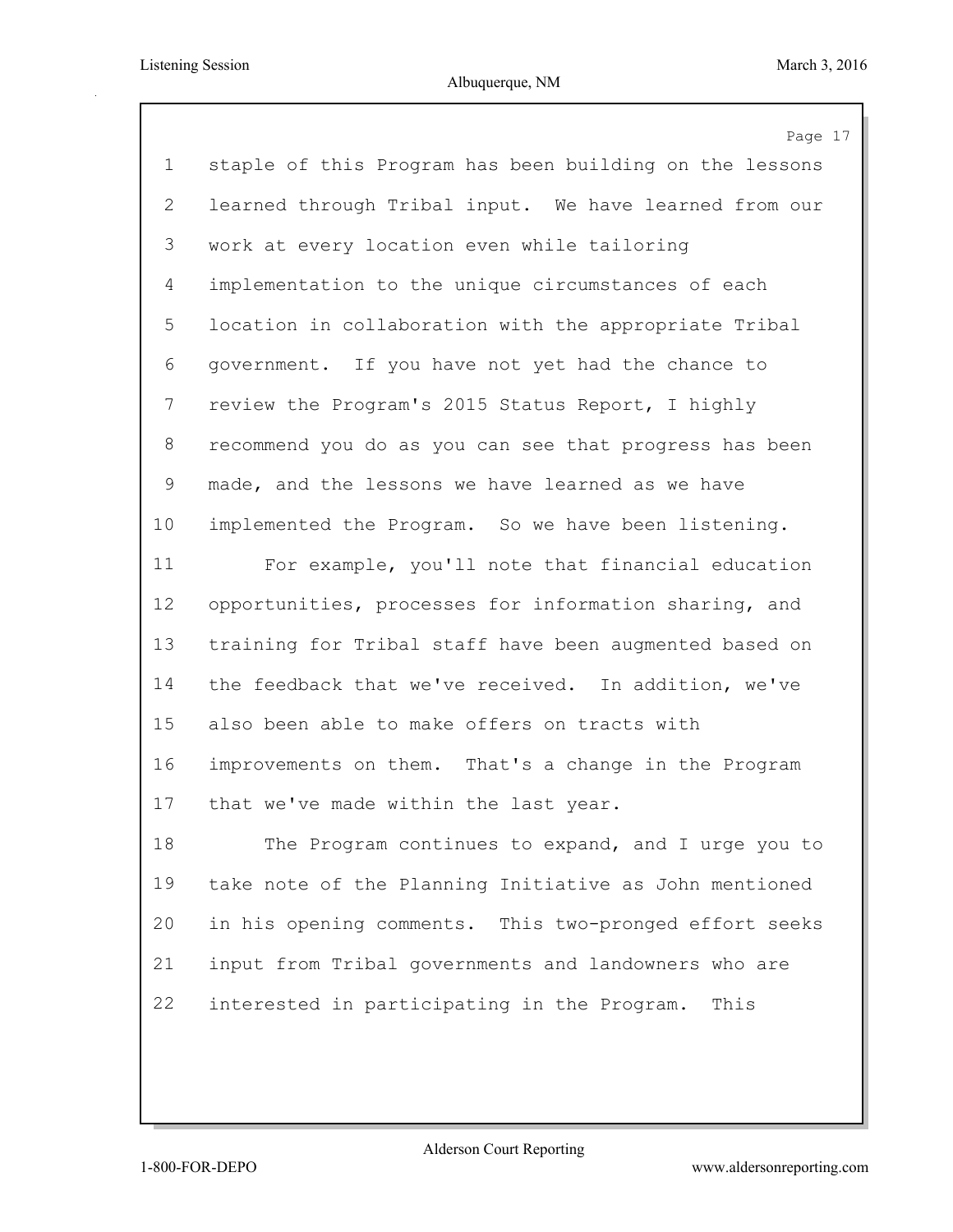Page 18 interest is a major factor among others the Program will consider as it develops the next implementation schedule for 2018 and beyond. We've already selected 4 the locations that we're moving to through 2017. We know that there are already some Tribal governments that would like us to return or to extend Program implementation at their locations. Know that we do hear you, and we certainly appreciate your enthusiasm and your partnership. Our current focus is to ensure that we evaluate possible implementation for remaining locations with the remaining funds and the time we have. The findings from our current Planning Initiatives

 will help our allocation of the remaining resources for the Program. After those determinations have been made through the input from the Planning Initiative, we will have the opportunity to analyze if additional resources exist, and where they might be utilized at locations where purchase offers have already been sent.

 This may be the final opportunity for unscheduled Tribes at this point in time to register their interest in participating in the Program, so please respond no

Alderson Court Reporting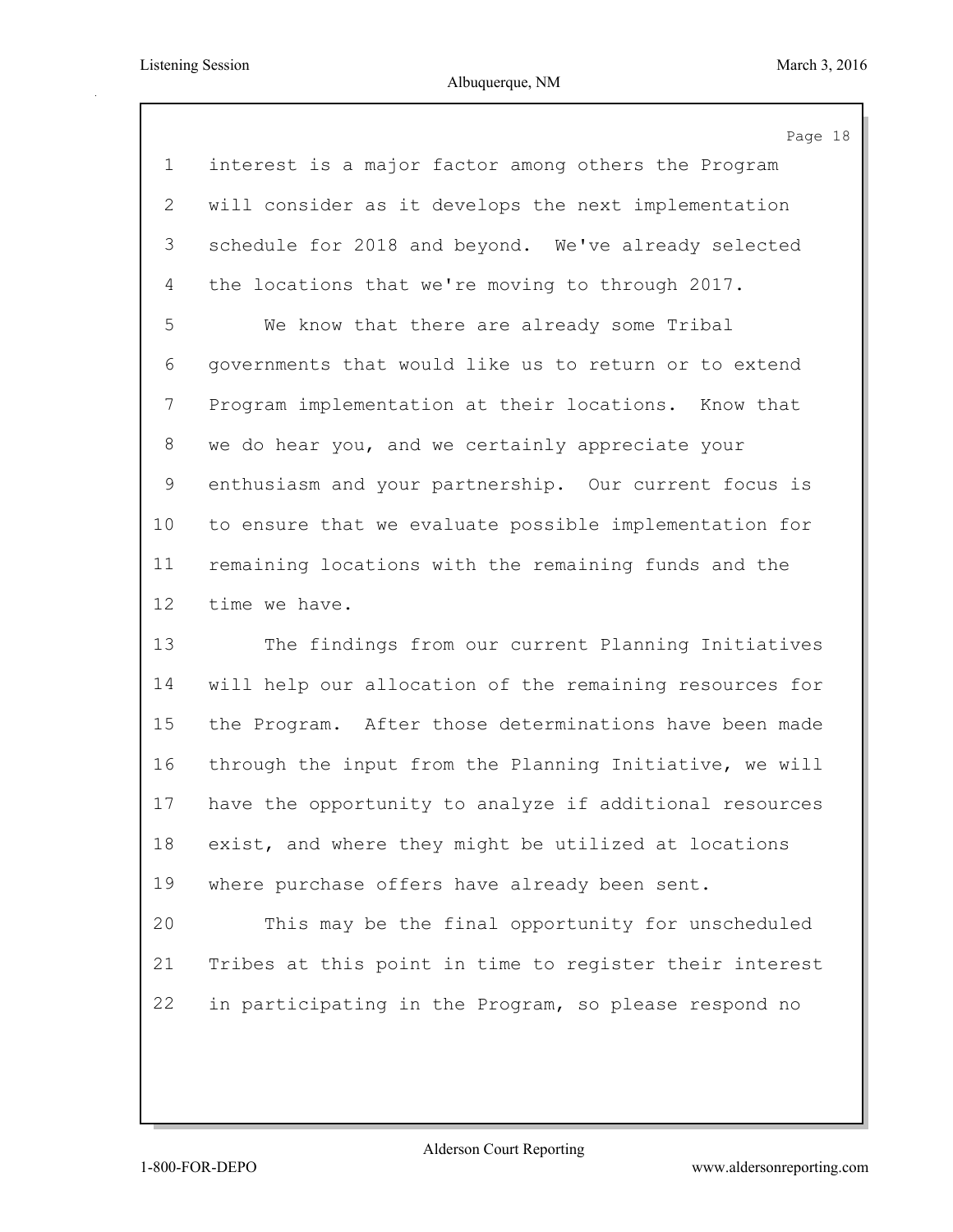Page 19 later than March 11th, 2016. I believe that's next week, and you'll hear more on the Planning Initiative a little later. In conclusion, we at the Department strongly believe that the success of this Program is vitally important for the future of Indian Country as a whole. We are focused on ensuring that landowners are aware of the Program and are given every opportunity to make informed decisions about the potential sale of their land at fair market value. As John stated and I'll reiterate, and we'll probably keep reiterating, this is a voluntary Program. I was just looking at some of the statistics. We range anywhere from some locations of about 22 percent of accepted offers to about 79 percent of accepted offers at other locations. It's up to the individual landowners. So that is why we're here today and why we're committed to hearing from you, and doing what we can to both strengthen Tribal sovereignty and help Tribal communities realize and effectively implement their priorities. And now, I'd like to invite our special trustee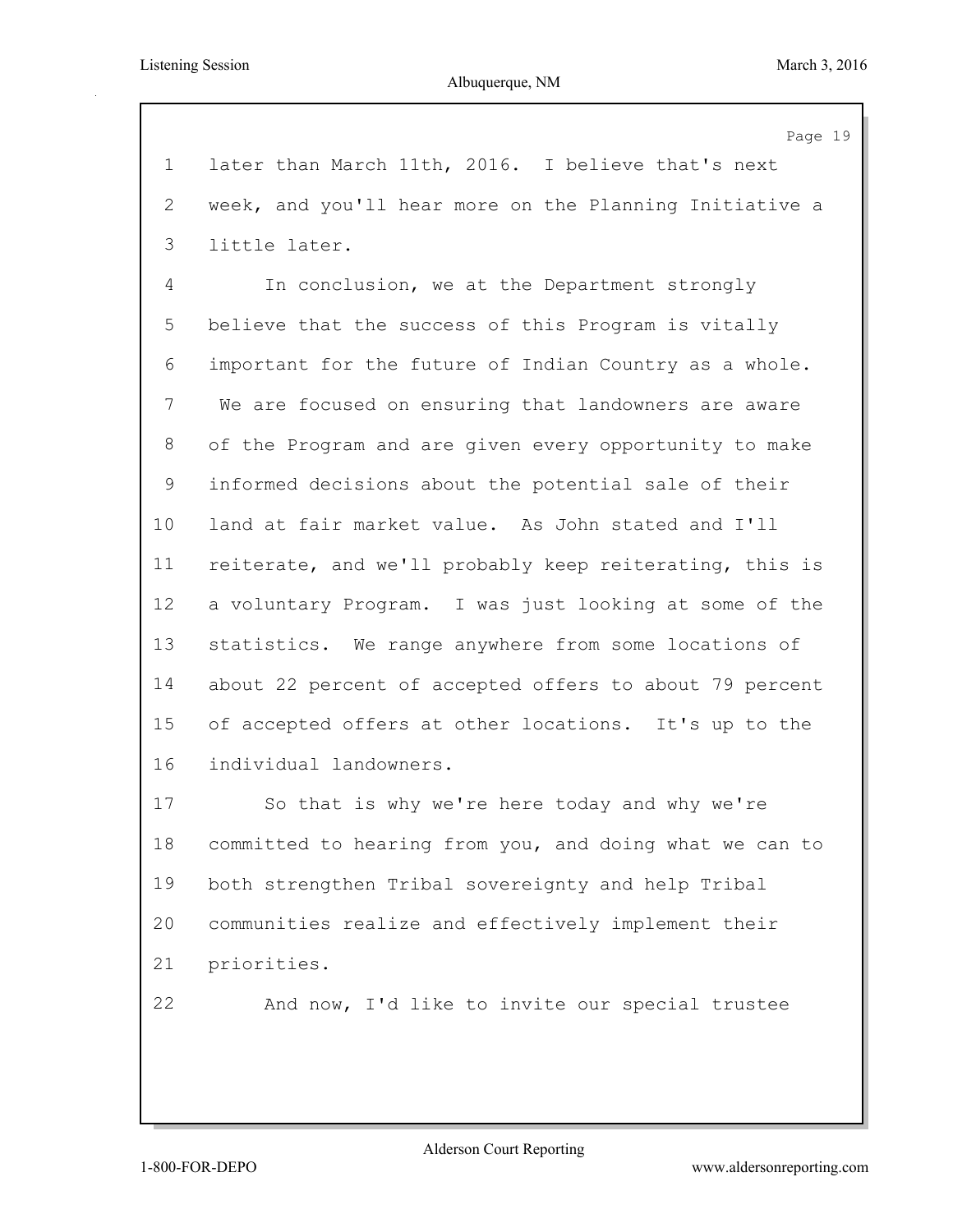|                | Page 20                                                 |
|----------------|---------------------------------------------------------|
| $\mathbf 1$    | for American Indians, Vince Logan, to say a few words   |
| 2              | to you also. Thank you very much for being here today.  |
| 3              | I appreciate it.                                        |
| 4              | (Applause.)                                             |
| 5              | MR. LOGAN: Good afternoon. Thank you, Mike, for         |
| 6              | the introduction. It's wonderful to be here, and it's   |
| $7\phantom{.}$ | an honor to participate today on behalf of the Office   |
| 8              | of the Special Trustee for American Indians. A lot of   |
| 9              | our staff is in the audience because we have a -- one   |
| $10 \,$        | of our large facilities out here up at Masthead.        |
| 11             | And thank you, John, for inviting me, too, and          |
| 12             | it's a wonderful film. And I greatly appreciate the     |
| 13             | mentions of the OST in the film, and we are happy to    |
| 14             | participate as a partner with the Land Buy-Back Program |
| 15             | and getting information out to landowners.              |
| 16             | So as you heard, the Buy-Back Program strengthens       |
| 17             | Tribal sovereignty. Every interest sold reduces         |
| 18             | fractionation and promotes land consolidation, which    |
| 19             | allows Tribes to manage and use reservation lands for   |
| 20             | the benefit of the Tribal community as a whole.         |
| 21             | But it can be a life-changing event for individual      |
| 22             | landowners. In just the past year, we have seen         |
|                |                                                         |
|                |                                                         |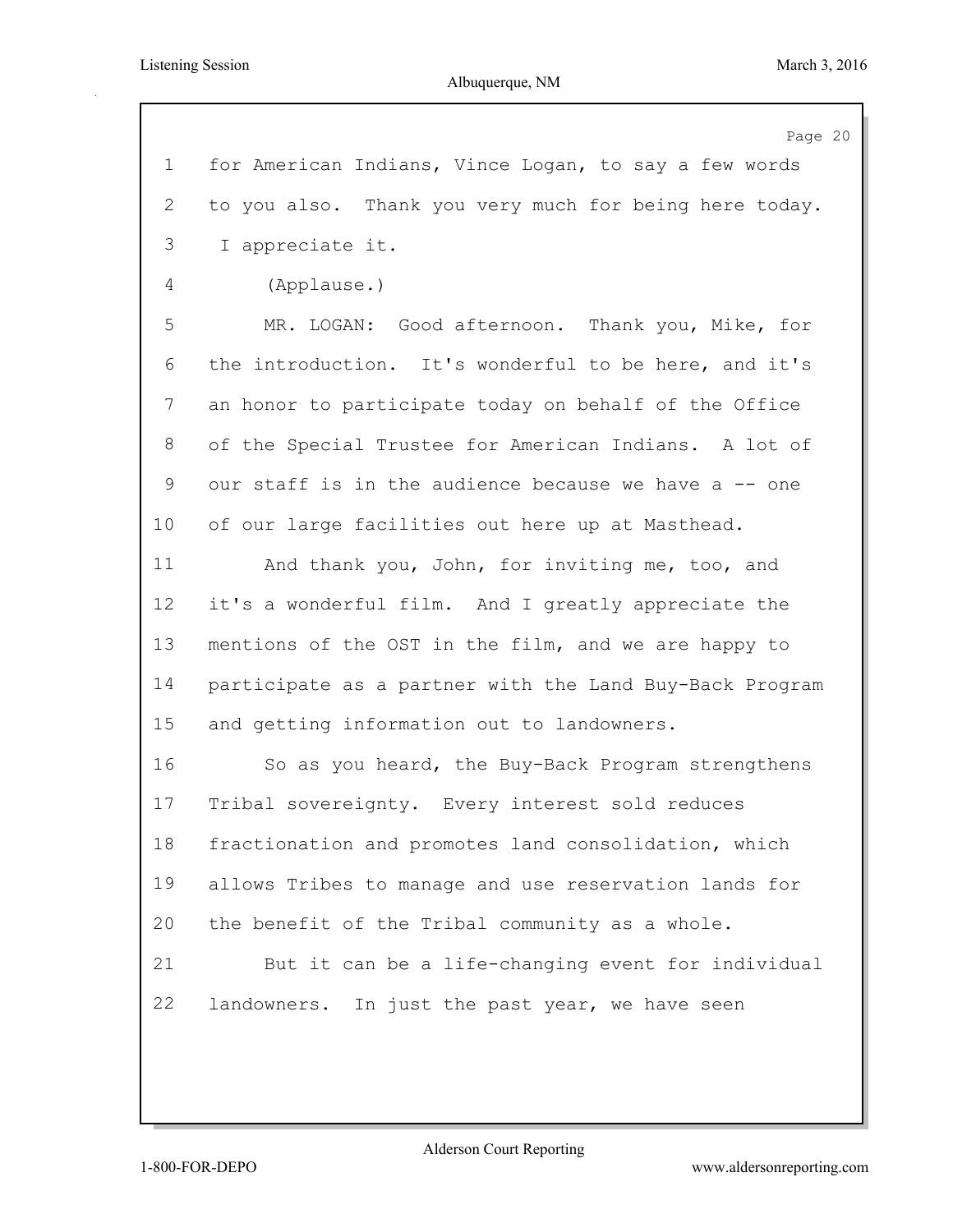|                | Page 21                                                 |
|----------------|---------------------------------------------------------|
| $\mathbf 1$    | purchase offers that have ranged from a few hundred     |
| $\overline{2}$ | dollars to hundreds of thousands of dollars. While we   |
| 3              | are all working diligently to make sure that landowners |
| 4              | have the information they need to make informed         |
| 5              | decisions about their land, we also know that it's now  |
| 6              | critical, and I mean critical, to provide financial     |
| $\overline{7}$ | training, including budgeting, investing, and planning  |
| 8              | for the future. The bottom line is we want to help      |
| 9              | empower beneficiaries to grow and sustain personal      |
| 10             | wealth.                                                 |
| 11             | For those landowners who choose to sell their           |
| 12             | land, it's important to think strategically about how   |
| 13             | you're going to use the funds you receive from the      |
| 14             | sale, and we refer to that as a liquidity event. So     |
| 15             | for many of you there's a large liquidity event         |
| 16             | forthcoming. It may be the only -- the single -- the    |
| 17             | only time an individual receives such amount during     |
| 18             | their lifetime. The proceeds of a land sale represent   |
| 19             | the land's legacy, and the funds from the sale can      |
| 20             | offer both long-term and short-term benefits.           |
| 21             | At the OST, we have dedicated staff -- many of          |
| 22             | them in this room -- to provide beneficiaries with      |
|                |                                                         |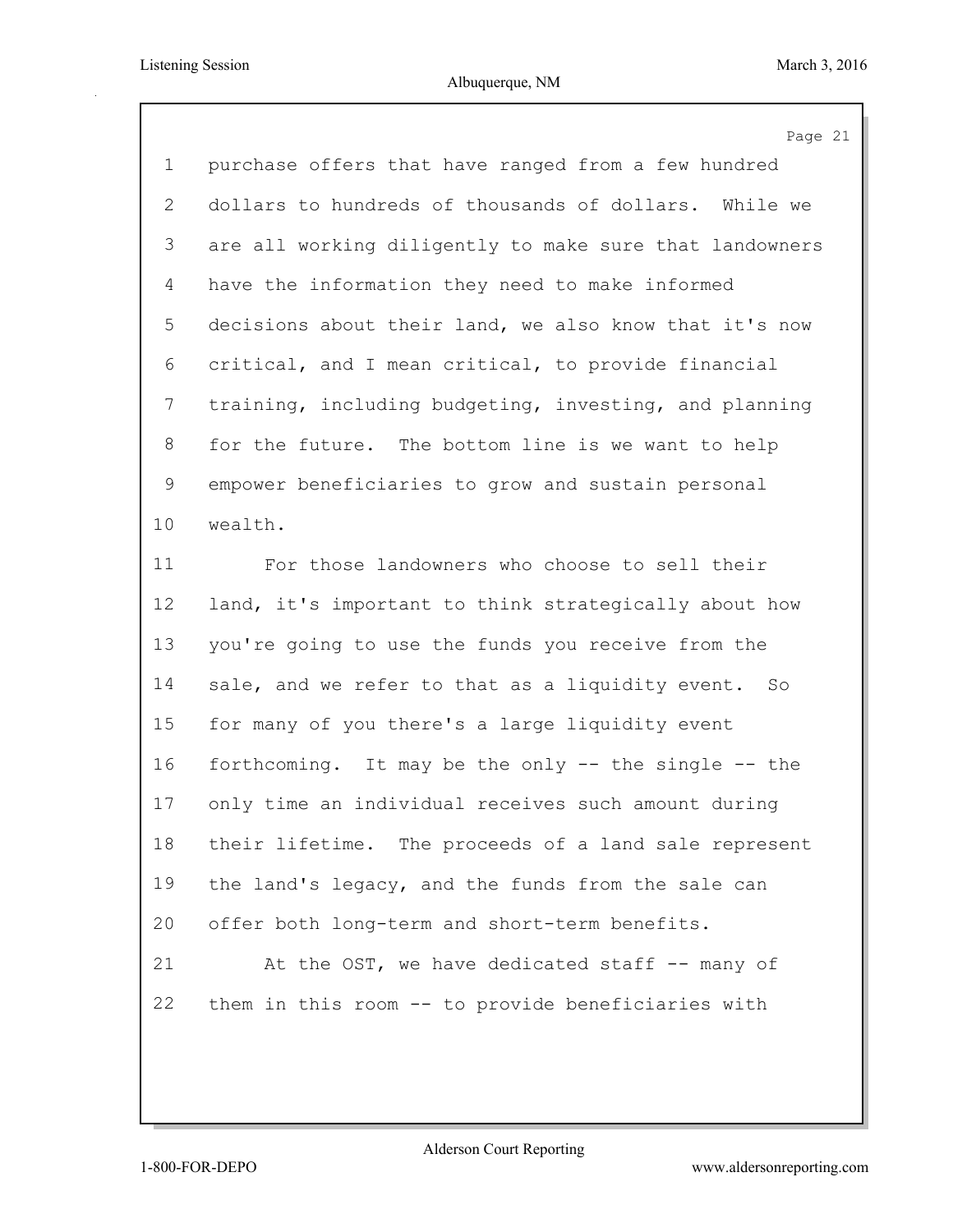|             | Page 22                                                 |
|-------------|---------------------------------------------------------|
| $\mathbf 1$ | additional information regarding land interests and     |
| 2           | what options may be available to them with respect to   |
| 3           | the proceeds of the sale, the liquidity event. We have  |
| 4           | a table set up outside. I believe it's that way. So     |
| 5           | please come by and speak with us or pick up information |
| 6           | about how to contact the Trust Beneficiary Call Center. |
| 7           | The number was in the film, and, of course, we have     |
| 8           | information outside, or to visit our financial          |
| 9           | empowerment website.                                    |
| 10          | Now then, if a landowner chooses not to sell their      |
| 11          | land, it is equally important to consider how to best   |
| 12          | utilize the property during his or her lifetime, and    |
| 13          | how to most efficiently pass it to his or her intended  |
| 14          | beneficiaries. There are certain Federal rules and      |
| 15          | Tribal codes, and it's very complex, that govern estate |
| 16          | planning options that may be available. And these       |
| 17          | decisions are not only important, but many of them      |
| 18          | cannot be rescinded or changed after they're made.      |
| 19          | Thus, it is critically important to get as much         |
| 20          | information as you possibly can to make careful and     |
| 21          | informed decisions about land interest and estate       |
| 22          | planning options. And we at the OST are very happy to   |
|             |                                                         |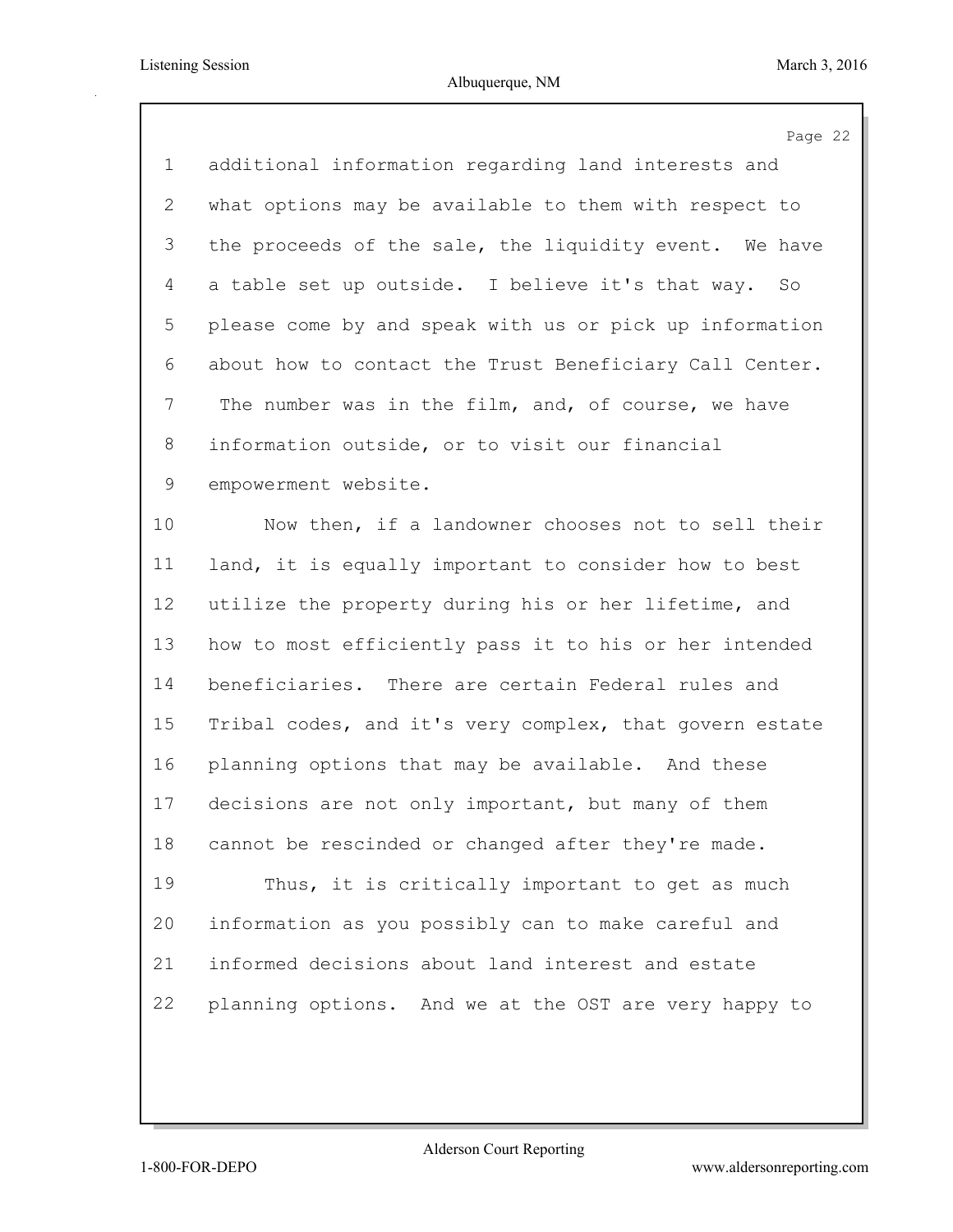## Albuquerque, NM

Page 23 help you with those decisions and getting that information. Now, we have partnered with the BIA and a number of other Tribal organizations in legal aid services and law schools to help provide Indian trust beneficiaries with resources to assist in estate planning. And the biggest priority for our team collectively is to provide landowners the answers they need to make these decisions about their land and the liquidity event. But it's up to all of us in the room and Tribal leaders, many of them in this room, all of us to engage in this effort. We cannot reach the number of landowners that are out there prospectively if the Tribal leaders and our community workers, you know, without their help. So we ask to work with you in this regard. Even if your location has not yet been scheduled for implementation, there are a number of steps that Tribes can take right now in terms of readiness and to prepare for involvement within the Land Buy-Back Program. With only 45 days for a landowner to accept a purchase offer after it's received, it's important to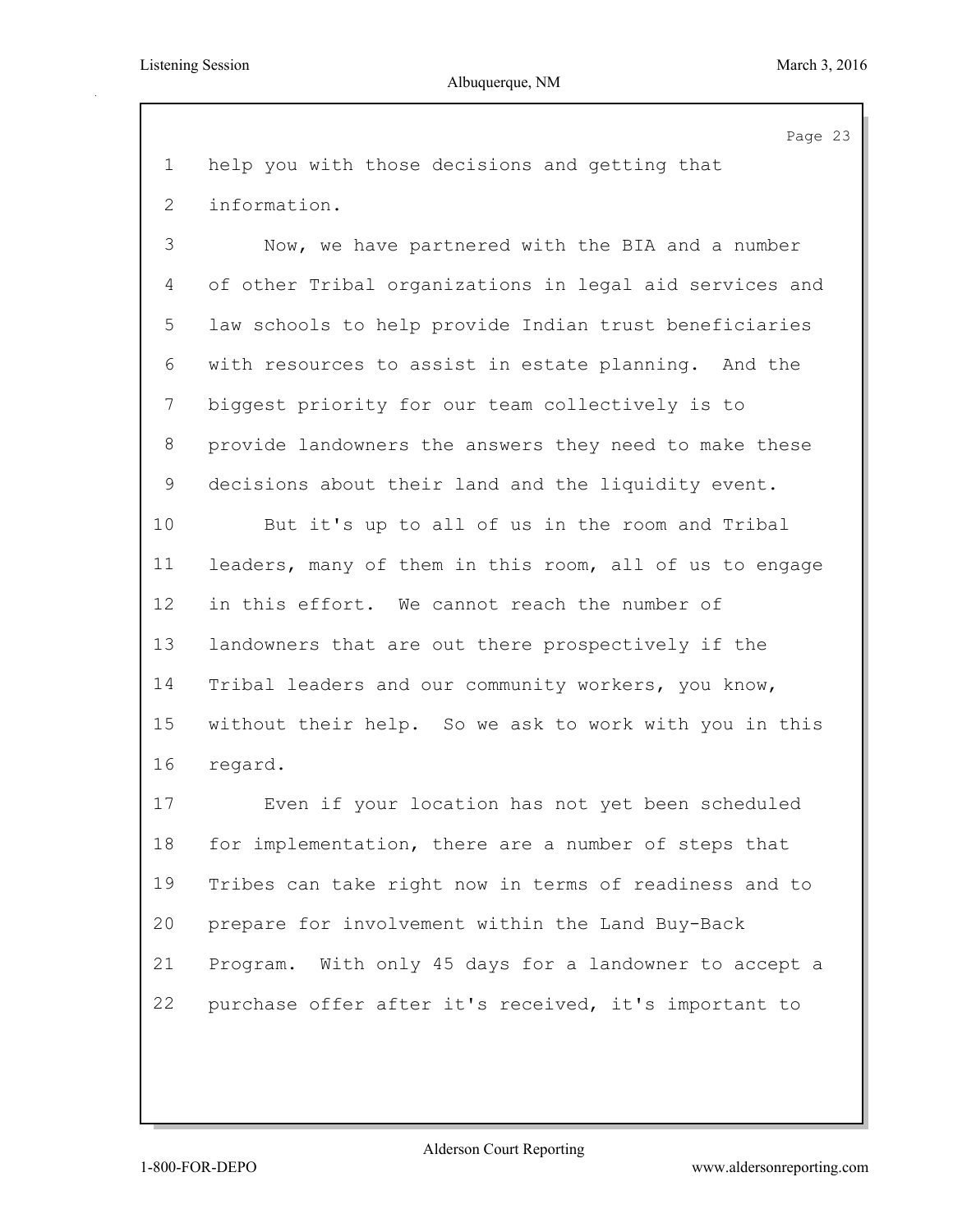start now.

| $\overline{2}$ | So the OST and the Buy-Back Program are                 |
|----------------|---------------------------------------------------------|
| 3              | undertaking this monumental effort, along with our      |
| $\overline{4}$ | other Federal partners, and what we're doing is we are  |
| 5              | helping in advertisements and media relations,          |
| 6              | postcards, phone calls, posters, and public service     |
| $7\phantom{.}$ | announcements at regional events and at sessions such   |
| 8              | as these. We ask that -- for Tribal help in             |
| 9              | disseminating this information, and with community      |
| 10             | participation and engagement. You will help us all      |
| 11             | make sure that this Program succeeds. You can also      |
| 12             | help owners making informed -- these informed decisions |
| 13             | by hosting informational events, and encouraging        |
| 14             | willing sellers to call the OST Beneficiary Call        |
| 15             | Center, particularly during the Planning Initiative.    |
| 16             | All right.                                              |
| 17             | So I hope that everyone here will join us in            |
| 18             | assisting the outreach efforts throughout the lifetime  |
| 19             | of this Program. The proceeds from sales from this      |
| 20             | effort can truly make a difference throughout Indian    |

call home.

Country for individuals and for the communities they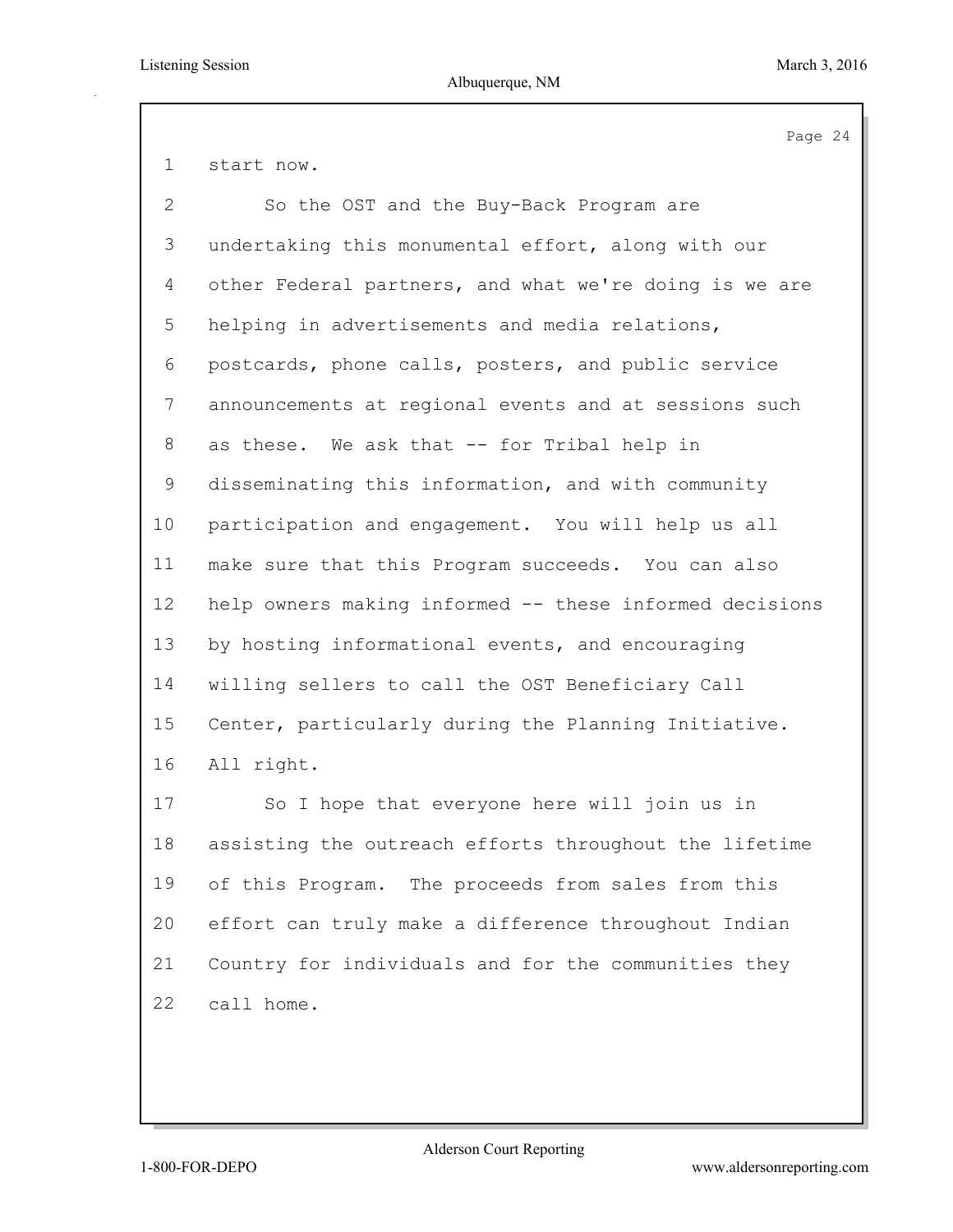Albuquerque, NM

|             | Page 25                                                 |
|-------------|---------------------------------------------------------|
| $\mathbf 1$ | And now, I would like to turn the microphone over       |
| 2           | to Larry Roberts, our new Acting Assistant Secretary    |
| 3           | for Indian Affairs. Larry?                              |
| 4           | (Applause.)                                             |
| 5           | MR. ROBERTS: Good afternoon, everyone. It's             |
| 6           | really great to see everyone here this afternoon when   |
| 7           | it's a beautiful day outside. We're obviously talking   |
| 8           | about a very important topic here. I am a member of     |
| 9           | the Oneida Nation of Wisconsin, so it's also really     |
| 10          | great to see Packer fans here. I see a gentleman with   |
| 11          | a Green Bay Packer hat over there, so we're everywhere. |
| 12          | I also want to -- we forgot to mention one of the       |
| 13          | ground rules that we're going to be -- we forgot one of |
| 14          | the grounds rules we're going to cover today, which is  |
| 15          | obviously this is a Listening Session. We want          |
| 16          | questions from all of you. There is one person in this  |
| 17          | room that we will not be taking questions from.<br>He   |
| 18          | will not be allowed to ask questions, and that is --    |
| 19          | Assistant Secretary Kevin Washburn is with us here this |
| 20          | afternoon. So, Kevin, thank you for joining us.         |
| 21          | (Applause.)                                             |
| 22          | MR. ROBERTS: So I just want to very briefly             |
|             |                                                         |
|             |                                                         |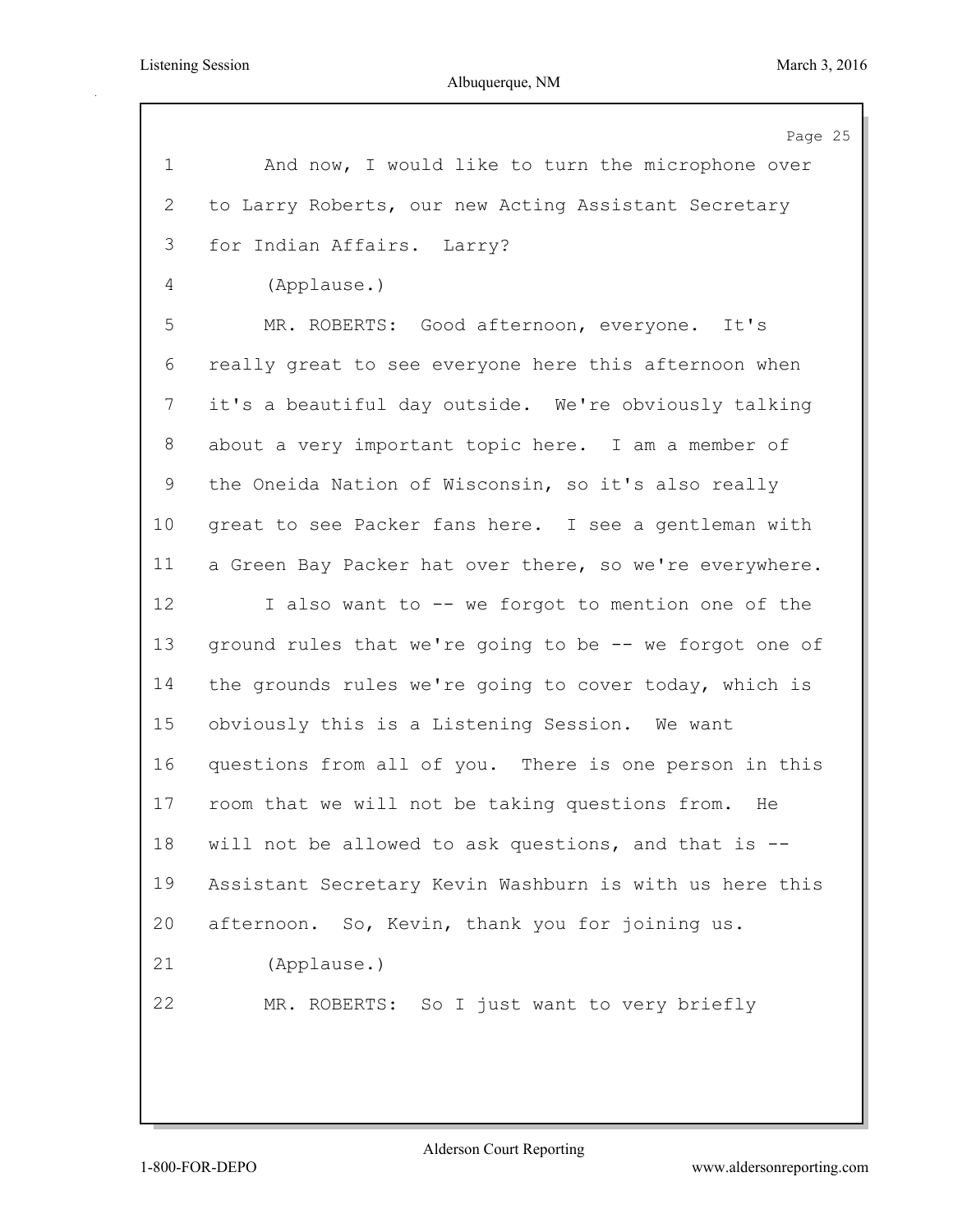|                 | Page 26                                                 |
|-----------------|---------------------------------------------------------|
| $\mathbf 1$     | reiterate the historic opportunity the Program          |
| $\overline{2}$  | provides. As most of you in the room know, when         |
| 3               | Congress went down the allotment policy path and Tribal |
| 4               | lands were lost, we're still -- we're still struggling  |
| 5               | with the history of that allotment policy. And the      |
| 6               | Program offers an opportunity to correct some of that   |
| 7               | and to restore it not to the Federal government, but to |
| 8               | restore it to Tribal ownership.                         |
| 9               | And so, it's a key opportunity. It's a voluntary        |
| 10 <sub>o</sub> | opportunity. And it's really exciting what some of the  |
| 11              | Tribes have been doing throughout Indian Country when   |
| 12              | they've implemented the Program there. And so, for      |
| 13              | example, the Land Buy-Back Program is going to work     |
| 14              | closely with not only individuals, but Tribal           |
| 15              | leadership to figure out what are -- how do we          |
| 16              | prioritize certain areas. How do we implement the       |
| 17              | Program most effectively for those Tribes?              |
| 18              | And so, as you probably saw in the video, former        |
| 19              | President Brewer from Oglala Sioux Tribe, when they     |
| 20              | implemented it on their reservation, they looked at it  |
| 21              | and they were able to acquire parcels for homeownership |
| 22              | for homes. And so, by working with the leadership and   |
|                 |                                                         |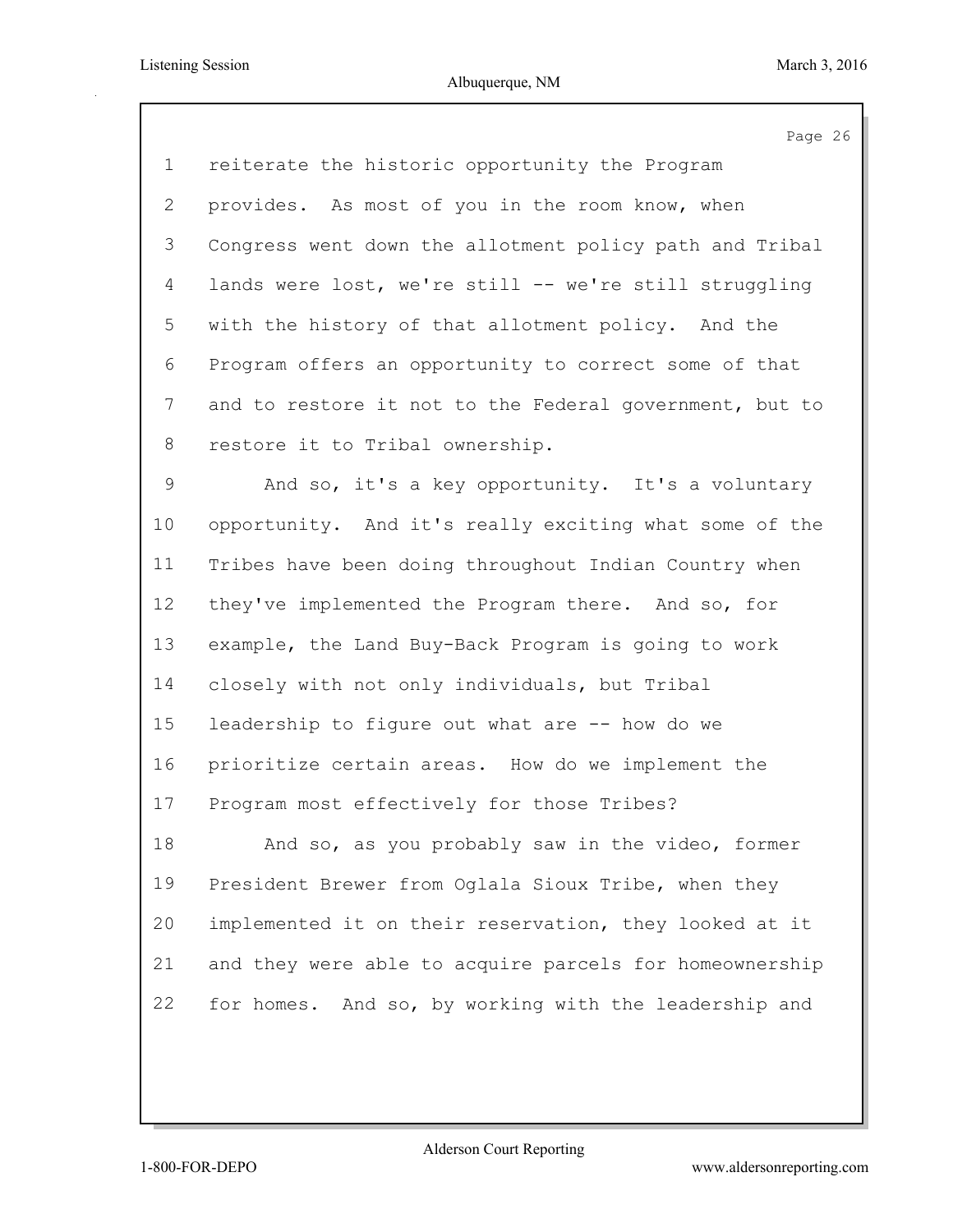Page 27 with the Tribal community, they were able to utilize the Program to open up these lands to make them useful for homeownership purposes. At Gila River Indian Community where we've also implemented the Program, the Tribe has been able to consolidate lands for a transmission corridor that was very important for the entire community. At Squaxin Island, some of the Tribal members who decided to sell their interests, they wanted to do because they wanted to make sure that the Tribe was able to better protect some of the world-class oyster beds at Squaxin Island. And at Crow where the implementation, as Deputy Secretary Connor mentioned, the response rate was through the roof in terms of those that had decided to sell their interests. Some of those folks decided to sell their interests because the Tribe wanted to establish a community water plant at Crow. And so, the Program helped provide the resources to make all of that -- all that happen. For the Tribal leaders in the room, and I know that there a lot of them, and I know that there are Tribal leaders here who have traveled from near and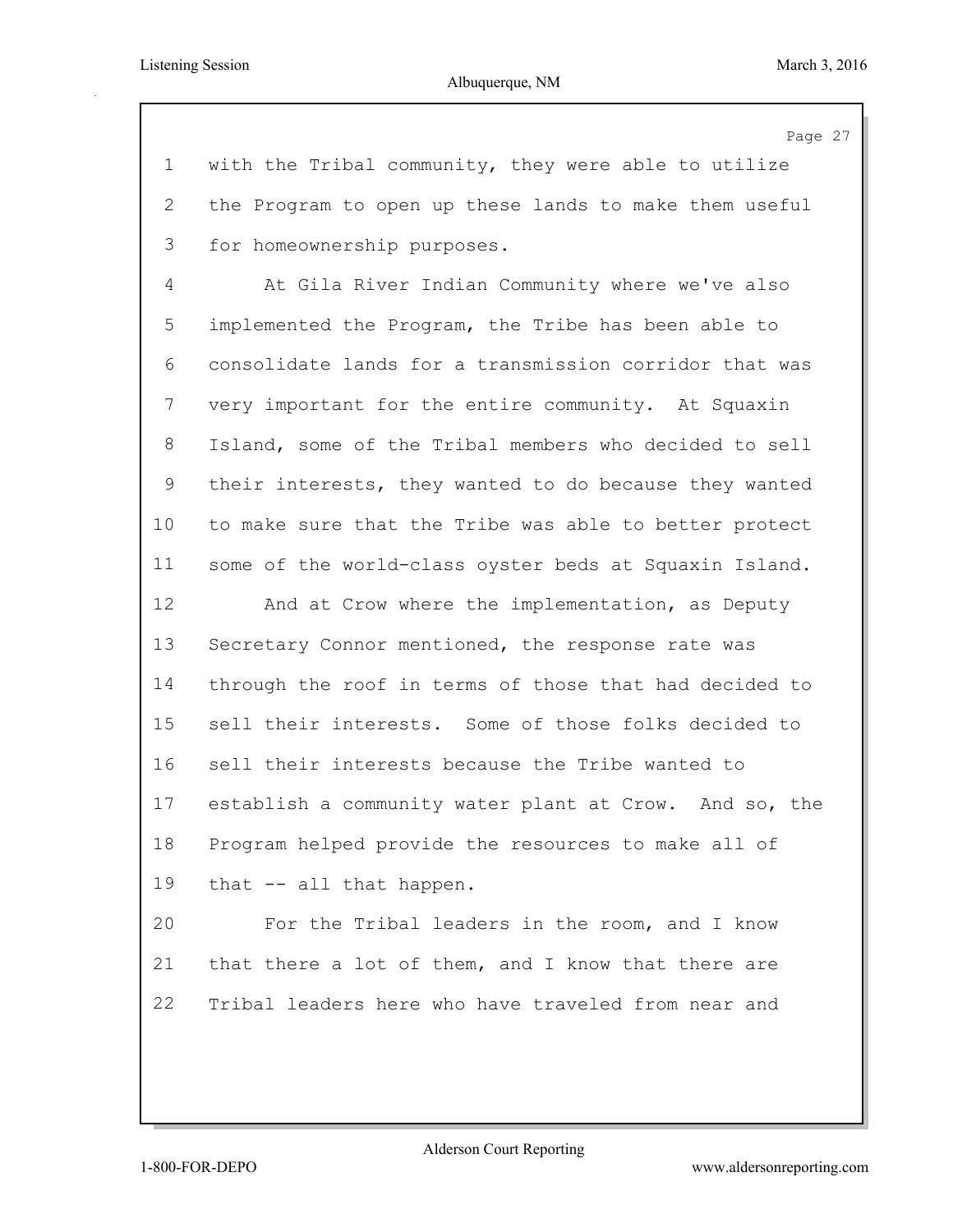|                | Page 28                                                 |
|----------------|---------------------------------------------------------|
| $\mathbf 1$    | far, as far as Idaho and other places, your commitment  |
| 2              | to the Program and your leadership to the Program is    |
| 3              | obviously critical. Everything that we do at the        |
| 4              | Department and within Indian Affairs' Assistant         |
| 5              | Secretary's Office, we're only as successful as Tribal  |
| 6              | leadership is. I mean, we take our cues from Tribal     |
| $7\phantom{.}$ | leadership, and that has borne out with this Program as |
| 8              | well. It has reaffirmed that reality.                   |
| 9              | So at Crow, 65 percent of the owners that were          |
| 10             | contacted with an offer, they decided to sell their     |
| 11             | interests. That was more than \$100 million paid to     |
| 12             | individual owners within Crow. At Swinomish, 80         |
| 13             | percent of the folks decided, yeah, this is the right   |
| 14             | thing to do, we want to have the Tribe own these        |
| 15             | interests to better protect these lands.                |
| 16             | But as every speaker has said here, and we can't        |
| 17             | say it enough, it is a voluntary Program. I've been     |
| 18             | with the Department for over three years, so I was at   |
| 19             | the Department as this Buy-Back Program was getting     |
| 20             | implemented and up on its -- up on its feet. It had     |
| 21             | some tough congressional hearings where there was       |
| 22             | skepticism about how the Program was going to move      |
|                |                                                         |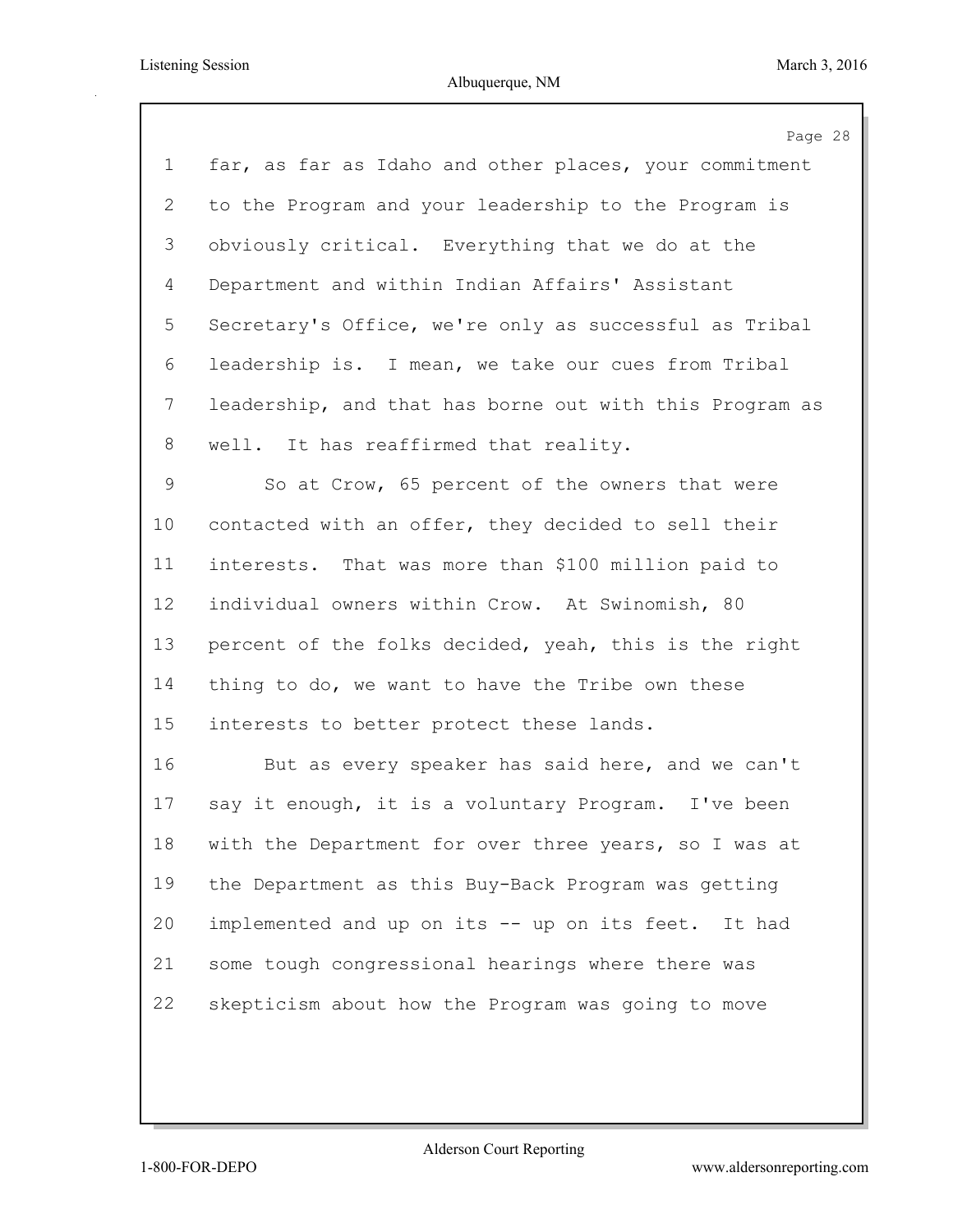|                | Page 29                                                 |
|----------------|---------------------------------------------------------|
| $\mathbf 1$    | forward. But I also participated in a lot of the        |
| $\overline{2}$ | Listening Sessions that we were doing early on.         |
| 3              | And, you know, it really rang true to my heart          |
| $\overline{4}$ | some of the folks that said, you know what? I'm never   |
| 5              | going to sell this interest because this is the -- this |
| 6              | is the interest of land that my father or my            |
| 7              | grandfather gave me, and I don't want to sell. And      |
| 8              | that's completely legitimate, right? I mean, that is    |
| 9              | -- that is completely fine. It is a choice for you      |
| 10             | all. This is an opportunity. It's an option. And if     |
| 11             | you decide not to sell for whatever reason because it's |
| 12             | very personal for everyone, that is 100 percent fine.   |
| 13             | But we want to make sure that everyone has accurate     |
| 14             | information in terms of the Program and how it's being  |
| 15             | implemented.                                            |
| 16             | So with that, I want to welcome up to the stage         |
| 17             | Vice Chairman Stensgar from the Coeur d'Alene Tribe,    |
| 18             | and he is going to share with you some of the great     |
| 19             | work Coeur d'Alene has done to implement and share with |
| 20             | you some of his observations. So thank you.             |
| 21             | (Applause.)                                             |
| 22             | MR. STENSGAR: (NATIVE LANGUAGE SPOKEN.) Hello,          |
|                |                                                         |
|                |                                                         |
|                |                                                         |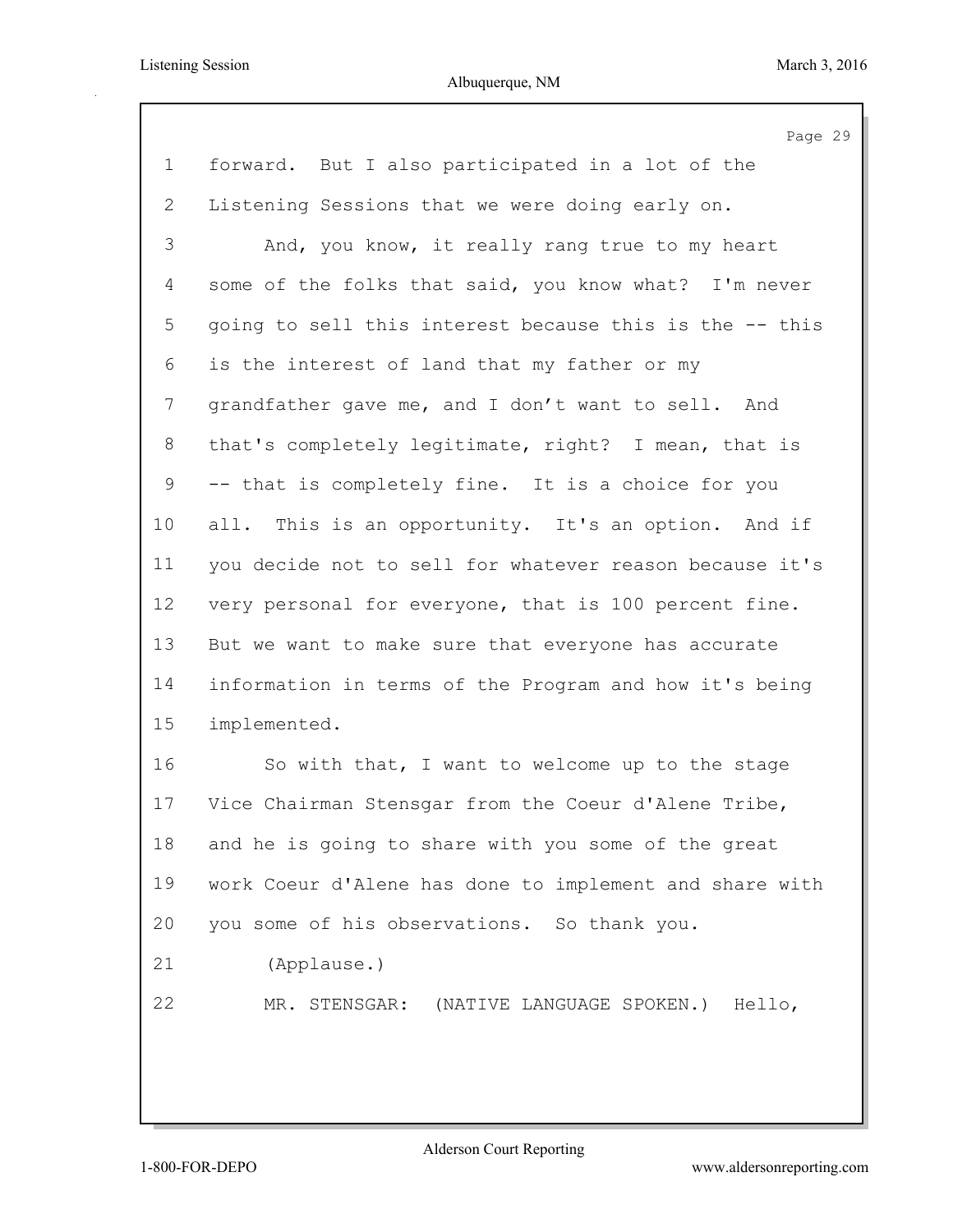|                | Page 30                                                  |
|----------------|----------------------------------------------------------|
| $\mathbf 1$    | my friends. It's good to be here. Actually it's an       |
| 2              | honor to be here in this land. I had a friend from the   |
| 3              | Phoenix area who every time I'd see her, I'd tell her,   |
| $\overline{4}$ | how's the desert people. And she'd look at me and she    |
| 5              | said, we're good. We're fine. How's the mountain         |
| 6              | people. And I said, we're still there. It's kind of      |
| 7              | cold up there. She'd say, well, it's hot down here,      |
| 8              | and we'd get together and visit. But we'd all start      |
| 9              | our conversation like that, and it was a blessing to be  |
| 10             | there.                                                   |
| 11             | I've been around in Indian leadership for a long         |
| 12             | time, 35 years on my Tribal council. And during those    |
| 13             | 35 years I was able to cross the Nation and visit        |
| 14             | different nations as well as go to D.C. and fight for    |
| 15             | sovereignty, and make sure that the government lives up  |
| 16             | to the trust responsibility that they have to us. So I   |
| 17             | have a lot of scars. I wear them proudly.                |
| 18             | I served this country as a marine. I joined in           |
| 19             | 1966, and one of my friends was -- as I joined in my     |
| 20             | platoon, there was only one Indian guy in there besides  |
| 21             | myself. And when we got together, we recognized our      |
| 22             | blood, and we got together and we became brothers.<br>He |
|                |                                                          |
|                |                                                          |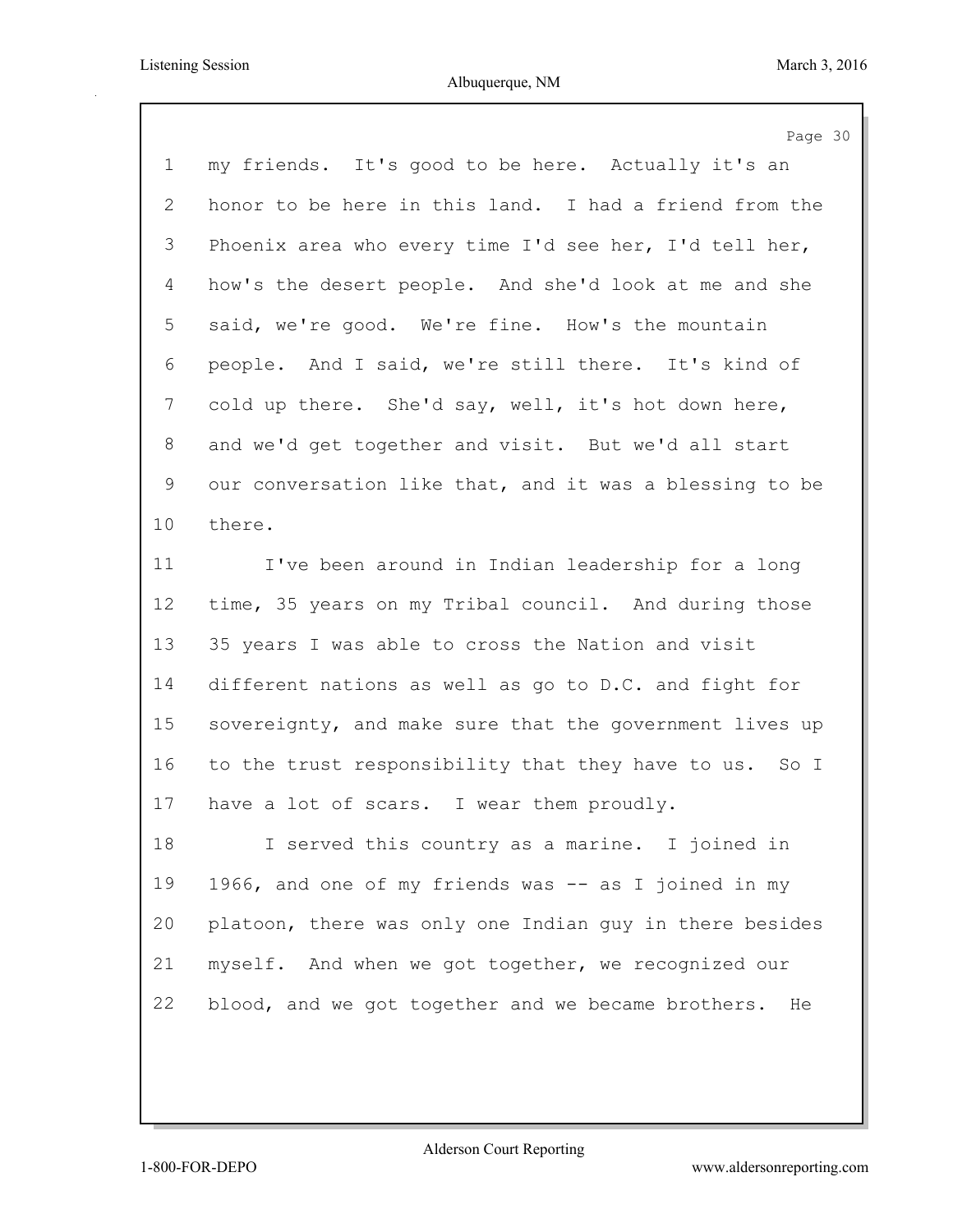|                | Page 31                                                 |
|----------------|---------------------------------------------------------|
| $\mathbf 1$    | was a Navajo. He was from Chinle. His name was Larry    |
| $\overline{2}$ | Billy. And unfortunately not too long after we landed   |
| 3              | in Vietnam, he was killed in action. To this day every  |
| 4              | time I go back to D.C. and I visit the monument, I say  |
| 5              | a prayer for Larry because he was a good friend. I      |
| 6              | remember him.                                           |
| 7              | My (NATIVE LANGUAGE SPOKEN) is here with Navajo,        |
| 8              | so thank you for giving that friend. I'll always        |
| 9              | remember him.                                           |
| 10             | (Applause.)                                             |
| 11             | MR. STENSGAR: I actually don't know why I was           |
| 12             | called up to speak with acting secretary here, and John |
| 13             | I think was to tell you about the experiences that I    |
| 14             | have personally with the Buy-Back Program. And I speak  |
| 15             | from a allottee owner as well as a Tribal leader.<br>T  |
| 16             | inherited my property from my -- from my mother. My     |
| 17             | father was cava on a cava reservation, and that land    |
| 18             | went to the siblings over there.                        |
| 19             | But after I heard about the Buy-Back Program, I         |
| 20             | looked at it very, very carefully, and I decided that   |
| 21             | maybe this Program wasn't for me. I had a good chunk    |
| 22             | of land that I -- that I utilized, and it was very,     |
|                |                                                         |
|                |                                                         |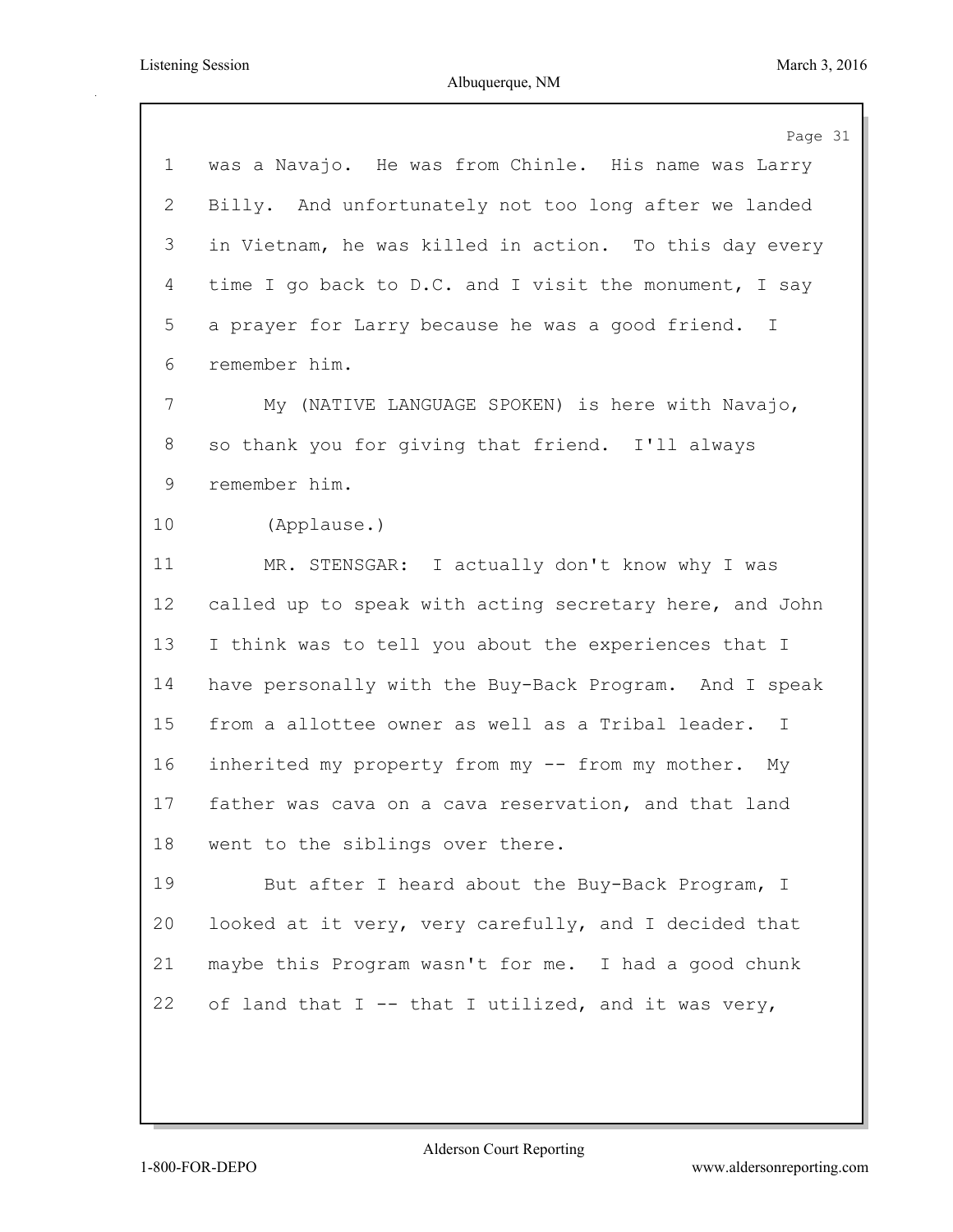## Albuquerque, NM

|                | Page 32                                                 |
|----------------|---------------------------------------------------------|
| $\mathbf 1$    | very important to me and I thought to my -- to my       |
| 2              | children.                                               |
| $\mathfrak{Z}$ | My children inherited the land from their -- from       |
| 4              | their mother and from their grandparents, and it was    |
| 5              | highly fractionated. They say it's fractionated, but    |
| 6              | so much so that they couldn't do anything with it. And  |
| 7              | I remember my daughter talking to me and asking me if   |
| 8              | she should sell or not, and I told her I can't tell you |
| 9              | -- I can't tell you to sell. That's your choice. I      |
| 10             | said, this land is our heart, I said -- I said, you     |
| 11             | make up your mind.                                      |
| 12             | And she said, Dad, I need a home, she said, and I       |
| 13             | have bills to pay. And I understood that because she's  |
| 14             | always got her hand out to me.                          |
| 15             | (Laughter.)                                             |
| 16             | MR. STENSGAR: So she did. She decided to sell,          |
| 17             | and I told her as I advised her, I told her, you know,  |
| 18             | I said, you're going to sell that property, and I said, |
| 19             | you're going to get money, and it's going to enhance    |
| 20             | your life. I said, but, I said, you're not going to     |
| 21             | lose that land. I said, that land is going to come      |
| 22             | back to the Tribe. And I said, and you're still going   |
|                |                                                         |
|                |                                                         |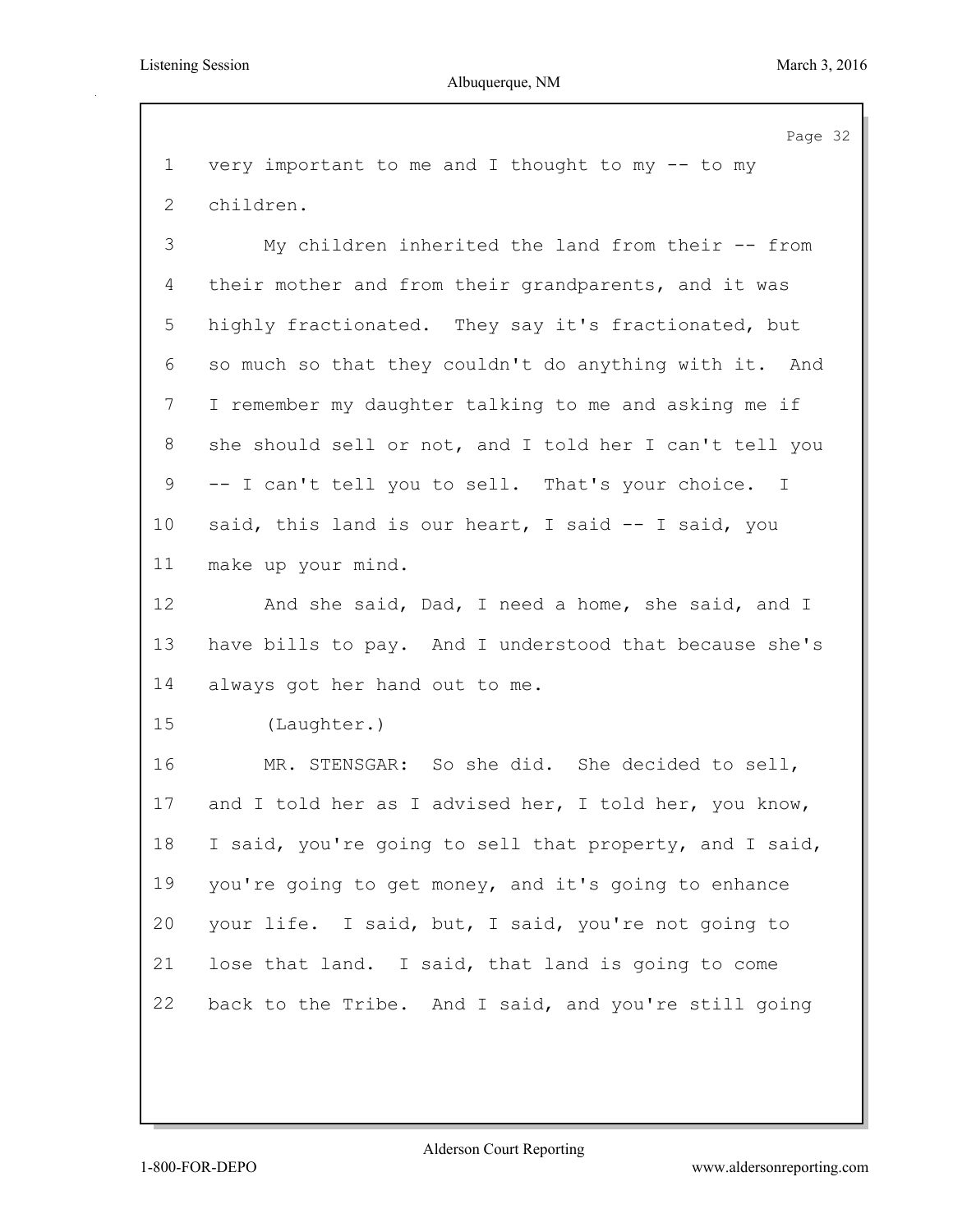## Albuquerque, NM

|             | Page 33                                                |
|-------------|--------------------------------------------------------|
| $\mathbf 1$ | to own it. As a member of the Coeur d'Alene Tribe,     |
| 2           | that's going to be yours.                              |
| 3           | And she did that, and today we have that property      |
| 4           | and it's Indian. It's (NATIVE LANGUAGE SPOKEN).        |
| 5           | That's how we say it in Indian, our language, so I     |
| 6           | thought that she did well.                             |
| 7           | So I thought that she did well, but I think what I     |
| $8\,$       | want to impress is that it's our choice. It's our      |
| 9           | land. No one can tell us what we have to do with that  |
| 10          | -- with that property. If we want to sell we can. If   |
| 11          | we don't, we don't have to. Nobody is pressuring us.   |
| 12          | I think the Program is good because on my              |
| 13          | reservation anyway, we have a lot of agriculture, and  |
| 14          | we grow a lot of wheat. We get like 80, 90 bushels to  |
| 15          | an acre of wheat, so the ground is very important to   |
| 16          | us. We have timber up there, and timber goes for \$250 |
| 17          | a thousand, so timber is very, very important to us.   |
| 18          | But if we $-$ if we just have a small portion, that    |
| 19          | check that we get from Interior from our IIM account,  |
| 20          | maybe only a dollar and a half in some cases it's so   |
| 21          | fractionated. And those people I would encourage to    |
| 22          | sell because that land isn't doing them any good.      |
|             |                                                        |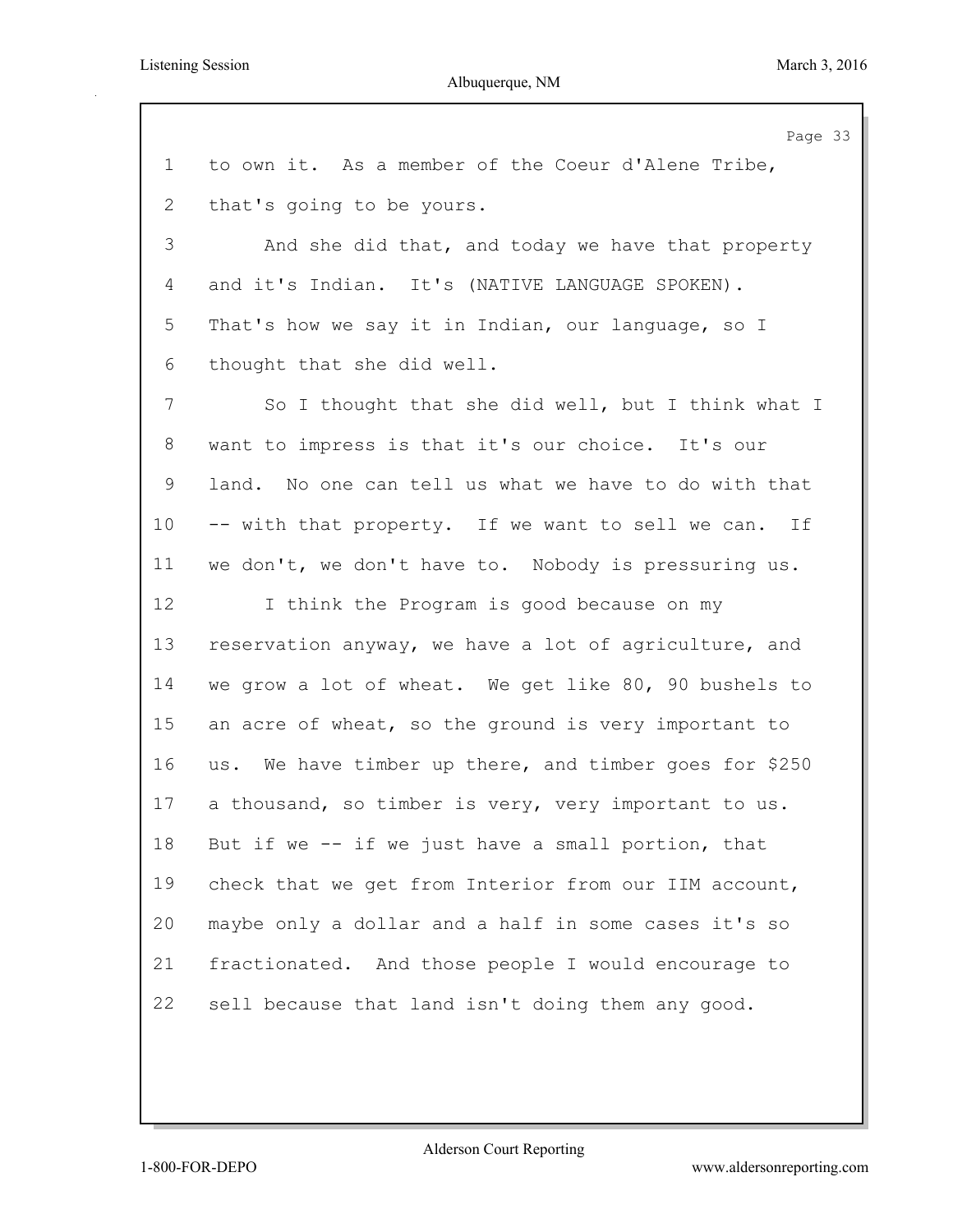|             | Page 34                                                 |
|-------------|---------------------------------------------------------|
| $\mathbf 1$ | As a Tribal leader, I don't want any land to go         |
| 2           | off my reservation, to go out of trust. I want it to    |
| 3           | stay in Indian ownership. There's local governments     |
| 4           | that are around that are bordering our town and within  |
| 5           | our towns that want us to go away. They say, hey, your  |
| 6           | reservation isn't there anymore, it's diminished, and   |
| 7           | you can't call yourself a nation. You don't have        |
| 8           | sovereignty. How can you when you don't have that,      |
| 9           | when you don't have as much as the State does or the    |
| 10          | economy does.                                           |
| 11          | And I tell them, hey, Mister, I said, we have a         |
| 12          | boundary. My people died for this -- for this           |
| 13          | property, this little bit that we have left, and it's   |
| 14          | ours, and it will always be ours. And we're not going   |
| 15          | to go away.                                             |
| 16          | So as long as I've been here for this 35 years          |
| 17          | that I've been out in Council, I've been fighting for   |
| 18          | this property, for our land, for the heart of my people |
| 19          | because it's sacred to us. It's sacred how we harvest,  |
| 20          | how we harvest the elk, the deer, the bear. We gather   |
| 21          | the huckleberries. We go dig the camas. We gather the   |
| 22          | water potatoes, all those important food that are       |
|             |                                                         |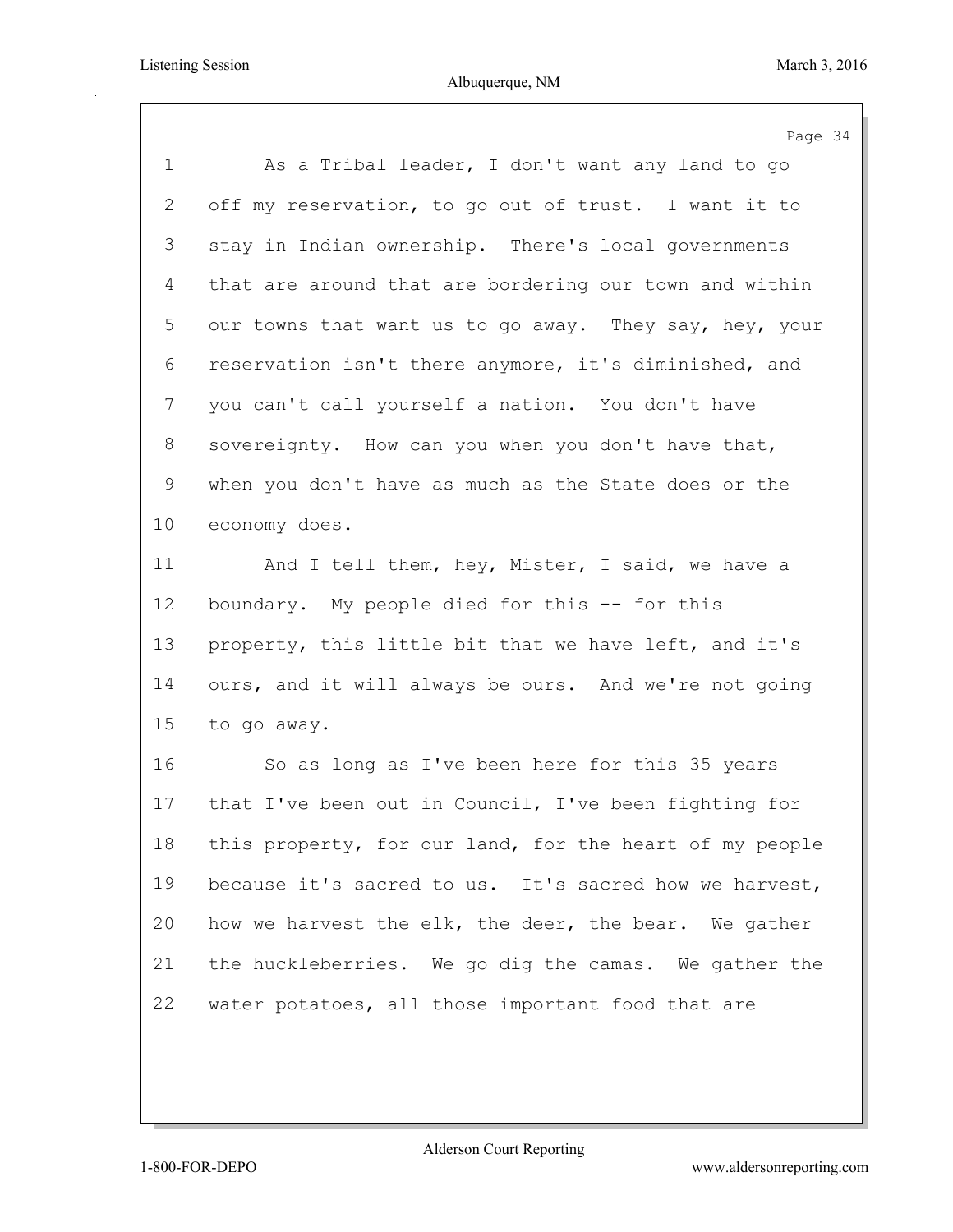important to us. When I go sweat, and I go down to the lake, and I jump into the pure waters, or I go up to the mountain and recognize the (NATIVE LANGUAGE SPOKEN), our Father. That's ours. And now it'll never go away because I'm going to be here forever. My grandchildren are going to be forever. (NATIVE LANGUAGE SPOKEN) people that stole my voice. (NATIVE LANGUAGE SPOKEN.) (Applause.) MR. MCCLANAHAN: Thank you. Thank you, Mr. Vice Chair. Those were wonderful words. Thank you. That was really great. Now, I want to introduce Santee Lewis. Santee is a Tribal advisor in the Buy-Back Program. Santee is going to give a brief presentation on the Program, and then next we'll get to input from Tribal leaders and landowners. MS. LEWIS: Thank you, John. (NATIVE LANGUAGE SPOKEN.) Hello, my people, my family. At this time I'll be delivering an update on the -- on our Program. The Land Buy-Back Program for Tribal Nations was established in the Cobell settlement agreement and the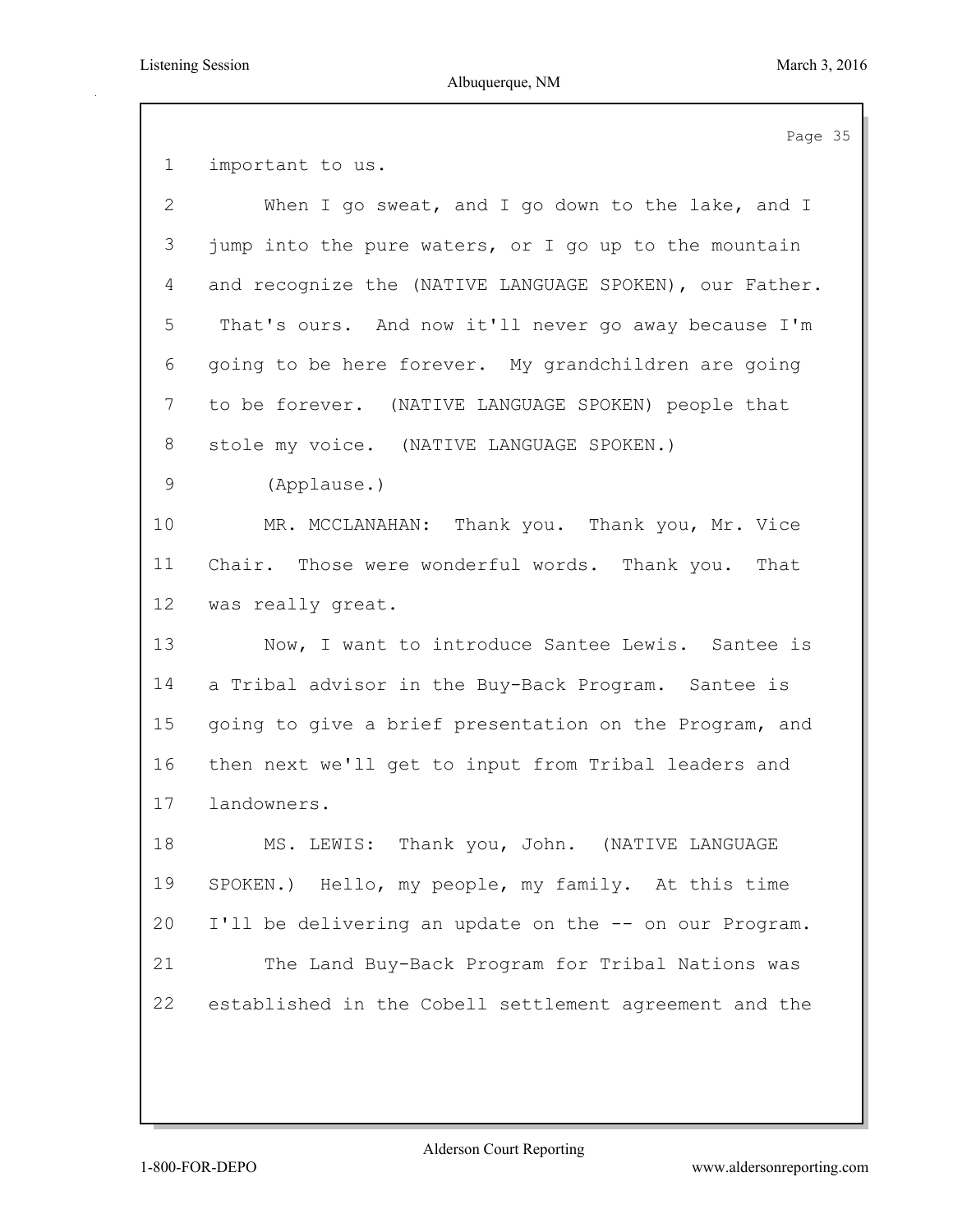|                | Page 36                                                 |
|----------------|---------------------------------------------------------|
| $\mathbf 1$    | Claims Resolution Act of 2010, which provided for a     |
| $\overline{2}$ | \$1.9 billion fund to purchase fractional interests,    |
| 3              | meaning there has to be more than two owners in one     |
| 4              | tract of land; in trust or restricted status, meaning   |
| 5              | there -- well, in other words, there are -- no fee land |
| 6              | purchases are permitted from willing sellers.           |
| 7              | Participation in the Program is purely voluntary; at    |
| 8              | fair market value with -- and with any 10-year period.  |
| 9              | The Program will end in 2022.                           |
| 10             | The principle goal of the Land Buy-Back Program is      |
| 11             | to reduce the number of fractional land interests       |
| 12             | through voluntary sales that place purchased interests  |
| 13             | into trusts for Tribes. These transfers consolidate     |
| 14             | trust land basis for conservation, stewardship,         |
| 15             | economic development, or other uses deemed beneficial   |
| 16             | by sovereign nations.                                   |
| 17             | The Program has two main priorities.<br>For             |
| 18             | individuals, the Program strives to promote awareness   |
| 19             | and education to facilitate informed decision making    |
| 20             | and maximize opportunities to participate. For Tribes,  |
| 21             | we want to strengthen our partnerships not only by      |
| 22             | respect and upholding Tribal sovereignty, but also by   |
|                |                                                         |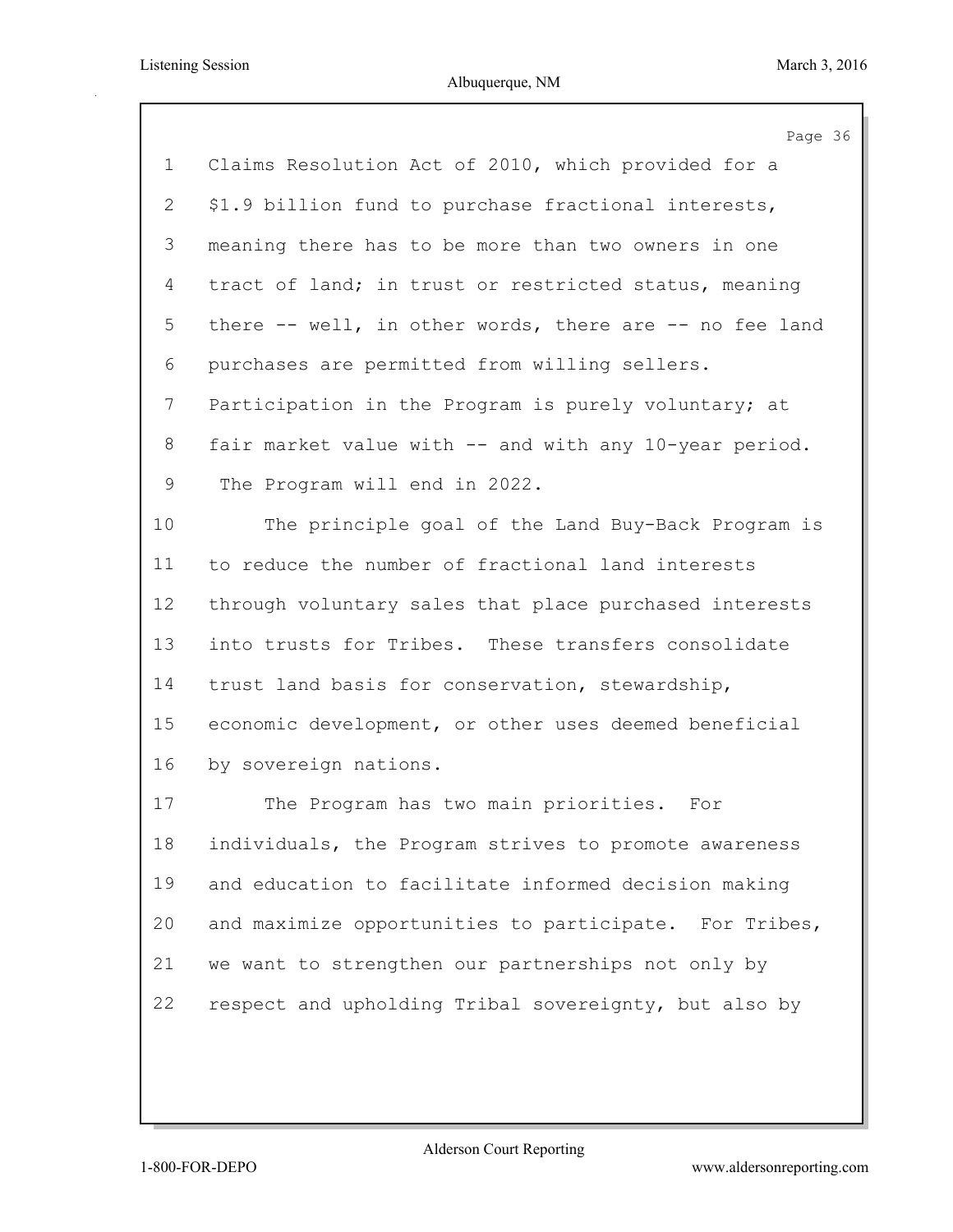Page 37

 tailoring efforts at each location based on Tribal involvement and priorities. In keeping with these priorities, the Program has held past Listening Sessions, such as this current Listening Session, to hear from these priority groups.

 There are four phases of the Program: outreach, land research, valuation, and acquisition. Outreach refers to the continuous process of communicating with landowners regarding the potential opportunity to sell their fractional interests. This phase involves addressing questions and concerns landowners may have regarding this sale or regarding issues that might arise as a consequence of the sale. Outreach also includes planning, sharing information, and consulting with Tribal leaders.

 Land research includes the development of data related to mapping and land use as well as any other data necessary to establish the fair market value. Valuation is the process of appraising fractionated lands to determine their fair market value. And acquisition is the process of making offers to landowners in an effort to acquire interest from those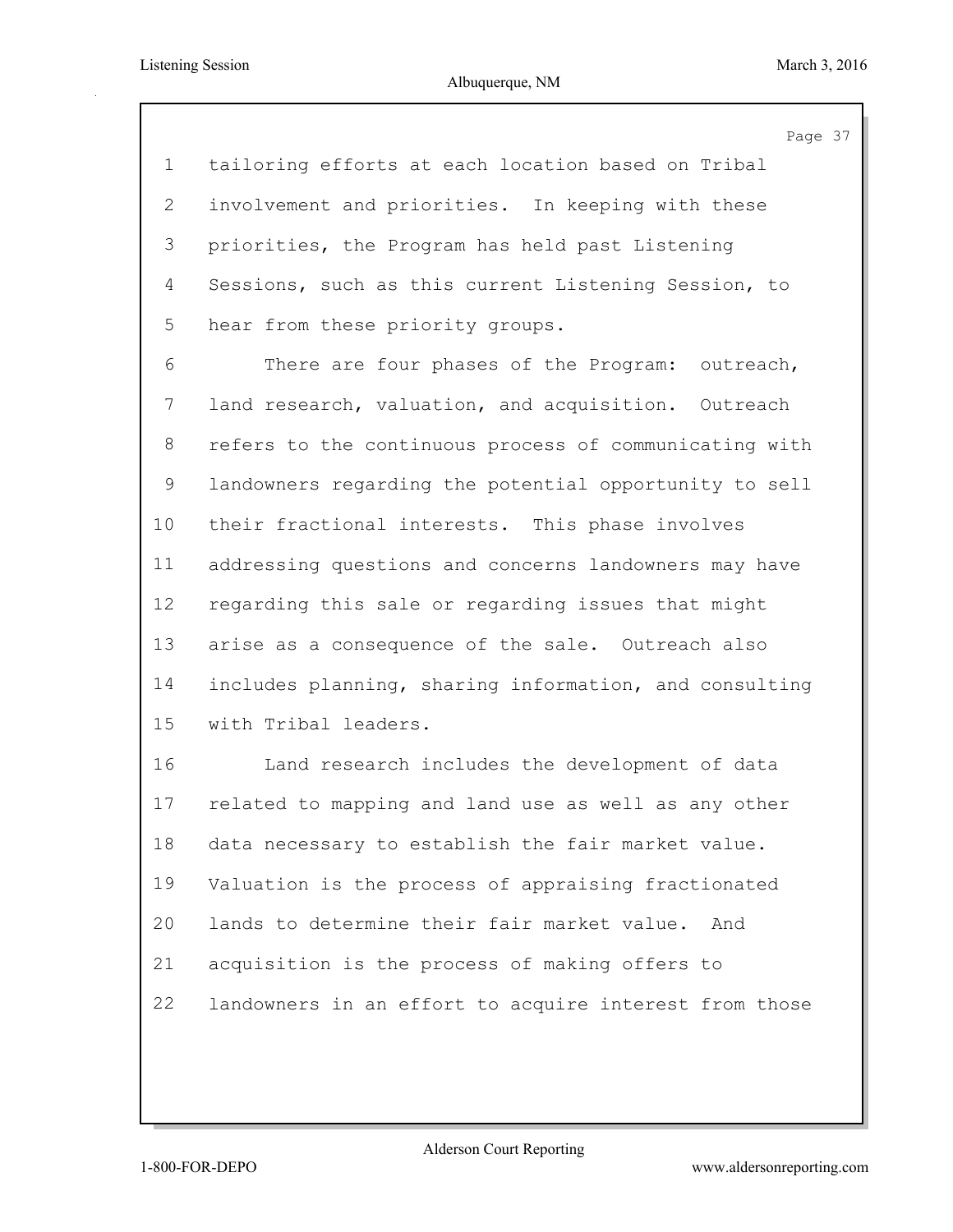Page 38

interested in selling.

| $\mathbf{2}$   | As of February 19th, 2006, the Program has spent       |
|----------------|--------------------------------------------------------|
| 3              | more than \$736 million to acquire nearly 1.5 million  |
| 4              | equivalent acres of fractionated land. This represents |
| 5              | 399,500 purchased interests on over 26,500 tracts.     |
| 6              | Furthermore, over 10,100 tracts have reached at least  |
| $7\phantom{.}$ | 50 percent Tribal ownership, which will help Tribes    |
| 8              | achieve important economic benefits and community      |
| $\mathsf 9$    | goals.                                                 |
| 10             | Here is a graph that depicts total payments to         |
| 11             | individuals. As previously mentioned, the Program      |
| 12             | initiated purchases in late 2013, and as of February   |
| 13             | 2016, more than \$736 million has been paid to         |
| 14             | industrial landowners. Any amounts remaining in the    |
| 15             | fund in November 2022 must be returned to the U.S.     |
| 16             | Treasury.                                              |
| 17             | The Department has identified 42 locations where       |
| 18             | land consolidation activities, such as planning,       |
| 19             | outreach, mapping, mineral evaluations, appraisals, or |
| 20             | acquisitions are expected to take place through the    |

percent of all outstanding fractional interests across

middle of 2017. These communities represented 83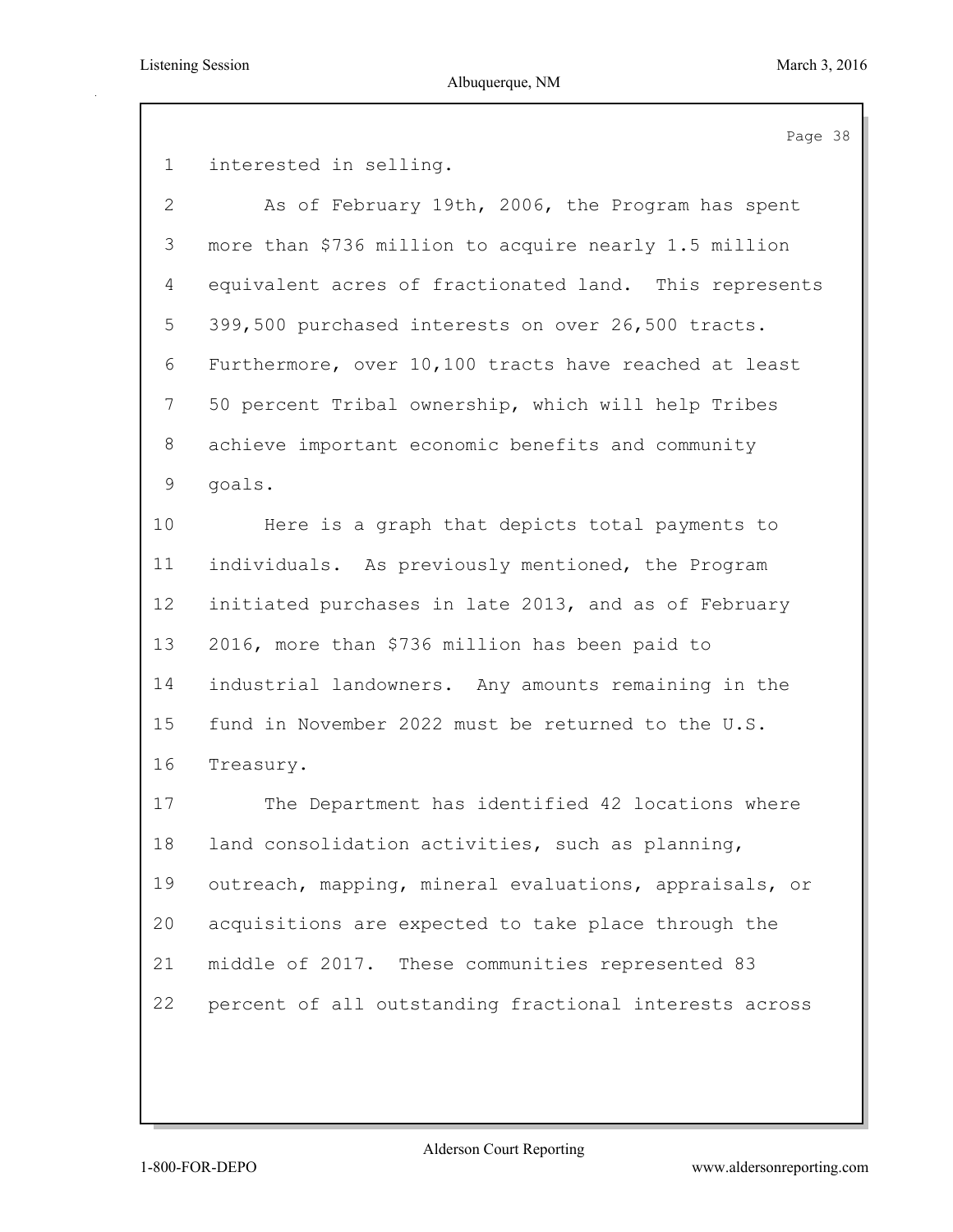Page 39

 Indian Country. The Program recently launched a two-pronged Planning Initiative to help determine its implementation schedule for 2017 and beyond. Tribal governments not already scheduled for implementation and all landowners with fractional interests are invited to formally indicate their interest in participating in the Program by March 11th, 2016. An important factor will be the number of willing sellers at each location. Landowners can indicate their interest by calling the Trust Beneficiary Call Center to register as a willing seller. Registration in no way commits a landowner to sell, nor does it guarantee that a landowner will receive an offer. It is simply the best way to ensure the Program is aware 16 of their desire to receive an offer, and provides an opportunity for advanced outreach and information to be shared with a landowner at the earliest possible time. Our website also -- well, our website now features a table that shows the top 10 locations with the

 highest percentage of landowners who have registered as a willing seller as of January 31st, 2016, including

Alderson Court Reporting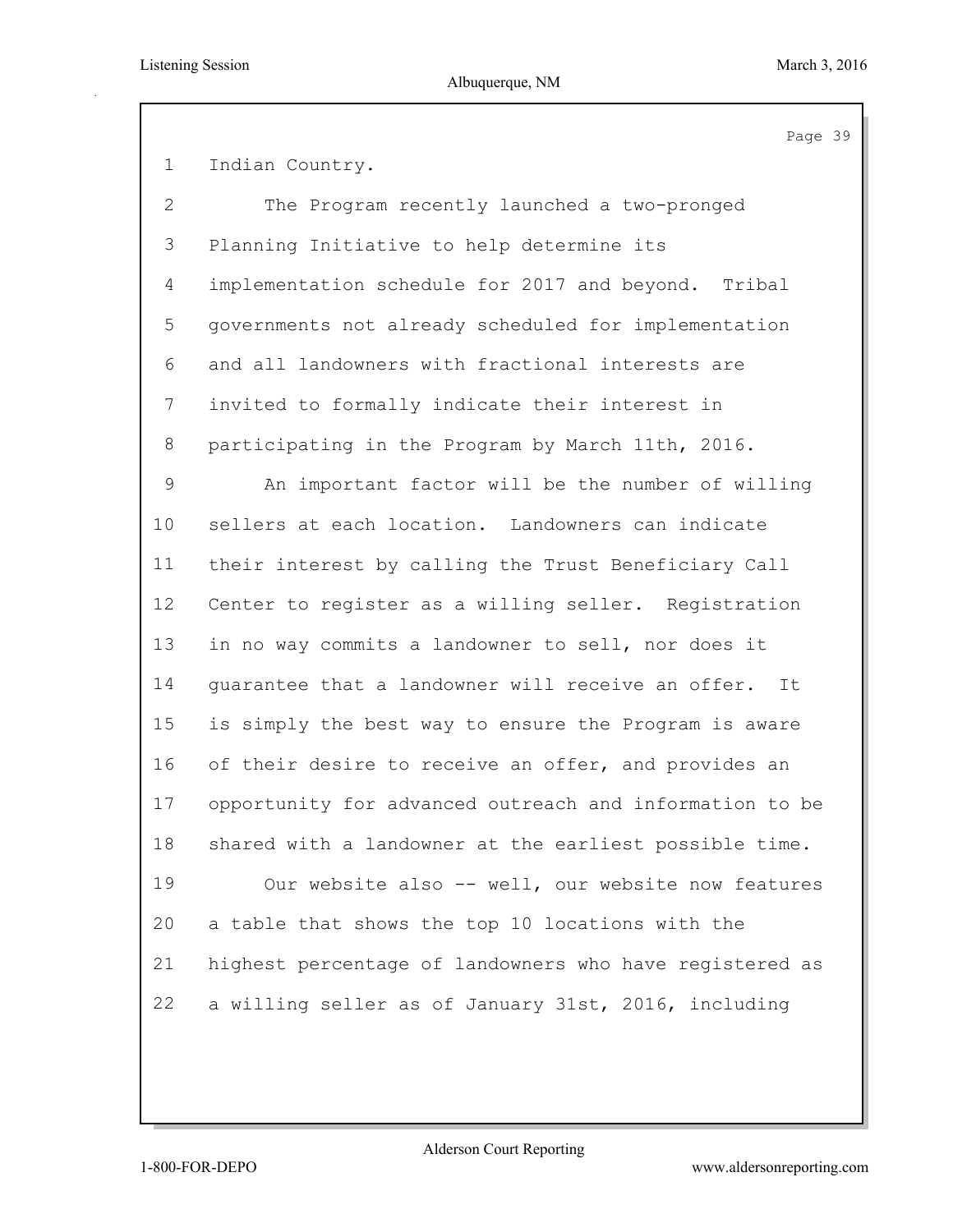|                | Page 40                                                 |
|----------------|---------------------------------------------------------|
| $\mathbf 1$    | those who have already sold some, but not all, of their |
| $\overline{2}$ | fractional interests. This Planning Initiative will     |
| 3              | also conclude on March 11th, 2016.                      |
| $\overline{4}$ | It is important that landowners understand their        |
| 5              | land, consider their options, and have a plan for how   |
| 6              | to use the funds they receive from selling their land.  |
| 7              | Financial training empowers beneficiaries to grow and   |
| $8\,$          | sustain personal wealth. More information is available  |
| 9              | at our website.                                         |
| 10             | The left of the screen features an example of a         |
| 11             | quarterly report, and on the right, BLM's website.      |
| 12             | Landowners do not need to wait until the Land Buy-Back  |
| 13             | Program is implemented on their reservation to get more |
| 14             | information. Landowners can contact the Trust           |
| 15             | Beneficiary Call Center with questions about the        |
| 16             | Program, visit their local OST office or BIA office, or |
| 17             | find more information on our website.                   |
| 18             | For those who were not able to join us before the       |
| 19             | Listening Session, Federal staff will be standing by    |
| 20             | during the break and after the -- and after this event  |
| 21             | ends today to discuss your land interests and trust     |
| 22             | services you may need. Thank you.                       |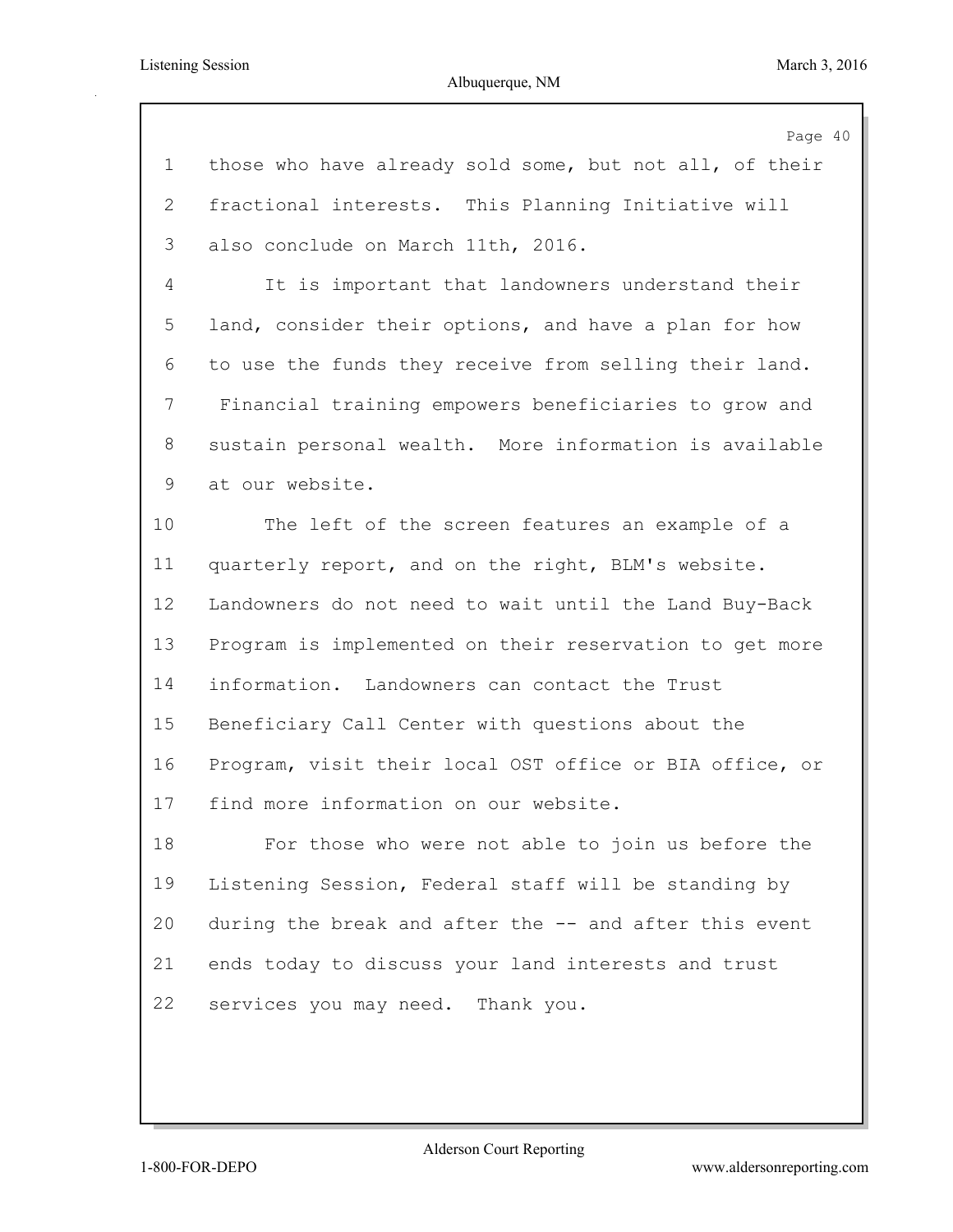Page 41 (Applause.) MR. MCCLANAHAN: Thank you, Santee. Now we'd like to invite Katy Grounds to the stage here. Katy is also a senior advisor for Tribal Relations in the Buy-Back Program, and she's going to help facilitate comments from Tribal leaders and individuals. Katy? MS. GROUNDS: Thank you, John. At this time, we'd like to begin the first of two open comment periods at today's Listening Session. As John mentioned earlier, we have a court reporter here today who is developing a transcript of the comments that are shared with us. The transcript will be made available on the Program's website in the coming weeks. For the benefit of our records, we'd ask that if you are to share comments, that you come up to one of the two microphones here at the front of the room, and that you identify yourself and your Tribal affiliation before you share your comments. And if you can speak directly into the microphone, that'll ensure that the court reporter is able to include your remarks in the transcript. So first I'd like to invite any Tribal leaders to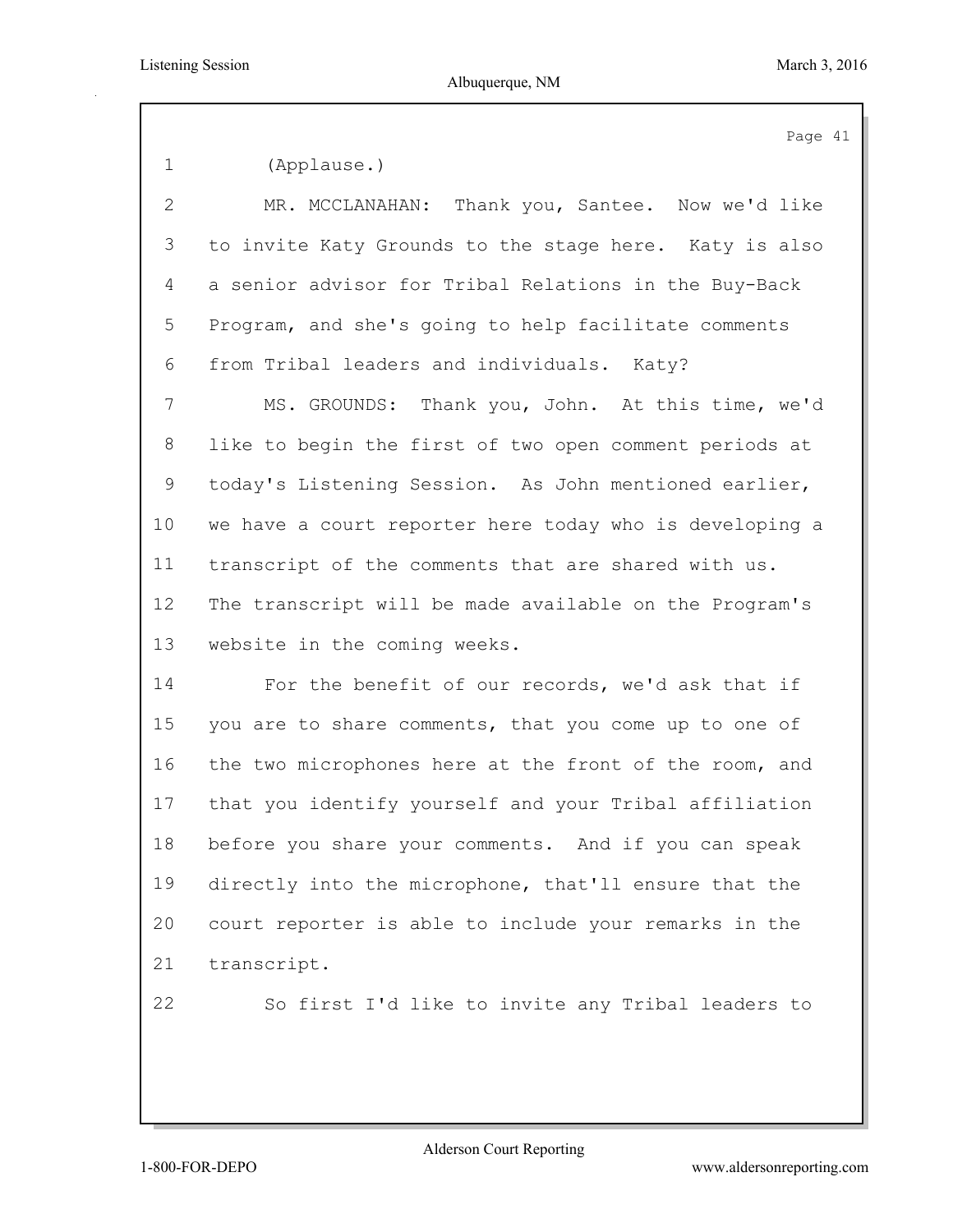|                 | Page 42                                                 |
|-----------------|---------------------------------------------------------|
| $\mathbf 1$     | speak, and please remember that we also have a second   |
| 2               | open comment period after the appraisal evaluation      |
| 3               | presentation today after the break. So any Tribal       |
| $\overline{4}$  | leaders who have prepared remarks who would like to     |
| 5               | share?                                                  |
| 6               | MR. STANDING BEAR:<br>Thank you, Katy, and thank        |
| 7               | you, Mr. McClanahan, Mr. Roberts, Mr. Logan, and Mr.    |
| 8               | Connor. I'm glad to see you all working together and    |
| 9               | talking to each other. I wish the solicitor was with    |
| 10              | you.                                                    |
| 11              | Osage Nation, where I am chief, has learned some        |
| 12 <sub>2</sub> | lessons, and I think the Program has, too, on the       |
| 13              | consequences of our Federal government not learning     |
| 14              | from each other. We signed the cooperative agreement.   |
| 15              | I signed it in May of 2015, and we were expecting       |
| 16              | offers to go out to our landowners in the fall of 2015. |
| 17              | Because of the unique status we are told, of our        |
| 18              | land titles, we have not been able to do anything, even |
| 19              | though I had told all our people in public meetings and |
| 20              | in our newspaper that this was going to happen.         |
| 21              | Because we were not able to go forward, the credibility |
| 22              | of my administration and this Program have suffered.    |
|                 |                                                         |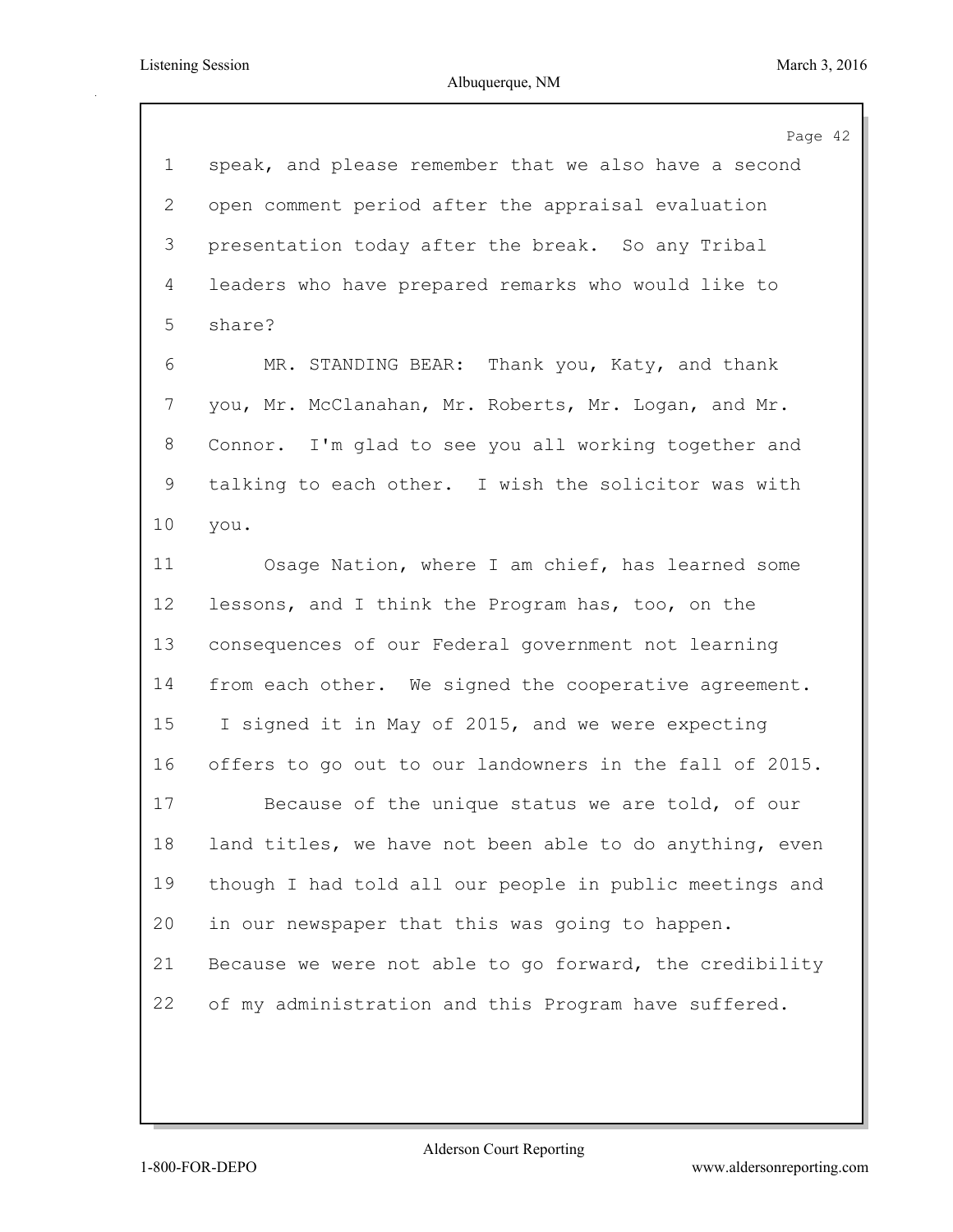|                | Page 43                                                  |
|----------------|----------------------------------------------------------|
| $\mathbf 1$    | We are glad to know that working with Santee Lewis       |
| $\overline{2}$ | and your Program we are moving forward now, but I must   |
| 3              | urge all of you to continue to talk to each other.<br>We |
| 4              | did not know we were that unique. From our               |
| 5              | perspective, the procedures of land transfer have been   |
| 6              | the same for decades. Our solicitors in Tulsa and        |
| $7\phantom{.}$ | Muskogee know this. They know the rules. Our BIA in      |
| 8              | our superintendent's office and in our offices in        |
| 9              | Muskogee, they know it's never changed. It was           |
| 10             | surprise to us that this Program had not known this,     |
| 11             | but to us it's still the same Federal government.        |
| 12             | Now, our place, in 1906 we had about 1.5 million         |
| 13             | acres, and in one lifetime, just take my grandparents    |
| 14             | just from when they were young and to the time they      |
| 15             | passed in the 1990s, we were down to 75,000 acres, most  |
| 16             | of it fragmented. And I can tell you, like a lot of      |
| 17             | you can see what happens, our people get scattered to    |
| 18             | the world. Of our 20,000 people, only 3,000 live         |
| 19             | within our reservation area because when we lose the     |
| 20             | land, off they go.                                       |
| 21             | So this Program is very, very good. We want to           |
| 22             | buy the land back. We're using our own funds, too, to    |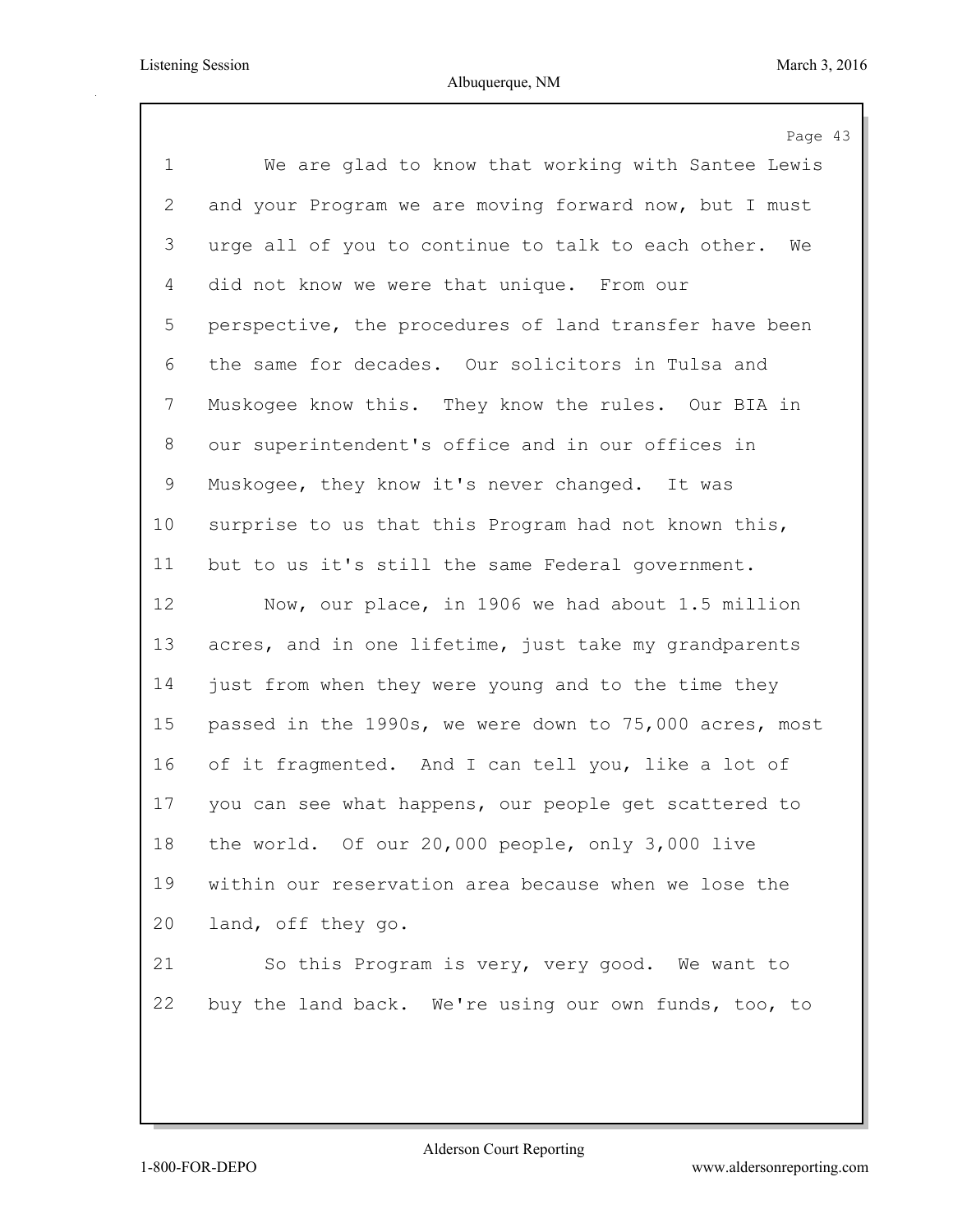|             | Page 44                                                 |
|-------------|---------------------------------------------------------|
| $\mathbf 1$ | buy land, and then we try to create it where they want  |
| 2           | to come back because you can't continue as a people if  |
| 3           | you're -- if you're gone, if you're scattered like      |
| 4           | that. That's what we think, so we are $-$ we are really |
| 5           | trying hard, and we're really supportive of this        |
| 6           | Program.                                                |
| 7           | So this morning I met with Mr. McClanahan, and I        |
| 8           | said the same thing. To me, I just am disappointed      |
| 9           | that other branches of our Oklahoma BIA -- we don't     |
| 10          | have BLM where I am working on it. BIA did not step up  |
| 11          | to the plate and take a look at this Program, and get   |
| 12          | as excited about it as we are and say, look, here's how |
| 13          | you do it in Oklahoma, just want to make sure.          |
| 14          | But we are really happy now that the BIA                |
| 15          | Acquisition Office, and I haven't met the director yet, |
| 16          | but I've been told I would, is now understanding this   |
| 17          | and working with Santee Lewis and your team.<br>It      |
| 18          | appears we're getting there.                            |
| 19          | And I don't know how many other Tribes have found       |
| 20          | this uniqueness problem, but the Federal government     |
| 21          | needs to know we're not all the same. We all have       |
| 22          | different rules that we consider normal from where we   |
|             |                                                         |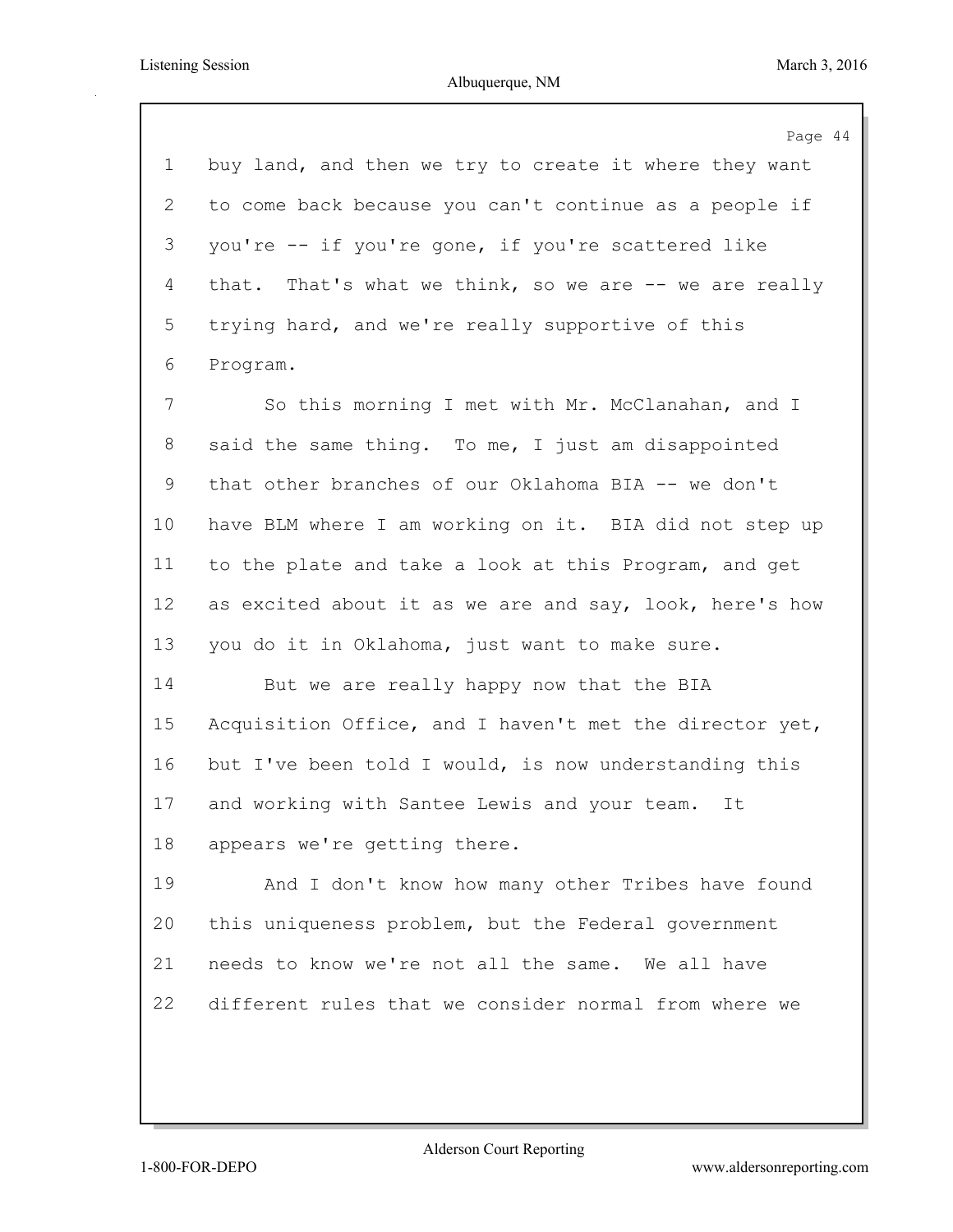Page 45 sit, and we ask that -- you don't need hire new people. You've got plenty of people in the existing Federal government that know these things. So reach out to each other because we're promoting this Program true -- as well as Tribal leaders. But when we say something to our people, they expect it to be true. And now, since this last year, because oil and gas has gone down so much and we rely on that, a lot of our people are putting what's left up for sale. And it comes across my desk, and I'm trying to find money out of our treasury to buy it. We need this now because the financial stress is here, plus our individual allottees, they want a good price for that land. So that's the other thing we ask you to do is be sensitive to those appraisal costs, and let the Tribes come in and say, well, we'd like to suggest how to compare those with other appraisals that we know about. So we're willing to help any way we can, and we appreciate the help you're giving us, but so far we haven't seen anything. We've just been talking. So I just signed in February a brand new cooperative

agreement, and it's sitting in your office somewhere,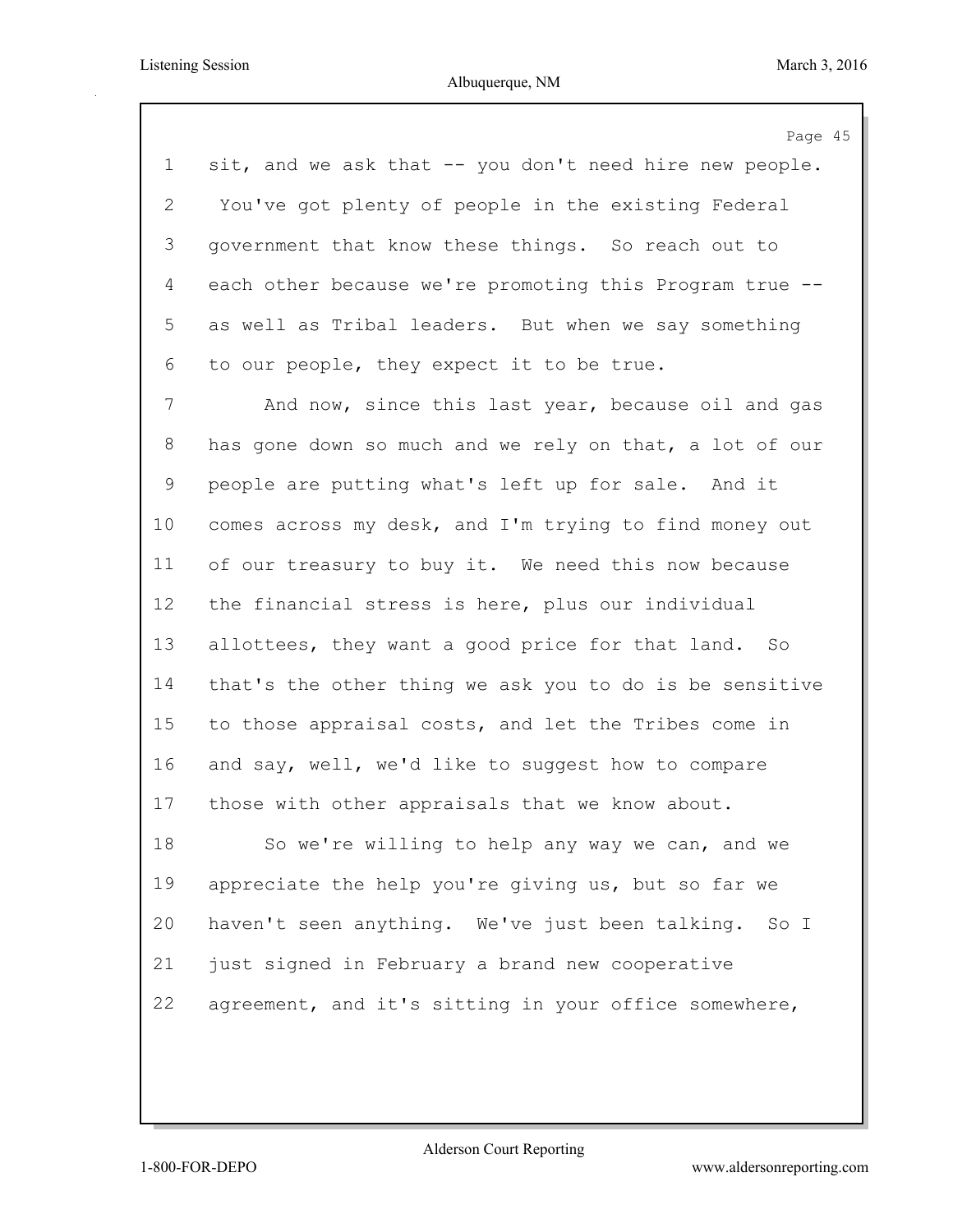|                | Page 46                                                |
|----------------|--------------------------------------------------------|
| $\mathbf 1$    | Mr. McClanahan. And I look forward to you signing that |
| $\overline{2}$ | so we can pick it up and get those offers this fall.   |
| 3              | One year late, but let's get it going, and that's what |
| 4              | I'd have to say today. Thank you.                      |
| 5              | (Applause.)                                            |
| 6              | MR. HAMILTON: Thank you. My name is Eddie              |
| 7              | Hamilton, governor of Cheyenne and Arapaho Tribes, and |
| 8              | I want to thank you for kindly allowing us to speak    |
| 9              | today, and thank the great State of New Mexico for     |
| 10             | having this event here.                                |
| 11             | We submitted a letter of interest in 2014.<br>We       |
| 12             | still have not received a reply. It seems like         |
| 13             | additional thresholds may have been added to meet      |
| 14             | before we can actually -- the Tribe can actually       |
| 15             | participate. We believed the Buy-Back Program was      |
| 16             | being made available for all Tribes.                   |
| 17             | Now, our main question, we had a conversation          |
| 18             | October of 2015 with the DME, the Division of Minerals |
| 19             | Evaluation, Mr. Estes. The question that we had was    |
| 20             | basically was most of the highly fractional --         |
| 21             | fractionated tracts which have a large number of       |
| 22             | interest owners -- 200 to 400 -- have a mineral state. |
|                |                                                        |
|                |                                                        |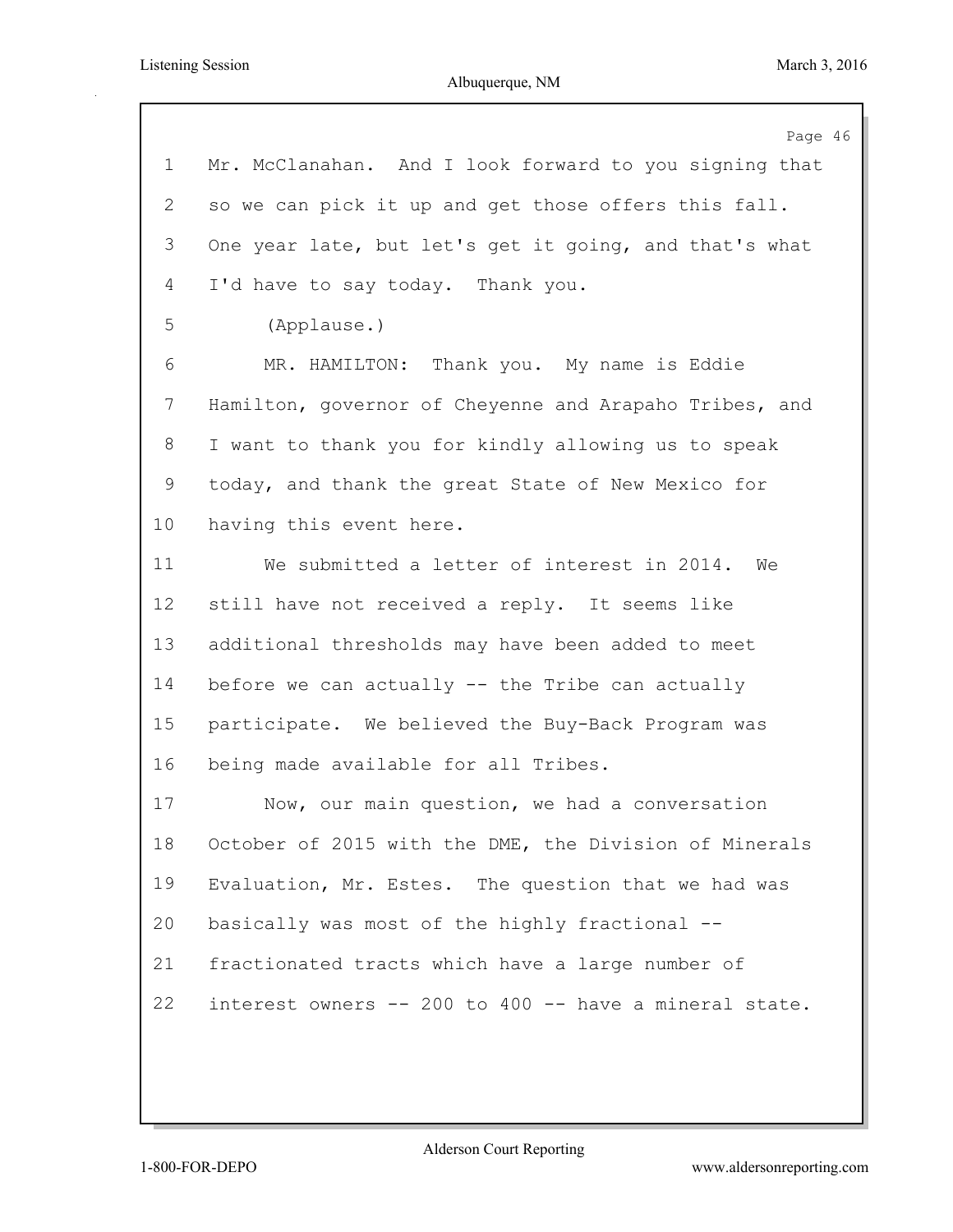|                | Page 47                                                |
|----------------|--------------------------------------------------------|
| 1              | Since the Land Buy-Back Program is to reduce           |
| $\overline{2}$ | fractionation, how will these purchasable tracts be    |
| 3              | categorized in stage one category of land purchases    |
| 4              | during the implementation phase?                       |
| 5              | So the response I got back from DME was, "DME          |
| 6              | performs mineral evaluation work prior to              |
| $7\phantom{.}$ | implementation at a location. Tracts will be           |
| 8              | designated as stage one, stage two, or stage three,    |
| 9              | based on DME's mineral evaluation work, and will be    |
| 10             | used on geology, not based on a tract's level of       |
| 11             | fractionation." So does this not go against the goal   |
| 12             | of reducing fractionation?                             |
| 13             | Also in February, last month, February of 2016, we     |
| 14             | sat in on a webinar that was held by Land Buy-Back     |
| 15             | Program. And it identified amount for the Cheyenne     |
| 16             | Arapahos that was made available to us, an amount      |
| 17             | identified there. We asked is that still available.    |
| 18             | The forthright answer was no. So we would like to know |
| 19             | why that amount of money is no longer allocated to us, |
| 20             | and has another amount been identified for us to work  |
| 21             | with in the purchasing of fractionated tracts.         |
| 22             | How was this change authorized? Was it a written       |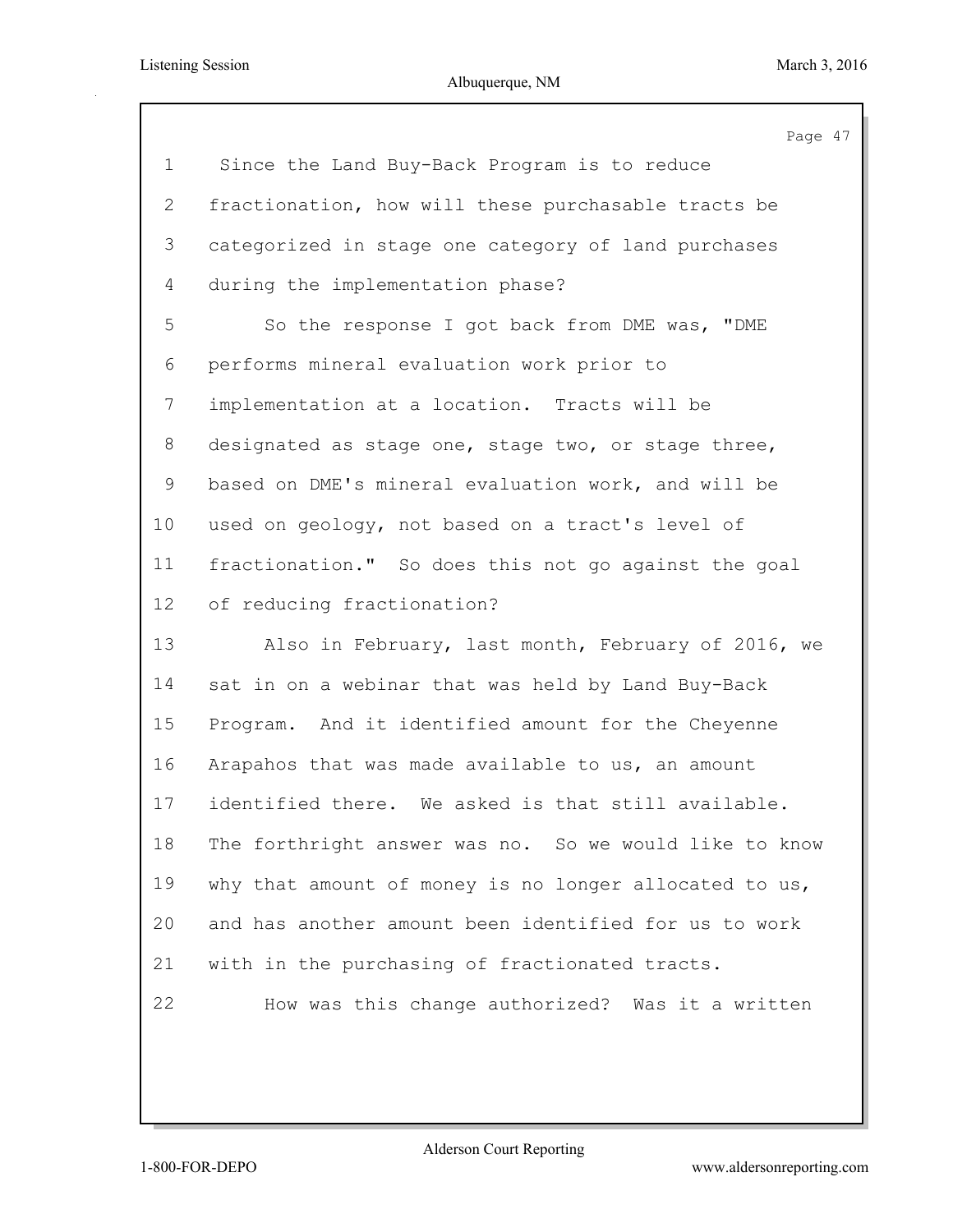|                | Page 48                                                 |
|----------------|---------------------------------------------------------|
| $\mathbf 1$    | policy? Was it a recorded decision? Where did the       |
| $\overline{2}$ | money go? What possible reason was there for diverting  |
| 3              | that money? Our land is still heavily saturated and     |
| $\overline{4}$ | fractionated with fractionation, and we have -- we have |
| 5              | yet to be selected for this Program.                    |
| 6              | We're interested in knowing policy recorded             |
| 7              | decision was made to classify lands with paying sub-    |
| 8              | surface minerals as non-purchasable. We only -- we      |
| 9              | only learned of this new restriction within the past    |
| 10             | several months, so it seems like there seems to be un   |
| 11             | some way, somewhere, sometime the intent of the Land    |
| 12             | Buy-Back Program switched purpose from reducing         |
| 13             | fractionation to spending Cobell funds at a rapid rate  |
| 14             | and making -- spending the milestone.                   |
| 15             | And in closing from our standpoint, there's to be       |
| 16             | -- there is an appearance of adding barriers to the     |
| 17             | participation requirements. We came here today in good  |
| 18             | way and hopes that all Tribes get their equal share of  |
| 19             | the Buy-Back funds. I don't believe that our            |
| 20             | priorities to purchase land from willing sellers is     |
| 21             | being given enough consideration by those               |
| 22             | administrating the Buy-Back Program. We're not asking   |
|                |                                                         |
|                |                                                         |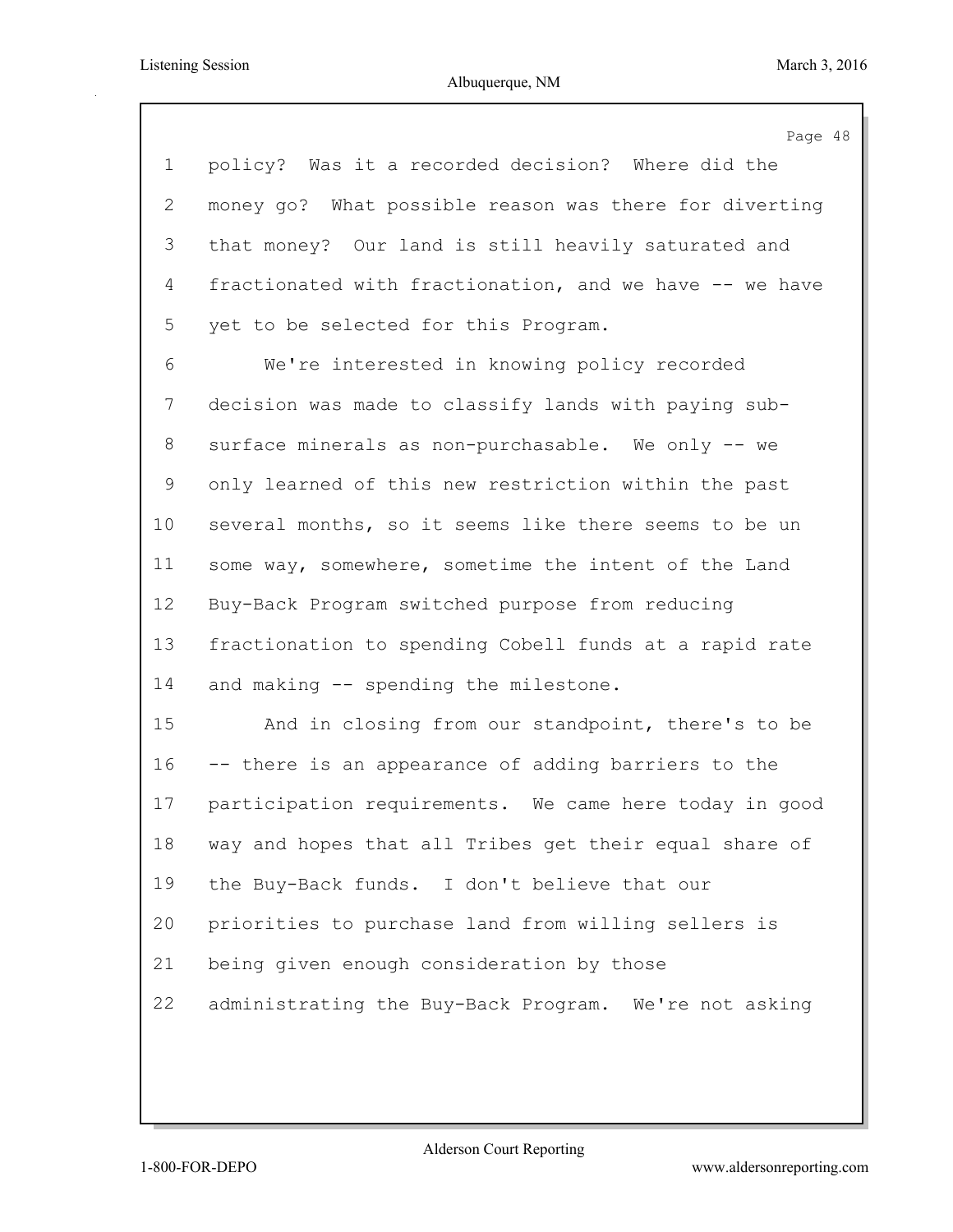Page 49 for special treatment. We're asking for fair and equal treatment to work on a nation-to-nation basis. Thank you. (Applause.) MR. BURKE: Hello. My name is Gary Burke. I'm from the Umatilla Tribe, northeast part of Oregon, and we also participated in the Land Buy-Back Program. My name is Gary Burke. I'm the chairman of the board of trustees, the governing body of the Confederated Tribes, Umatilla Indian Reservation. I appreciate the opportunity we share to Tribal experience with the Land Buy-Back Program, and our thoughts on how the Program should proceed. Oops. I've got to get real close. The Umatilla Tribe has -- government has partially repaired the damage that was caused by the allotment policies. The Umatilla Tribe was one of the first Tribes to execute the LBB Cooperative Agreement and to implement the Land Buy-Back Program. In the following results, we have fully utilized the purchase ceiling to acquire 1,675 fractionated interests containing 10,142 acres of the cost of -- at the cost of \$12.4 million.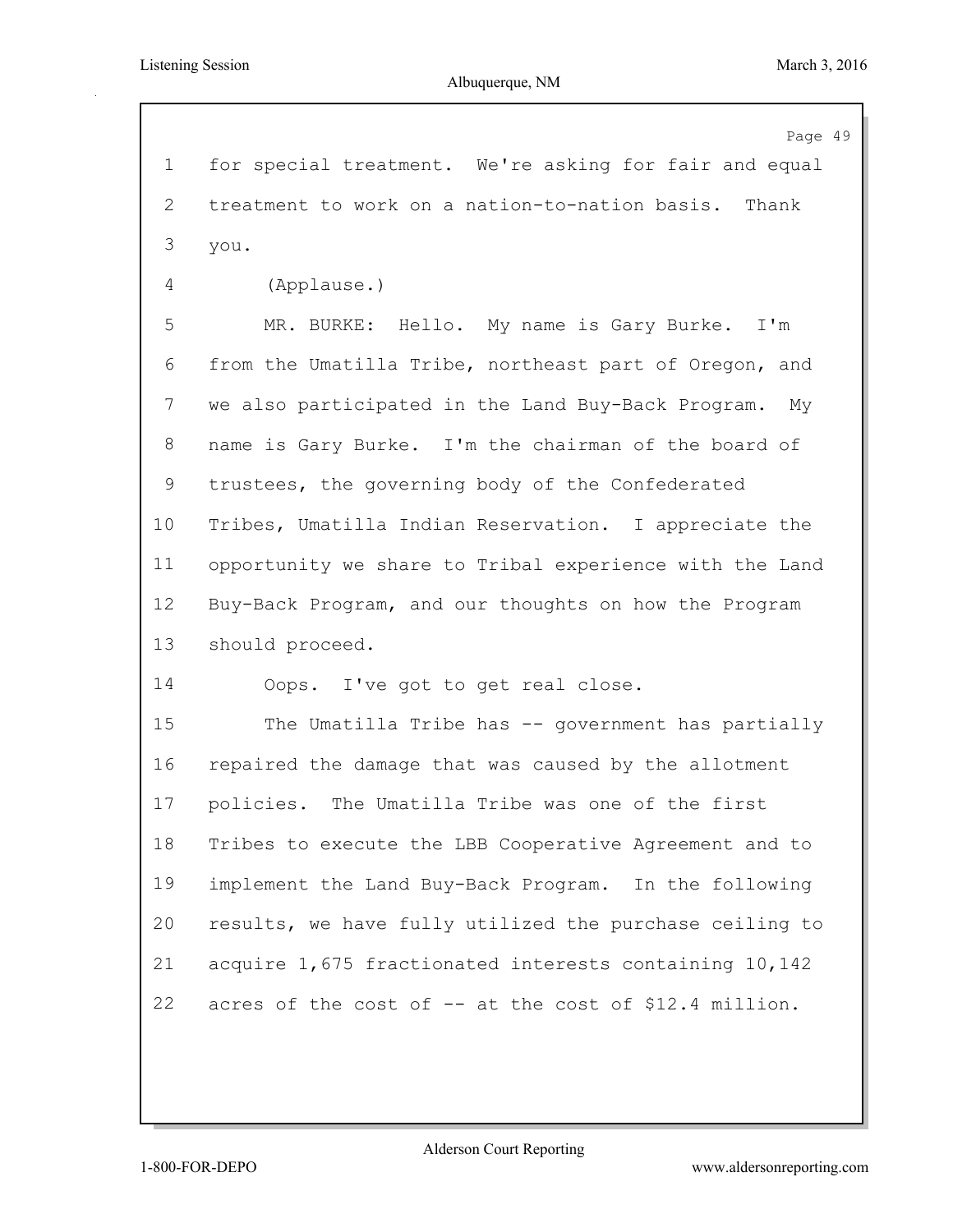|              | Page 50                                                |
|--------------|--------------------------------------------------------|
| $\mathbf 1$  | According to the recent LBB report, there's over       |
| $\mathbf{2}$ | \$48 million in unexpended Tribal purchases ceiling    |
| 3            | funds after Program implementation on 18 reservations. |
| 4            | It is time to plan for these expended funds will be    |
| 5            | allocated and developing a plan that would encourage   |
| 6            | the following: that the LBB funds avoid a large over   |
| 7            | expenditures of Program funds as we are seeing in the  |
| 8            | reservations to avoid unfair allocation of the LBB     |
| 9            | funds; allocate unexpended LBB funds to Tribes that    |
| 10           | have successfully implemented LBBP or there is         |
| 11           | additional willing sellers; consult with Tribes to     |
| 12           | avoid and develop criteria reallocating unspent LBB    |
| 13           | funds.                                                 |
| 14           | Along with everybody else in this room that are        |
| 15           | affected by these allotment policies from a long time  |
| 16           | ago, I, too, am a landowner. I'm a chairman of the     |
| 17           | Tribe. I'm one of the chiefs of the Umatilla Tribe.    |
| 18           | We have three Tribes, which is the Confederated: the   |
| 19           | Umatilla, the Cayuse, and the Walla-Walla.             |
| 20           | Everyone is affected by the allotment policies,        |
| 21           | and the opportunities to come here and to talk for     |
| 22           | Tribes, my Tribe especially, on how to get our land    |
|              |                                                        |
|              |                                                        |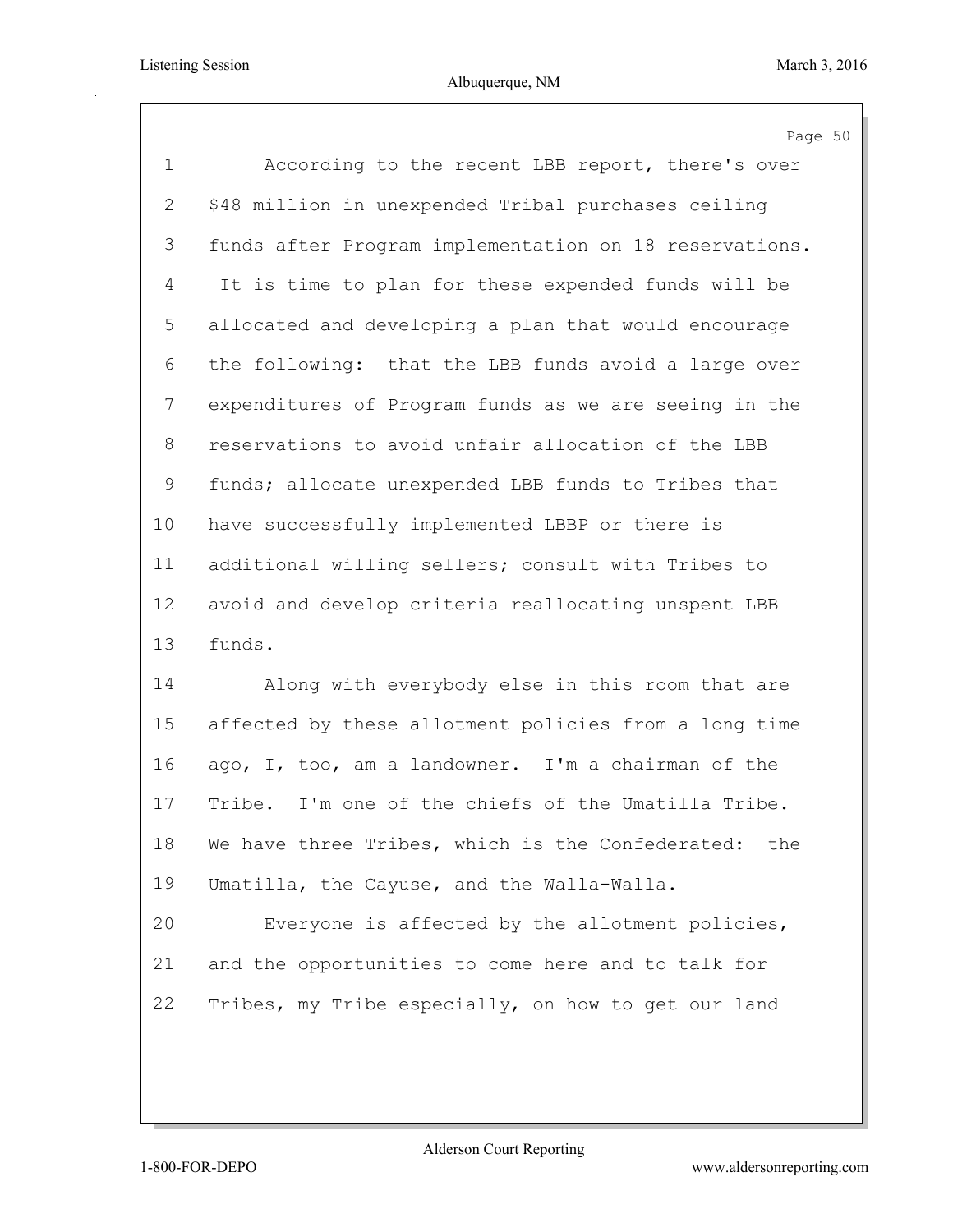|                | Page 51                                                 |
|----------------|---------------------------------------------------------|
| $\mathbf 1$    | back. Like Mr. Ernie Stensgar said, some of them come   |
| 2              | to me and also had these same concerns of selling in    |
| 3              | order to sell back to the Tribe.                        |
| $\overline{4}$ | I'm a treaty Tribe. My treaty is 160 years old.         |
| 5              | I also have ceded land areas, which we all utilize      |
| 6              | today. A lot of people talk about aboriginal ways of    |
| $7\phantom{.}$ | life, and talk it about in the past tense. A lot of     |
| 8              | Tribes are still practicing those aboriginal ways       |
| $\mathsf 9$    | today, and I believe that is true. And I encourage      |
| 10             | every Tribe to keep your traditions and cultures alive, |
| 11             | which keeps us the way we are and the people we are     |
| 12             | from the oldest to the youngest.                        |
| 13             | I'd like to thank Mr. McClanahan for giving time        |
| 14             | for us. We've spoken him to -- other times even on our  |
| 15             | reservation, he's come forward to talk to us face-to-   |
| 16             | face. It's okay to talk with letters, emails, but when  |
| 17             | you talk face-to-face with somebody it means more, at   |
| 18             | least to me, to speak with somebody. You can look at    |
| 19             | them and almost tell that they're willing to help. And  |
| 20             | whatever the endeavors are in the future, I hope that   |
| 21             | things like this will continue.                         |
| 22             | And I thank all of you for helping us on that           |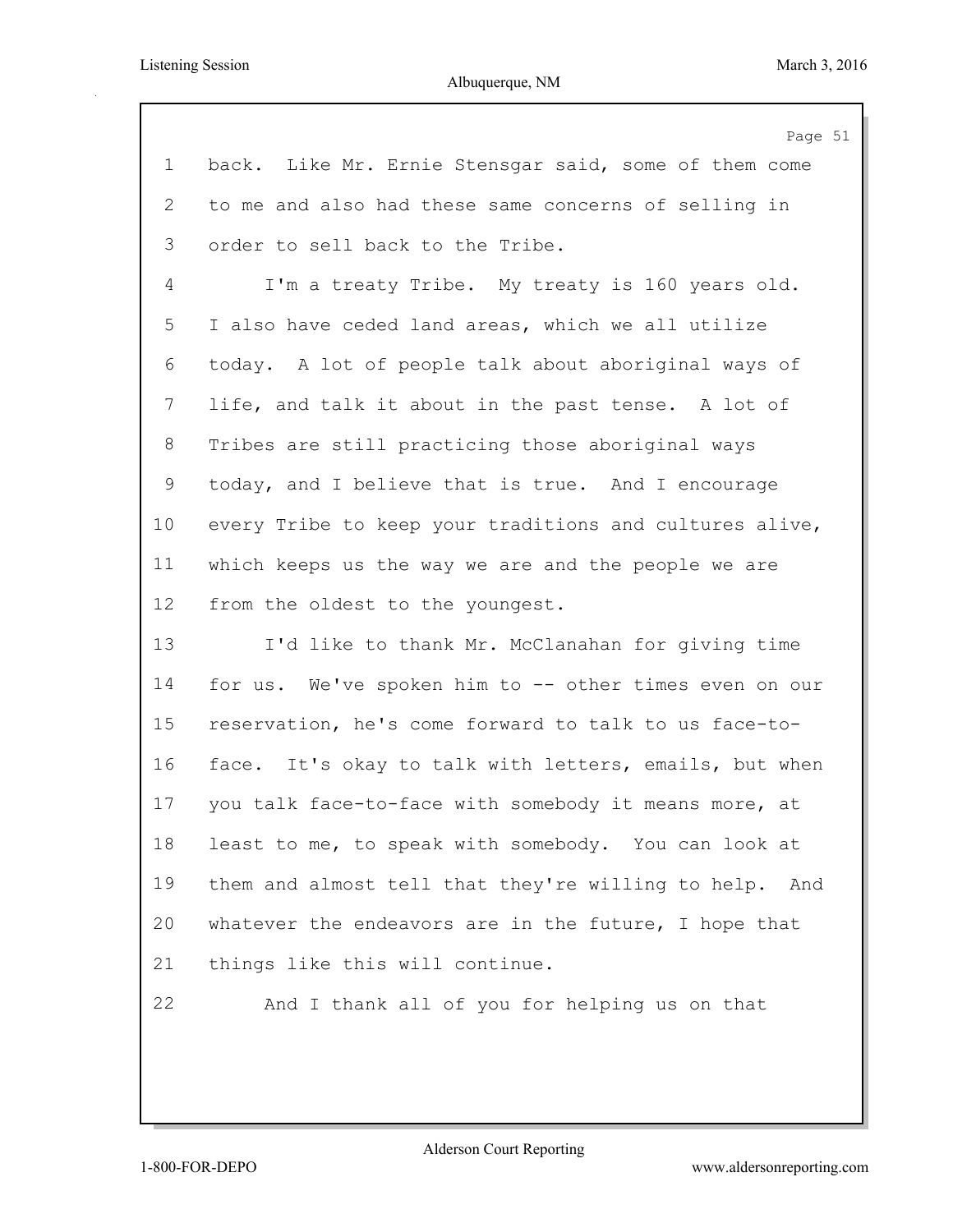|                 | Page 52                                                 |
|-----------------|---------------------------------------------------------|
| $\mathbf{1}$    | table there, and I encourage the people to be thankful. |
| 2               | That's what the Creator teaches us. All the time, be    |
| 3               | thankful for what we've got. (NATIVE LANGUAGE SPOKEN.)  |
| 4               | Thank you.                                              |
| 5               | (Applause.)                                             |
| 6               | MR. ROBERT SMITH: Thank you. Good afternoon. My         |
| $7\phantom{.}$  | name is Robert Smith. I'm chairman of the Pala Band of  |
| 8               | Mission Indians in Northern San Diego County. I'd just  |
| 9               | like that we want to get involved in the Land Buy-Back  |
| 10 <sub>o</sub> | Program. We sent a letter of interest. We've got        |
| 11              | about 13,000 acres, which is kind of big for            |
| 12              | California, but we've got over 5,500 fractionated       |
| 13              | shares, so we look forward to being a part of the       |
| 14              | Program. And thanks for your time.                      |
| 15              | (Applause.)                                             |
| 16              | MR. ALLEN: Jesse Allen from the Muscogee Creek          |
| 17              | Nation in Oklahoma, and we'd like to know what steps    |
| 18              | are being taken to address the unique issues of         |
| 19              | restricted landowners in Oklahoma with the Muscogee     |
| 20              | Creek Nation, and also the five Tribes, and what can we |
| 21              | do to assist in that situation. Kind of it's almost     |
| 22              | like the Osage. We're kind of in that same situation,   |
|                 |                                                         |
|                 |                                                         |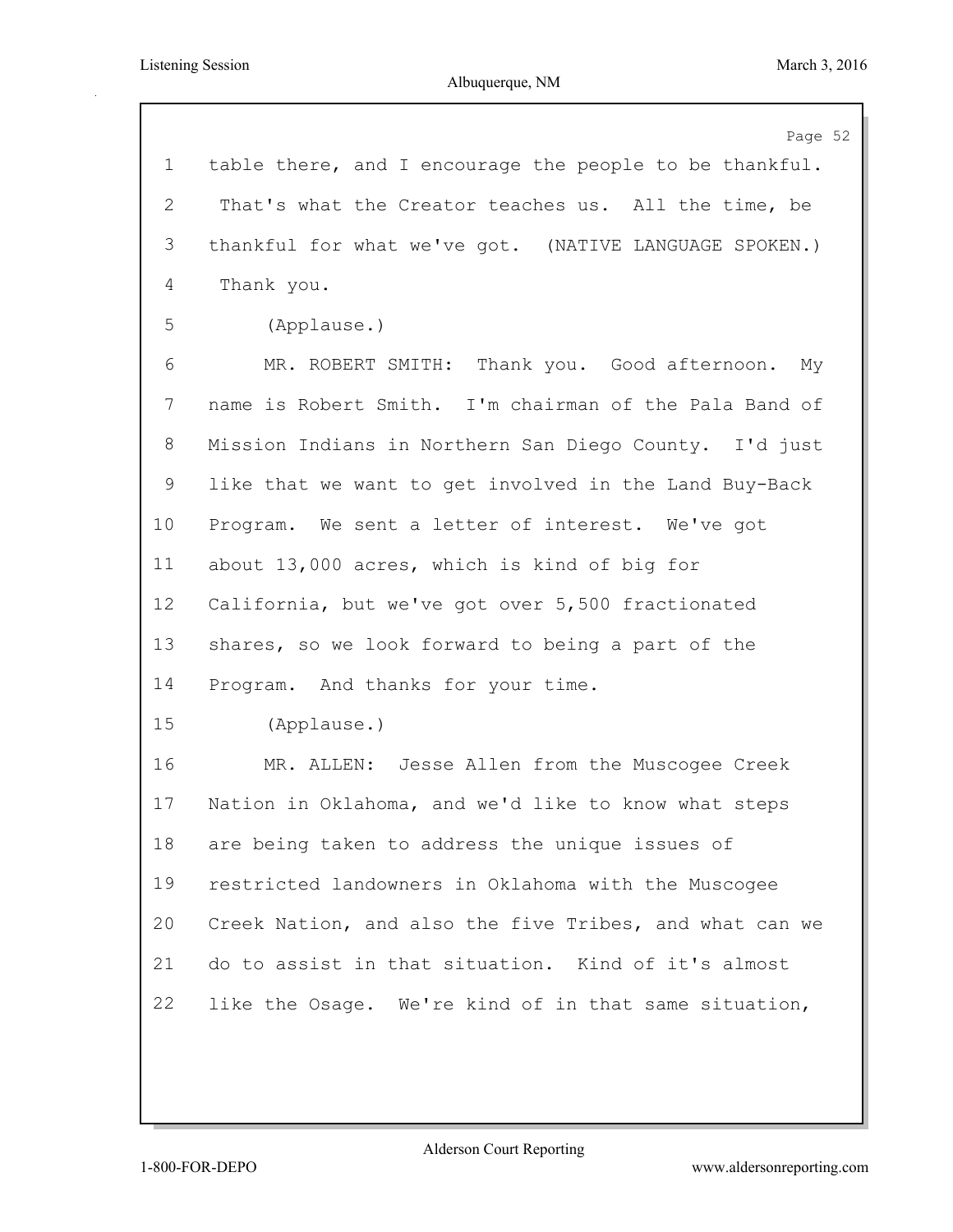Page 53 so. MS. LOUIE: (NATIVE LANGUAGE SPOKEN.) Hello, my friends. I'm Jeanie Louie from the Coeur d'Alene Tribe, and I am here representing the Affiliated Tribes of Northwest Indians. I'm on the board for that organization. And this is not really concerning the Land Buy-Back, although our Tribe has been very successful in that endeavor, but it concerns the Scholarship Fund. And the last conference that was held with ATNI, the Tribes there were asking if I would attend the Listening Session, and ask you some of these questions. And the first one is where and how the individuals are to apply, and if they're a high school graduate, is it for a four-year scholarship. And also, are payments for scholarships for bachelors, masters, doctors, or at any level? And does this also include technical schools scholarships?

 And while we recognize that this Program does not administer the Scholarship Fund, it would be very helpful if the Program would communicate information about how the funds will be used. Thank you very much.

Alderson Court Reporting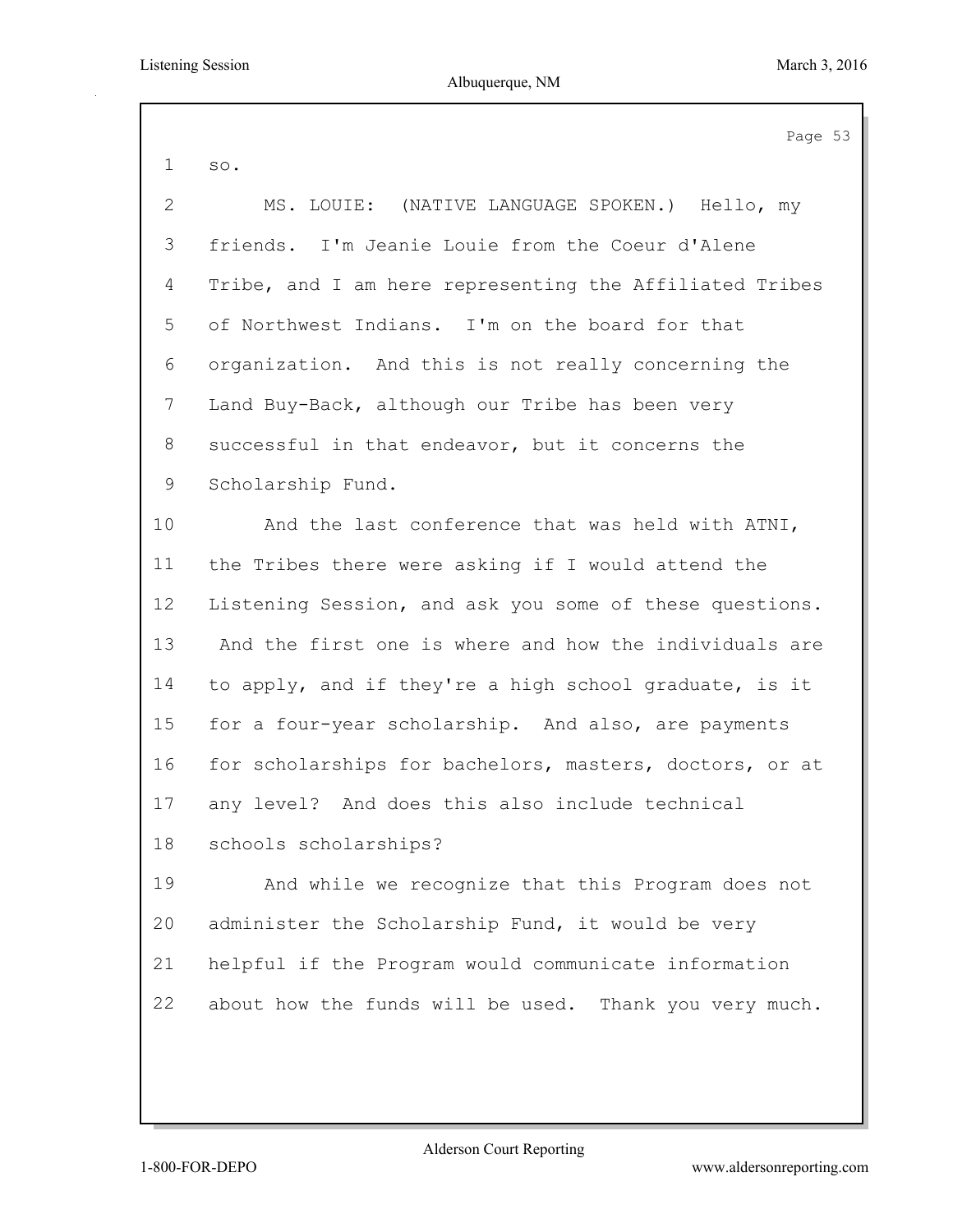|                 | Page 54                                               |
|-----------------|-------------------------------------------------------|
| $\mathbf 1$     | (Applause.)                                           |
| $\mathbf{2}$    | MS. GROUNDS: Thank you. At this time, are there       |
| 3               | any other Tribal leaders who wish to speak?           |
| 4               | (No response.)                                        |
| 5               | MS. GROUNDS: Okay. If not, I'd like to invite         |
| 6               | any guests, including any landowners here today, to   |
| 7               | step up to the microphone and share comments.         |
| 8               | MR. ADAKI: (NATIVE LANGUAGE SPOKEN.) I hope all       |
| 9               | of you distinguished quests sitting at the head table |
| 10 <sub>o</sub> | understood what I said.                               |
| 11              | (Laughter.)                                           |
| 12              | MR. ADAKI: I just wanted to get a little smile        |
| 13              | from them. They're so serious --                      |
| 14              | (Laughter.)                                           |
| 15              | MR. ADAKI: -- thinking about Washington, D.C. to      |
| 16              | see how the Redskins are going to do.                 |
| 17              | (Laughter.)                                           |
| 18              | MALE SPEAKER: Broncos.                                |
| 19              | MR. ADAKI: Broncos.                                   |
| 20              | (Laughter.)                                           |
| 21              | MR. ADAKI: Honorable Deputy Secretary, the            |
| 22              | Special Trustee, the Acting Assistant Secretary of    |
|                 |                                                       |
|                 |                                                       |
|                 |                                                       |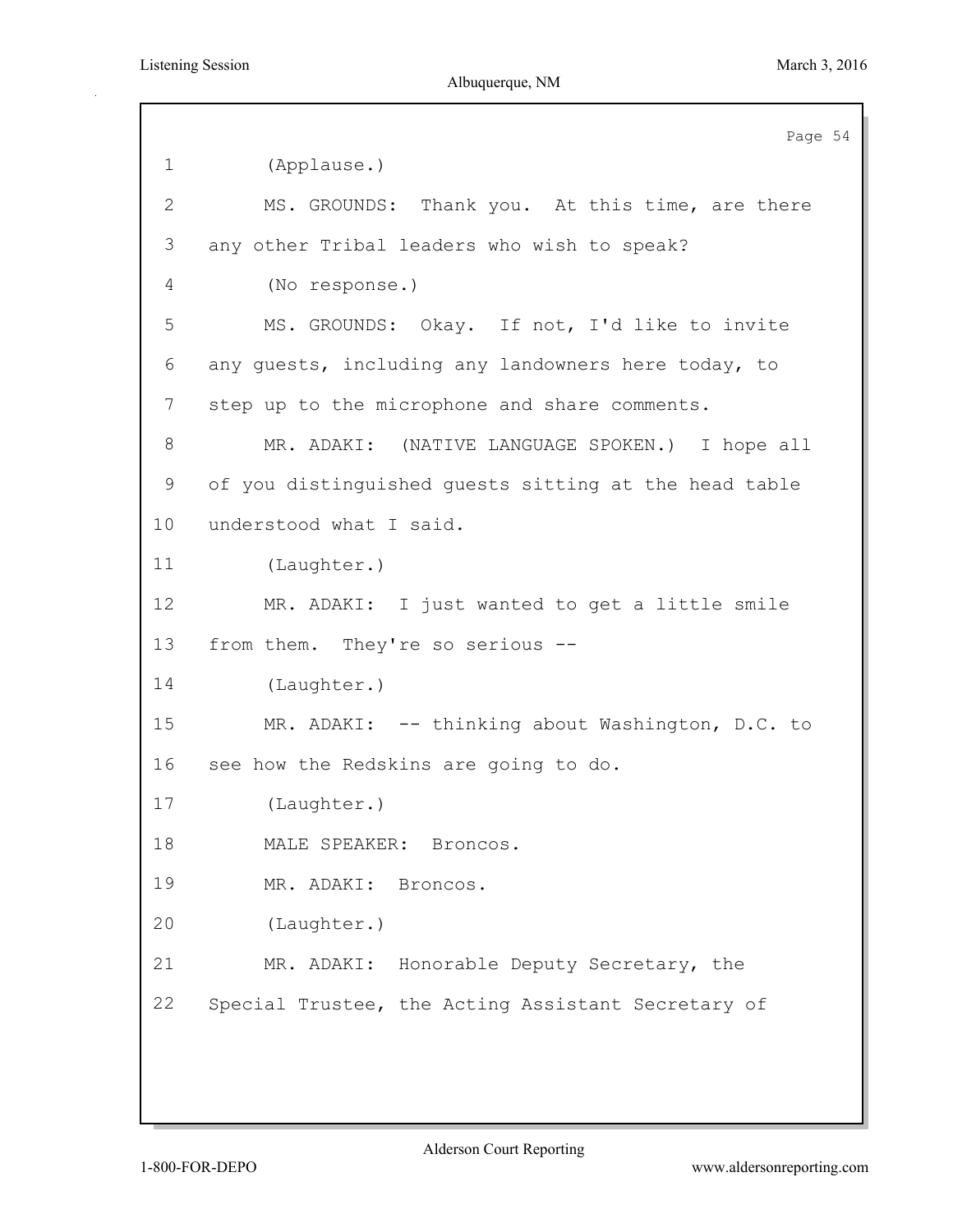|                | Page 55                                                 |
|----------------|---------------------------------------------------------|
| $\mathbf 1$    | Indian Affairs, and our Program Manager. And I          |
| $\overline{2}$ | understand Mr. Washburn is in the audience. Is he       |
| 3              | still here? Oh, he took off. You scared him off,        |
| $\overline{4}$ | John.                                                   |
| 5              | Okay. I'm a landowner. I now reside here in             |
| 6              | Albuquerque, New Mexico. As I said, my name is Frank    |
| 7              | Adaki. I'm Dine', and we live on the west side,         |
| 8              | Paradise Hills. And one thing that the white people     |
| 9              | have taught me going to school was save for a rainy     |
| 10             | day, and we did. My wife and I did very well. I'm       |
| 11             | retired after having been on the front lines for 37 and |
| 12             | a half years in the criminal justice system,            |
| 13             | transferred all over the country as a Federal agent.    |
| 14             | And I've been retired, like I say, 17 years, and we     |
| 15             | have a consulting business that we have.                |
| 16             | And also we travel quite extensively all over the       |
| 17             | country. I was stationed back in Washington, D.C. at    |
| 18             | one time. I went to the FBI National Academy there in   |
| 19             | Quantico, and I went through the Department of the      |
| 20             | Interior management training back in 1970. And I -- so  |
| 21             | I know what and how it is in Washington, D.C.           |
| 22             | So I'm a landowner. I've attended many of these         |
|                |                                                         |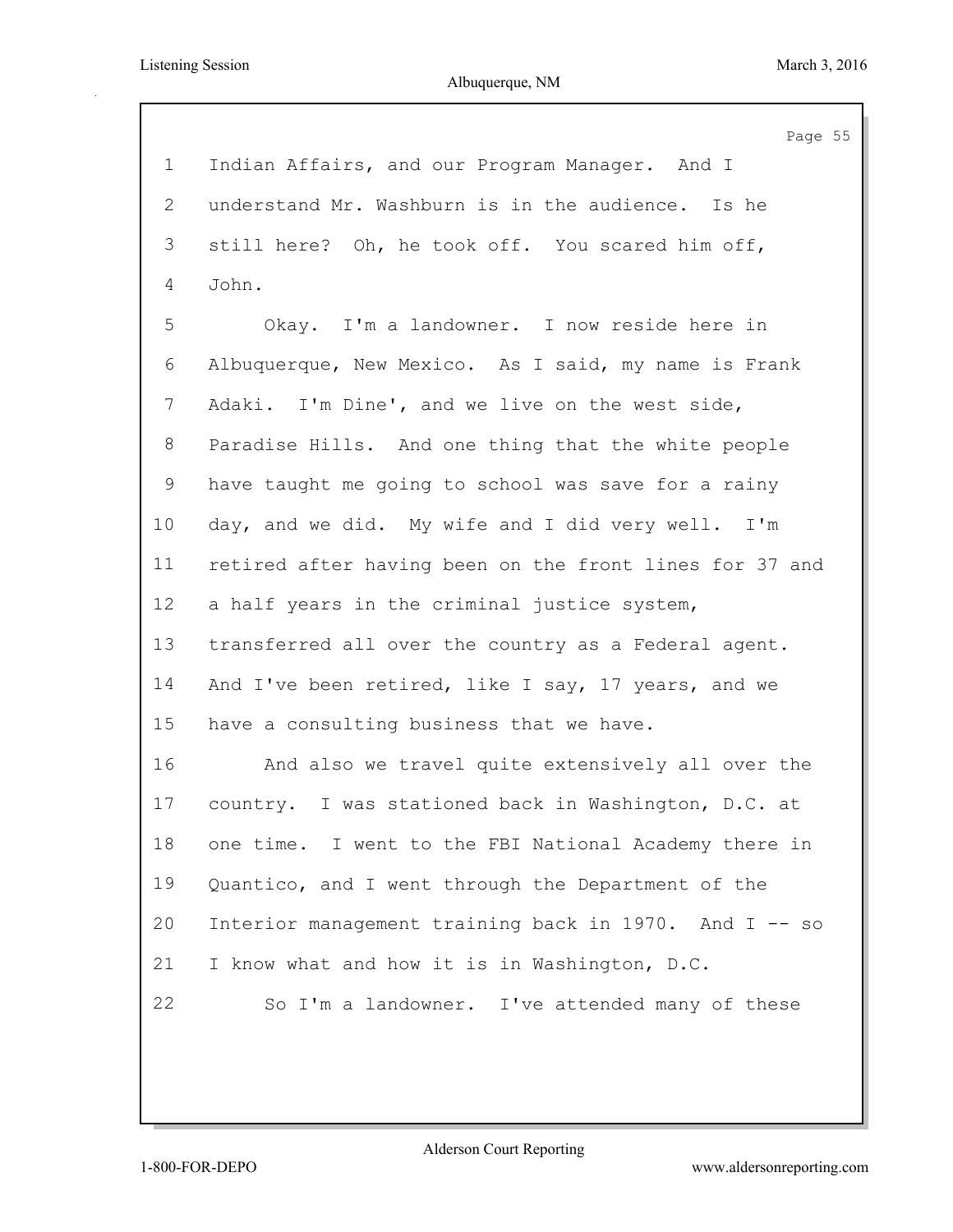|                | Page 56                                                  |
|----------------|----------------------------------------------------------|
| $\mathbf 1$    | sessions that we have, and this morning I addressed the  |
| 2              | audience in regards to my concerns. The concerns I had   |
| 3              | was the appraisal and what they are using very loosely,  |
| $\overline{4}$ | fair market value. We are dealing with another project   |
| 5              | which is going to end up like the Cobell case. This      |
| 6              | involves the right-of-way across allotted land, and      |
| 7              | it's going to have a significant impact all over the     |
| 8              | country, and we're going to prevail.                     |
| 9              | So the fair market value they use for a right-of-        |
| 10             | way is the same thing, and fair market value to us is    |
| 11             | peanuts. It's not what we should be getting for a 20-    |
| 12             | year lease to a major oil company. Landowners get        |
| 13             | about \$26, \$29 for that. Now, is that fair? It's not   |
| 14             | fair.                                                    |
| 15             | For this Land Buy-Back, the same thing, fair             |
| 16             | market value. We have three tracts of land, the Adakis   |
| 17             | South of Gallup where my dad was from, two wells;<br>do: |
| 18             | Mundialito, we have 160 acres there that belong to Mom;  |
| 19             | and then in the Pinedale area. So what we decided was    |
| 20             | to keep the land intact.                                 |
| 21             | Whether we believe it or not, we as Native people        |
| 22             | can't seem to get along. We're always bickering.         |
|                |                                                          |
|                |                                                          |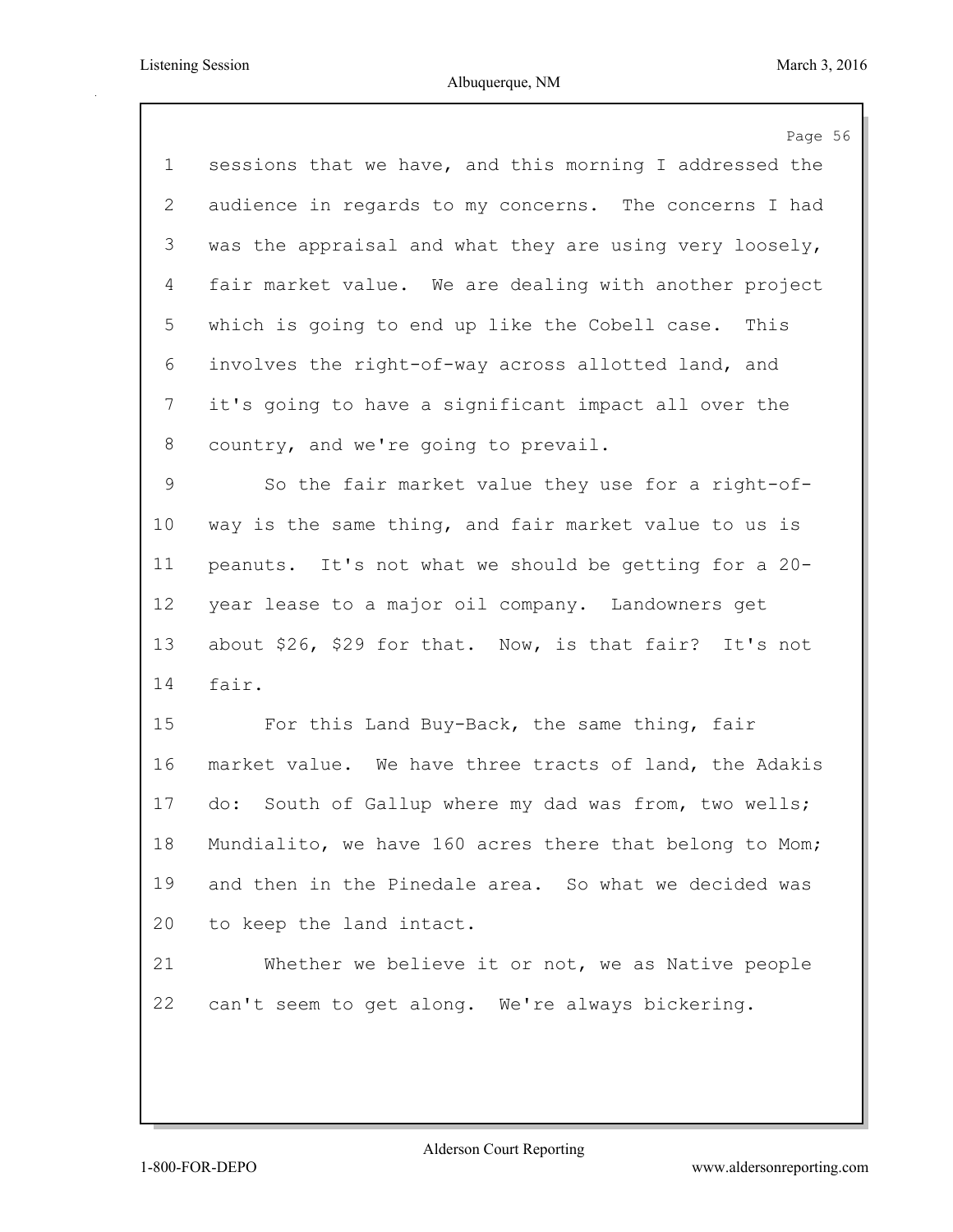|             | Page 57                                                 |
|-------------|---------------------------------------------------------|
| $\mathbf 1$ | We're always fighting with one another. And so, if      |
| 2           | there's a family like myself -- there's 12 of us that   |
| 3           | Mom and Dad raised. And if one or two should decide to  |
| 4           | sell, it's going to cause some real indifferences,      |
| 5           | indifferences of such that one of them is going to say  |
| 6           | you already sold, so you don't belong here. You         |
| 7           | already sold, so that road that goes over to where you  |
| 8           | live is not going to be as -- it's not going to happen. |
| 9           | So these type of things are there, which I think we're  |
| 10          | completely overlooking.                                 |
| 11          | The distinguished Tribes from the Umatilla, Coeur       |
| 12          | d'Alene, Osage, and others talk about success on their  |
| 13          | reservation. They're small reservations compared to     |
| 14          | the Navajo. Navajo Reservation is about the size of     |
| 15          | West Virginia. It has sparse rural areas.               |
| 16          | I'm just thinking about where I'm from. Yeah, if        |
| 17          | we had a little community that was close knit and some  |
| 18          | of the landowners sold, I could see development         |
| 19          | happening. But most of these land that we're talking    |
| 20          | about are located in rural areas way out in the         |
| 21          | boonies. And in order to develop it, the Tribe is       |
| 22          | going to have to dig into their -- to their coffer to   |
|             |                                                         |
|             |                                                         |

Alderson Court Reporting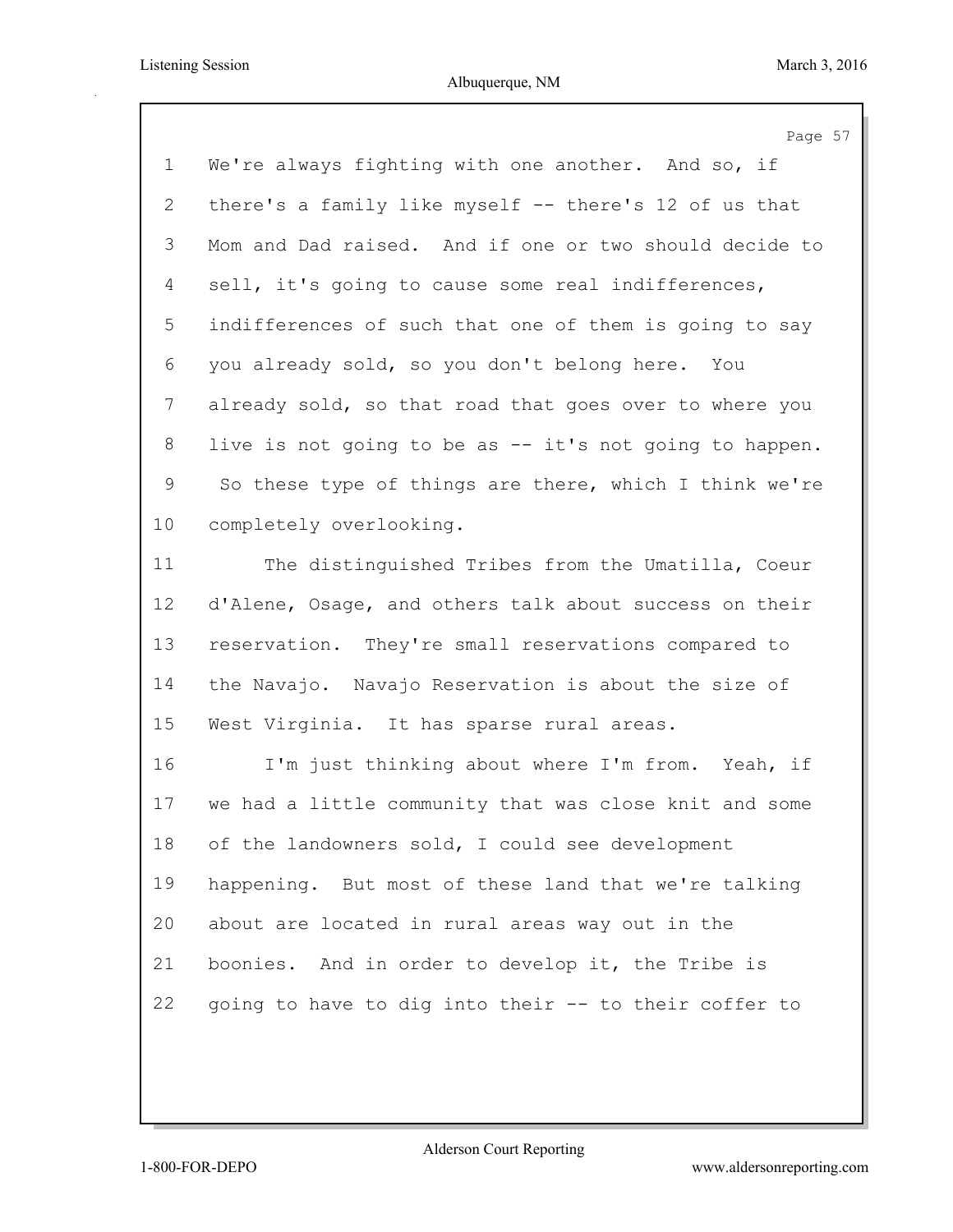Page 58 build roads, to construct, in order to gain whatever profit that they may want to gain. So these are all questions that a lot of us have, which we would like for the distinguished members from Washington to think about. I know that government can do what they want to do. When the Syrian conflict was going on, when it started, I received a letter with letterhead and everything. And it mentioned that 25,000 Syrian refugees were going to be relocated to the Navajo Reservation, 25,000 over to the Standing Rock Reservation up in South Dakota/North Dakota. And that caused an uproar, and luckily it turned out to be a hoax. So these type of things are there where the government came back later on and said -- when reservations were being established -- when they were

 established, there was certain criteria that the Tribes were supposed to do in order to satisfy the government that the Tribe is going to develop, strategize, and what they're going to do with the land that they got. And they were saying that most of the Tribes have not done it, so the government is there. They can do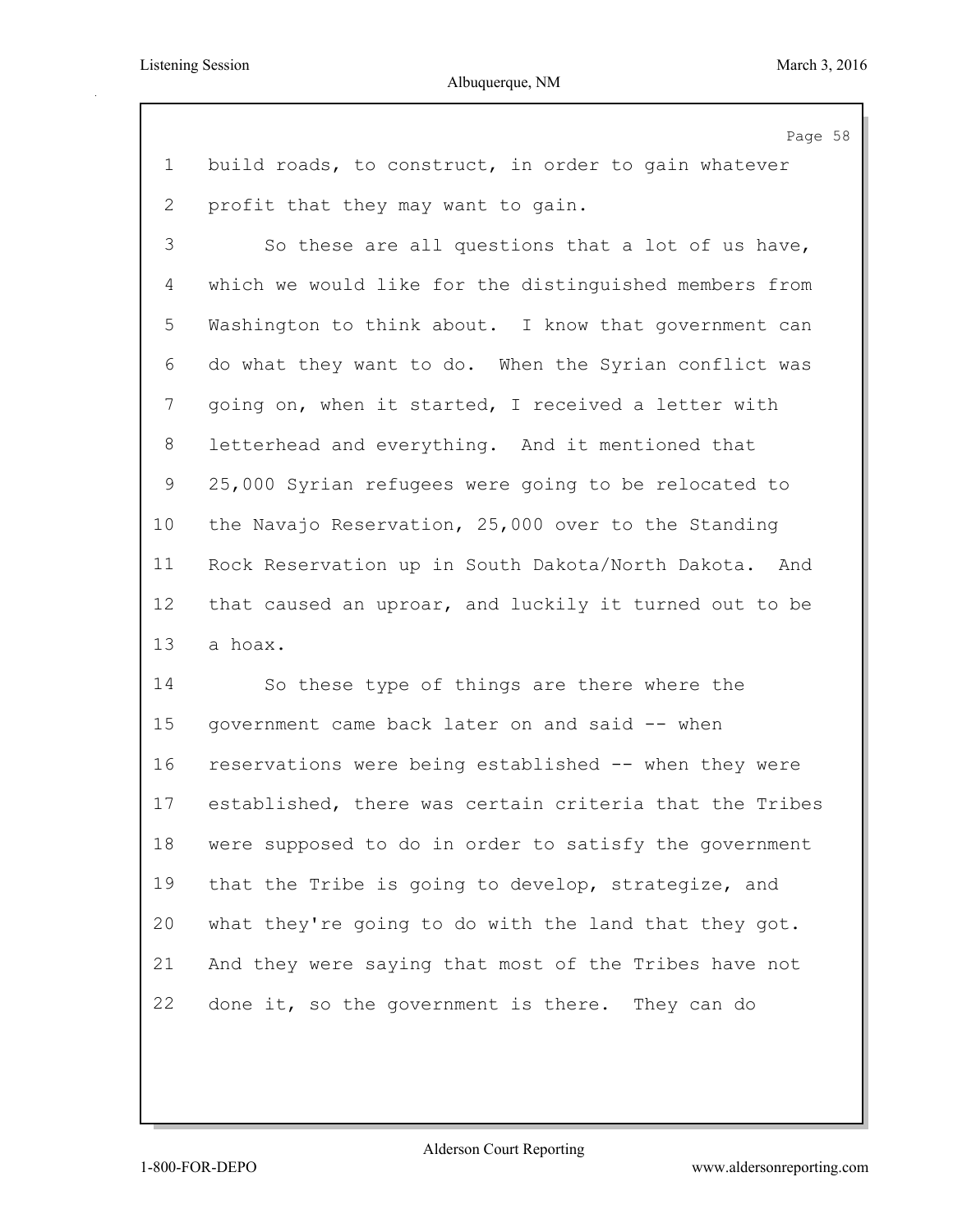Page 59

whatever they want to do.

 And so, this Land Buy-Back, it may sound good. The money is there, but the money is going to be gone, and the land is going to be gone. The individual that sells will be out in the cold. And so, this is -- these are the things that I'm looking at, that a lot of us are looking at. And I appreciate the fact that this is a Listening Session. Rather than you talking to the people, giving a chance for the people to talk. Thank you so much. (Applause.) MS. GROUNDS: Thank you. We're going to take a short break, but before we do that, I want to return to the panel to see if there are any responses to what's been shared. DEPUTY SECRETARY CONNOR: Yes. Can people hear me? Yeah. If I talk into it, people can hear me. It's amazing how that works. I appreciate the input so far. I just have a couple of high-level thoughts, but I do want to talk a little bit about our Oversight Board because I do think -- a couple of things that I think is responsive.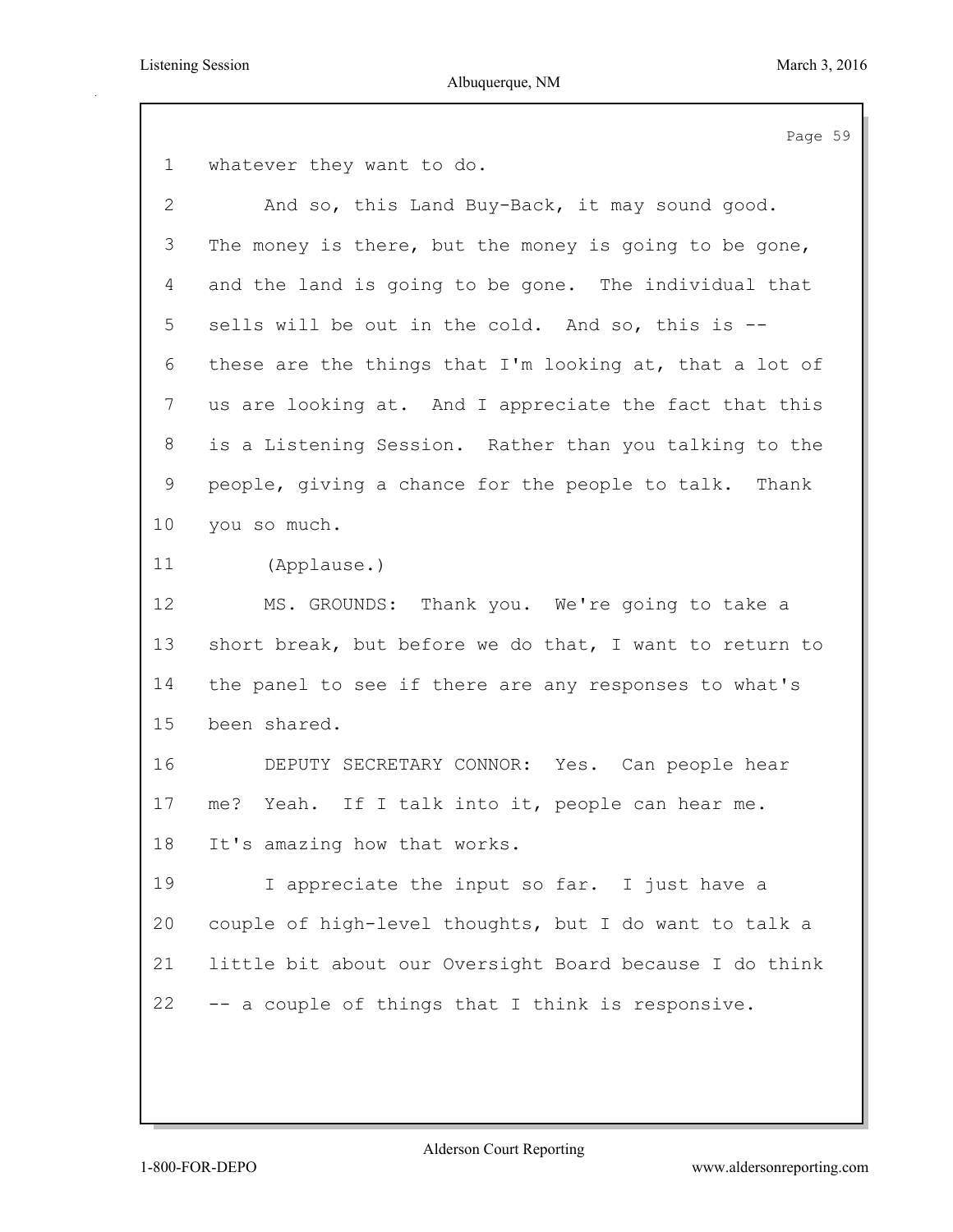|                | Page 60                                                 |
|----------------|---------------------------------------------------------|
| $\mathbf 1$    | The Osage Nation, I appreciate your strong              |
| $\overline{2}$ | recommendation that we continue to talk to each other.  |
| 3              | I think that's incredibly important. And that's         |
| 4              | really the purpose of our Oversight Board, and we'll go |
| 5              | back and discuss some of the issues that we hear, but   |
| 6              | it's for that exact purpose.                            |
| 7              | This is a complicated Program where we need strong      |
| 8              | coordination amongst the various elements of the        |
| 9              | Department from appraisal services within the           |
| $10 \,$        | Department, legal questions, Bureau of Indian Affairs,  |
| 11             | the Office of Special Trustee. So I appreciate the      |
| 12             | need for more coordination.                             |
| 13             | We need to -- and a lot of these issues that we've      |
| 14             | dealt with from Listening Sessions or input that we've  |
| 15             | gotten through consultation, we've taken to the Board   |
| 16             | and we've discussed it, and we've strategized about it. |
| 17             | So it's good to know there's still more work to do      |
| 18             | along those lines, and we certainly have a mechanism    |
| 19             | that we will continue to employ and need to employ      |
| 20             | obviously from the comment that you made.               |
| 21             | I do think the question of unfair allocations came      |
| 22             | up also, and I wanted to talk a little bit about that.  |
|                |                                                         |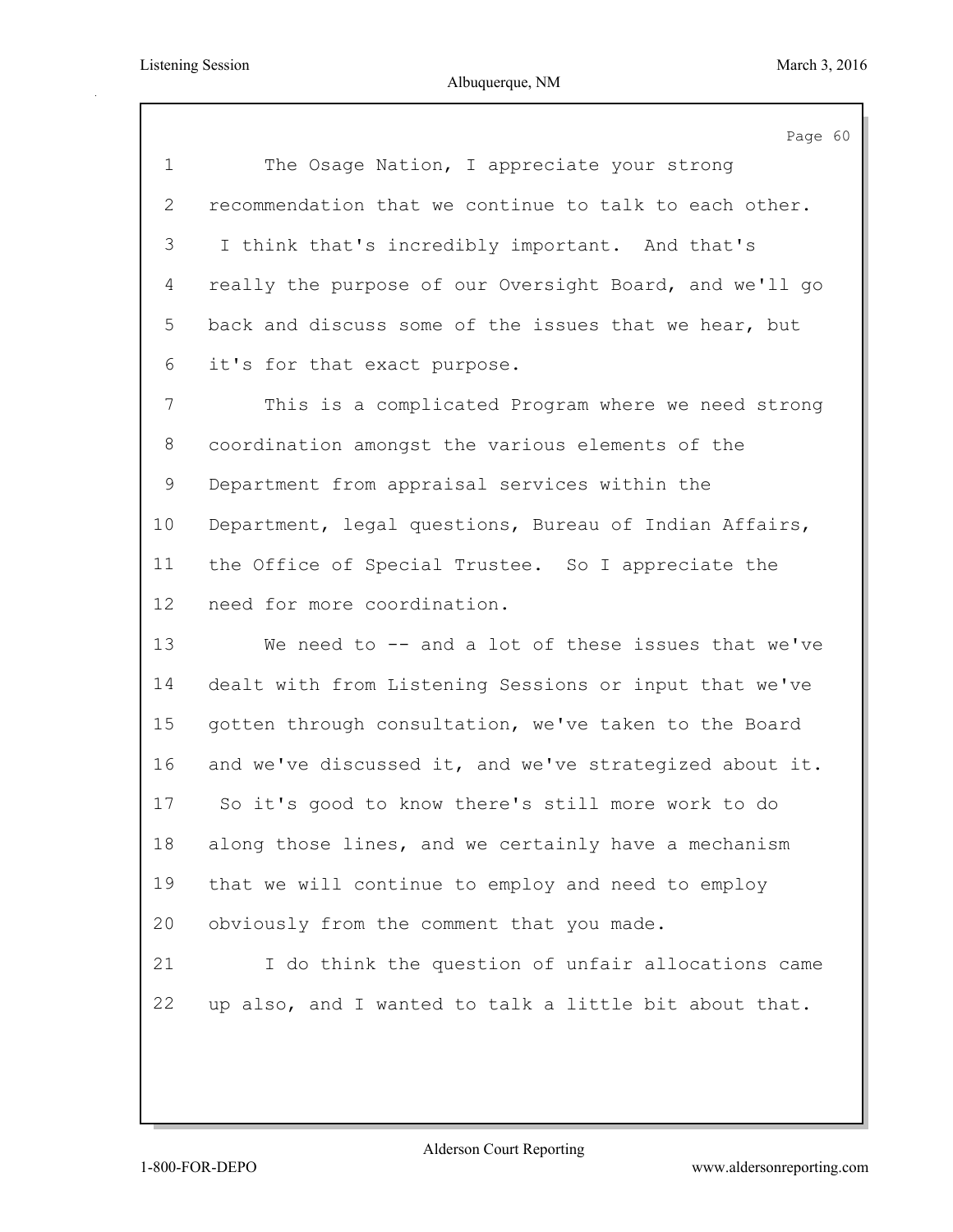|             | Page 61                                                 |
|-------------|---------------------------------------------------------|
| $\mathbf 1$ | There is a ongoing tension with respect to the          |
| 2           | Program. It's a tension, but it's also, you know, one   |
| 3           | of the realities that we're trying to deal with in      |
| 4           | creating purchase estimates for different locations,    |
| 5           | trying to map out how we can over the course of the     |
| 6           | Program at least give an opportunity to the many        |
| 7           | different locations in excess of 100 that we need to go |
| 8           | to over time.                                           |
| 9           | So we do want to move quickly. We want to               |
| 10          | organize ourselves. We want to incentivize as much      |
| 11          | opportunity as possible in individual locations. But    |
| 12          | we're also cognizant that we can't spend all the money  |
| 13          | at certain locations, and that's why we created the     |
| 14          | purchase estimates, trying to give ourselves a target,  |
| 15          | move forward, but at the same time ensure that even as  |
| 16          | we expeditiously implement the Program at certain       |
| 17          | locations, some may be below the purchase estimate,     |
| 18          | some may be above the purchase estimate.                |
| 19          | So far, it's kind of balanced out, and we continue      |
| 20          | to move along, and we think we can equitably allocate   |
| 21          | the resources. At the end of the day, though, our       |
| 22          | overarching goal will be to not return a dime of this   |
|             |                                                         |
|             |                                                         |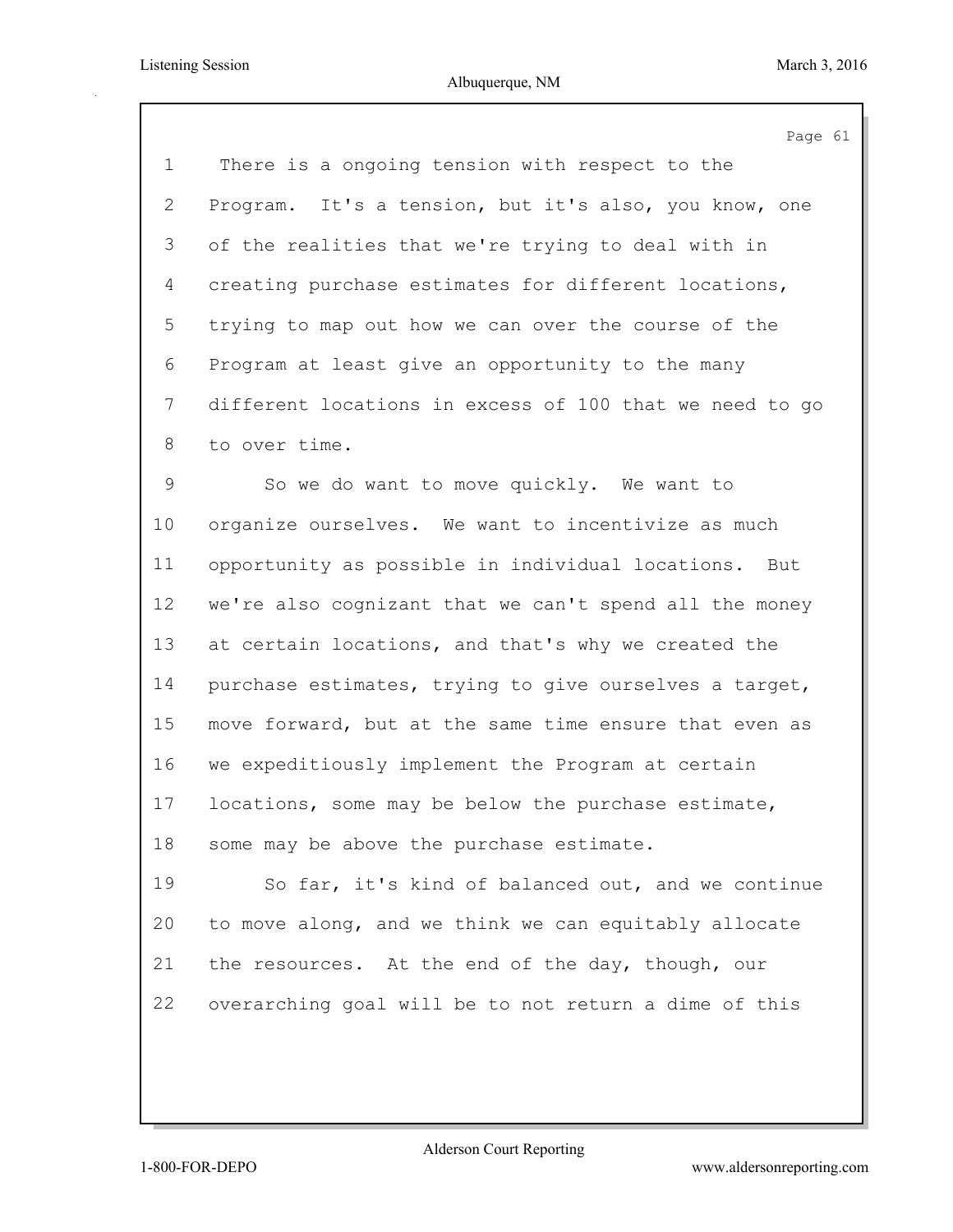|             | Page 62                                                 |
|-------------|---------------------------------------------------------|
| $\mathbf 1$ | money to the Federal Treasury. This was money set       |
| 2           | aside by Congress through the settlement process so     |
| 3           | that it could be available for those willing landowners |
| 4           | to have their interests purchased, and for Tribes to be |
| 5           | able to consolidate land. So we all understand how      |
| 6           | difficult it is, particularly in these constrained      |
| 7           | budget times, to get resources to carry out a Program   |
| 8           | like this, so we certainly want to ensure that we make  |
| 9           | use of all those resources.                             |
| 10          | So I'd just mention that. We're cognizant. We           |
| 11          | understand the need to be fair and try and get to       |
| 12          | opportunities amongst all the different reservations,   |
| 13          | the locations that are eligible. But also in the back   |
| 14          | of my mind is we need to expand these resources, and    |
| 15          | that's the balance that we'll continue to try and       |
| 16          | strike as we move forward.                              |
| 17          | There are other specific issues I think.<br>We're       |
| 18          | looking forward to hearing more of the landowner issues |
| 19          | that will be raised so that we can continue to          |
| 20          | strategize in the outreach process, and try and answer  |
| 21          | as many questions even on an ongoing basis so           |
| 22          | landowners can make those informed decisions that we    |
|             |                                                         |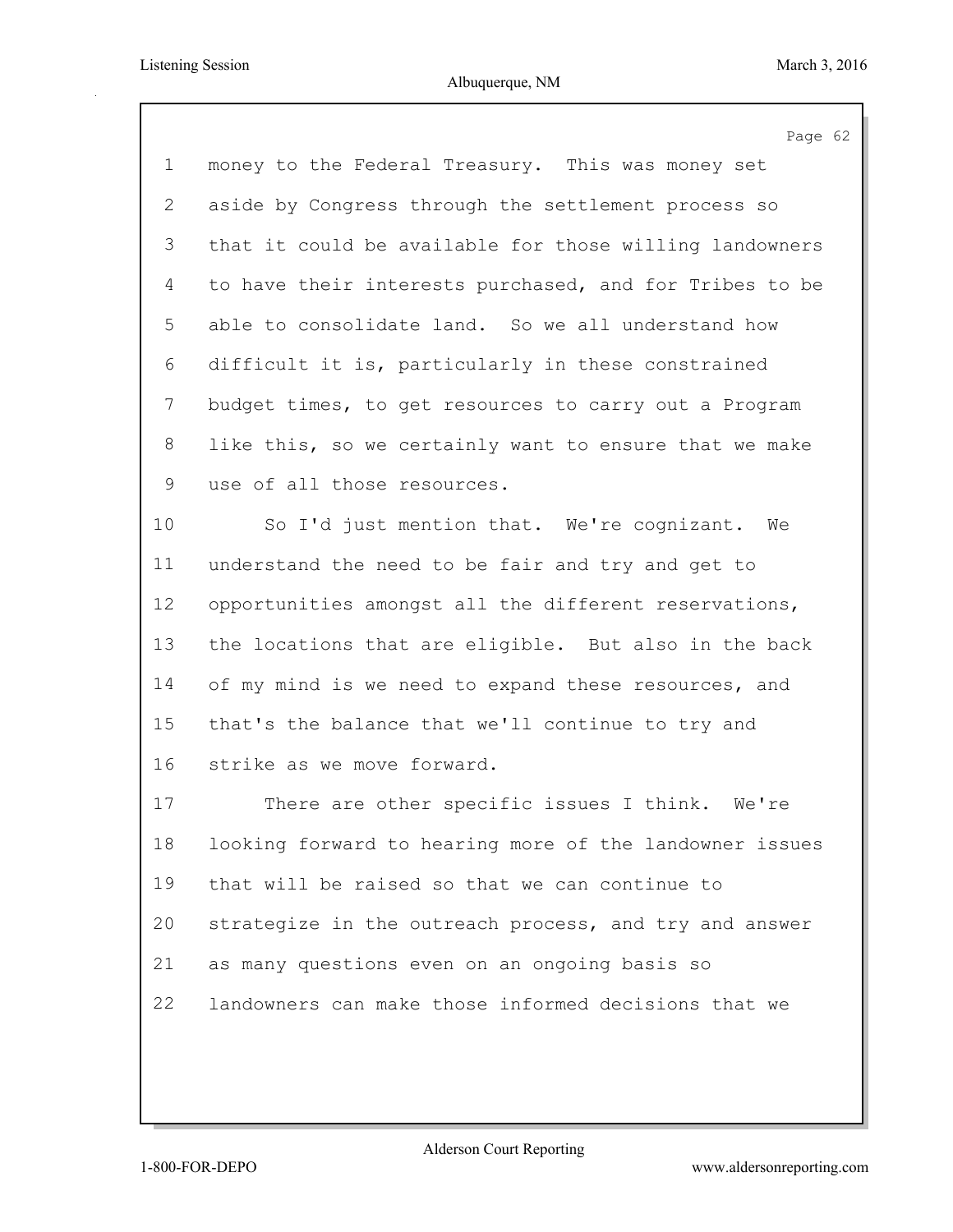|                | Page 63                                                 |
|----------------|---------------------------------------------------------|
| $\mathbf 1$    | talked about.                                           |
| $\overline{2}$ | But that's just a couple of quick thoughts and          |
| 3              | comments, but I want to turn it over to anybody else    |
| 4              | who -- on the panel who wants to give a quick response. |
| 5              | MR. ROBERTS: I'll be very brief since I'm               |
| 6              | standing between you and a break.                       |
| 7              | (Laughter.)                                             |
| 8              | MR. ROBERTS: Chief, that's the reason we have           |
| 9              | these Listening Sessions, but you should feel free to   |
| 10             | reach out to any of us on this table. I know you        |
| 11             | reached out to me very early on about the Osage         |
| 12             | rulemaking. We want to be responsive, work with you,    |
| 13             | so appreciate you being here today and sharing this     |
| 14             | information.                                            |
| 15             | It sounds like Oklahoma BIA, it seems -- sounds         |
| 16             | like it's -- we're on the right track, but always my    |
| 17             | phone line is open to you at any time to resolve the    |
| 18             | issues.                                                 |
| 19             | Along those lines, I do want to let other Tribal        |
| 20             | leaders in the room know that we do have a regional     |
| 21             | director, and his staff in the back of the room here    |
| 22             | for this region. And so, we're in listening mode here   |
|                |                                                         |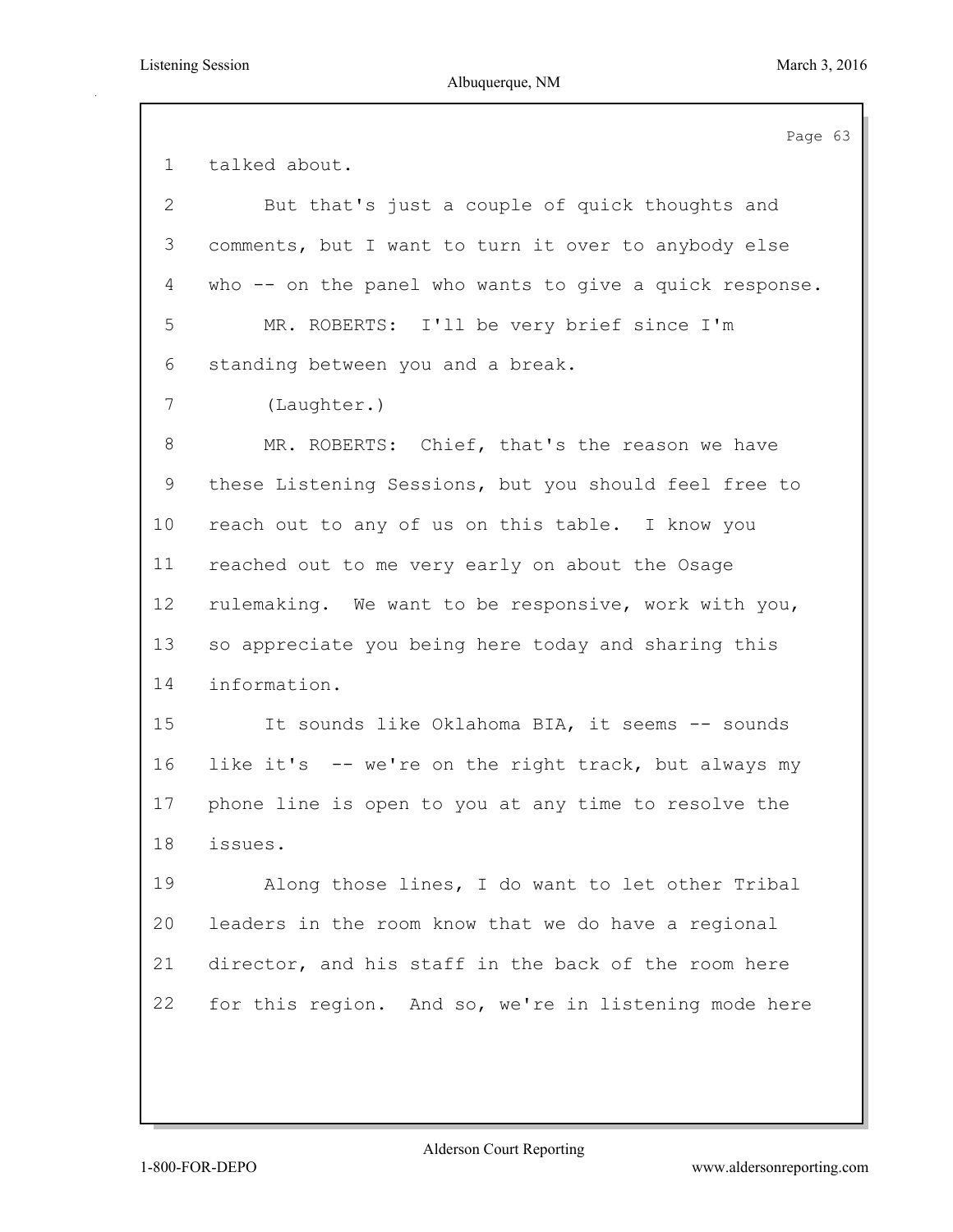|             | Page 64                                                 |
|-------------|---------------------------------------------------------|
| $\mathbf 1$ | today, but I want to make sure that Tribes, if you're   |
| 2           | from this region that you have good collaboration not   |
| 3           | only with the Land Buy-Back Program, but obviously also |
| 4           | our regional director.                                  |
| 5           | And then I just want to touch upon a couple of          |
| 6           | things. Jeanie Billy, you run -- you had a lot of       |
| 7           | questions from ATNI about the Scholarship Program. I    |
| 8           | think it's something that we can talk about here to     |
| 9           | make sure that that's -- the Scholarship Program, just  |
| 10          | so everyone in the room knows, is not administered by   |
| 11          | the Federal government. It's not administered by the    |
| 12          | Department of the Interior at all.                      |
| 13          | Having said that, I think that there's a way that       |
| 14          | we can put some of that information up on our Land Buy- |
| 15          | Back Program website so that it's easy for you all to   |
| 16          | find because you have very good questions here. And     |
| 17          | I'm going to talk with John during the break to see     |
| 18          | what answers we can provide to you all today on that.   |
| 19          | And finally, Mr. Adaki, one, thank you for your         |
| 20          | service. Two, appreciate all of your comments here      |
| 21          | this afternoon. One of the things you touched upon was  |
| 22          | something that I talked about during the opening        |
|             |                                                         |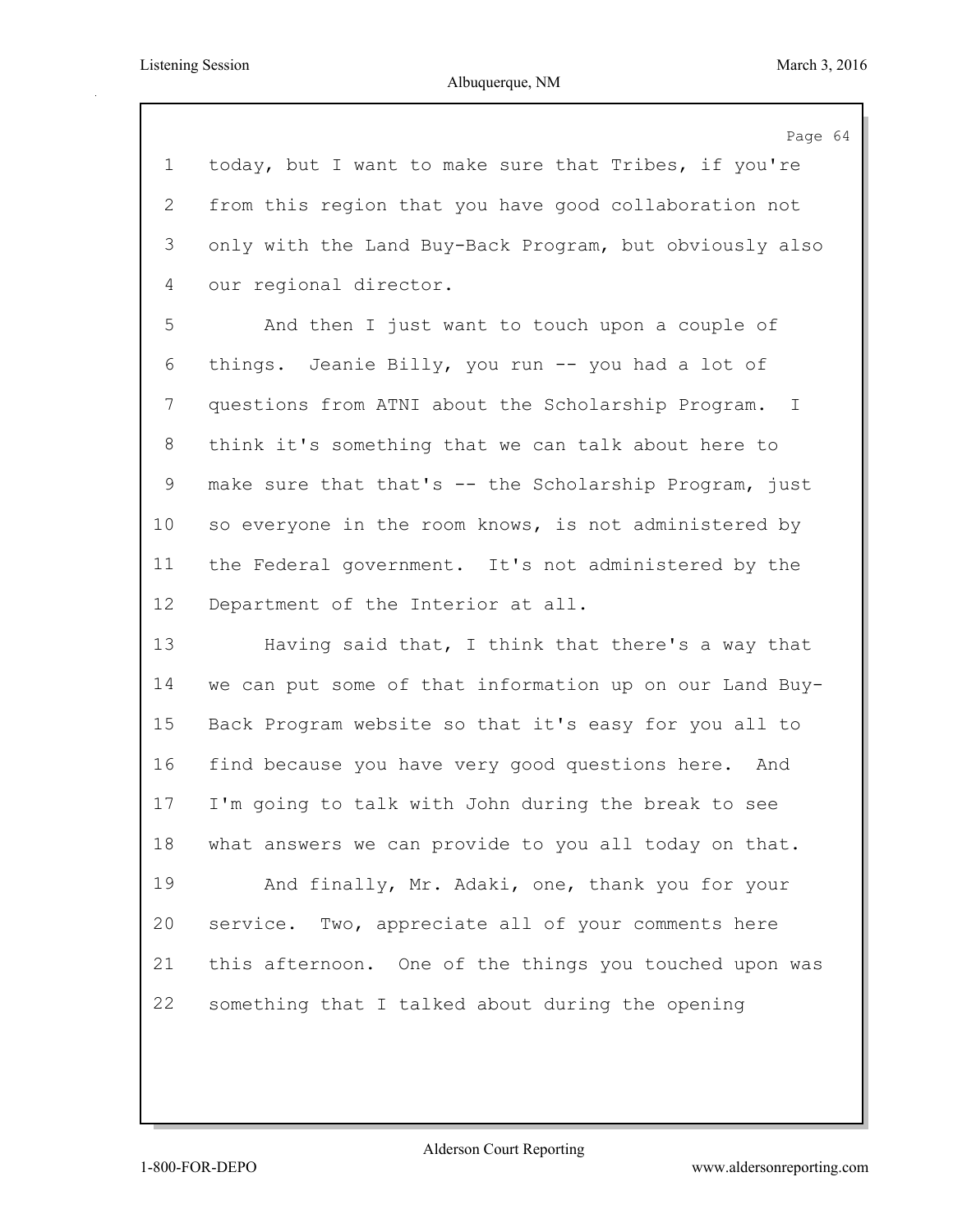|                | Page 65                                                 |
|----------------|---------------------------------------------------------|
| $\mathbf 1$    | remarks, which is making sure that whatever purchases   |
| 2              | are out there from voluntary sellers, that it be        |
| 3              | strategic, right? That you don't want to purchase       |
| 4              | lands necessarily where it's not going to -- where      |
| 5              | they're vacant and hard to get to, and not going to     |
| 6              | make good use. And so -- and that's why we want to      |
| $7\phantom{.}$ | work very closely with Tribal leadership so that we are |
| 8              | coordinated, and hopefully getting -- making the most   |
| 9              | of the resources from those -- from those individuals   |
| 10             | that do choose to sell.                                 |
| 11             | So with that, I'll turn it over to Vince or John.       |
| 12             | MR. MCCLANAHAN: Yeah, just real quick, I want to        |
| 13             | recognize the Governor from Cheyenne-Arapaho. After     |
| 14             | the break, we're going to have a presentation on the    |
| 15             | valuation approach for the Program, and I realize your  |
| 16             | questions are in large measure centered around the oil  |
| 17             | and gas or mineral type properties. And so, we'll make  |
| 18             | sure to try to cover that, and if we don't we can       |
| 19             | respond after the comment period to elaborate on that.  |
| 20             | And then, the only other thing I'd mention is that      |
| 21             | we are looking to add additional locations to our       |
| 22             | schedule. Like we've talked about a little bit today,   |
|                |                                                         |
|                |                                                         |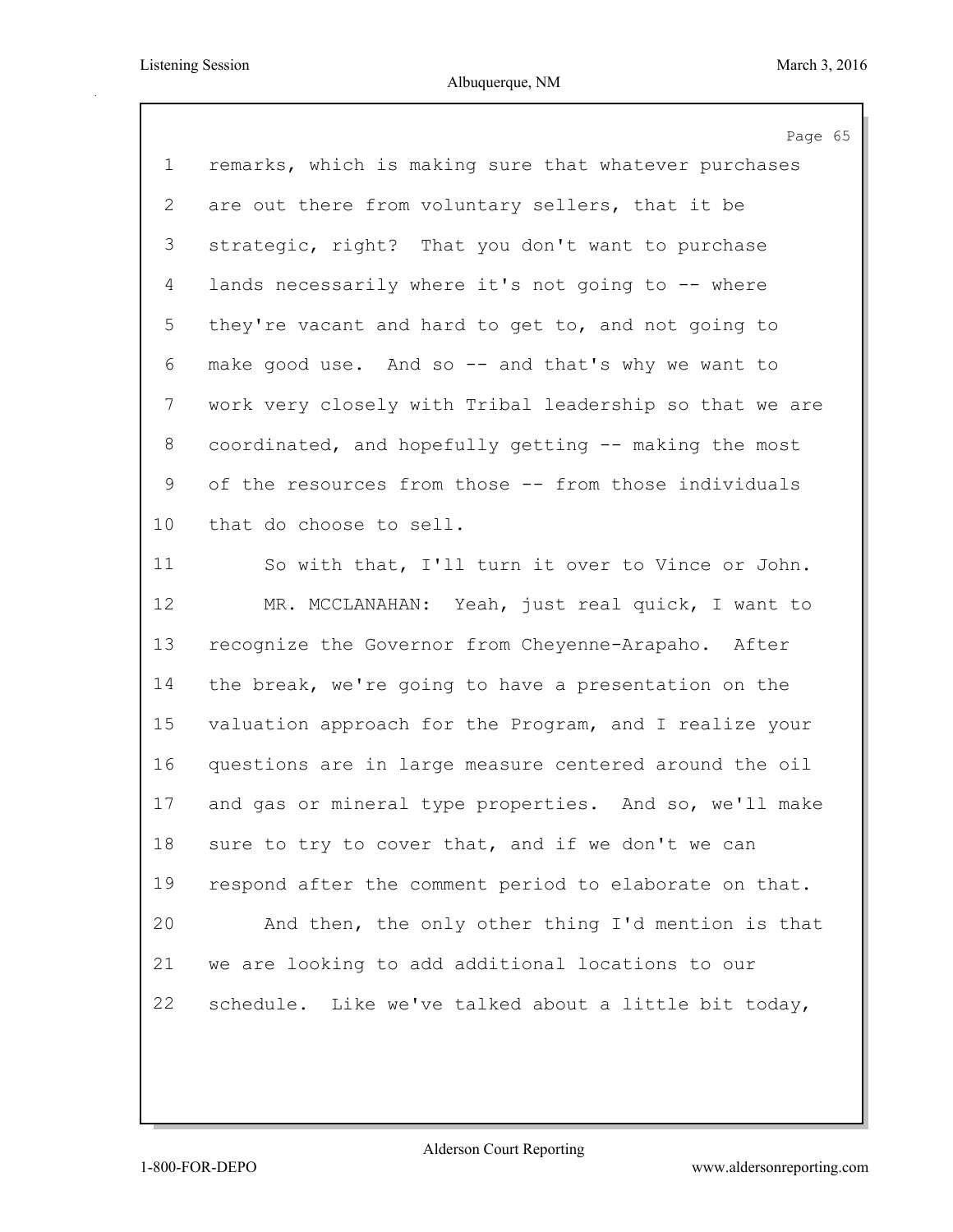|                | Page 66                                                 |
|----------------|---------------------------------------------------------|
| $\mathbf 1$    | we've got 42 on our schedule, and through the Planning  |
| $\overline{2}$ | Initiative we want to hear from Tribes, such as         |
| 3              | Cheyenne-Arapaho, that are interested in becoming       |
| 4              | involved, and our staffs have been talking quite a bit. |
| 5              | And so, Cheyenne-Arapaho and other places are definite  |
| 6              | candidates to be added to the schedule this summer      |
| 7              | after we get input from, you know, around up to 100     |
| 8              | folks that aren't on our schedule yet. Thank you.       |
| 9              | MS. GROUNDS: And with that, we're going to take a       |
| 10             | quick 30-minute break, so we'll be back in this room at |
| 11             | 3:15. Out the left -- your left side doors, there's     |
| 12             | refreshments, food, and coffee, and beverages. And the  |
| 13             | resource tables will also be open.                      |
| 14             | (Break.)                                                |
| 15             | MS. BABBY: Okay, everyone, we're going to get           |
| 16             | started again so we -- so we have enough time for       |
| 17             | another comment session. I think pretty much everyone   |
| 18             | is back in the room.                                    |
| 19             | My name is Lorna Babby. I'm a member of the             |
| 20             | Oglala Sioux Tribe, and I've been with the Program from |
| 21             | the beginning. It's been pretty amazing to go from our  |
| 22             | very first land sale on Christmas Eve in December 2013  |
|                |                                                         |
|                |                                                         |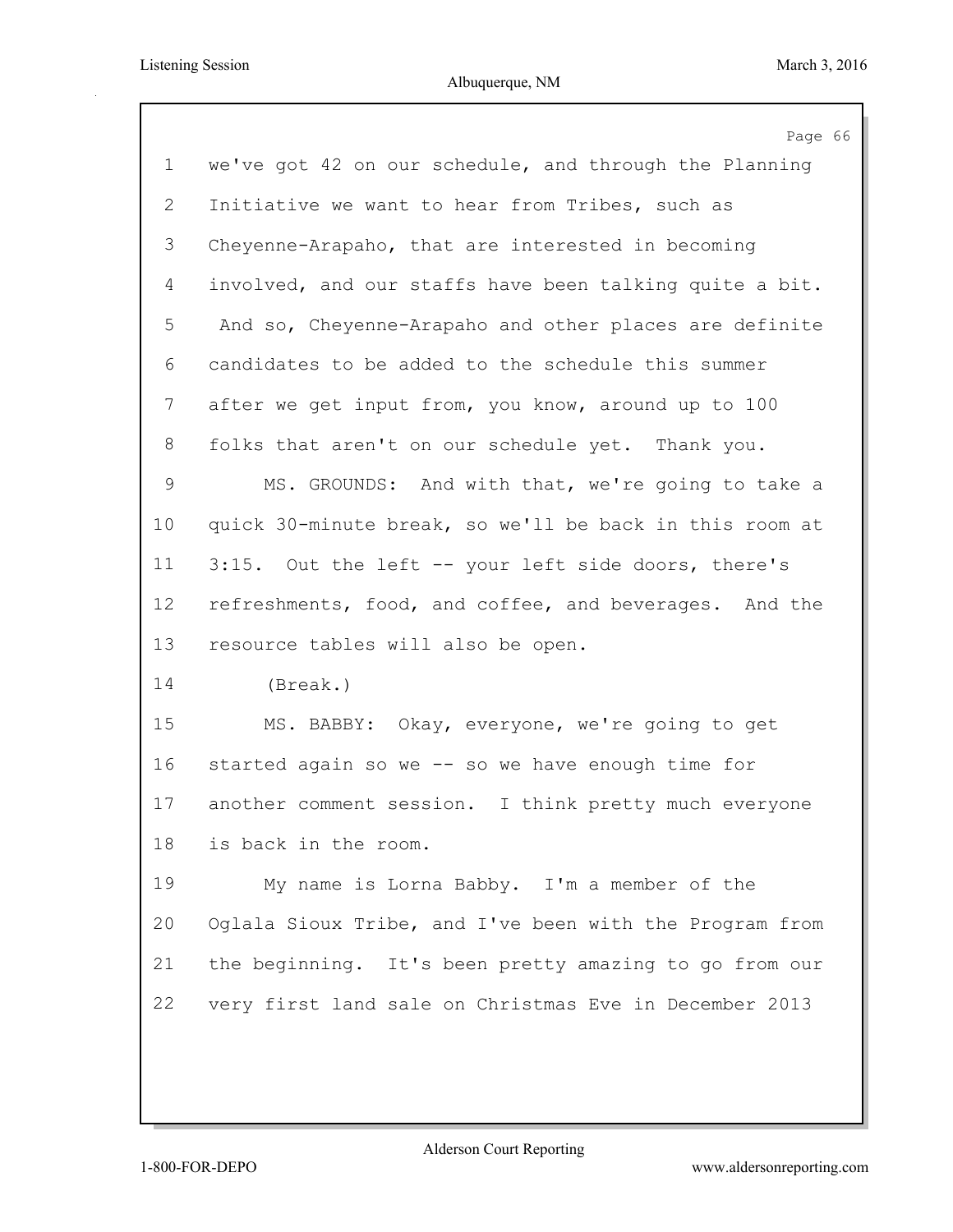|             | Page 67                                                 |
|-------------|---------------------------------------------------------|
| $\mathbf 1$ | to where we are today, which is pretty close to halfway |
| 2           | with our available funding.                             |
| 3           | I've been with the Program for two and a half           |
| 4           | years now, but I've been dedicated to the protection of |
| 5           | Indian land and water rights for decades. It's really   |
| 6           | my passion. And part of that is making sure that the    |
| 7           | government, the Federal government, lives up to its     |
| 8           | responsibilities with respect to Indian lands and       |
| 9           | water.                                                  |
| 10          | Some of my colleagues laugh when I tell them this,      |
| 11          | but my dad actually taught me about the allotment       |
| 12          | policy and its devastating impact on Indian lands when  |
| 13          | I was just a little kid. And it was -- it had a huge    |
| 14          | impact on me, and it really -- it pretty much           |
| 15          | determined my career path.                              |
| 16          | And I went to law school with the specific goal of      |
| 17          | getting the education I needed to do something about    |
| 18          | this allotment, the problems that have been created by  |
| 19          | allotment. So to be involved with the Buy-Back          |
| 20          | Program, it just -- it means a great deal to me.        |
| 21          | And I also understand that we have some great           |
| 22          | opportunities here to consolidate these fractionated    |
|             |                                                         |
|             |                                                         |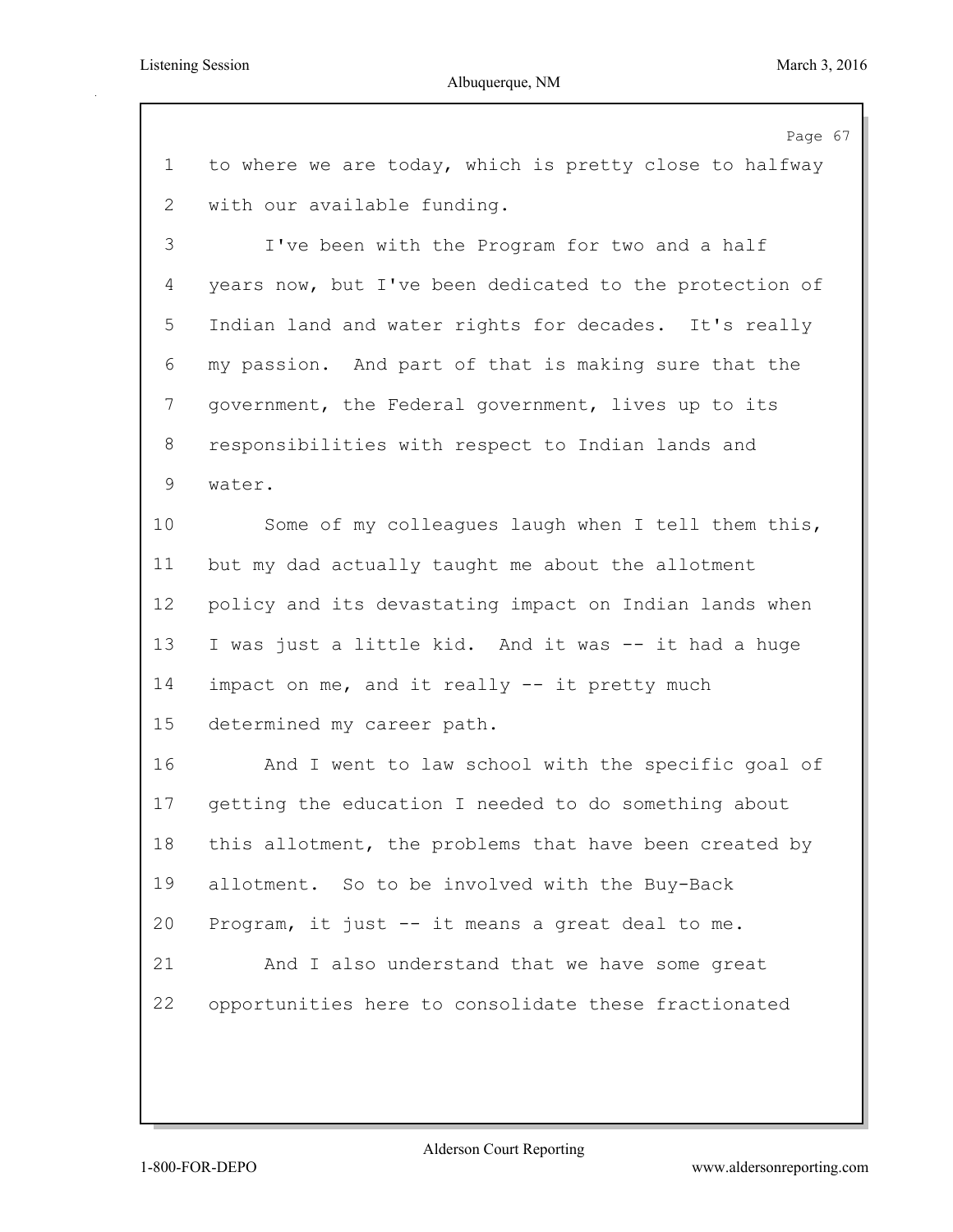Page 68

 lands and to strengthen the Tribe's ability to make decisions about land use that are going to benefit the entire membership. But at the same time, the decision of each individual landowner whether to participate is a very personal one.

 Although my dad really encouraged me to go to law school and to work in this field, and to join the Program, he had a really difficult time making up his mind when he did receive an offer, and he didn't think it was going to be that difficult. So I do appreciate we have a great opportunity, but it's for every individual to decide whether it makes sense or not.

13 Right now, I want to introduce one of my colleagues who's also been with the Program from the beginning. Alberto Ugás is a supervisory review appraiser with the Office of Appraisal Services, and he's going to provide some information on the Program's appraisal methods, and we hope this is helpful information. And then right after his presentation, we are going to have another comment period. So, Albert. MR. UGÁS: Thank you, Lorna. Hello. Good afternoon, everybody. Like Lorna said, my name is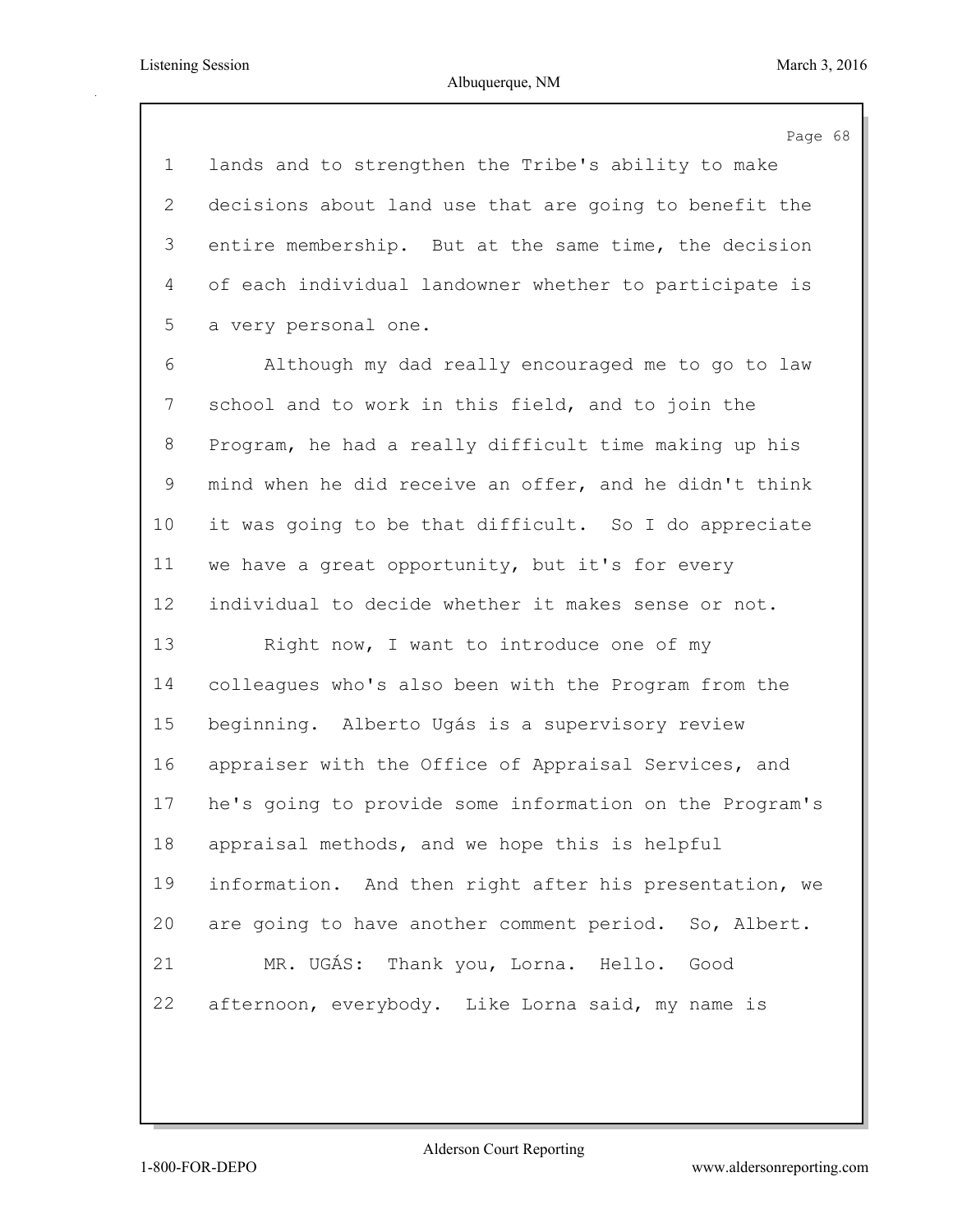|                | Page 69                                                |
|----------------|--------------------------------------------------------|
| $\mathbf 1$    | Alberto Ugás. I'm the supervisory appraiser with       |
| $\overline{2}$ | responsibility over the mass appraisals that are being |
| 3              | generated for the Buy-Back Program.                    |
| 4              | I am -- I am relatively new to the feds, almost        |
| 5              | three years now when the Program started, but I had    |
| 6              | never worked for the Federal government before.<br>My  |
| 7              | experience has been -- has been at the local           |
| 8              | jurisdictional level. I came here from Washington      |
| 9              | State. I was a deputy assessor at one of the           |
| 10             | jurisdictions neighboring Seattle, and so I have been  |
| 11             | an appraiser for a long time. I'm an old guy, believe  |
| 12             | it or not, although I do know that I look the part.    |
| 13             | I have been an appraiser for almost 30 years, and      |
| 14             | a good 20 years of those have been working on the mass |
| 15             | appraisal side doing appraisals of, at times, hundreds |
| 16             | of thousands of properties for property tax purposes,  |
| 17             | so I've been around the block a little bit. And I want |
| 18             | to tell you, the -- this is my first opportunity to    |
| 19             | work with Native American communities. It's one of     |
| 20             | those things that we go through life, and there are    |
| 21             | some things that have always been on our bucket list   |
| 22             | that we have not quite been able to reach.             |
|                |                                                        |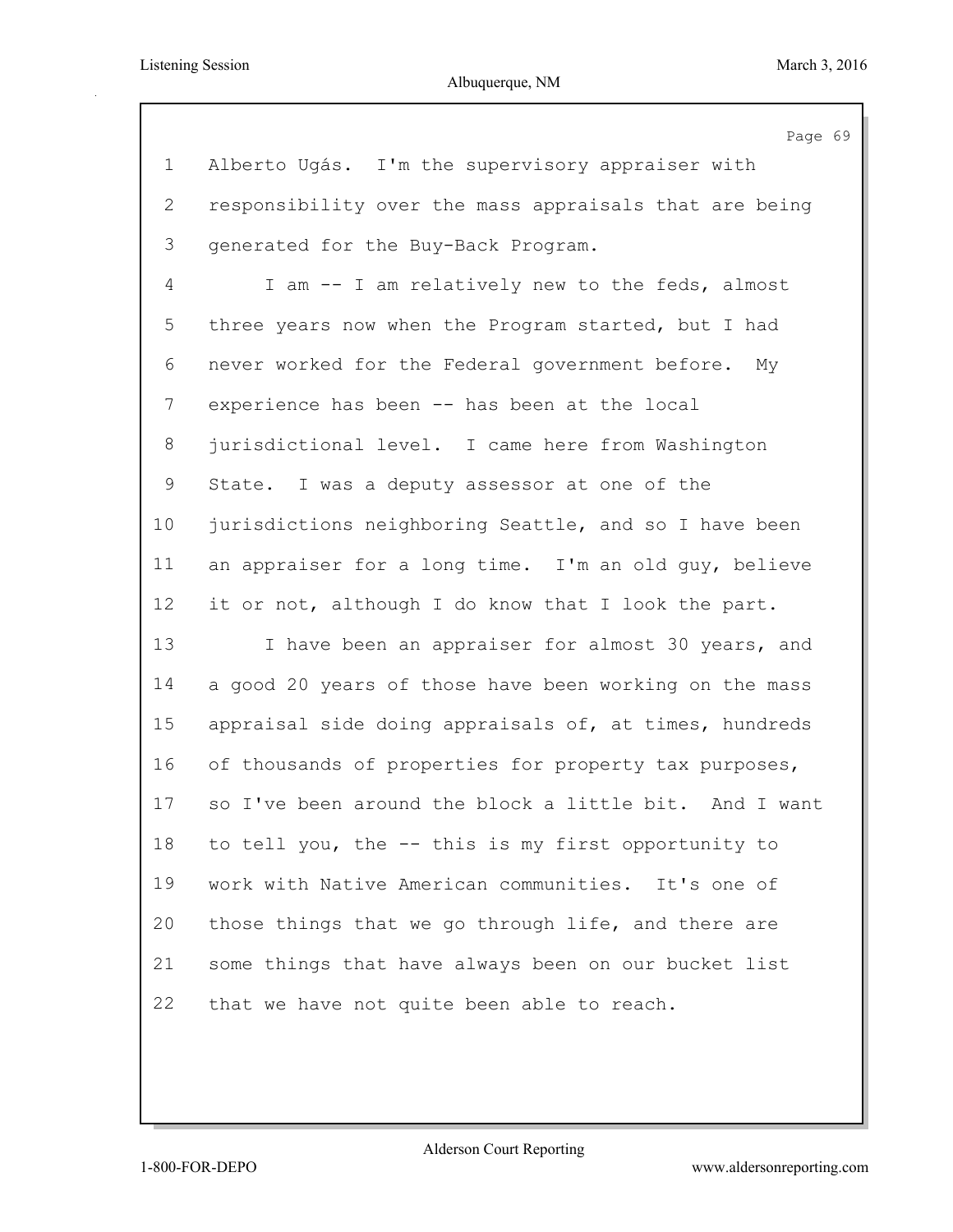|                | Page 70                                                 |
|----------------|---------------------------------------------------------|
| $\mathbf 1$    | And working -- not only working, but getting to         |
| $\overline{2}$ | become familiar with Native American communities, it's  |
| 3              | one of those things that was on my bucket list that I   |
| 4              | had never had the opportunity to do. So when -- I've    |
| 5              | always considered myself to be a sibling or a close     |
| 6              | relative of Native Americans because my father also was |
| 7              | a member -- I mean, his ancestors were members of the   |
| 8              | Chimu and Mochica cultures on the coastal deserts of    |
| 9              | Northern Peru, which is where I born.                   |
| 10             | When you've had the opportunity to work for as          |
| 11             | long as I have and you have the opportunity to finish   |
| 12             | your career in a place on a Program like the Buy-Back   |
| 13             | Program -- I don't know if you guys have noticed it,    |
| 14             | but most of the people here have stated how important   |
| 15             | and what a privilege it is to work on the Buy-Back      |
| 16             | Program.                                                |
| 17             | And there's a common thread there, and that common      |
| 18             | thread is that we get it. We get how critically         |
| 19             | important this is on Indian Country, and we are all     |
| 20             | working very diligently and very hard to do the         |
| 21             | absolute best possible job that we can. And I hope      |
| 22             | that you appreciate that because from a professional    |
|                |                                                         |
|                |                                                         |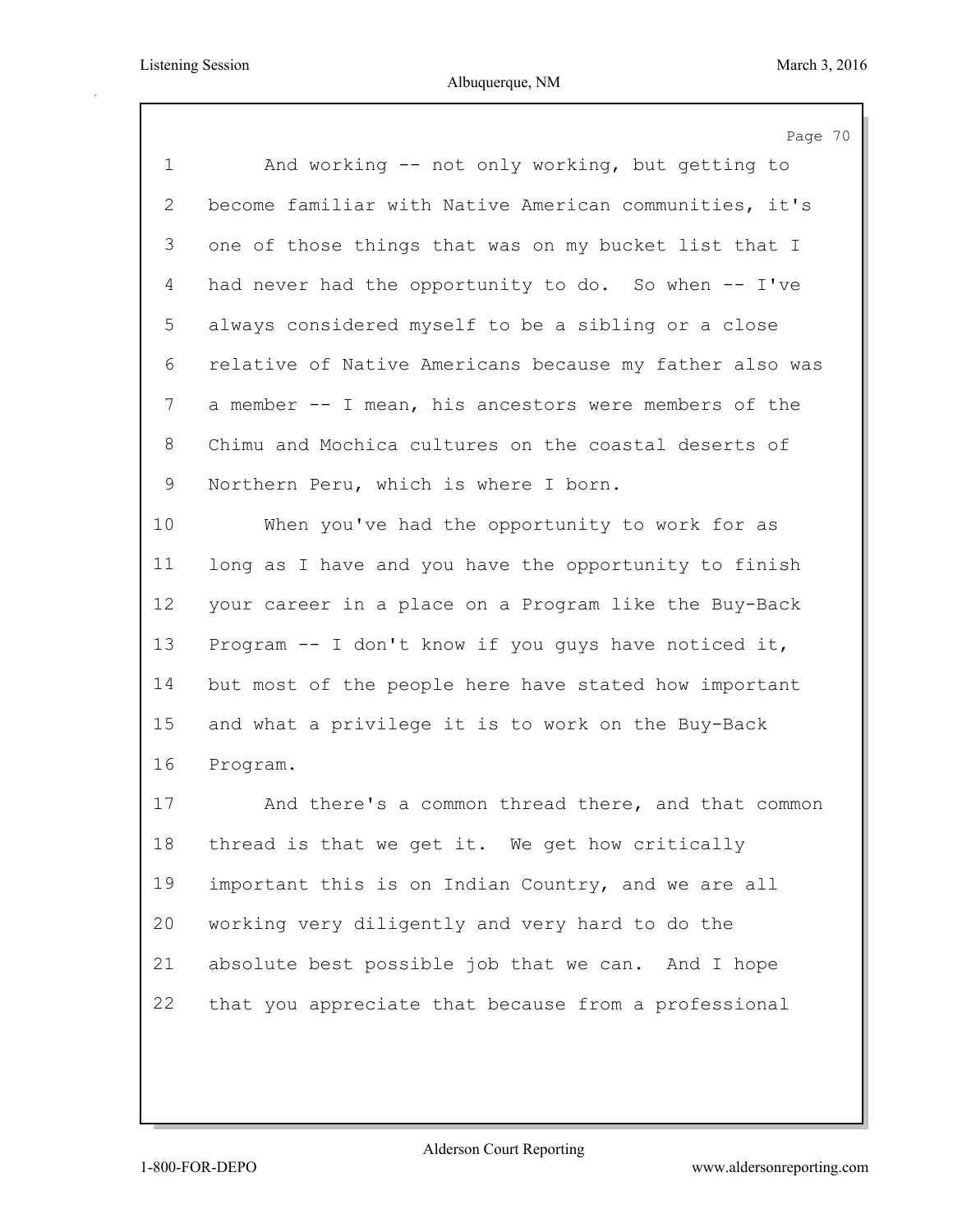|             | Page 71                                                 |
|-------------|---------------------------------------------------------|
| $\mathbf 1$ | career I can tell you it is a treat to be able to work  |
| 2           | in an environment where there are so many capable       |
| 3           | individuals, and everybody is so committed to the -- to |
| 4           | the objective and the mission. It is a privilege, and   |
| 5           | I am, quite frankly, very fortunate to be here. So      |
| 6           | thank you.                                              |
| 7           | Now, I'll shut up, and I'll get going with the          |
| 8           | presentation.                                           |
| 9           | (Laughter.)                                             |
| 10          | MR. UGÁS: So this is -- I work for the Office of        |
| 11          | Appraisal Services, and the office -- the mission of    |
| 12          | the office is to provide our clients, the BIA and OST,  |
| 13          | with high-quality, independent, and objective services  |
| 14          | prepared in accordance with national and Federal        |
| 15          | appraisal standards. The highest quality appraisal      |
| 16          | services are the foundation for sound real estate       |
| 17          | business decisions made by or on behalf of trust        |
| 18          | beneficiaries. Our vision is to be the finest           |
| 19          | appraisal organization in the Federal government        |
| 20          | through the professionalism of our appraisal staff, to  |
| 21          | be a center of excellence for appraisal services.       |
| 22          | Now, we've heard this plenty today, the origins of      |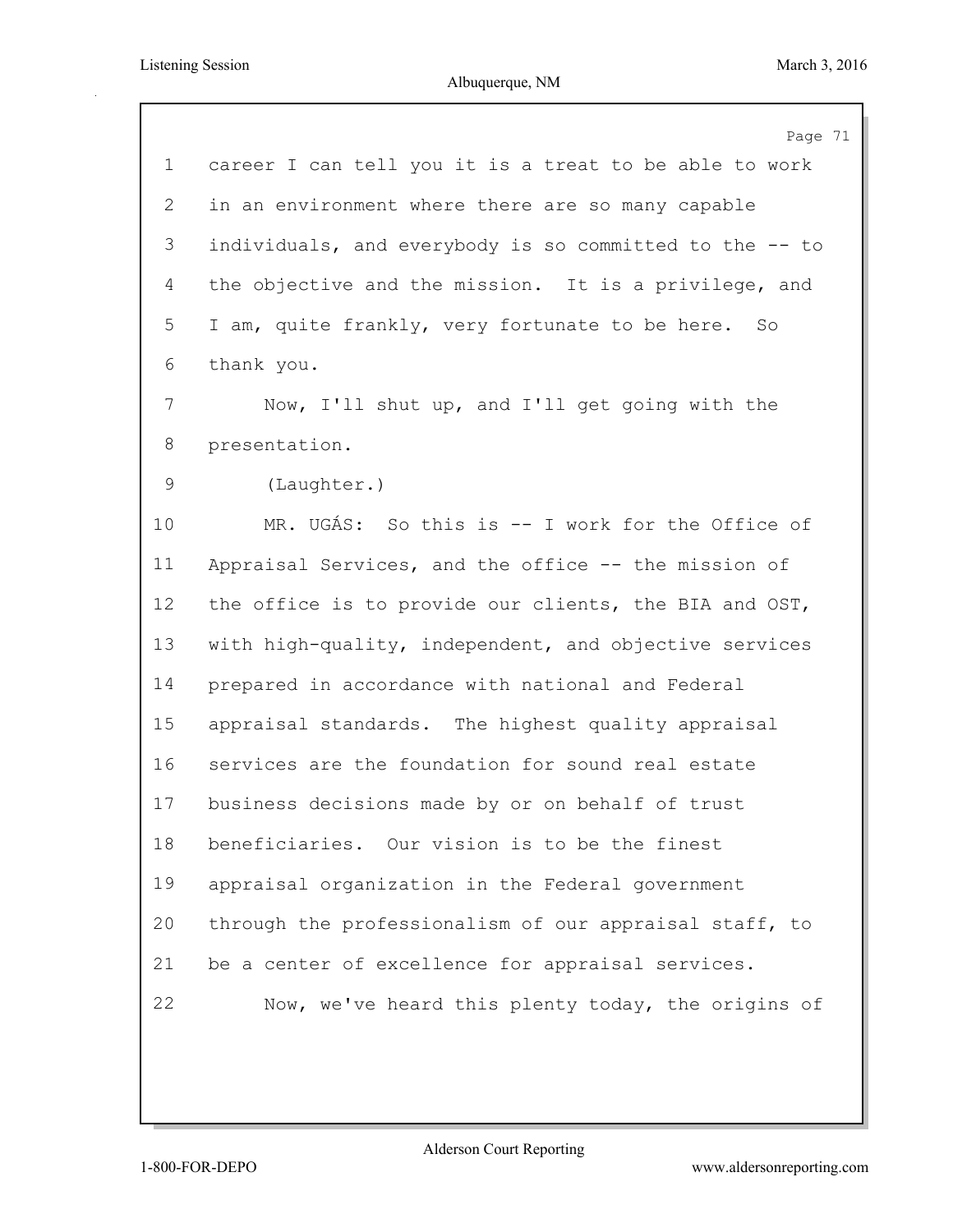Page 72 the Land Buy-Back Program. And at the end of the day, the objective is to purchase these fractional interests from willing sellers at fair market value. And we've heard, too, about fair market value and whether that is a dream or a reality. Fair market value is determined by the Office of Appraisal Services. It is an appraiser's professional estimate of what a property would sell for in an open and competitive market. Now, let me tell you, there is a legal definition for "fair market value." It's not something that is ephemeral, that it means this to you and that other thing to somebody else. There is a very clear legal definition. There has to be a willing seller, a willing buyer, neither under compulsion to buy or sell, informed in their decision making with a property that has been exposed in the open market. And all of those definitions need to be there in order to qualify as fair market value. So we're not winging it. It has to meet the criteria. Oops, I turned it off. I did it. They shouldn't trust me with technology.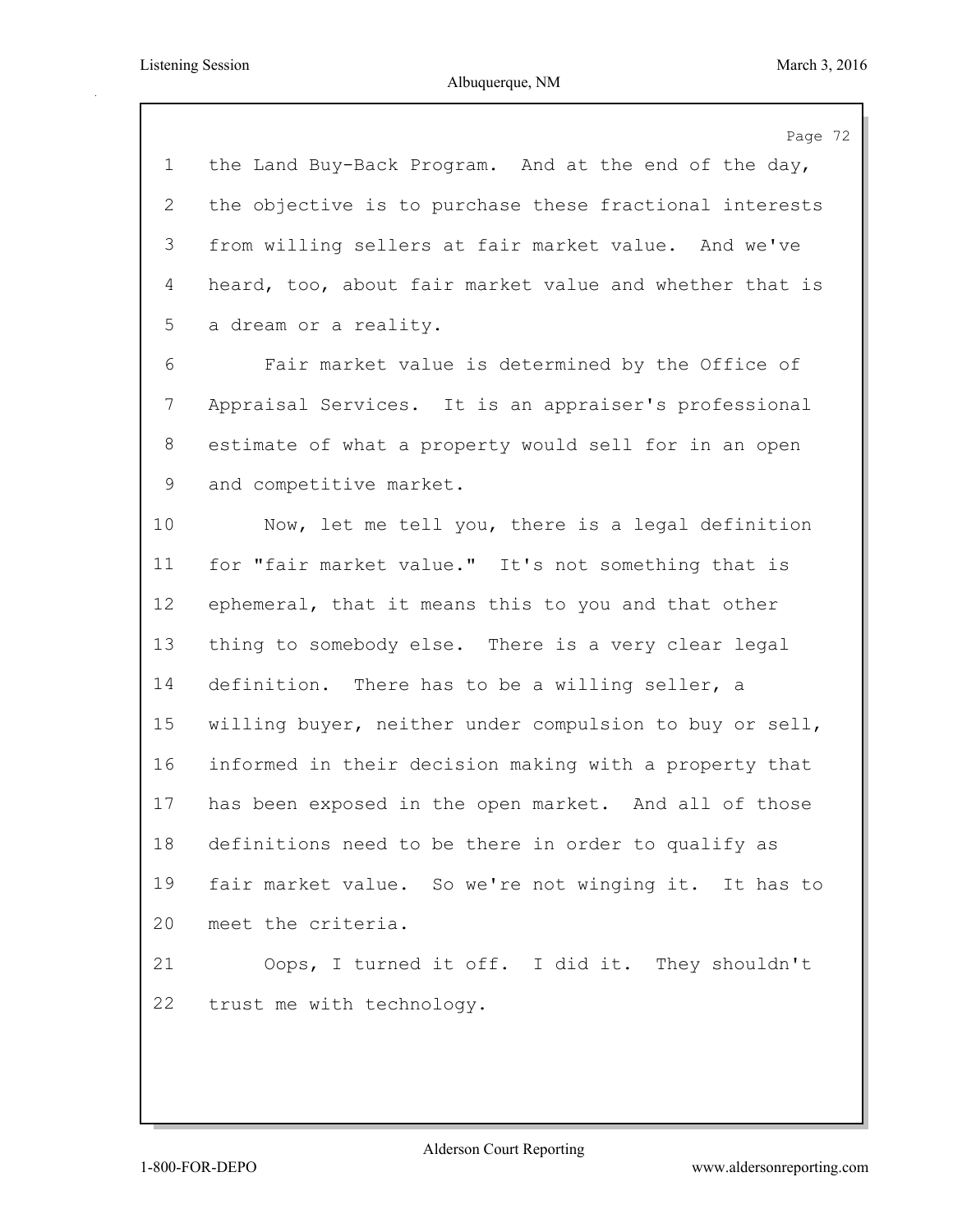$\mathfrak{Z}$ 

|                | Page 7                                                  |
|----------------|---------------------------------------------------------|
| $\mathbf 1$    | So appraisals are completed by OAS for each tract       |
| $\mathbf{2}$   | of land. They are used to provide professionally        |
| 3              | derived and impartial estimates of market value. They   |
| $\overline{4}$ | are required by law to provide both the beneficiary and |
| 5              | the government information on the value of the land.    |
| 6              | All appraisal work performed by OAS conforms to         |
| 7              | the Uniform Standards of Professional Appraisal         |
| 8              | Practice. And it doesn't matter what type of appraisal  |
| 9              | you're doing, whether you're in the Federal government  |
| 10             | or whether you're in -- you're in the private sector.   |
| 11             | All appraisals in the U.S. have to conform to the       |
| 12             | Uniform Standards of Professional Appraisal Practice.   |
| 13             | If you want to sell your private property, whether or   |
| 14             | not it is trust land or you go, you hire an appraiser,  |
| 15             | that appraiser has to abide by the Uniform Standards of |
| 16             | Professional Appraisal Practice.                        |
| 17             | All staff appraisers from OAS are certified,            |
| 18             | holding the high level of appraisal licenses<br>Ͳ⌒      |

 holding the high level of appraisal licenses. To ensure a credible, impartial, and responsible appraisal process, the Buy-Back Program worked with the Appraisal Foundation. They sought an independent peer review to come and take a look at what we were planning on doing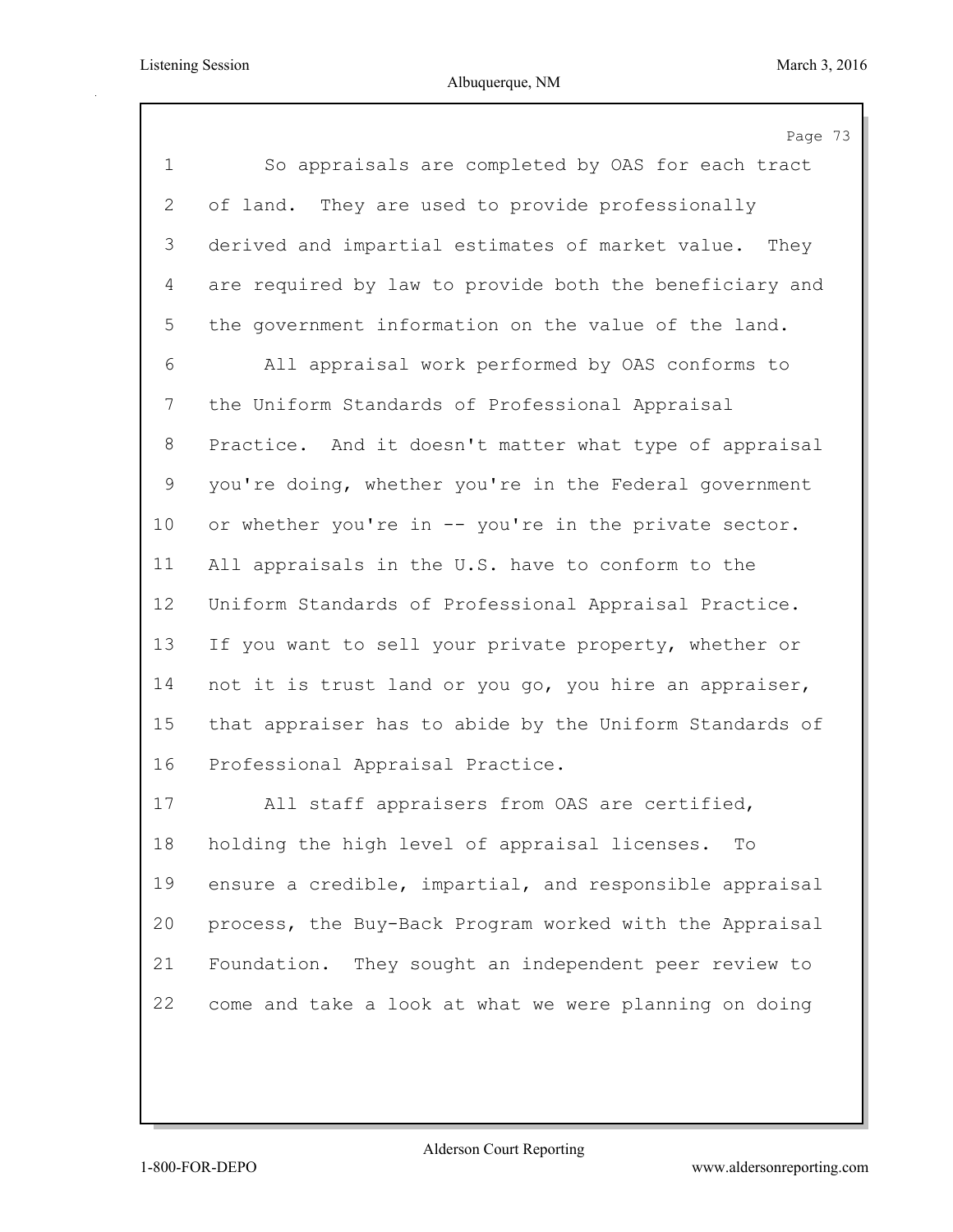Page 74 before it had even started, and to pass judgment as to whether the methods and the practices that we were proposing, whether or not they were valid. And the Appraisal Foundation agreed that the methodology that was being proposed was sound.

 Now, at a subsequent review this last September after we had already appraised some good -- I think by then we were close to 18,000 properties that had already been appraised. We asked the Appraisal Foundation to come back and do a review now of the real work that had been done. And during that review the following findings were made: "The team has done an outstanding job managing the appraisal processes, and further, in the appraisal profession, this is a major accomplishment that should make OAS and the Department very proud."

 And what they were referring to here is the fact that most people don't realize it, but mass appraisal is a first-time endeavor on the Federal government. They had never been done before. So we had to build a system from the ground up, and we are -- we have built 22 a state-of-the art system that, quite frankly, most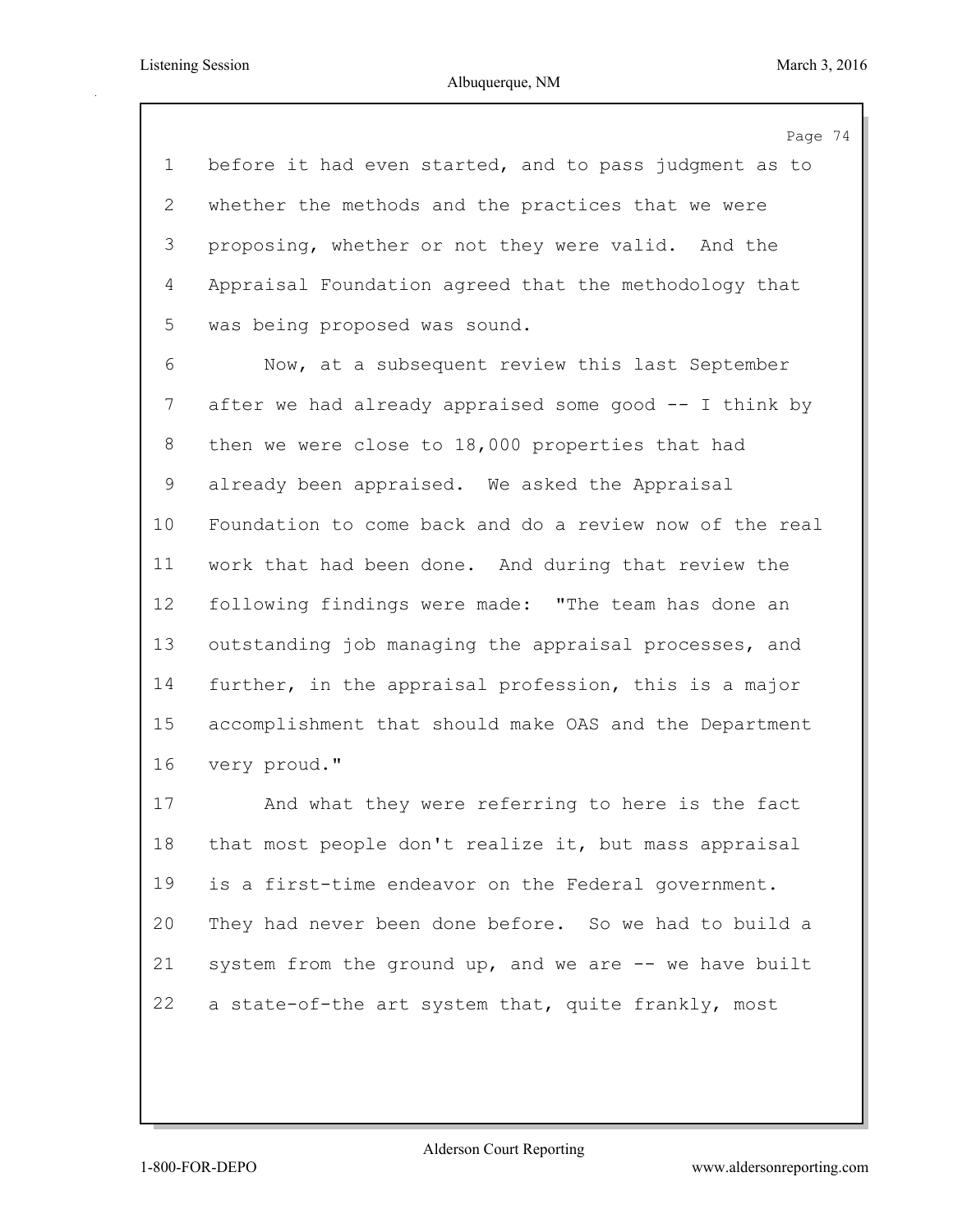|                 | Page 75                                                 |
|-----------------|---------------------------------------------------------|
| $\mathbf 1$     | mass appraisal jurisdictions that have been around for  |
| 2               | tens -- for many, many years can even hope to have.     |
| 3               | Because of the ability and the community of effort      |
| $\overline{4}$  | throughout the Federal government, we have been able to |
| 5               | build a system that is unparalleled. And then, quite    |
| 6               | frankly, a lot of people, our peers, we just came from  |
| 7               | a convention of assessors, and they marvel at what the  |
| 8               | team at OAS has been able to accomplish in such a short |
| 9               | period of time.                                         |
| 10 <sub>o</sub> | Now, none of this -- these accomplishments are          |
| 11              | only possible through the close cooperations of the     |
| 12              | Tribes in the appraisal process, and that is a critical |
| 13              | point. It doesn't matter where we are working, we need  |
| 14              | to rely on local Tribal staff and members to become     |
| 15              | engaged in the exchange of information because the more |
| 16              | information we have from the area that you know better  |
| 17              | than anyone else, the better the finished product is    |
| 18              | going to be.                                            |
| 19              | We just finished a product in the Pacific               |
| 20              | Northwest, a heavily forested commercial timber         |
| 21              | reservation, and we were able to develop a market       |
| 22              | valuation model of commercial timber properties. To my  |
|                 |                                                         |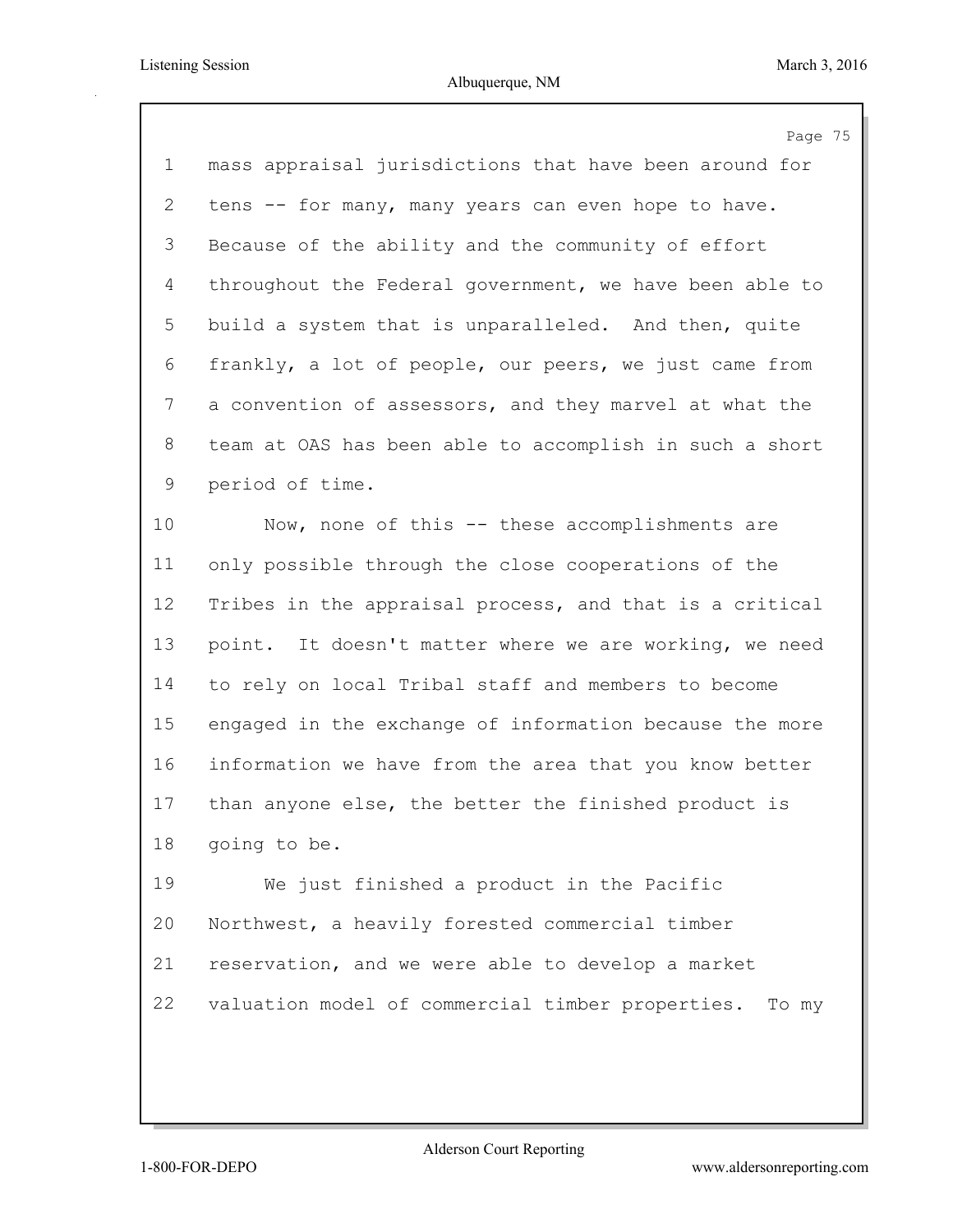Albuquerque, NM

|                | Page 76                                                 |
|----------------|---------------------------------------------------------|
| $\mathbf 1$    | knowledge, that is the first time that anybody has been |
| $\mathbf{2}$   | able to develop a commercial timber market value --     |
| 3              | valuation model.                                        |
| $\overline{4}$ | And so, it's a huge accomplishment that would           |
| 5              | never have happened had the Tribe not been willing to   |
| 6              | allocate significant resources to provide us the data   |
| 7              | that we needed. Nobody knows that data better than      |
| 8              | they did -- better than they do. And they were willing  |
| 9              | to sacrifice and give us and share all of that data,    |
| 10             | which is what allowed us to cross the finish line.      |
| 11             | That close cooperation is imperative.                   |
| 12             | At its most basic level, an appraisal is defined        |
| 13             | as "the act or process of developing an opinion of      |
| 14             | value." For Buy-Back purposes, all properties           |
| 15             | appraised as though vacant, meaning that only the land  |
| 16             | is value and none of the improvements that might be     |
| 17             | there, and that's an important distinction. Buy-Back    |
| 18             | funds can only be used to purchase fractionated land.   |
| 19             | They cannot be used to purchase your house. So when we  |
| 20             | appraise a property, we appraise it as though there's   |
| 21             | nothing there, only the land.                           |
| 22             | Now, there are three major or primary methods to        |
|                |                                                         |
|                |                                                         |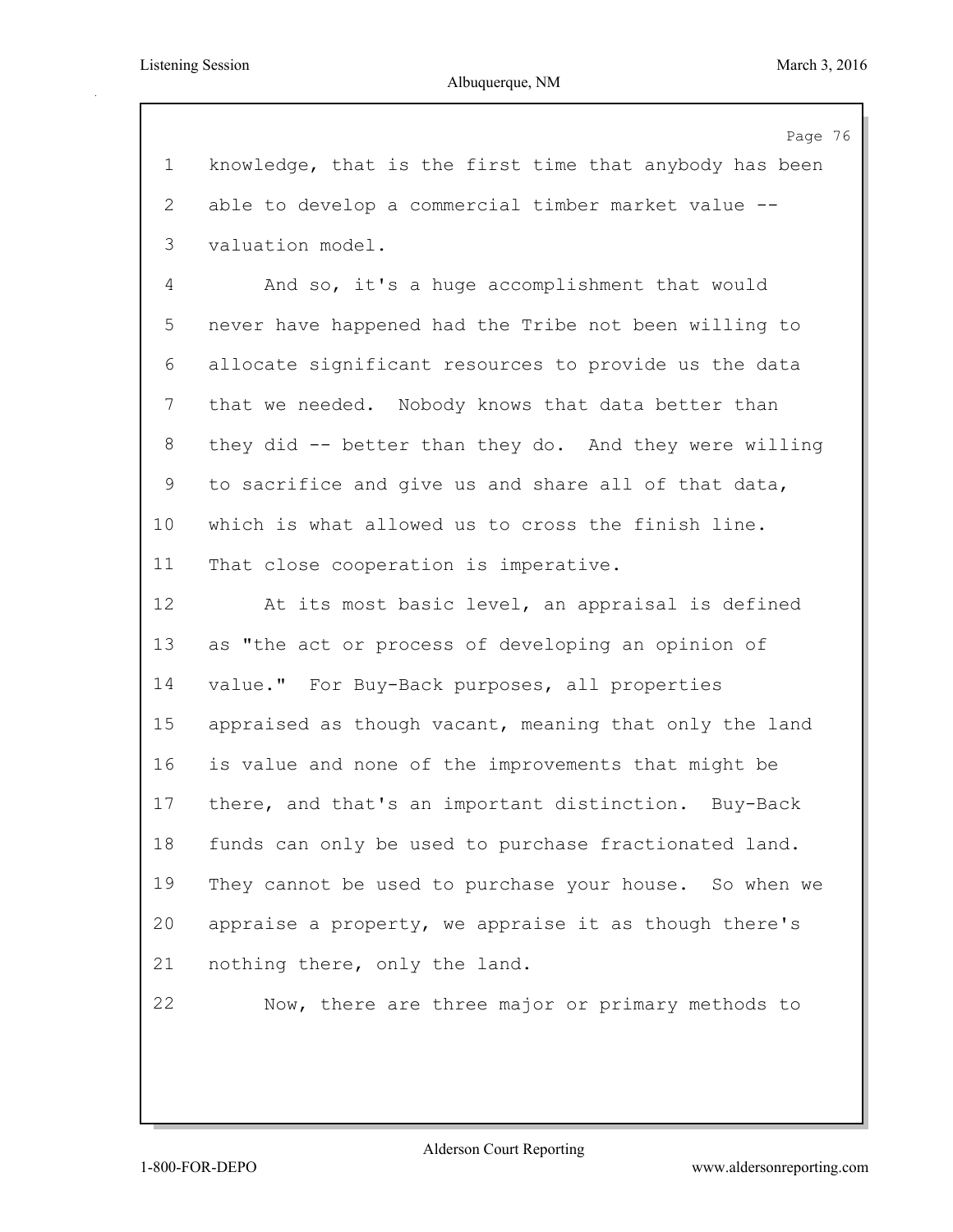|                | Page 77                                                   |
|----------------|-----------------------------------------------------------|
| $\mathbf 1$    | develop that opinion of value. There's the cost, the      |
| $\overline{2}$ | income, or the sales comparison approaches. These         |
| 3              | three can be used independently, but they are most        |
| $\overline{4}$ | typically combined in a variety of different ways.<br>The |
| 5              | cost approach is based on what it would cost to replace   |
| 6              | the property or rebuild it after deducting for accrued    |
| $7\phantom{.}$ | depreciation. And obviously when you are -- when you      |
| 8              | are talking about vacant land, the cost approach is not   |
| 9              | very applicable.                                          |
| 10             | The income approach is based on the income stream         |
| 11             | that the property generates capitalized to determine      |
| 12             | its present worth. So if you have a property that is      |
| 13             | generating income year after year after year, we have     |
| 14             | to calculate what the income might be. We have to         |
| 15             | capitalize it and bring it down to what its present       |
| 16             | worth might be, the present worth of that income          |
| 17             | stream, and that reaches a value conclusion. It may be    |
| 18             | or it may not be applicable on some -- on some lands --   |
| 19             | vacant lands.                                             |
| 20             | And the third is the sales comparison approach,           |
| 21             | which is based on what similar properties in the          |
| 22             | vicinity have sold for recently. And most of our          |
|                |                                                           |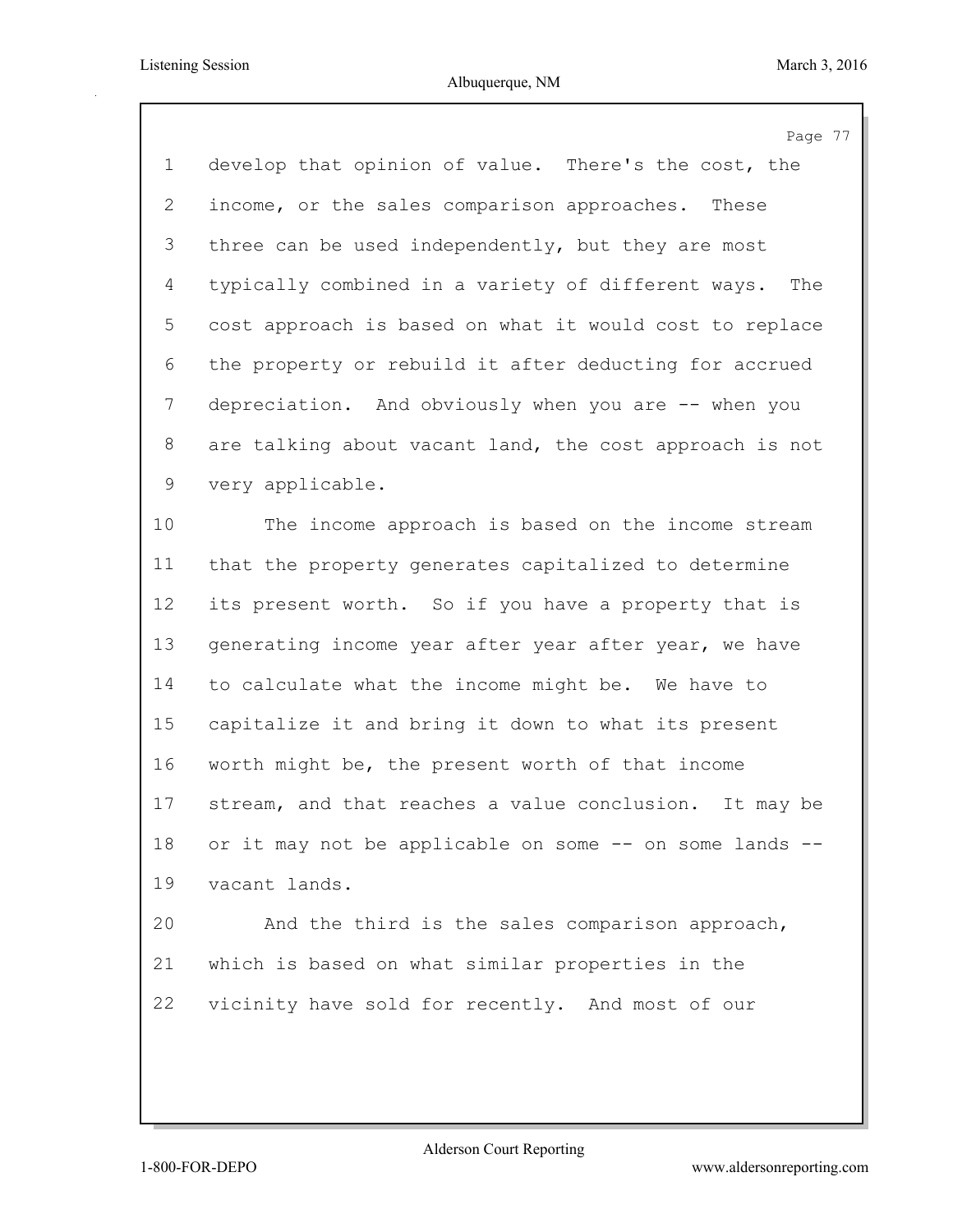Page 78 appraisals are based on the sales comparison approach. Typically when we are working a project, we look at a map of the reservation, we draw a line typically around a 25-mile buffer or so from that -- from those boundaries of the reservation. And then I have been blessed with an awesome staff. They have been trained. They have been working very diligently. We send staff out to those locations, and we tell them, you go out to those courthouses, go talk to those recorders, go talk to those assessors. And you harvest every single sale that has happened within these lines for the last minimum five years. For mass appraisal, you need to have a significant volume of sales data. And typically we look at everything that have sold in your area for a minimum of five years. Now, when you're dealing with vacant land, and because of the nature of our Native communities, predominantly we're talking with a very consistent type of property. There are very -- they're very consistent it doesn't matter where in the country you go. So we have irrigated cropland, and we are cognizant of the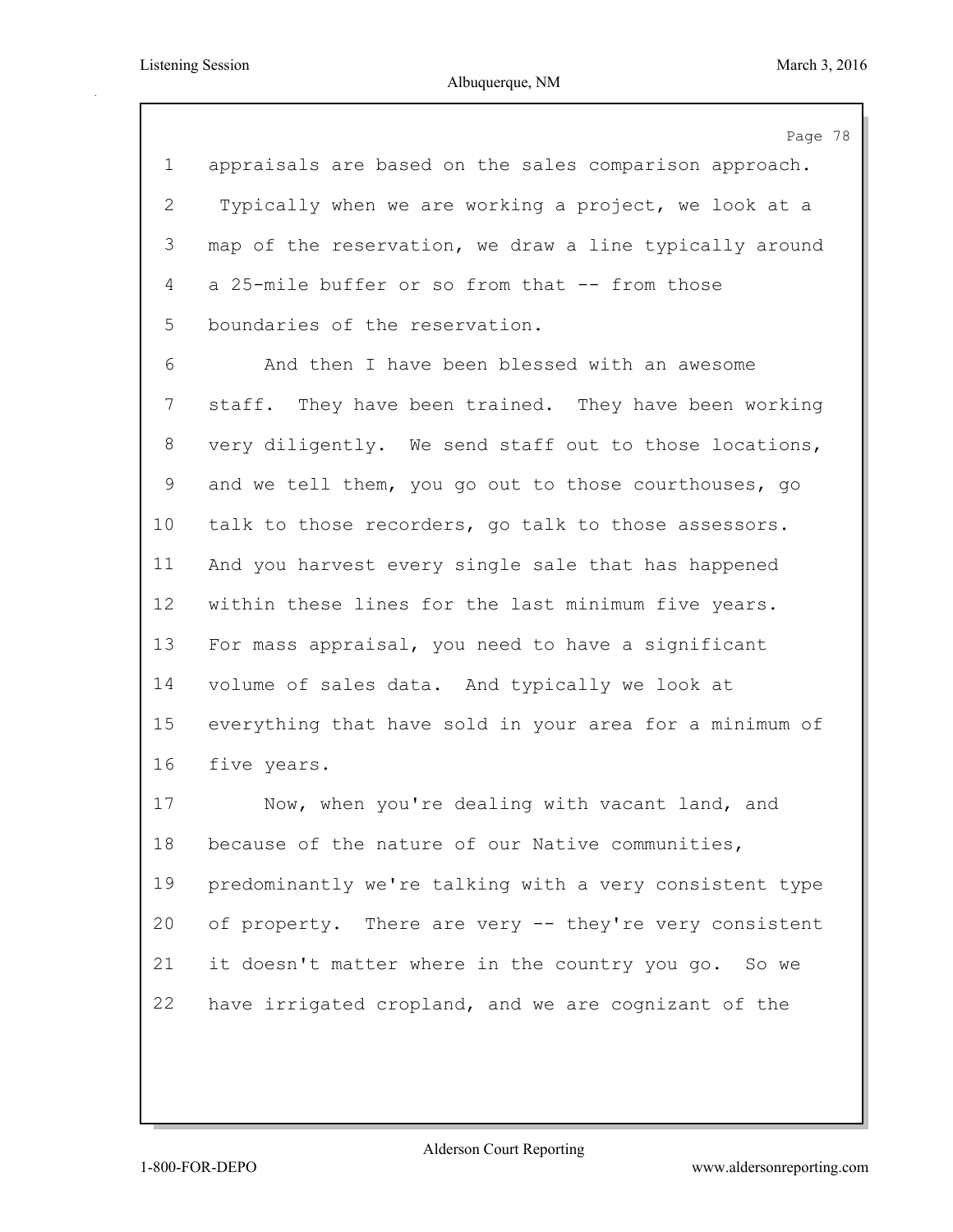Page 79

 fact that irrigated cropland might come in different flavors.

 There are different types of irrigation methods. You could have a center pivot. You could have surface. You could have drip irrigation. All of this is data that we need to capture for every single property that we're going to appraise and for every single sale that we're going to analyze. So at the end of the day we end up with a huge database with all of these characteristics. I call it we are mapping the DNA of every single property, and it takes -- it takes a lot of data.

 We also have dry croplands, which obviously are more predominant on the northern latitudes. We have open range, whether that's on the -- on the -- on the Great Plains or down here in the American southwest. Range is range. We have recreational property, and, again, they're going to have different flavors based on the -- based on the location. We have rural commercial property, and we have rural residential property.

 And those are the primary property types, and so that's really most of what we are appraising, 99

Alderson Court Reporting

1-800-FOR-DEPO www.aldersonreporting.com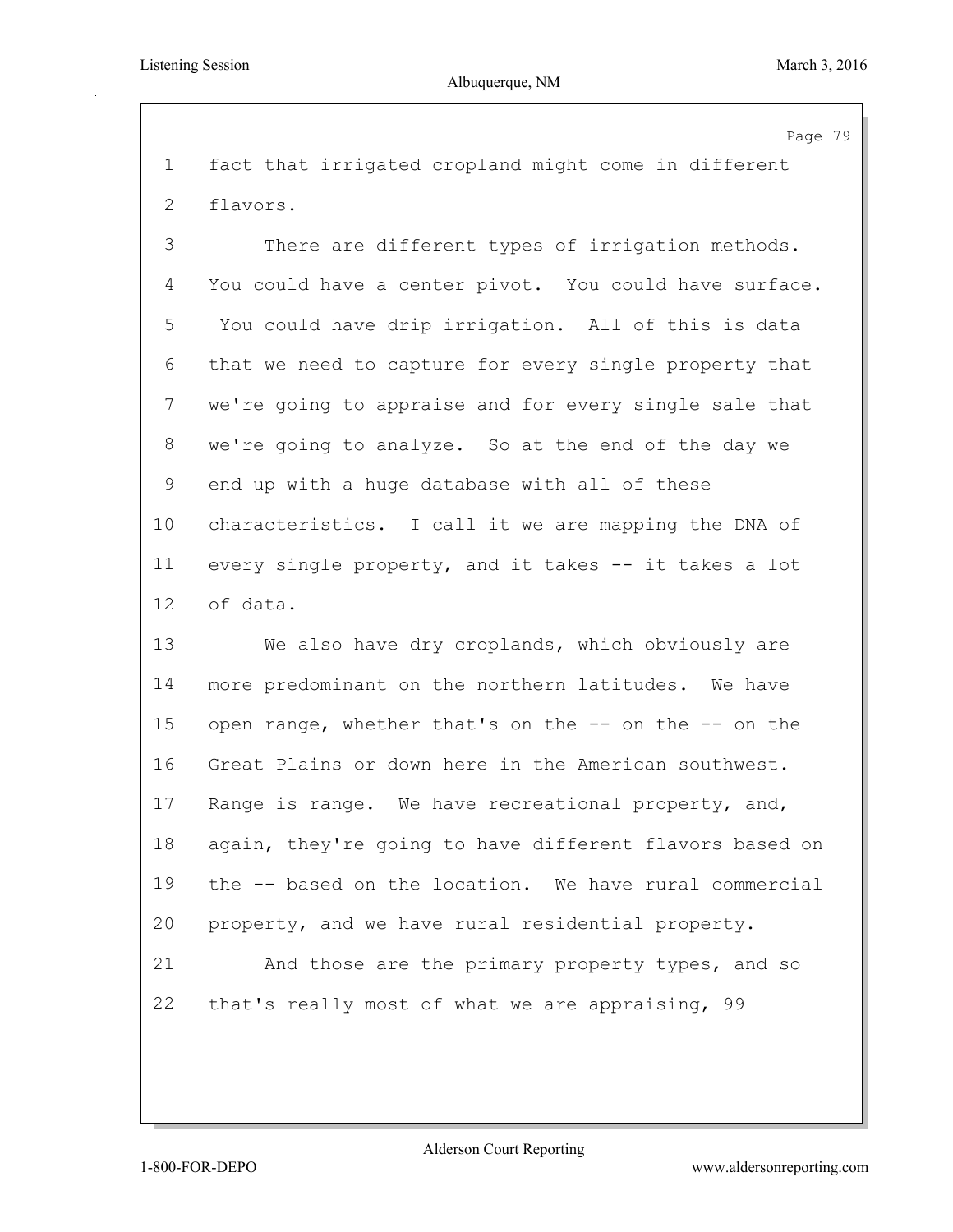|             | Page 80                                                |
|-------------|--------------------------------------------------------|
| $\mathbf 1$ | percent of what we are appraising. Throughout the      |
| 2           | country, there are these type of properties.           |
| 3           | Now, depending on the property type, the number of     |
| 4           | properties needing to be appraised, the number of      |
| 5           | available sales, and the complexity of the assignment, |
| 6           | the final report may be conducted in one of three      |
| 7           | different ways. It may be a mass appraisal, it may be  |
| 8           | a project appraisal, or it may be an individual        |
| 9           | property appraisal.                                    |
| 10          | How many appraisals have we done to date? There        |
| 11          | was a previous slide that may be questioned, but as of |
| 12          | the end of Calendar Year 2015, OAS has completed       |
| 13          | appraisals for the Buy-Back Program on 20 reservations |
| 14          | across nine states. And these represent over 22,000    |
| 15          | appraisals comprising about four and a quarter million |
| 16          | acres.                                                 |
| 17          | And that's all I have. Thank you very much.            |
| 18          | (Applause.)                                            |
| 19          | MR. UGÁS: Oh, I forgot the most important slide.       |
| 20          | Most of you hopefully have seen this brochure which    |
| 21          | was available outside, still is available. It was      |
| 22          | prepared by the Indian Land Tenure Foundation. It is   |
|             |                                                        |
|             |                                                        |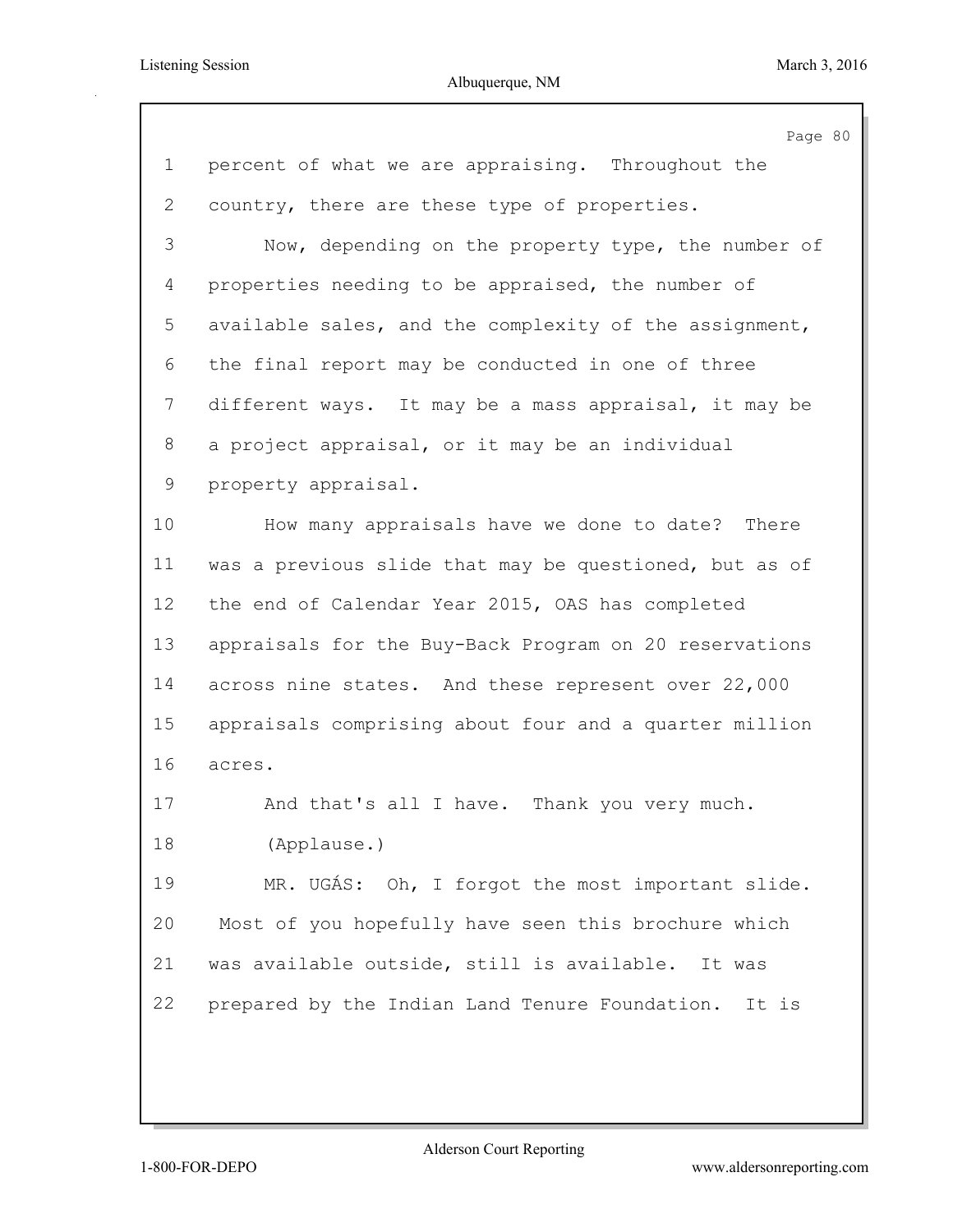|              | Page 81                                                 |
|--------------|---------------------------------------------------------|
| $\mathbf 1$  | -- it is laden with a lot of information on appraisals, |
| $\mathbf{2}$ | how they are done, what this means, what that means. I  |
| 3            | encourage you to go and get one of those. They're       |
| 4            | available outside. And it will go a long ways and help  |
| 5            | you understand the appraisal process. Thank you.        |
| 6            | (Applause.)                                             |
| 7            | MS. GROUNDS: Thank you, Albert. Now, we'd like          |
| 8            | to open it up for our second and final open comment     |
| 9            | period of the Listening Session. And if there are any   |
| 10           | Tribal leaders who have prepared remarks, they're       |
| 11           | welcome to begin the comments.                          |
| 12           | MR. TSOSIE: (NATIVE LANGUAGE SPOKEN.) Hello,            |
| 13           | again. My name is Leonard Tsosie. I'm a Council         |
| 14           | delegate with Navajo Nation Council. And Navajo Nation  |
| 15           | is now participating in the Land Buy-Back Program, and  |
| 16           | so we've had some experience with this. (NATIVE         |
| 17           | Thank you, Mr. McClanahan, Mr.<br>LANGUAGE SPOKEN.)     |
| 18           | Roberts, Mr. Logan, and Mr. Connor for coming to New    |
| 19           | Mexico Indian Country and visiting us, and we look      |
| 20           | forward to having a good dialogue and discussion with   |
| 21           | you.                                                    |
| 22           | With the Navajo Nation, we've identified some           |
|              |                                                         |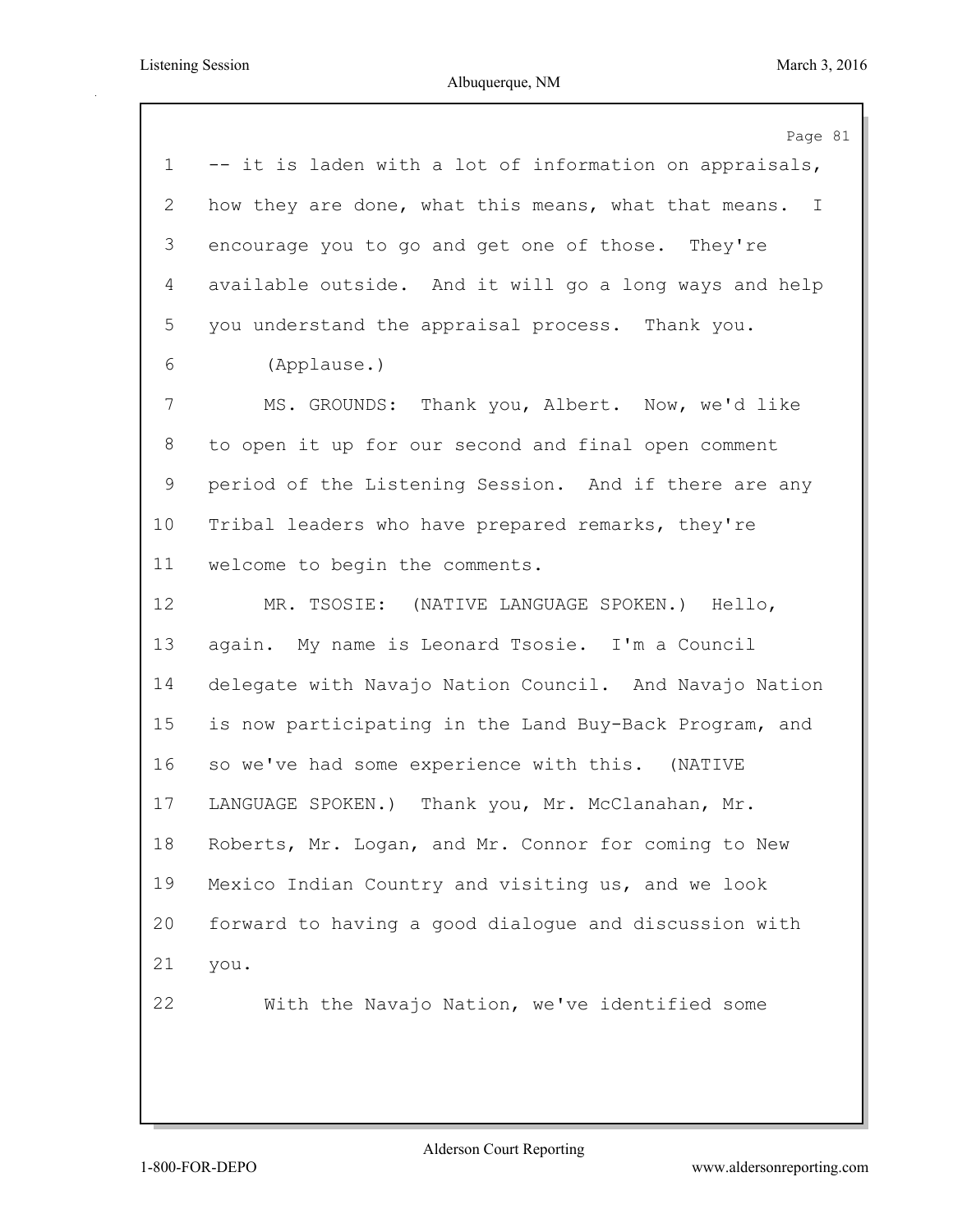|             | Page 82                                                 |
|-------------|---------------------------------------------------------|
| $\mathbf 1$ | Tribal priorities in this Land Buy-Back Program. And I  |
| 2           | think it's very important that the Program give it      |
| 3           | serious attention, not only the appraisal and other     |
| 4           | things, but also the Tribal priority. One of them is    |
| 5           | what we call floating allotments, and those are         |
| 6           | allotments that are out there by Tohajiilee, Alamo, and |
| 7           | Ramah outside Mother Navajo. And so, how do we work     |
| 8           | that out, and how do we make the offer, and how do we   |
| 9           | convince and work side by side to address not only the  |
| 10          | concern of the landowner, but also in the Tribe, the    |
| 11          | Tribe to purchase and working together.                 |
| 12          | The other one is also the economic development.         |
| 13          | We have many paved roads and other ways that we can     |
| 14          | promote economic development, all those allotments      |
| 15          | around border towns. And, again, we'd like to see some  |
| 16          | serious effort on the part of the Program to help the   |
| 17          | Navajo Nation in securing some of these lands, or work  |
| 18          | with you to make them eligible, or to help in           |
| 19          | purchasing those for the benefit of the Tribe. In the   |
| 20          | end, it's all for the benefit of the Tribe, so I'd like |
| 21          | to see that.                                            |
| 22          | The other one is it appears that a decision $-$ a       |
|             |                                                         |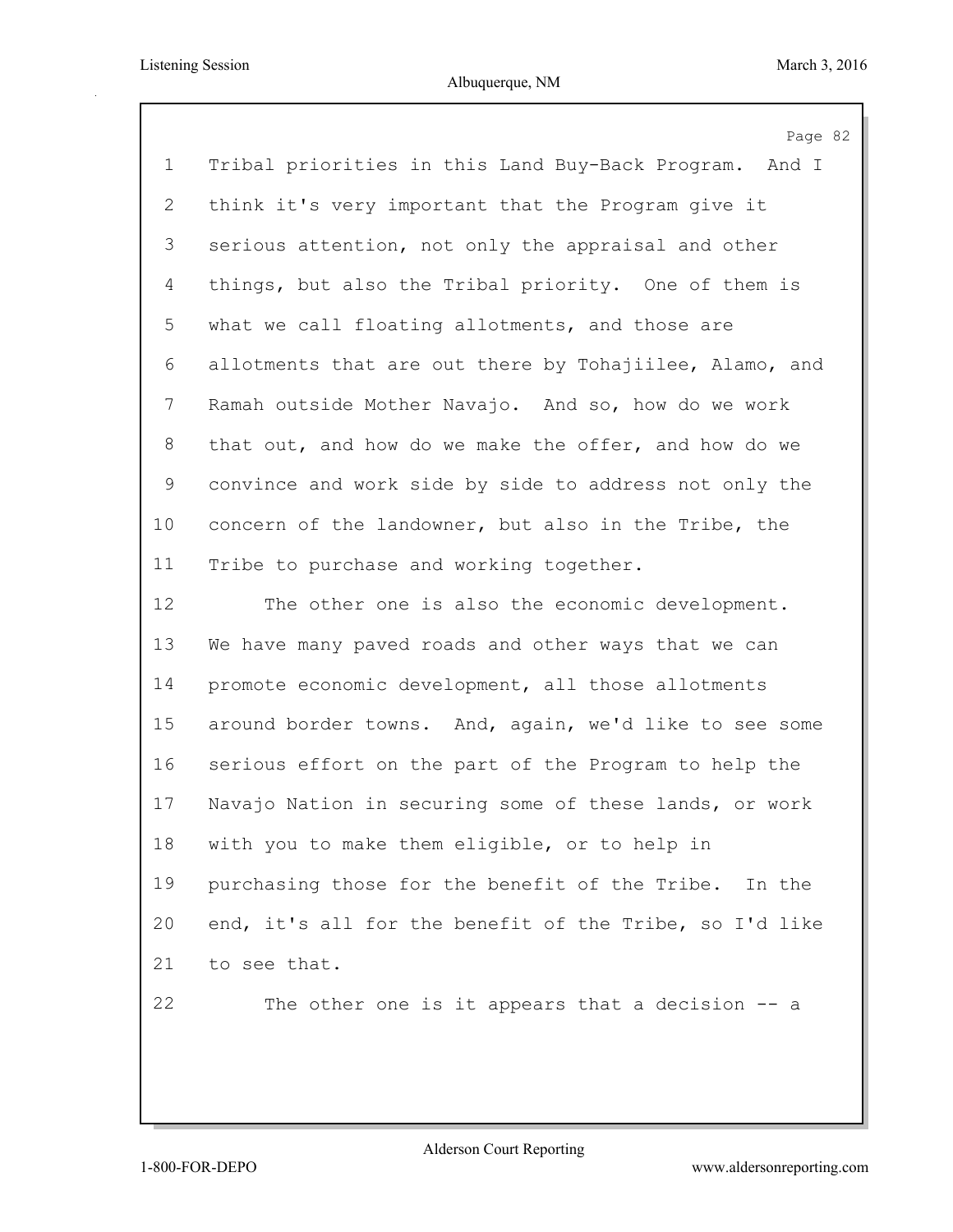## Albuquerque, NM

Page 83 unilateral decision has been made, and that is to not make the offer, and not let the landowner know that, you know, this is oil rich area, this is in certain categories. We're not going to send them an offer, or that those under 18 and all that, and then are not mappable. And I think it shortchanged the allottees because

 we've been telling them that this Program is coming, and it's a good Program, and that this is going to happen. Then all of a sudden -- they've participated like today, and then all of a sudden they don't get an offer. Then our credibility as Tribal leaders is on the line. The credibility of the Land Buy-Back Program is on the line because then that's when they tell us and said we never got an offer, and you were praising this Program, what happened, and because a unilateral decision was made to not send out the offer for certain categories. I think we need to work together on that to try to make the offer to as many allottees as possible.

 The other one, too, is not telling -- or those that are incarcerated and trying to get to them, and

Alderson Court Reporting

1-800-FOR-DEPO www.aldersonreporting.com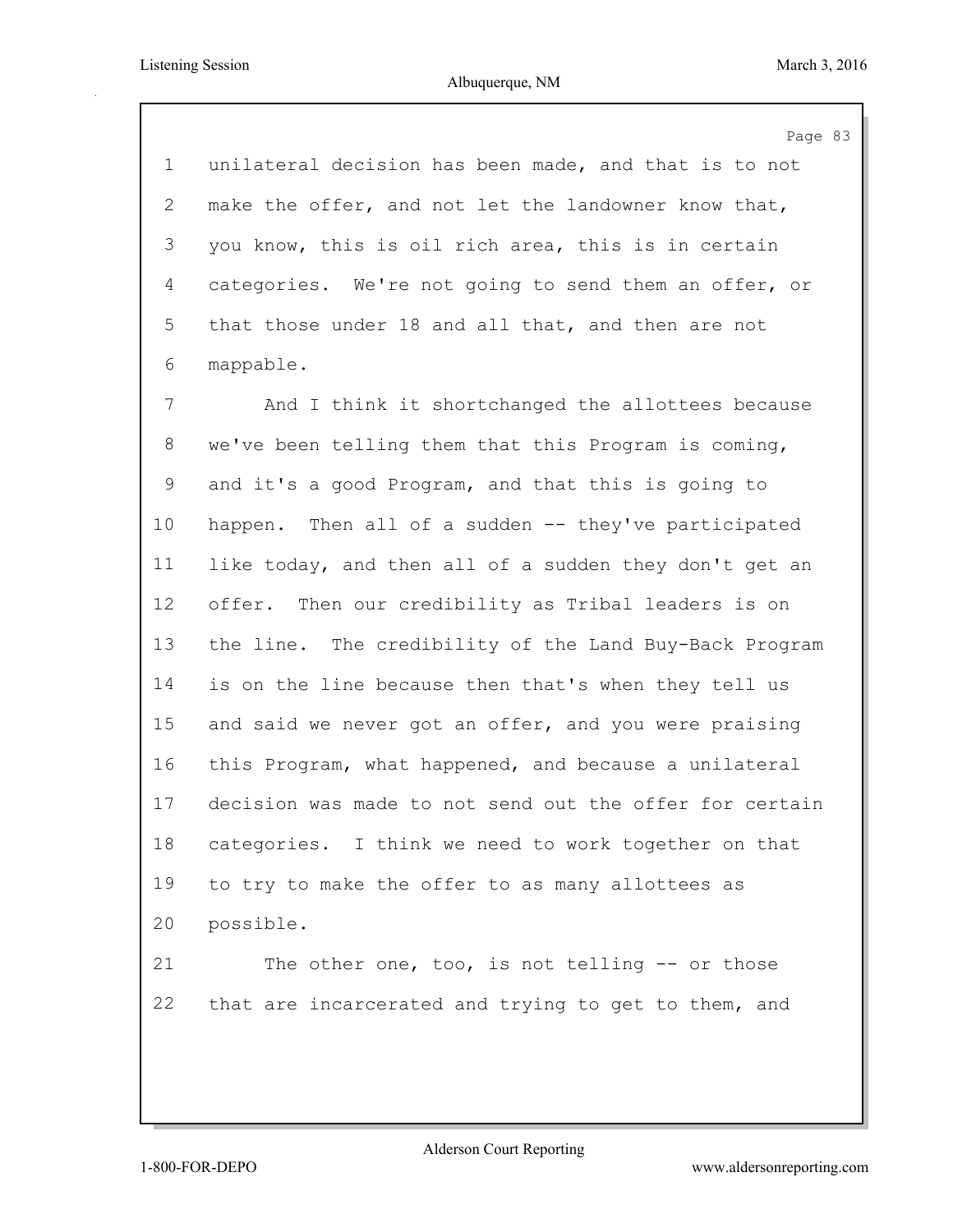|             | Page 84                                                 |
|-------------|---------------------------------------------------------|
| $\mathbf 1$ | then the "whereabouts unknown." For Navajo, we have     |
| 2           | over 4,000 "whereabouts unknown," and how do we reach   |
| 3           | them. And I think we need to begin to have the Land     |
| 4           | Buy-Back Program begin to share data with Navajo Nation |
| 5           | government to identify the whereabouts, and also the    |
| 6           | BIA that are there, to see what we could do to identify |
| 7           | these "whereabouts unknown." It also helps us not only  |
| $8\,$       | in the Land Buy-Back Program, but also in right-of-way  |
| 9           | acquisitions and others, and I think in the end it      |
| 10          | could be a win-win thing for Navajo Nation in trying to |
| 11          | share that information.                                 |
| 12          | It appears now that all those information are kind      |
| 13          | of like hands off to us, and especially the similar     |
| 14          | thing with the appraisal. Because what'll happen down   |
| 15          | the road is that if the Navajo Nation becomes an owner  |
| 16          | of an allotment, we'd like to know who our co-owners    |
| 17          | are, you know, and who do we work with. And when the    |
| 18          | Federal government does not wish to share that          |
| 19          | information with us, then we don't know, and we're      |
| 20          | still in the dark on who our co-owners are.             |
| 21          | And it's the same thing with the appraisal. Many        |
| 22          | of the Navajo people that do not read or write the      |
|             |                                                         |
|             |                                                         |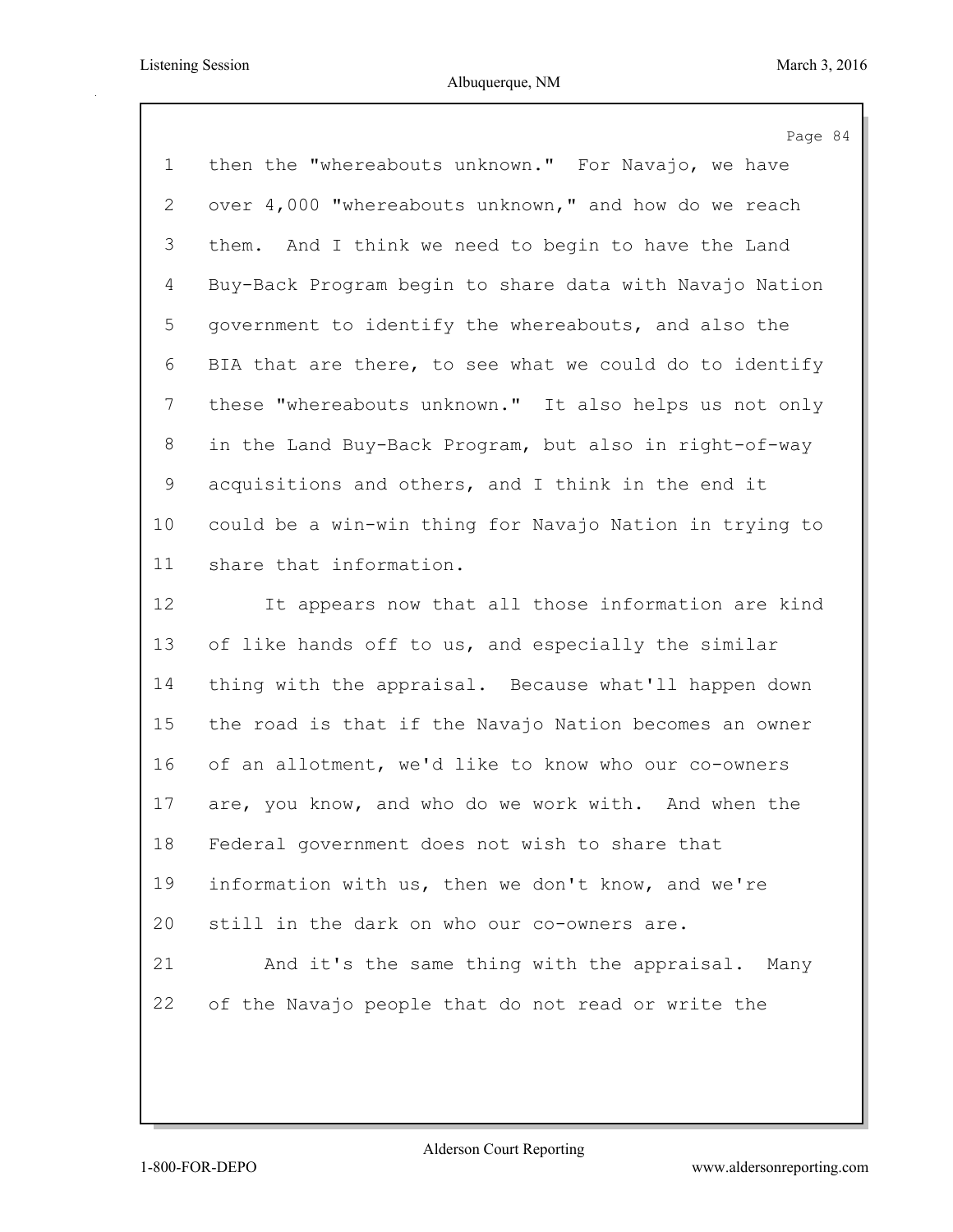|                | Page 85                                                 |
|----------------|---------------------------------------------------------|
| $\mathbf 1$    | English language resort to their Tribal leaders, and    |
| $\overline{2}$ | they have come to me and they've asked me what is the   |
| 3              | appraisal of my land, the (NATIVE LANGUAGE SPOKEN),     |
| 4              | that they look at this. What is the value of my land?   |
| 5              | (NATIVE LANGUAGE SPOKEN.) How do they do -- how do      |
| 6              | they do it? And when that appraisal information is not  |
| 7              | shared with us, I end up just telling them I don't      |
| 8              | know.                                                   |
| $\mathsf 9$    | And I think we need to figure out a way, and the        |
| 10             | gentleman, Alberto, was praising the review. But the    |
| 11             | thing about that is I take that with a grain of salt    |
| 12             | because there's no Tribal review of the appraisal that  |
| 13             | happened, the appraisal process. I think it's           |
| 14             | important to have a Tribal review to make sure that the |
| 15             | concerns of our -- in the Navajo case -- of our Tribal  |
| 16             | members, and that they're being treated fairly.         |
| 17             | We've raised this concern before, and we continue       |
| 18             | to raise that concern. And I think in the absence of a  |
| 19             | Tribal review, you can give yourself gloating reviews,  |
| 20             | but to us, it's not big deal, and it's near zero. So    |
| 21             | we'd like to address that. And then, some of these, we  |
| 22             | respectfully request that they be shared with Tribal    |
|                |                                                         |
|                |                                                         |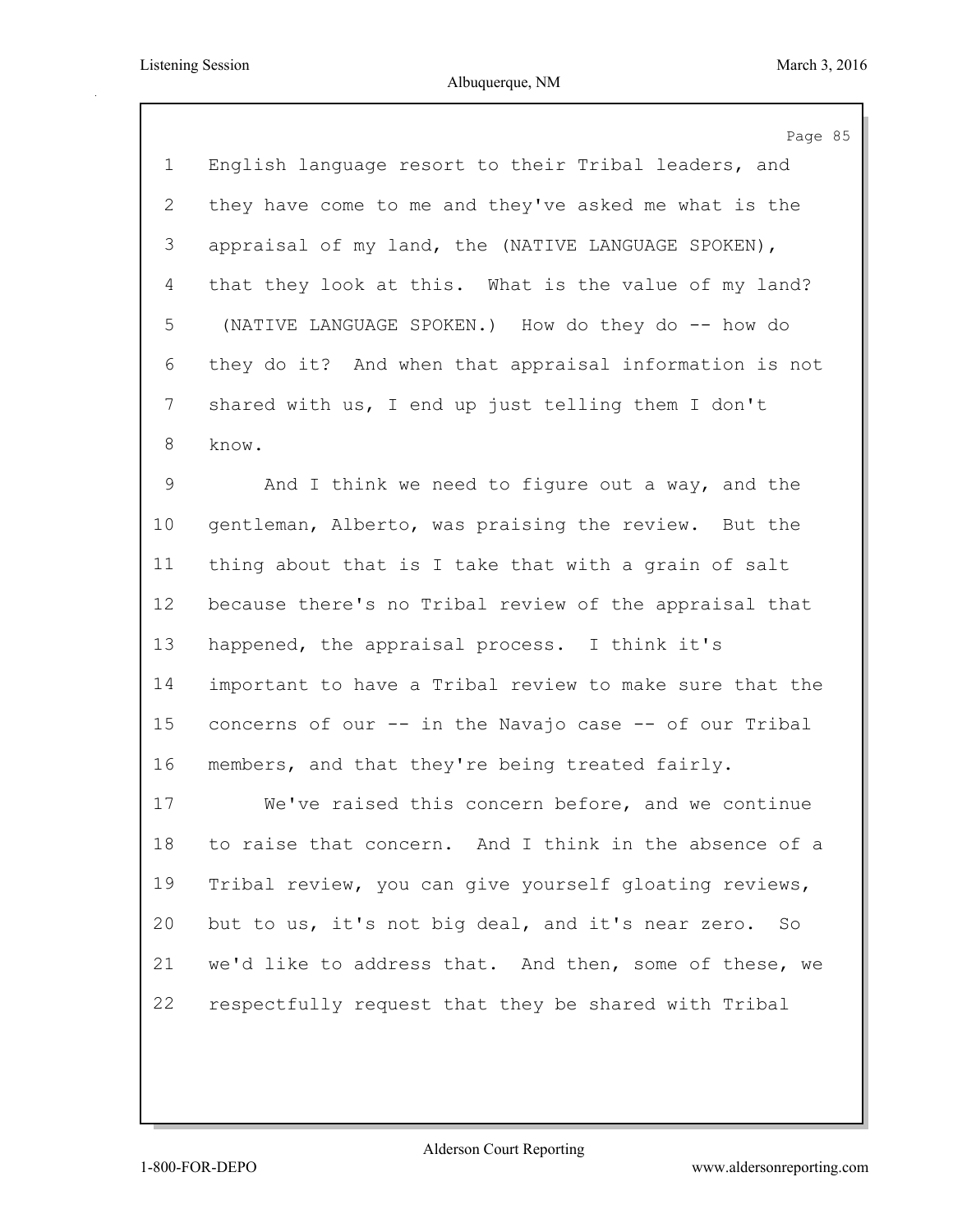|                | Page 86                                                 |
|----------------|---------------------------------------------------------|
| $\mathbf 1$    | leaders so that we could then begin to address them.    |
| $\overline{2}$ | The other thing that I would like to recommend is       |
| 3              | I think you should lean towards a second round towards  |
| 4              | the end. You should not send one dime back, you know,   |
| 5              | back to the U.S. Treasury. And in the end, make the     |
| 6              | offer even if you need to make a higher offer to expend |
| 7              | the funds, because I think if you send it back, it      |
| 8              | represents a failure on the part of the Land Buy-Back   |
| 9              | Program, and that's what Congress is going to say, that |
| 10             | we got so much money back, and what the heck happened.  |
| 11             | And so, I think it's very important that you do so.     |
| 12             | So those are my comments, and, again, thank you         |
| 13             | for coming over and hearing us out. (NATIVE LANGUAGE    |
| 14             | SPOKEN.)                                                |
| 15             | (Applause.)                                             |
| 16             | MR. JOSEPH SMITH: Good afternoon. I'm Joseph            |
| 17             | Smith, director of Land Management for Standing Rock    |
| 18             | Sioux Tribe. We just finished our Buy-Back Program in   |
| 19             | December.                                               |
| 20             | You know, a lot of our landowners were scattered        |
| 21             | out the Great Plains, and Rocky Mountains, and across   |
| 22             | the country. And so, our outreach focused on those      |
|                |                                                         |
|                |                                                         |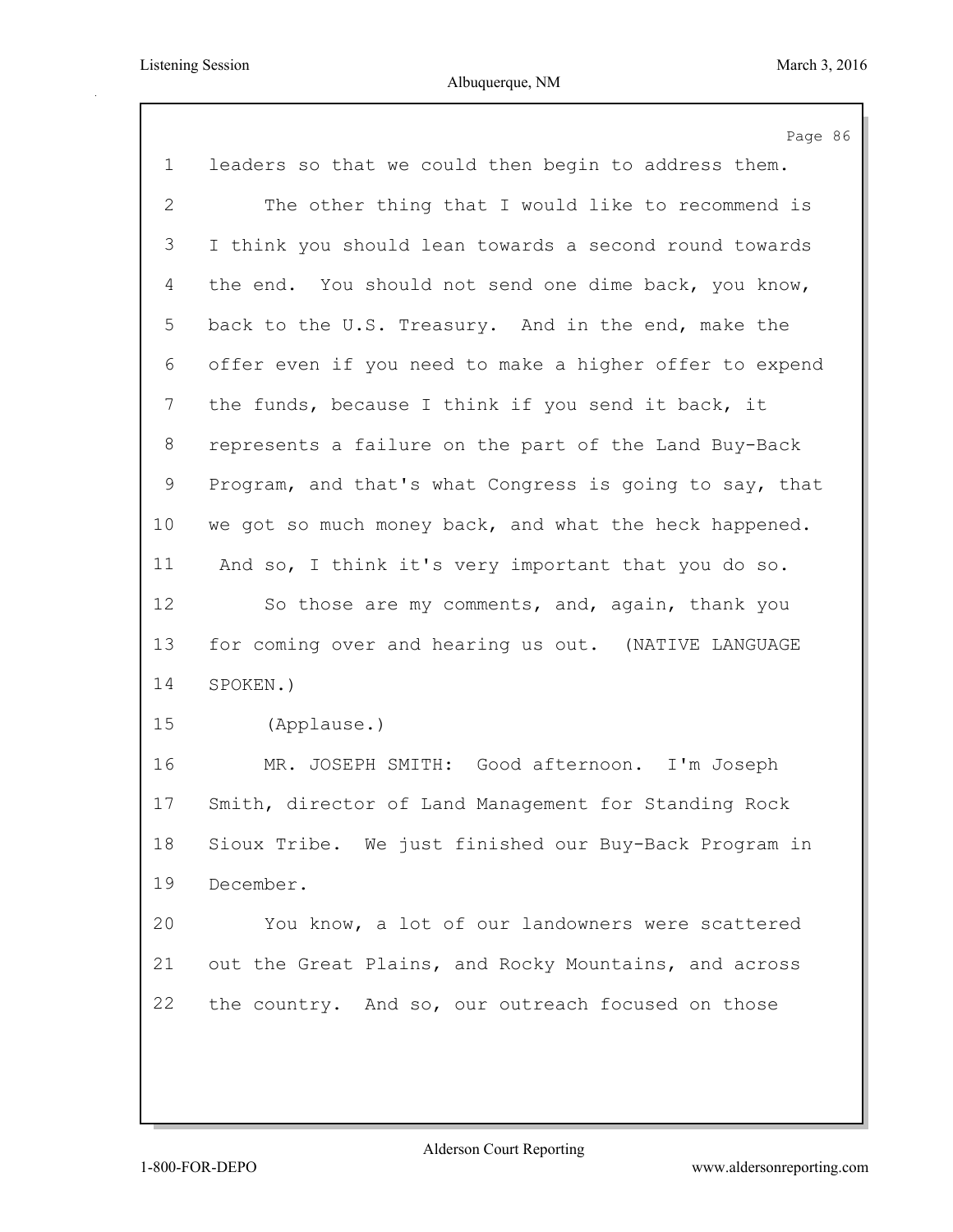|                 | Page 87                                                |
|-----------------|--------------------------------------------------------|
| $\mathbf 1$     | areas, a lot of large events in those areas. So, you   |
| 2               | know, based on the offers, you know, we had over 7,000 |
| 3               | individuals accept an offer. The Tribe acquired under  |
| $\overline{4}$  | 200,000 acres. And the initial implementation plan     |
| 5               | said, you know, 766,000 acres that were purchasable,   |
| 6               | so, you know, we reduced that by 25 percent.           |
| 7               | So with all that we have done now, you know, so        |
| 8               | now we need to look forward. So a lot of landowners    |
| 9               | didn't get an offer, chose not to accept it for their  |
| 10 <sub>o</sub> | personal reasons. But a lot of them want to complete   |
| 11              | an exchange, and, you know, the Tribe contracted the   |
| 12              | appraisal Program years ago. It's not funded near      |
| 13              | enough to accomplish that. And so, you know, with the  |
| 14              | Mass Appraisal Program, you know -- you know, the      |
| 15              | reviews that it got on it, which you should start      |
| 16              | looking at making that available, you know, just not   |
| 17              | one time and done, you know. So you have a couple of   |
| 18              | years that we could use it.                            |
| 19              | It also provided values for Tribal lands in            |
| 20              | addition to allotted lands, you know, updated annually |
| 21              | and the land doesn't change, the values do. We did     |

provide land sale value to them for use in the Program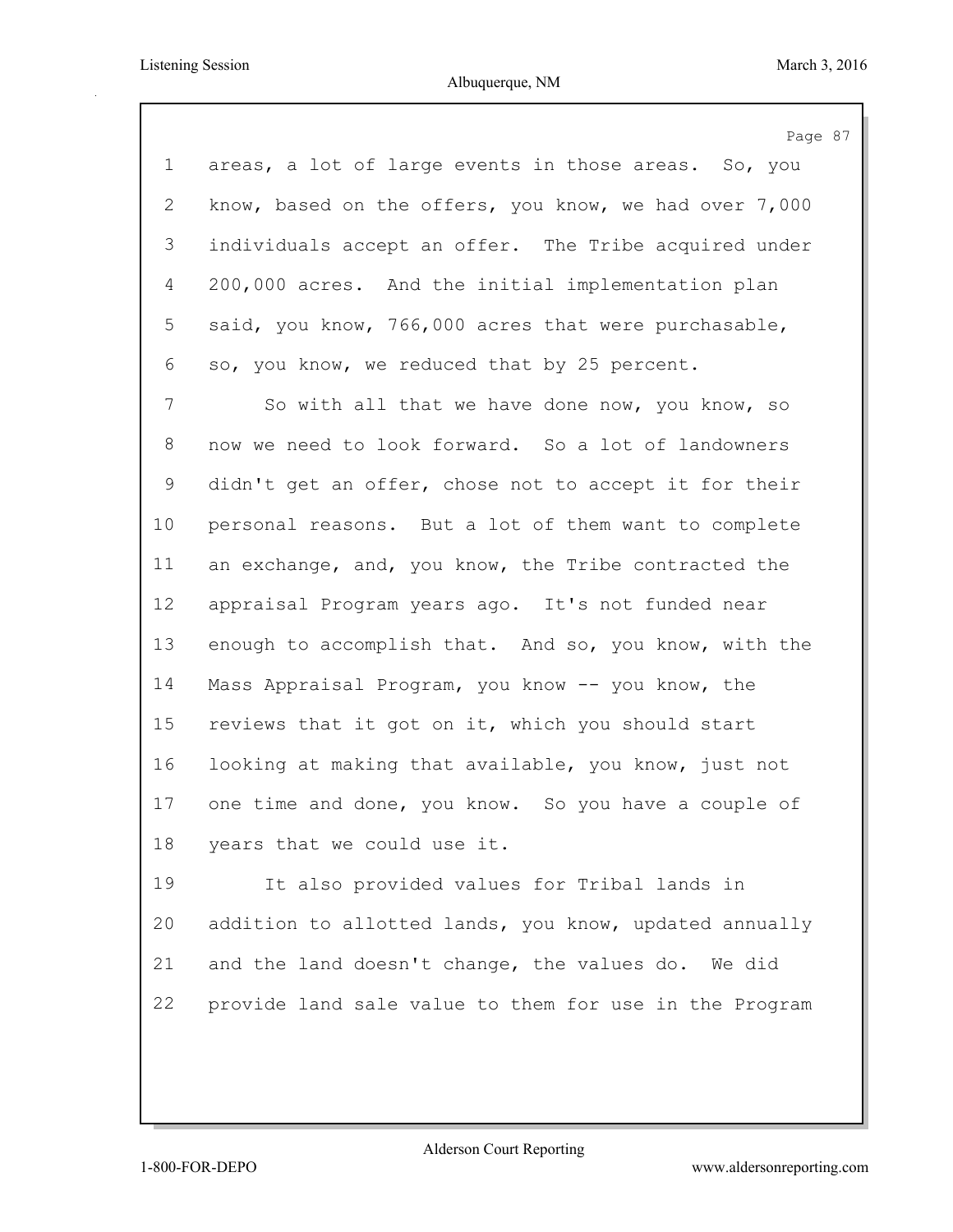| Page 88                                                 |
|---------------------------------------------------------|
| because without moving it forward, you know, last year  |
| we lost 137 of our members, resulted in 104 probate     |
| hearings, so those numbers are going to go up again.    |
| The other thing that we, you know, we need is           |
| access to TAAMS. You know, we've been trying for three  |
| years to get access to TAAMS. My staff from land        |
| operations, we've all got our cards for access, but,    |
| you know, we're trying to find out where the training   |
| is, you know. We can't get at the Agency. We haven't    |
| heard it at the regional office.                        |
| You know, another thing to consider is an exchange      |
| Program amongst members enrolled in other reservations  |
| that don't live on that reservation. So a lot of our    |
| members may own land at Fort Peck, Cheyenne River,      |
| aren't able to use it and may not be able to pass it on |
| because of inheritance laws. You know, so some          |
| exchange program amongst the members working with the   |
| BIA, OST, or whatever, to accomplish that, you know, so |
| those people that may be able to exchange with someone  |
| living at Standing Rock or another reservation.         |
| Thank you.                                              |
| (Applause.)                                             |
|                                                         |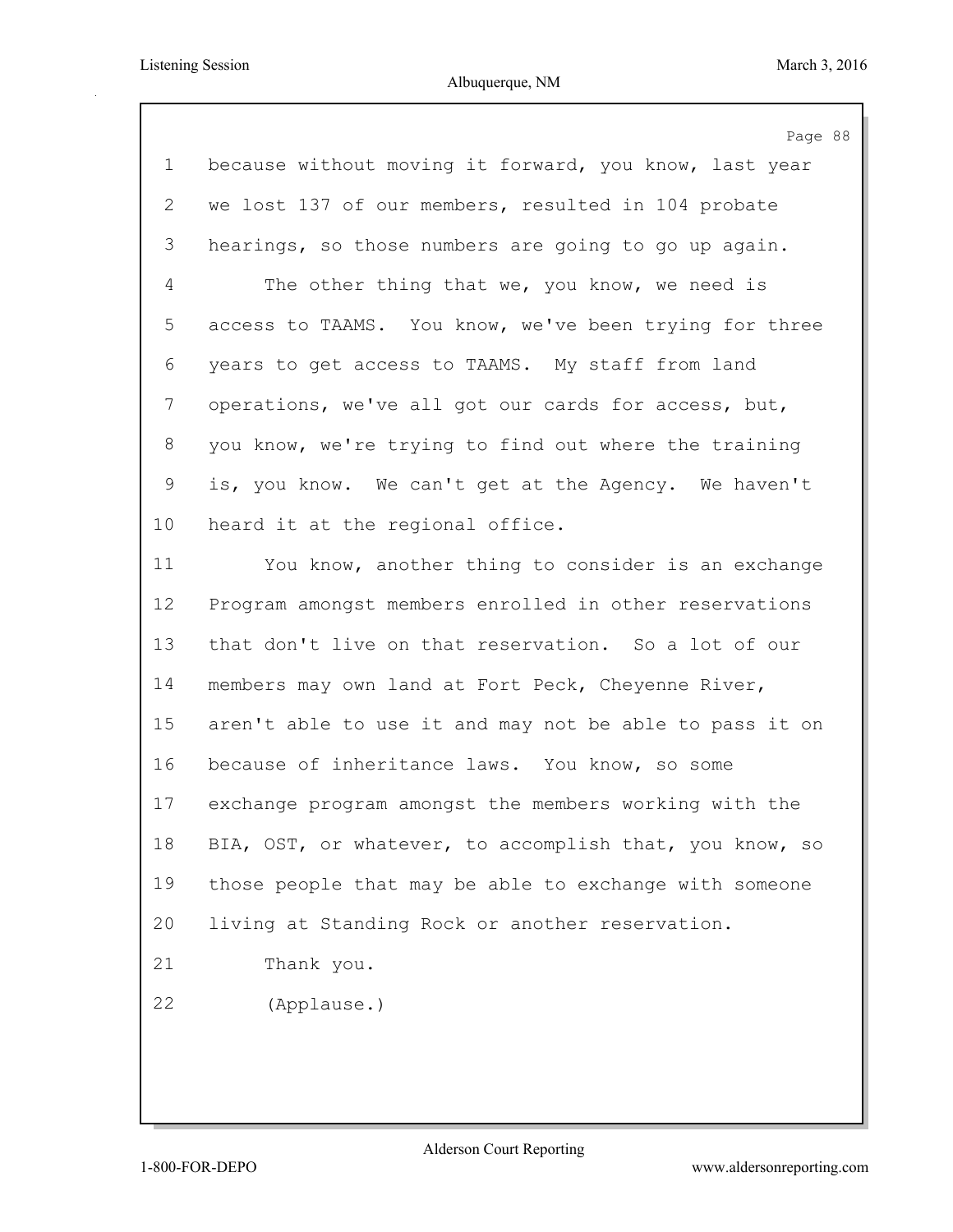|             | Page 89                                                 |
|-------------|---------------------------------------------------------|
| $\mathbf 1$ | MR. CLAW: (NATIVE LANGUAGE SPOKEN.) My name is          |
| 2           | Dennis Claw. I come out of Many Farms Chapter. I have   |
| 3           | a position held by me for the resource back in 1996     |
| 4           | from my own chapter. I did my resource -- natural       |
| 5           | resource livestock and all that. And I came out here    |
| 6           | on behalf of my family. My wife is a part of -- a       |
| 7           | member of the allotment, so it seems I do have some     |
| 8           | interest in it.                                         |
| 9           | And I appreciate what you said, Leonard, about on       |
| 10          | behalf of your people, and I thank you for it. And      |
| 11          | members that's sitting there and helping -- giving a    |
| 12          | helping hand to the people here, and I appreciate that. |
| 13          | And I'd like to say a few words to my people here       |
| 14          | out of my own reservation. And I'm a salt clan born     |
| 15          | for Zuni Tachine (NATIVE LANGUAGE SPOKEN) lending you   |
| 16          | out a helping hand to buy land -- buy the land back     |
| 17          | (NATIVE LANGUAGE SPOKEN).                               |
| 18          | Back in '96, I terminated my office as a grazing        |
| 19          | official. (NATIVE LANGUAGE SPOKEN). We don't know how   |
| 20          | to work wills, and we don't understand wills, and which |
| 21          | is a thing that brings an argument among the family     |
| 22          | (NATIVE LANGUAGE SPOKEN). When it comes to a land       |
|             |                                                         |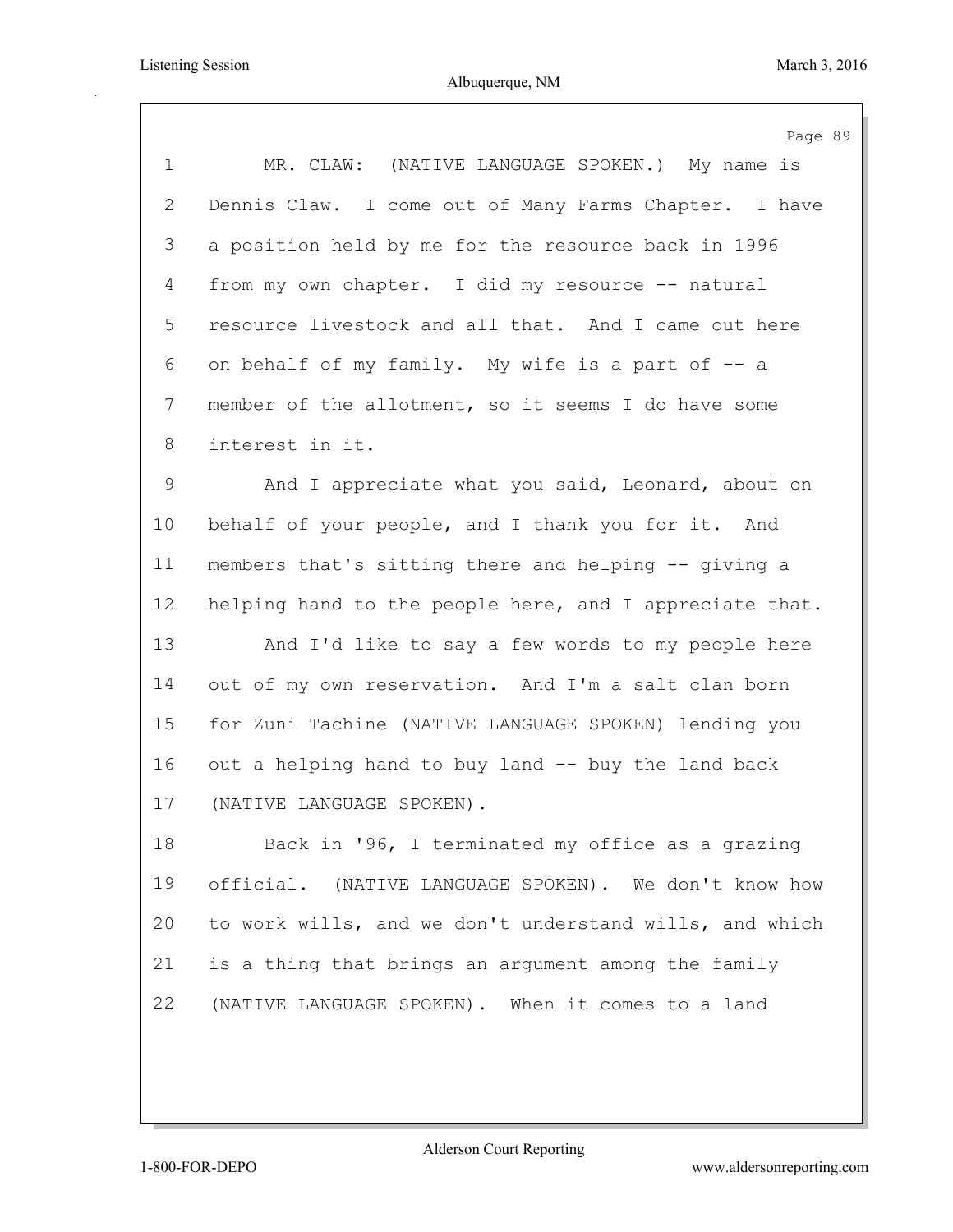Page 90 issue, and land use permit, and (NATIVE LANGUAGE SPOKEN). I was an instrument for my own people and tried to bring some understanding for the harsh arguments over the family, within the family over the property matters, you know, understanding the wills and what -- which way wills go, you know. I come out of a -- seven members out of a family, and one sister, and six of us were brothers, and that's the way we were brought up. And I for one and my family don't understand what "will" is, you know, so I have no shame to express myself that way. So I feel that way about the same -- all of you, you know. And then as I have looked back into the farming, ranching, and I have looked into it myself personally (NATIVE LANGUAGE SPOKEN). There's empty corrals, and dried up farms, and all these, and it brings you embarrassment as a representative from certain chapters. And that's what bring me shame, you know. And since there's a helping hand here to assist you, and I'm just thinking that this would be utilized in

certain means and certain ways so you could improve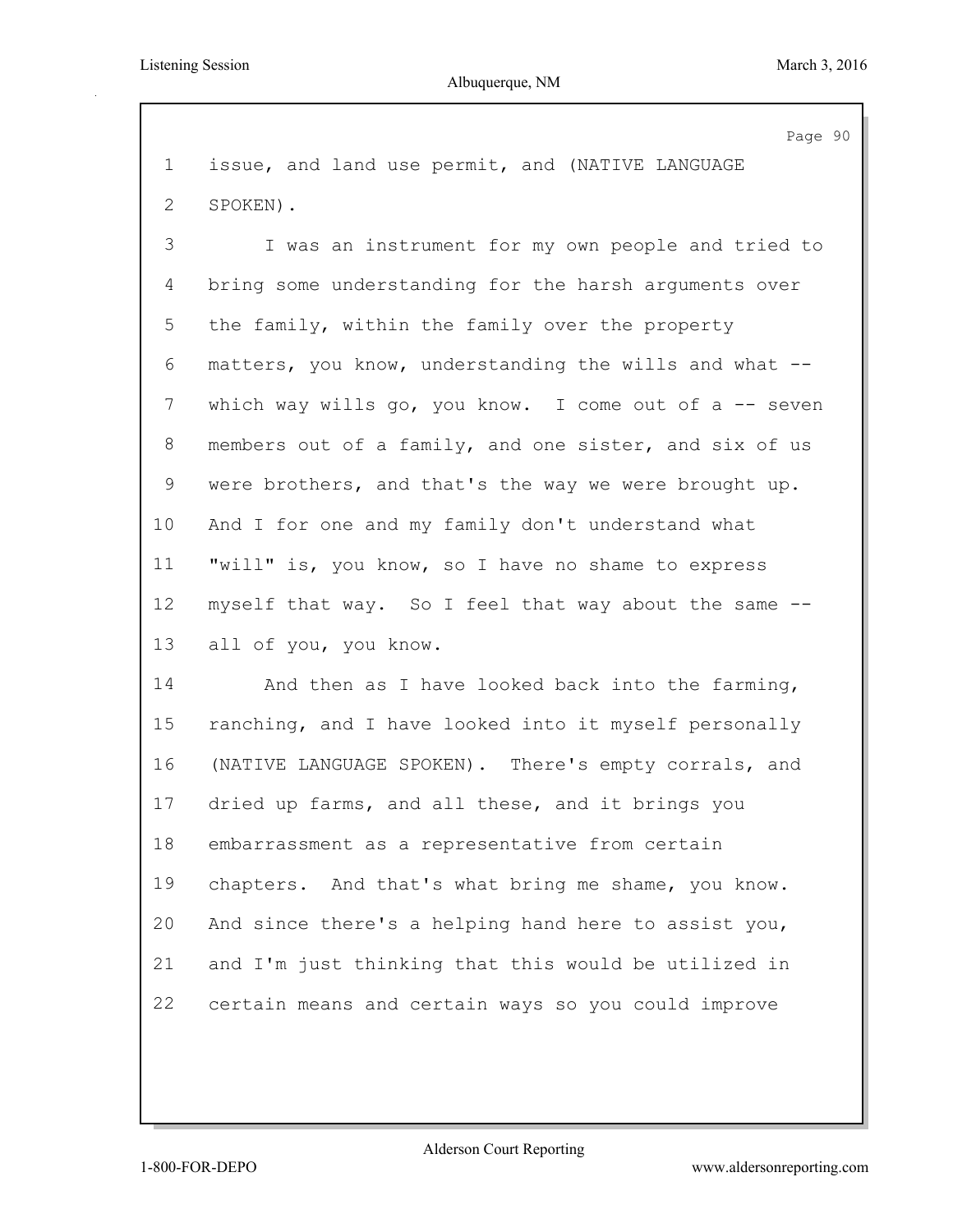Page 91

your living standards.

 (NATIVE LANGUAGE SPOKEN.) One question that I have in mind here is talking about appraisals and if the land user or landowner hires his own appraiser, can it be done. That's what I need to know, and I'm sure some of these people would like to hire their own land appraisers. And I know that they have that in mind, too, to question that.

 And on the other hand, I know that the Indians are 10 phasing out. And I for one, I have a family with a -- have different origins, you know, have Russians, and have Italians, and have different Tribes, you know. That's what I have in my grandkids. I don't have any Navajos. And I'm pretty sure that we're going to be depleted within about the next five generations or so. So anything that comes before us, who are we really doing it for, or are we just doing it for the government, because there ain't going to be no more Navajos, no more Indians, you know. It'll be just nothing but white, blacks, or some different origins. That's the way I see it.

And all these casinos that we really fought for,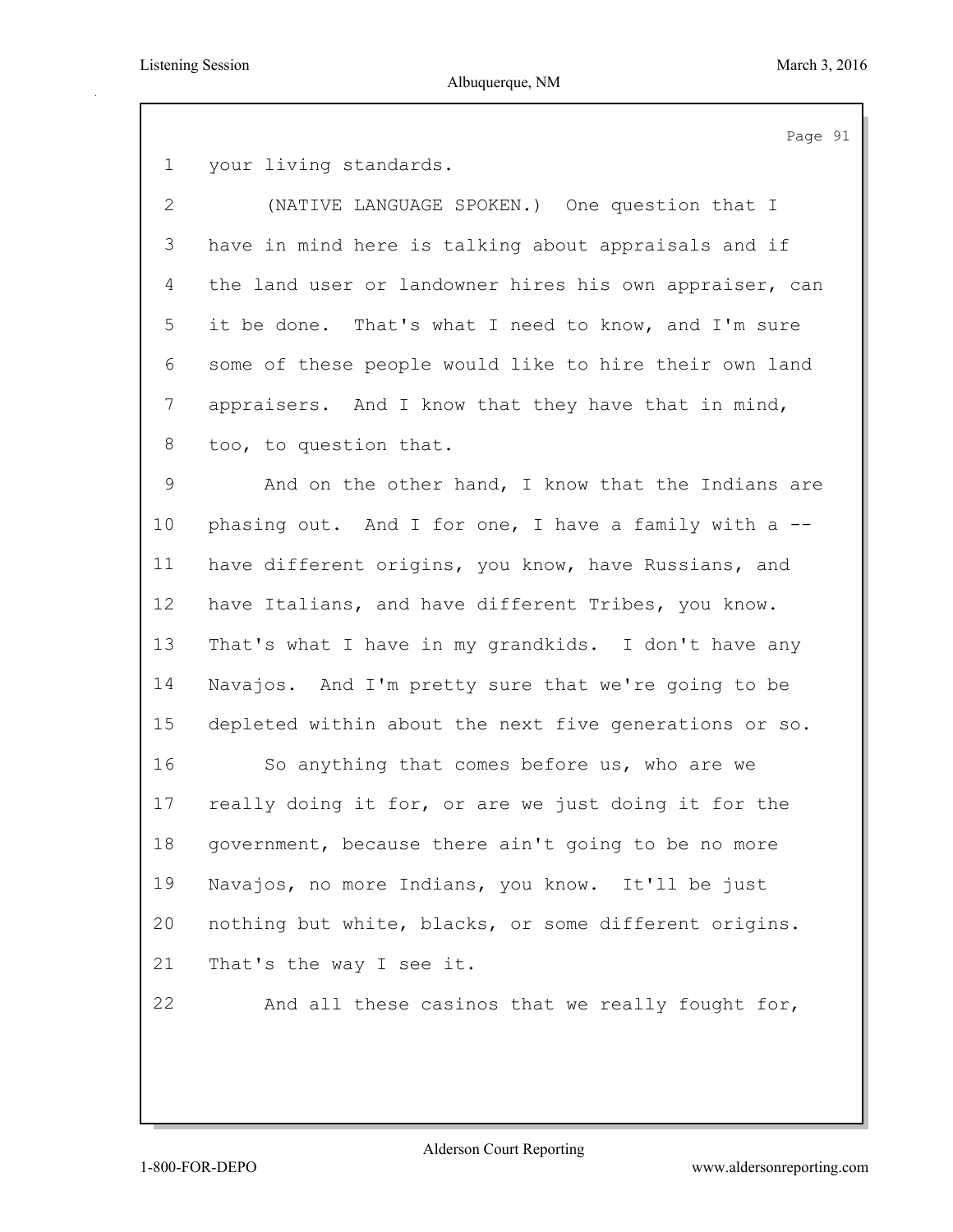|                | Page 92                                                 |
|----------------|---------------------------------------------------------|
| $\mathbf 1$    | that we really brought it out here for purpose of       |
| $\overline{2}$ | revenue, that's not going to be ours. That's going to   |
| 3              | belong to the government. That's the way I feel about   |
| $\overline{4}$ | it. Some different Japanese or different nationality    |
| 5              | is going to own it, and rent it, and run it, and        |
| 6              | they're going to do it, and they're going to rent it,   |
| 7              | and they're going to pay the rent to the government.    |
| 8              | That's what they're going to do, and we'll be living in |
| 9              | some other place.                                       |
| 10             | Our grandkids is going to be living in some other       |
| 11             | place. That's the way I look at it. I already realize   |
| 12             | and visualize that thing, and that's the way it's going |
| 13             | to be. So thinking about these things and thinking      |
| 14             | about all the practice and the understanding of (NATIVE |
| 15             | LANGUAGE SPOKEN). Fluency, that's one thing that        |
| 16             | possibly we need to stick with that. (NATIVE LANGUAGE   |
| 17             | SPOKEN). But myself (NATIVE LANGUAGE SPOKEN).           |
| 18             | Thank for understanding. Thank you.                     |
| 19             | (Applause.)                                             |
| 20             | MR. TOVEY: Good afternoon. My name is Bill              |
| 21             | Tovey. I'm the director of economic development for     |
| 22             | the Umatilla Tribes in Pendleton, Oregon. I'm also      |
|                |                                                         |
|                |                                                         |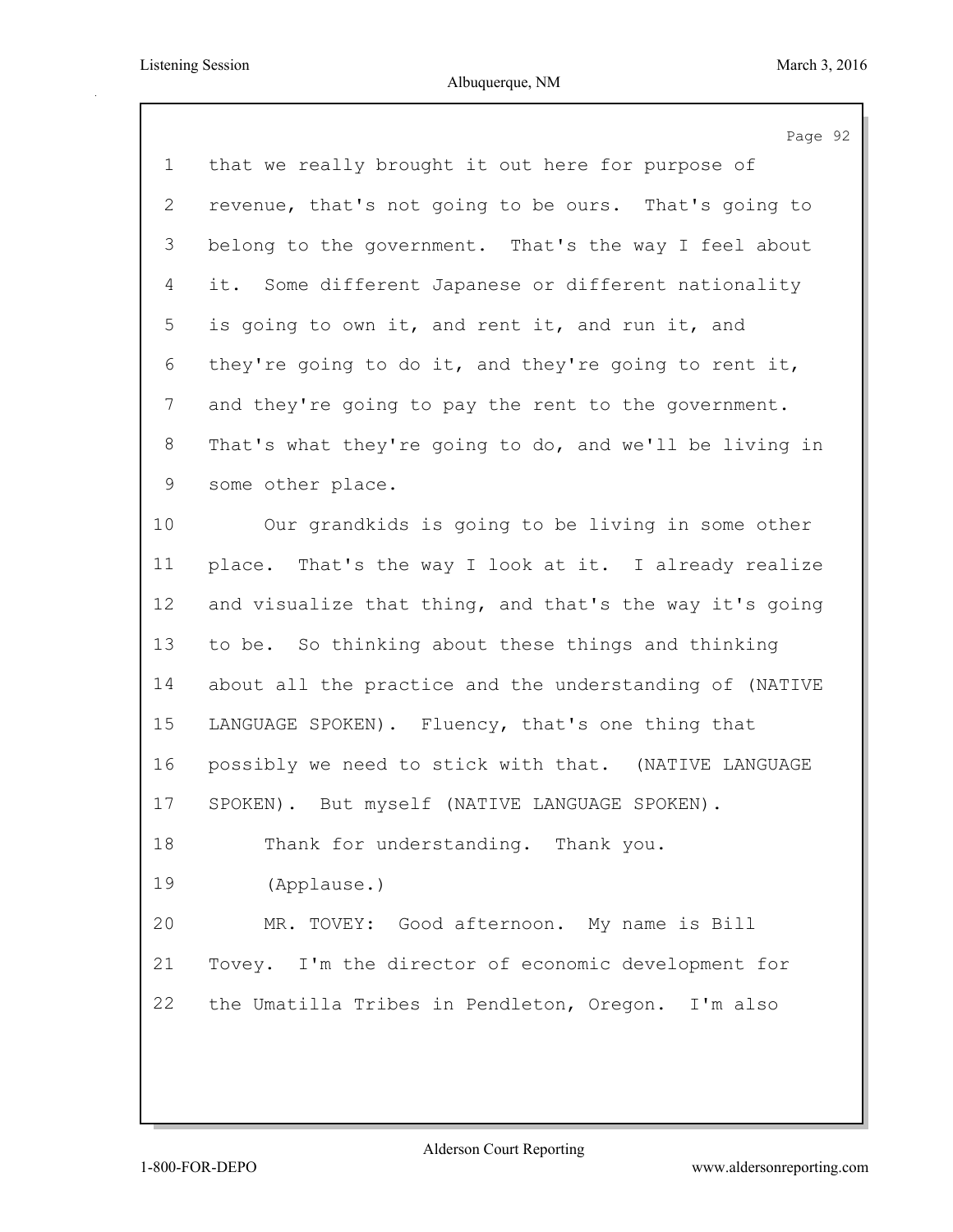|                | Page 93                                                |
|----------------|--------------------------------------------------------|
| $\mathbf 1$    | treasurer for the Indian Land -- or Indian Land Tenure |
| 2              | Foundation. Just a couple of comments.                 |
| 3              | We went through the Buy-Back Program. It was           |
| $\overline{4}$ | fairly successful with Umatilla. I see Iris over       |
| 5              | there. Appraisals was one issue that a lot of our      |
| 6              | Tribal members wanted appraisals, and it was very      |
| 7              | difficult for them to get appraisals. They wanted to   |
| 8              | see it on paper, those costs.                          |
| 9              | A couple other areas that could help out in the        |
| 10             | future is transparency between the Tribe and the Buy-  |
| 11             | Back Program. I think one of the gentlemen talked      |
| 12             | about TAAMS, getting on TAAMS. We compacted our        |
| 13             | bureau, and so we got bureau TAAMS, but we don't have  |
| 14             | the Buy-Back TAAMS, the module there. And so, that's - |
| 15             | - what we'd have to do is get the information and just |
| 16             | hand input it to figure out what our percentages were, |
| 17             | what we're buying on those parcels.                    |
| 18             | I think another area would be that getting             |
| 19             | information real time, usually we'd wait every week,   |
| 20             | and then we'd get an update of how much -- how many    |
| 21             | offers we accepted, how much we purchased, what our    |
| 22             | ceiling was. And so, if Tribes had that directly       |
|                |                                                        |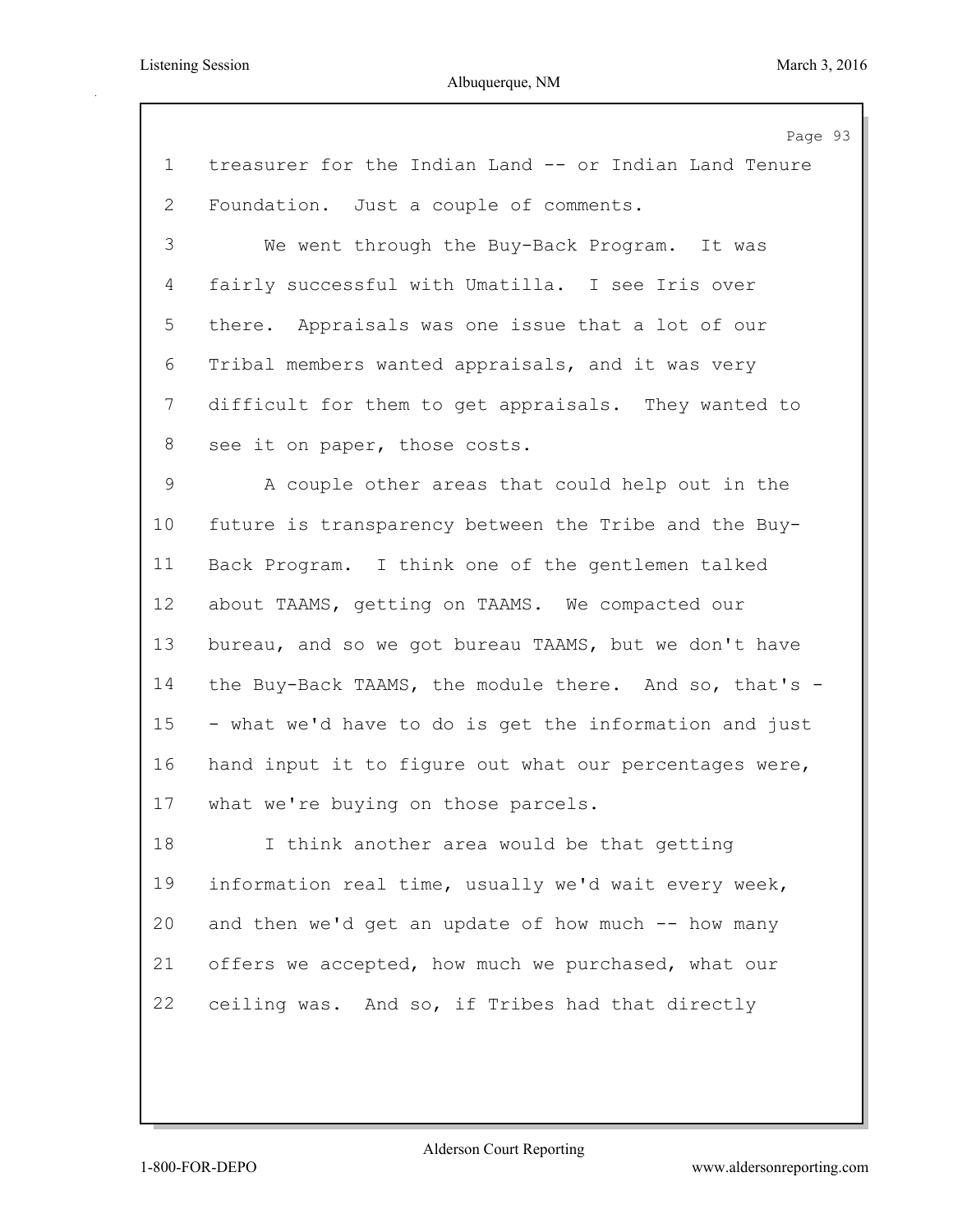Albuquerque, NM

|                | Page 94                                                 |
|----------------|---------------------------------------------------------|
| $\mathbf 1$    | rather than having it come, you know, every week or     |
| $\mathbf{2}$   | every other week, that would be great. Thank you.       |
| 3              | (Applause.)                                             |
| 4              | MR. SCOTT: Good afternoon. I'd like to thank the        |
| 5              | panel for being here for this Listening Session. I      |
| 6              | can't say welcome to this country. I'm not from here.   |
| $7\phantom{.}$ | I'm from Oregon, so I wouldn't be able to welcome you   |
| 8              | here, but I'm glad you're here for this session.        |
| 9              | And Warm Springs -- actually my name is Randy           |
| $10 \,$        | Scott. I'm the Land Services administrator for the      |
| 11             | Confederated Tribes of Warm Springs. And we do have an  |
| 12             | active land purchase program which I administer the     |
| 13             | funds for it. And part of what we're -- we purchased    |
| 14             | are when a non-member heir in probate inherits, we have |
| 15             | inheritance that we have, it's a public law, that we    |
| 16             | automatically purchase the non-member heirs. And so,    |
| 17             | that money comes out of that land purchase budget.      |
| 18             | And we also -- we administer the affairs for our        |
| 19             | public domain allotments. Outside of the boundaries of  |
| 20             | the reservation, there's tracts. We have tracts in the  |
| 21             | Delts, Hood River, John Day, and Condon. I don't have   |
| 22             | specific numbers, but we have tracts in those areas.    |
|                |                                                         |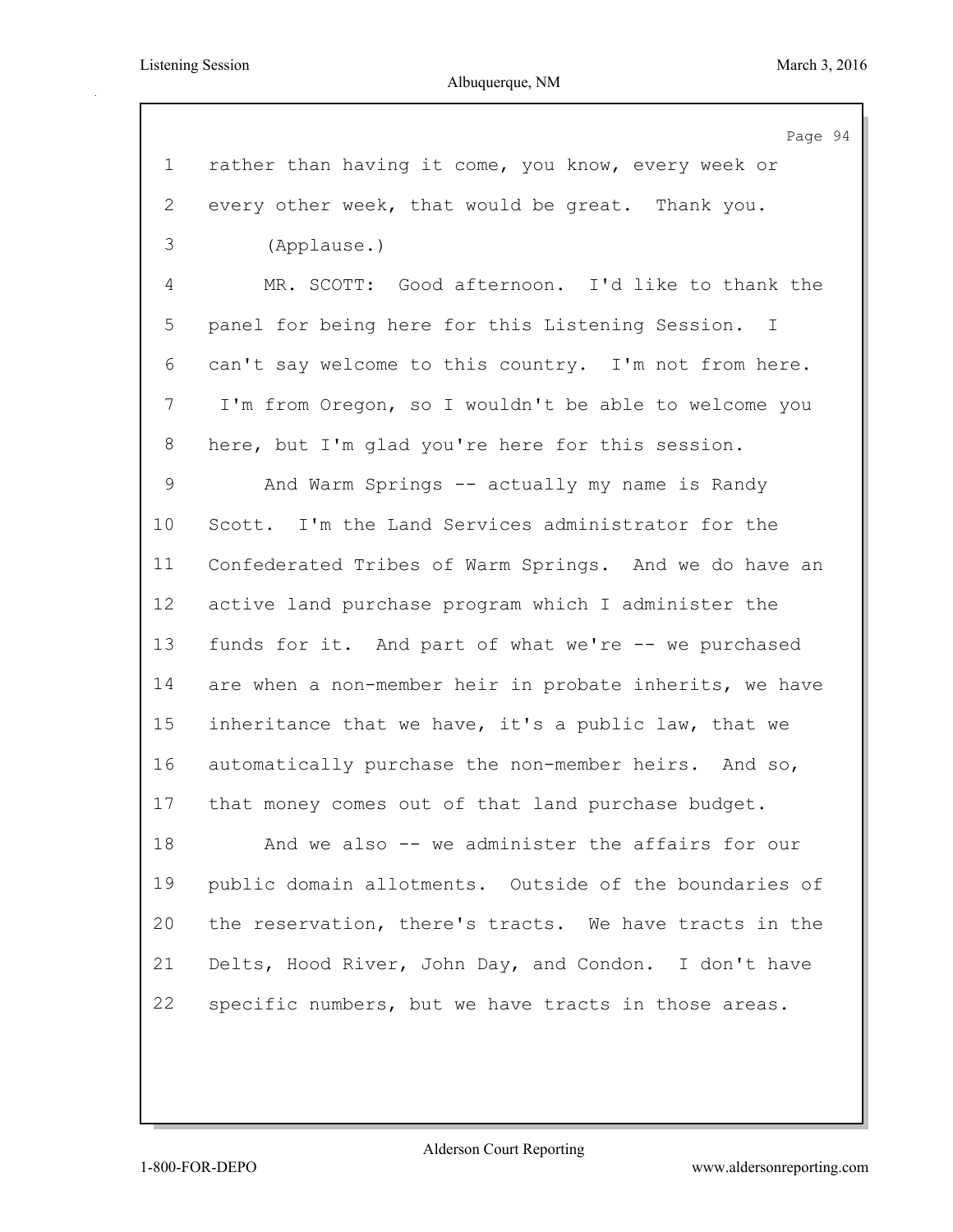|                | Page 95                                                 |
|----------------|---------------------------------------------------------|
| $\mathbf 1$    | We administer the grazing leases, agriculture           |
| $\overline{2}$ | leases on these properties, and also there are owners   |
| 3              | on these lands. The original treaty that Warm Springs   |
| $\overline{4}$ | signed was giving up 11 million acres in exchange for   |
| 5              | 650,000 acres, which made up our boundary of the        |
| 6              | reservation. But in that treaty, also we kept ceded     |
| 7              | rights, hunting and fishing, gathering berries, digging |
| 8              | roots, all usual and accustomed places. That treaty     |
| 9              | was ratified by Congress.                               |
| 10             | And so, these properties that are outside of the        |
| 11             | boundaries of the reservation are still within the      |
| 12             | ceded lands, which we administer. The Tribes issue      |
| 13             | hunting tags, deer hunting, issue a ceded area tag, and |
| 14             | the State of Oregon recognizes that tag as a -- as a    |
| 15             | legal hunting tag where they can move outside the       |
| 16             | reservation and hunt deer using that tag. There's       |
| 17             | fishing rights that we have within the ceded lands.     |
| 18             | And this Program, as was explained earlier --           |
| 19             | early on, when the Program was beginning that the ceded |
| 20             | -- I mean, the public domain allotments would not be    |
| 21             | considered, but we had to prove that we do have         |
| 22             | jurisdiction. Yes, we do. We manage those lands.<br>We  |
|                |                                                         |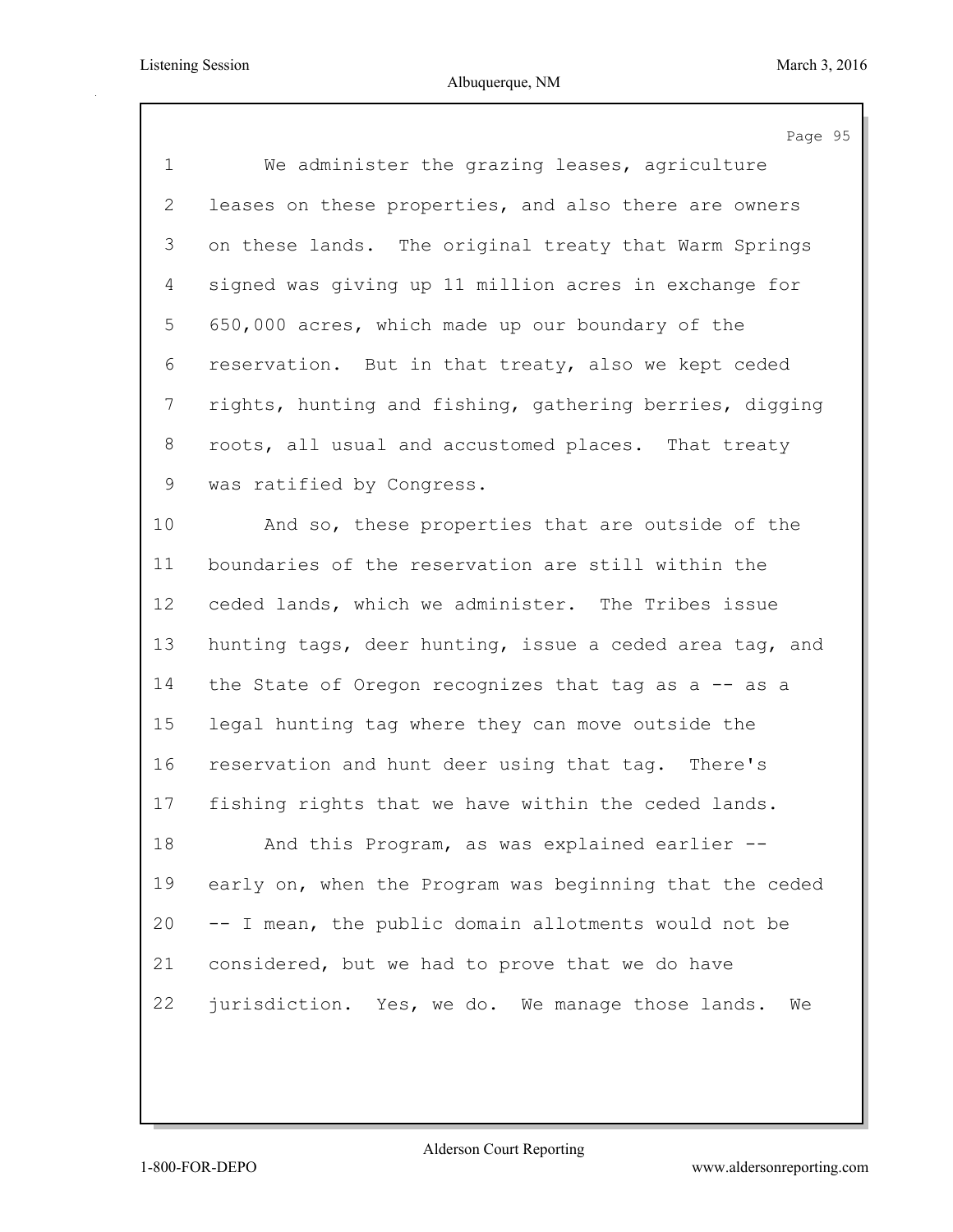|             | Page 96                                                |
|-------------|--------------------------------------------------------|
| $\mathbf 1$ | issue leases. I know where these lands are at. As      |
| 2           | Land Services, I go out there. We post signs on the -- |
| 3           | on the boundary. This is Federal trust land, no        |
| 4           | trespassing. And only those that -- the farmers or the |
| 5           | ranchers, they can be on there, but the general public |
| 6           | can't enter those lands. So we do recognize and we     |
| 7           | hold jurisdiction over those lands.                    |
| 8           | And so, we're still not on the list. We sent in a      |
| 9           | letter of interest in 2014. That letter was accepted.  |
| 10          | We will -- the Tribes do intend to send another letter |
| 11          | before the March 11th deadline. But we would also like |
| 12          | to petition that the public domain allotments be       |
| 13          | included. A lot of the owners are non-Tribal members.  |
| 14          | These lands are located near the Columbia River.       |
| 15          | Warm Springs has jurisdiction up to the south of the   |
| 16          | Columbia River. The Yakama has jurisdiction north of   |
| 17          | the river, the Umatilla on the -- in the east, all     |
| 18          | within our own -- their own boundaries.                |
| 19          | And as the treaties were signed, the main intent       |
| 20          | was to move the Indian population away from this       |
| 21          | commerce area, so that's how we moved down to Central  |
| 22          | Oregon. But there were peoples that refused to move,   |
|             |                                                        |
|             |                                                        |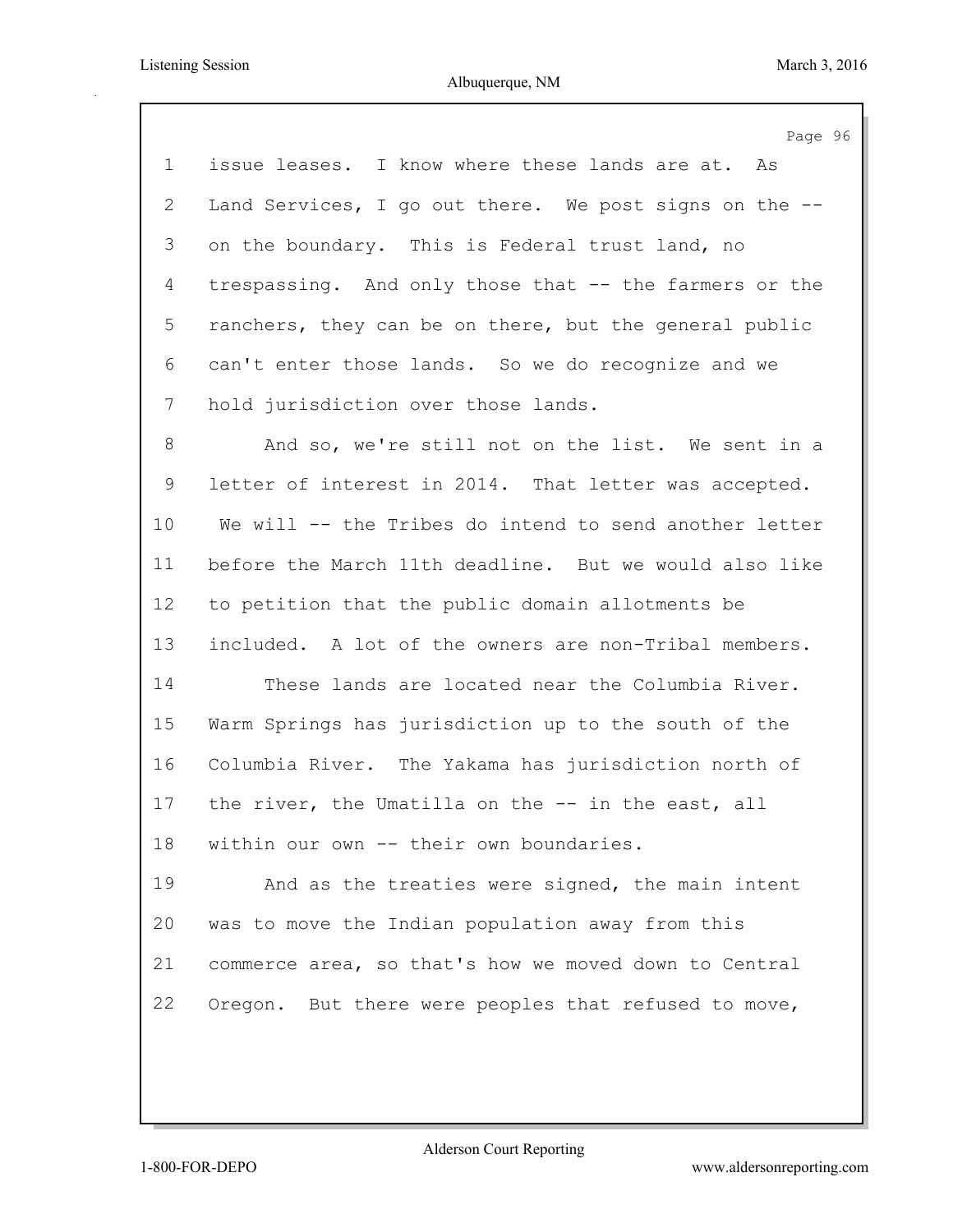|              | Page 97                                                |
|--------------|--------------------------------------------------------|
| $\mathbf{1}$ | and these people were issued these allotments. Now,    |
| $\mathbf{2}$ | they're the public domain allotments outside the       |
| 3            | boundaries of the reservation. But being that they're  |
| 4            | in close proximity to the Columbia River, a lot of     |
| 5            | these owners are not Warm Springs Tribal members.      |
| 6            | They're Umatilla members. They're Yakama members. And  |
| 7            | when they pass on, then we automatically make those    |
| 8            | purchases, so we buy land outside of the boundary of   |
| 9            | our reservation consolidating our Tribal ownership.    |
| 10           | So these are the -- these are the criteria, I          |
| 11           | believe, to justify to include the public domain       |
| 12           | allotments when considering Warm Springs for entering  |
| 13           | the Program. Thank you.                                |
| 14           | (Applause.)                                            |
| 15           | MS. GROUNDS: Thank you. We have time for one or        |
| 16           | two more comments.                                     |
| 17           | MR. BEGAYE: Ya'at 'eeh.<br>(NATIVE LANGUAGE            |
| 18           | SPOKEN.) Russell Begay. (NATIVE LANGUAGE SPOKEN.)      |
| 19           | I'm the president of the Navajo Nation, and appreciate |
| 20           | you all being here, and the opportunity for Tribal     |
| 21           | leaders to address you all.                            |
| 22           | And so, some of the concerns that we have as a         |
|              |                                                        |
|              |                                                        |
|              |                                                        |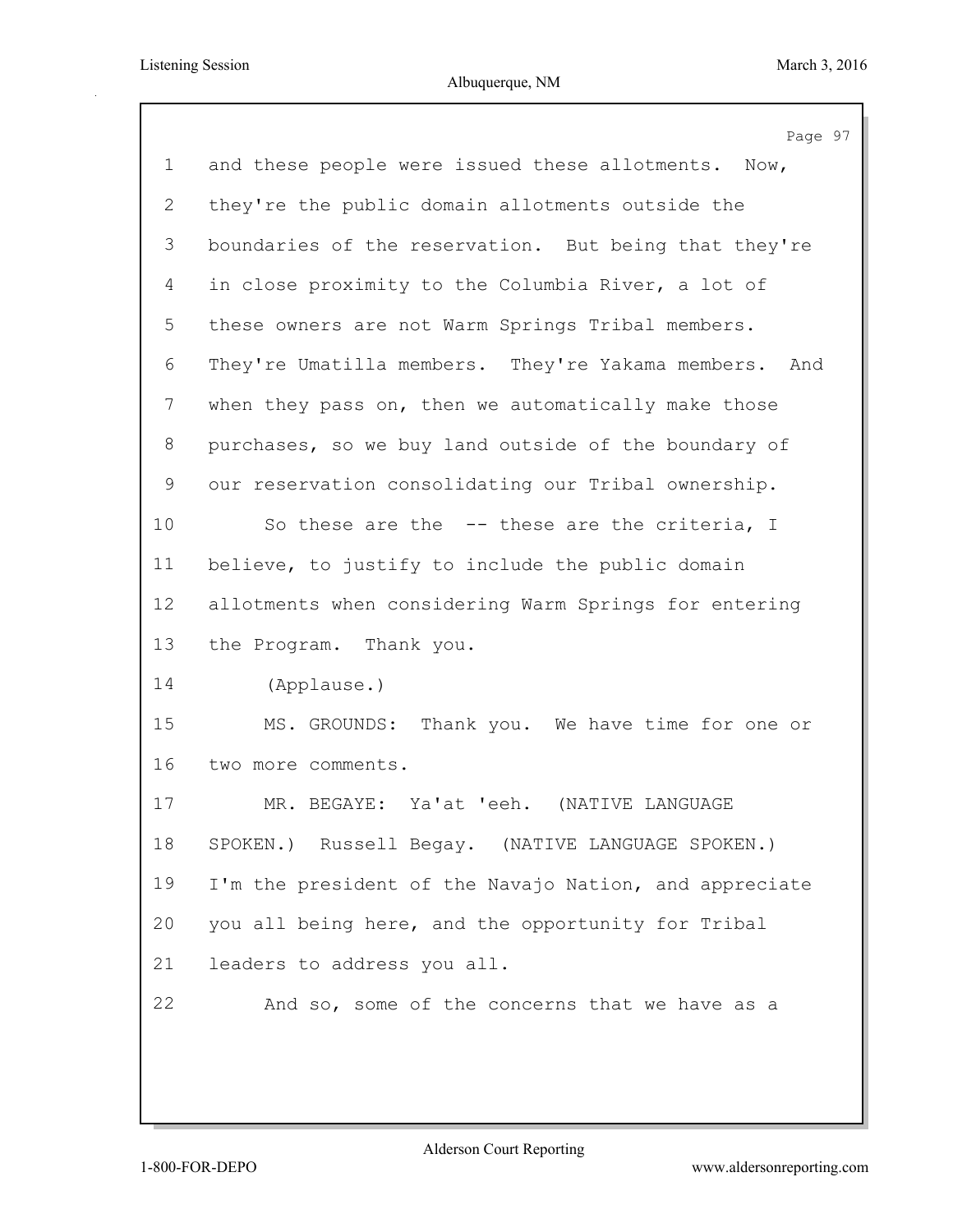Page 98 nation, our biggest concern is we want every allottee that wants to sell their land to get a good price for the land because they've been working it for most of their lives and maybe all of their lives, been passed down from their grandparents. And so, there's -- for them there's a lot of value. And if you go to places like Oklahoma, land sale is constant. People are always selling land within 25 miles range of where an allotted land may be, or in other places where -- like California. And so, you can get a really good high price for land that you want to sell if you're an allottee in places like Oklahoma, California, and other places. But out here on the nation, Navajo Nation, it's that you don't see that constant overturning of ownership of land. So you go 25 miles out, and the value of those in our, we believe, is equal to many of the land that are valued at higher level in places like Oklahoma, California, other places because they put as much effort into it. They value those land. They've made huge improvements on it. And so, the appraisal system needs to be more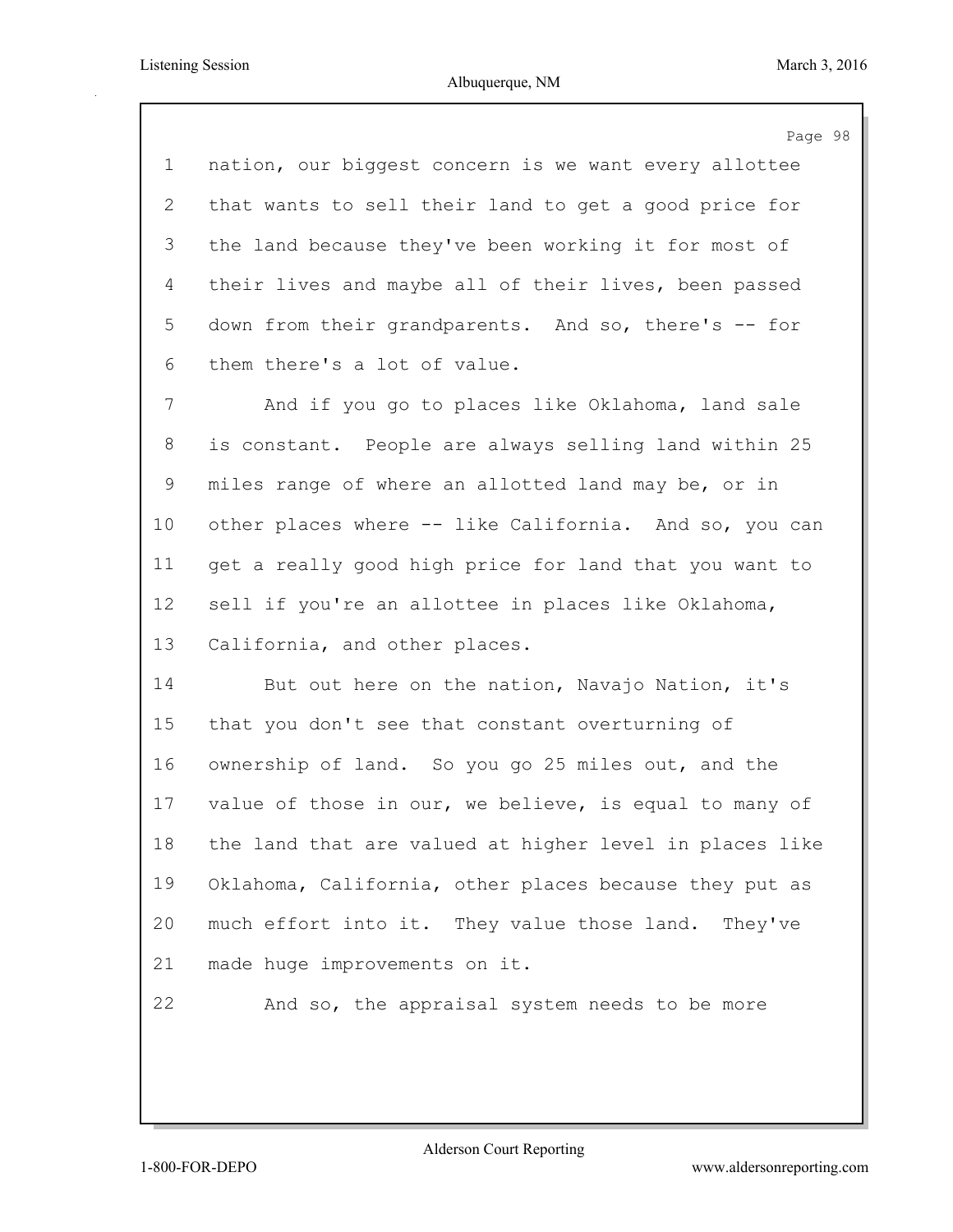Page 99 fair, because the selling of and the buying of land is very limited, and because nobody wants to sell their lands in Navajo way. (NATIVE LANGUAGE SPOKEN.) You know, it's sacred. Land is sacred, so why should we -- why should we sell our land because it's sacred to us. We hold it for our children, our grandchildren.

 And so, the appraisal will not be as high for the same amount of land as you get for in Oklahoma and other places. So what I'm saying is that you need to take that into consideration is that maybe on the nation the value may be very low in comparison to other places, but we believe that those values should be higher, not because -- because we don't -- we don't -- we don't sell our land. We hold on to it. So you're going to see very limited land exchange through the buying and selling of it. That's one.

 Then number two is we have, a lot of non-Navajo landowners are people that have moved in, and they're ranchers, and land has been given to railroad, and to other non-Navajos. And so, we have them all among us. So when we talk about land consolidation, we believe that it needs to be amended so that we can buy land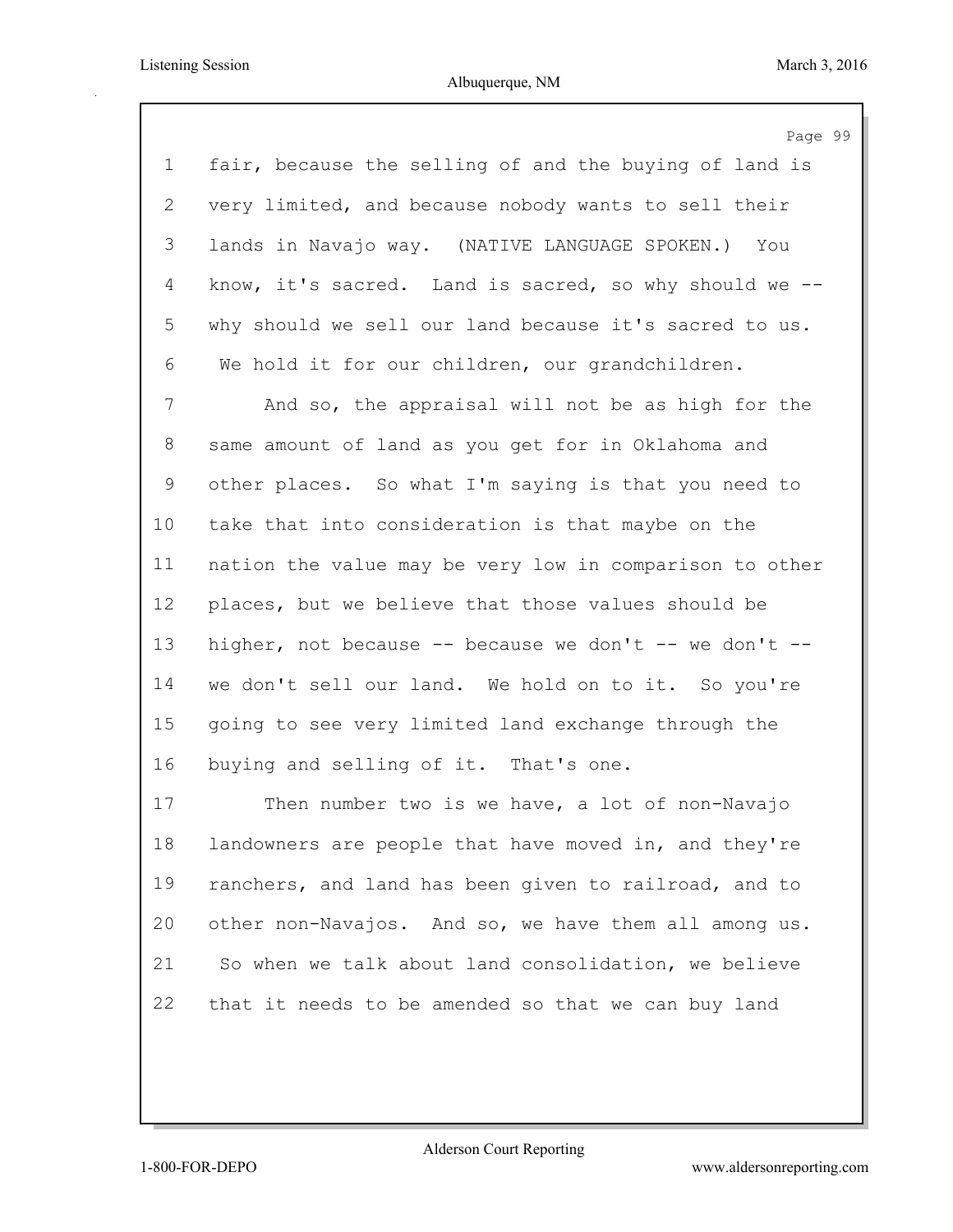|                | Page 100                                                |
|----------------|---------------------------------------------------------|
| $\mathbf 1$    | back that were given to ranchers -- white ranchers, to  |
| $\overline{2}$ | railroads, even to schools in large amount.             |
| 3              | And so, as $-$ when that $-$ if that doesn't happen,    |
| 4              | then our land will never be consolidated. It will       |
| 5              | always be fractionated. So to be able to buy our land   |
| 6              | back -- some of them were taken by counties. Others     |
| 7              | were taken by cities. Others were taken by Federal      |
| 8              | government, BLM. And they took Navajo land, and we      |
| 9              | want those back. We want to buy those back using these  |
| 10             | dollars that's been set aside in settlement.            |
| 11             | And then other one I want to say is the first part      |
| 12             | of it we -- our allottees did get monies back through   |
| 13             | the settlement. And, but I think it needs to be         |
| 14             | revisited to make sure that they got adequate           |
| 15             | compensation from the Cobell settlement because some of |
| 16             | them may feel, well, maybe they didn't pay me enough.   |
| 17             | Maybe I should've gotten more from that settlement set  |
| 18             | aside from the Land Buy-Back Program. And so, I think   |
| 19             | that needs to be revisited to make sure that every      |
| 20             | Navajo that was paid out of the Cobell settlement, make |
| 21             | sure they got the right amount that they're owed        |
| 22             | through their settlement.                               |
|                |                                                         |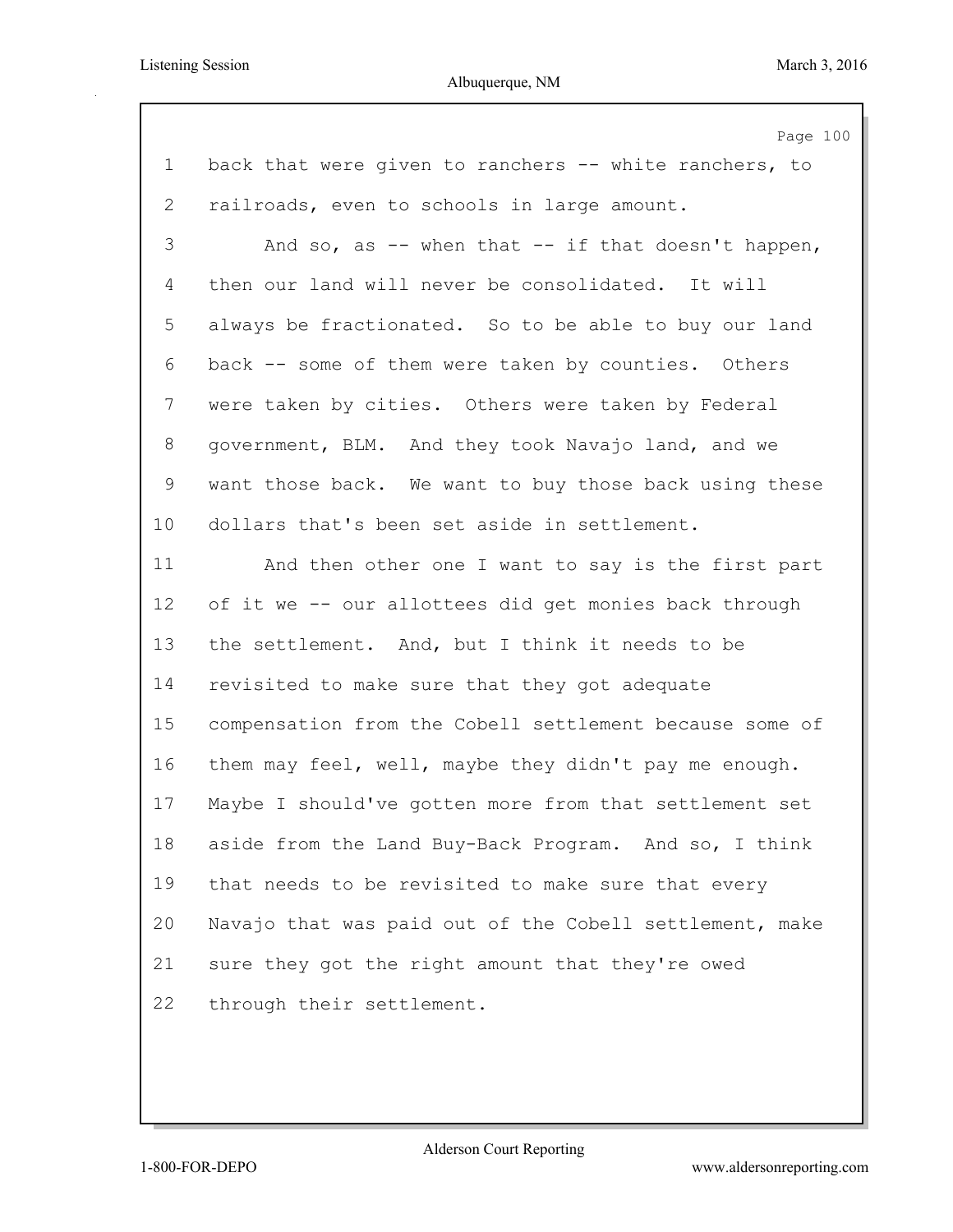|                | Page 101                                                |
|----------------|---------------------------------------------------------|
| $\mathbf 1$    | And so, going back to Land Buy-Back is there needs      |
| $\overline{2}$ | to be more options available to our people. For         |
| 3              | example, if they want to sell that land, they want to   |
| $\overline{4}$ | make sure that they can remain there, they can -- they  |
| 5              | will be given automatic home site leases, grazing       |
| 6              | leases, and those -- maybe business site leases if they |
| $7\phantom{.}$ | want to pursue that so that they don't sell, and then   |
| 8              | the government will come back and say, well, now you    |
| 9              | need to move because it no longer belongs to you. They  |
| 10             | want to remain there on location.                       |
| 11             | So the leasing part should be automatic is that if      |
| 12             | I sell my allotted land and I've lived there, I want to |
| 13             | hold it for my children, I should be able to get        |
| 14             | automatically the minute I sell it. But right behind    |
| 15             | there should be another paper where I signed that says  |
| 16             | this is a home site lease for Russell Begaye, or this   |
| 17             | is a home site lease for this person, or a grazing      |
| 18             | lease, or a business site lease.                        |
| 19             | And those should be automatic because the people        |
| 20             | that live there and they want to live there and hold    |
| 21             | those land for their children, they should get that     |
| 22             | land automatically and immediately, not wait through    |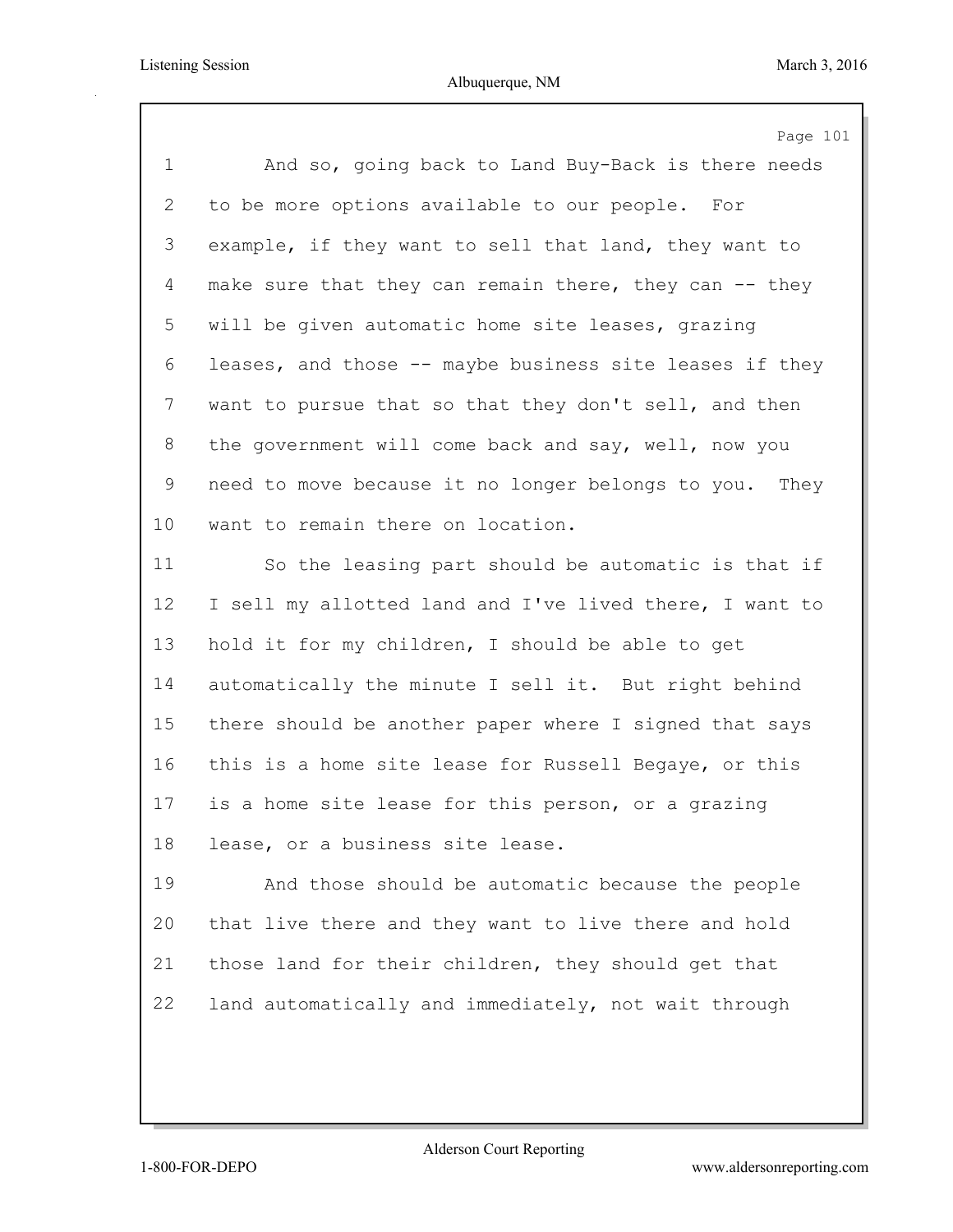|             | Page 102                                               |
|-------------|--------------------------------------------------------|
| $\mathbf 1$ | the whole process of clearances. And sometimes it      |
| 2           | takes two or three years to get a lease, but those     |
| 3           | should be automatic for people that are selling their  |
| 4           | allotted land.                                         |
| 5           | So those are just some issues, but the thing is        |
| 6           | people that want to sell their land, they want to make |
| 7           | sure they get the right price for it and want to be    |
| 8           | compensated properly.                                  |
| 9           | So, again, thank you for coming to Navajo Country.     |
| 10          | Thank you.                                             |
| 11          | (Applause.)                                            |
| 12          | MS. GROUNDS: Thank you, President Begaye, and          |
| 13          | thank you all for your feedback. Mr. Deputy Secretary, |
| 14          | I want to turn it to you for any final words.          |
| 15          | DEPUTY SECRETARY CONNOR: It helps if I talk into       |
| 16          | the microphone.                                        |
| 17          | I very much appreciate the input that we've            |
| 18          | received this afternoon. Very thoughtful. Covered a    |
| 19          | lot of the issues that I think we've been discussing   |
| 20          | amongst ourselves. And so, we have work to do.         |
| 21          | I think one of the overall goals that I've noted       |
| 22          | that we've talked about and I know that continues to   |
|             |                                                        |
|             |                                                        |
|             |                                                        |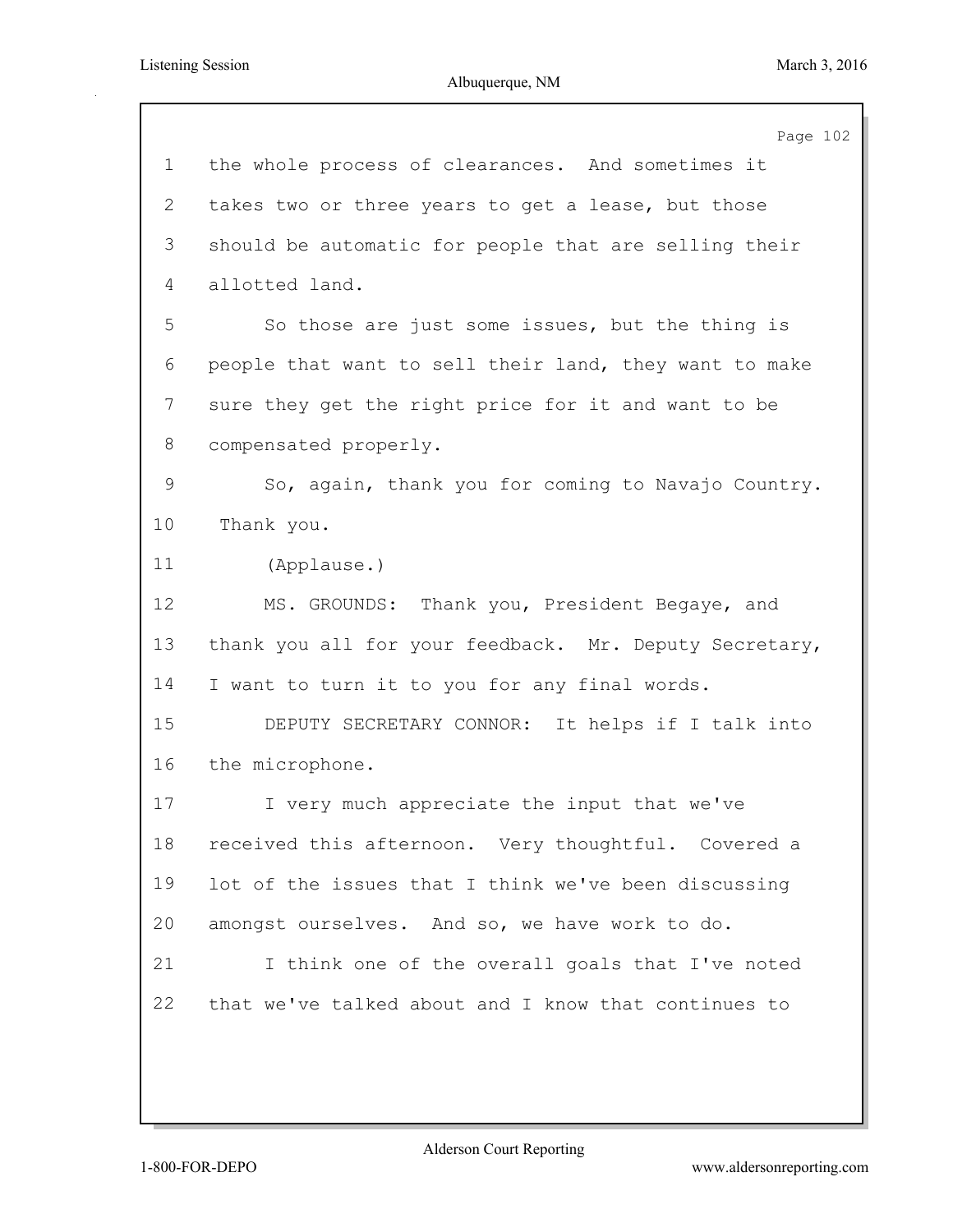Page 103 evolve is the level of cooperation, and transparency, and information sharing between what we have as the Land Buy-Back Program and the Tribal governments. And I think we've incrementally increased the amount of information sharing and that transparency. My sense is that we need to continue that dialogue and move forward with that particularly. I think this was a good presentation about the valuation that we do and the process that we go through in the appraisal process. But my sense is, particularly in Navajo because of some of the unique circumstances that exist, we'll have to continue to have that conversation and explain those -- the foundation for the valuation process. I sense that's going to be very important as we move forward. So we are committed to doing that. With respect to Tribal priorities, that is the value of the cooperative agreement, the MOAs that we have had with Tribal governments. I think it's incredibly important that we work in partnership with the Tribal governments to do outreach to the landowners themselves, and the Tribal governments have to be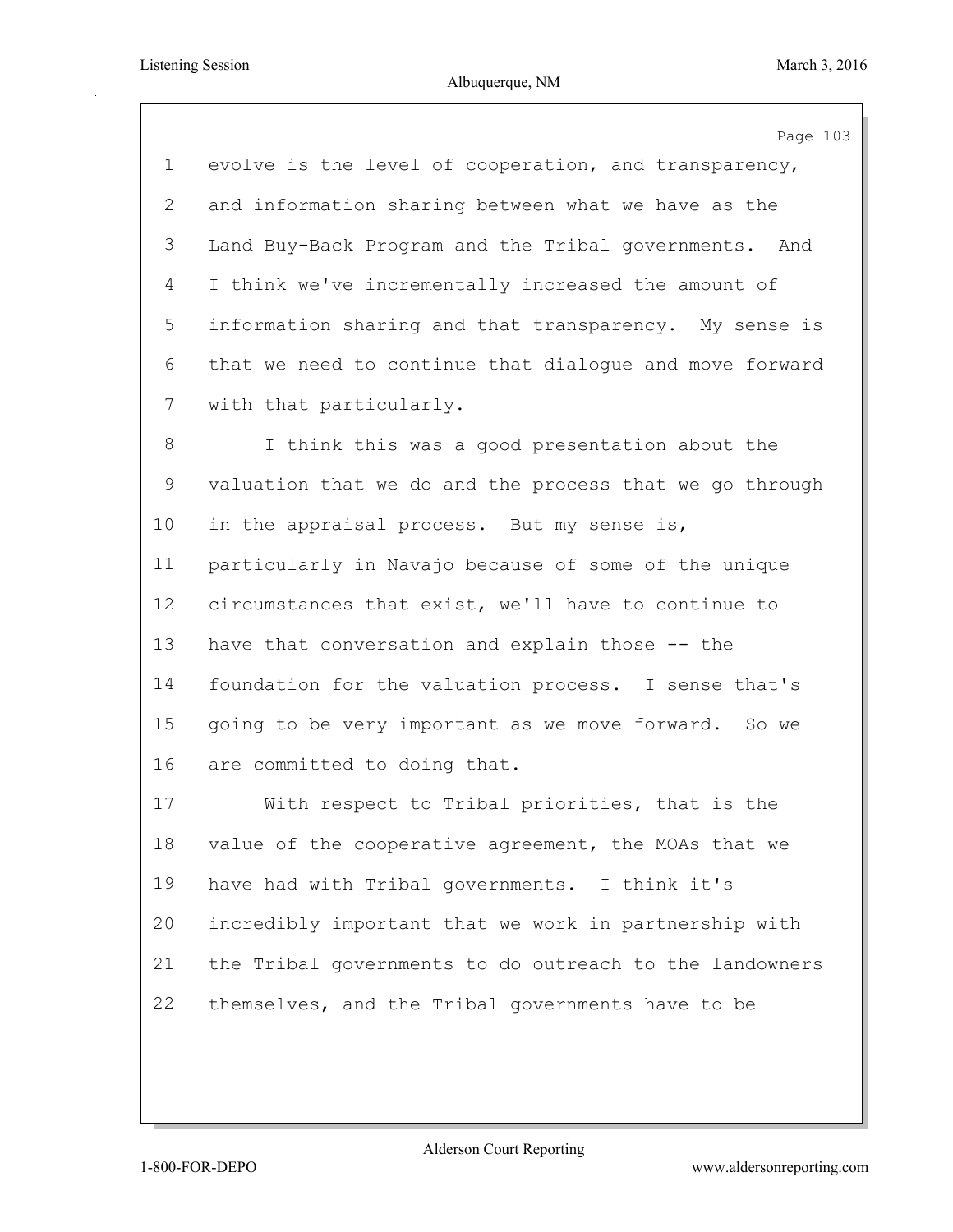|                | Page 104                                               |
|----------------|--------------------------------------------------------|
| $\mathbf 1$    | integral to that process. That's one aspect of it, but |
| $\overline{2}$ | also implementing the Program in a way that recognizes |
| 3              | those Tribal priorities I think has been our goal.     |
| 4              | I think it's a very good point, Mr. Tsosie, that       |
| 5              | you raised and that process. I think that's where,     |
| 6              | whether it be -- I think Assistant Secretary Roberts   |
| 7              | raised this in his comments about some of the          |
| 8              | successful initiatives that have been implemented at   |
| 9              | certain locations. And that's really key to not only   |
| 10             | understand the economic development activities or the  |
| 11             | cultural protection activities that the Tribes want to |
| 12             | do, but then working with the community of landowners  |
| 13             | where that might be the most possible, and maybe       |
| 14             | prioritize where we focus our resources so we can make |
| 15             | offers in the most efficient manner possible. I think  |
| 16             | we will continue to do that. That is a very high       |
| 17             | priority for the Program overall.                      |
| 18             | The issue of non-eligible lands, I think there         |
| 19             | have been some policy cuts that we've made over time.  |
| 20             | I think and I hope, having coming in as Deputy         |
| 21             | Secretary after the Program had gotten up and going, I |
| 22             | think there was a thoughtful discussion in moving      |
|                |                                                        |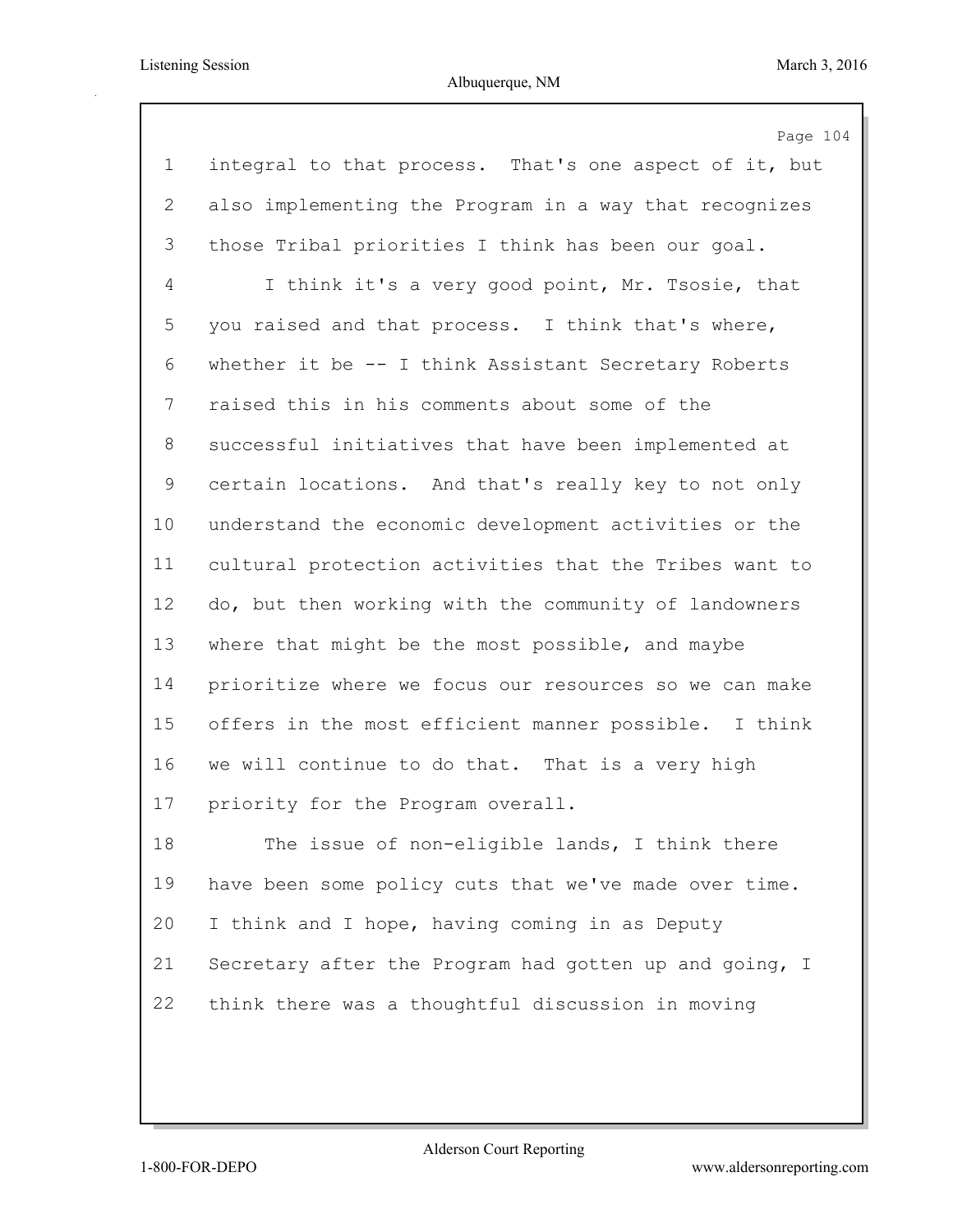|                | Page 105                                                |
|----------------|---------------------------------------------------------|
| $\mathbf 1$    | forward. And some of that was some of those policy      |
| $\overline{2}$ | decisions were made evident through our Status Reports, |
| 3              | et cetera. But I think this has been a good dialogue    |
| 4              | to know that in some of those areas, we need to also    |
| 5              | make clear some of those decisions that we've made, the |
| 6              | basis for it. Some of them, particularly the mineral    |
| 7              | interest one, I think, is one that it's going to be     |
| 8              | tough to do something different at this point in time.  |
| 9              | With tracts with improvements, we have done things      |
| 10             | differently with public domain allotments. I think      |
| 11             | that's part of the dialogue that we wanted to have      |
| 12             | through this discussion. And so, that input is very     |
| 13             | helpful as we move forward because we will be making    |
| 14             | more decisions through the implementation process as we |
| 15             | move forward.                                           |
| 16             | Overall I think that's just a sampling of the           |
| 17             | issues that I heard. I think we will be continuing to   |
| 18             | work through the liaisons the cooperative agreement     |
| 19             | process. I have to say we have had a lot of talented    |
| 20             | people come through this Program, and the Land Buy-Back |
| 21             | Program staff has been terrific in getting this thing   |
| 22             | up and going. We keep getting these people taken away   |
|                |                                                         |
|                |                                                         |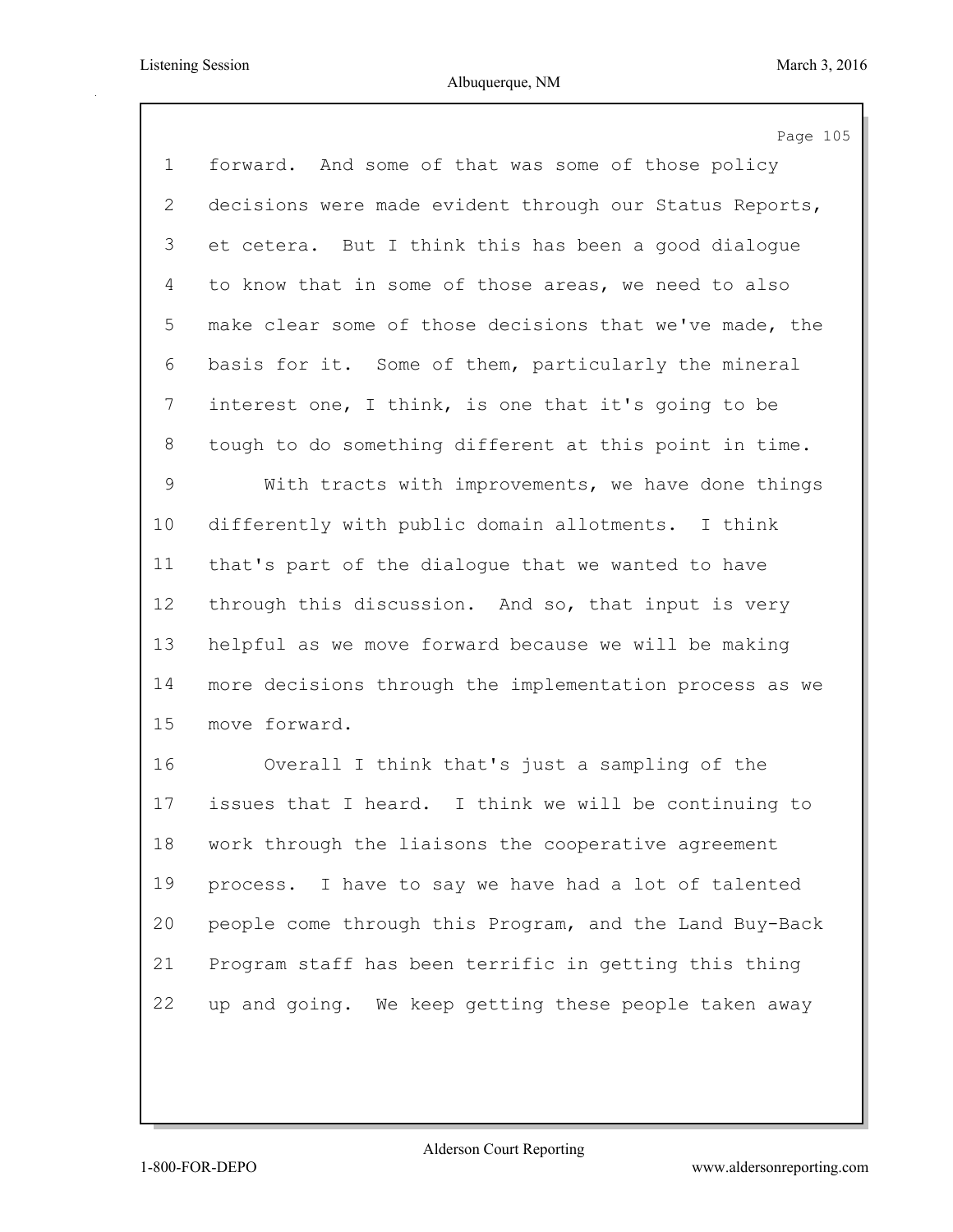Page 106 from us because they are talented, but we keep finding more talented people, and we're very fortunate to have done that. So we're going to keep the process moving, having these high-level discussions, having good interactions with respect to the policy decisions that we make as we go forward, and then relying on the staff to do the day-to-day work to increase transparency, the foundation for making valuation decisions, and for implementing the Program at specific locations. So I appreciate the opportunity, the input. A lot to think about the over the next couple of months with respect to this Program. MR. LOGAN: Yes. Well, once again I'm glad that the OST is a partner in the Land Buy-Back Program. I'm happy that we have so many of our staff here in the audience. My message is pretty short and sweet. I cannot stress to the people in the audience and to the Tribal leaders to please take advantage of the financial education programs that make up the Land Buy-Back Program, those that we provide at the OST and those in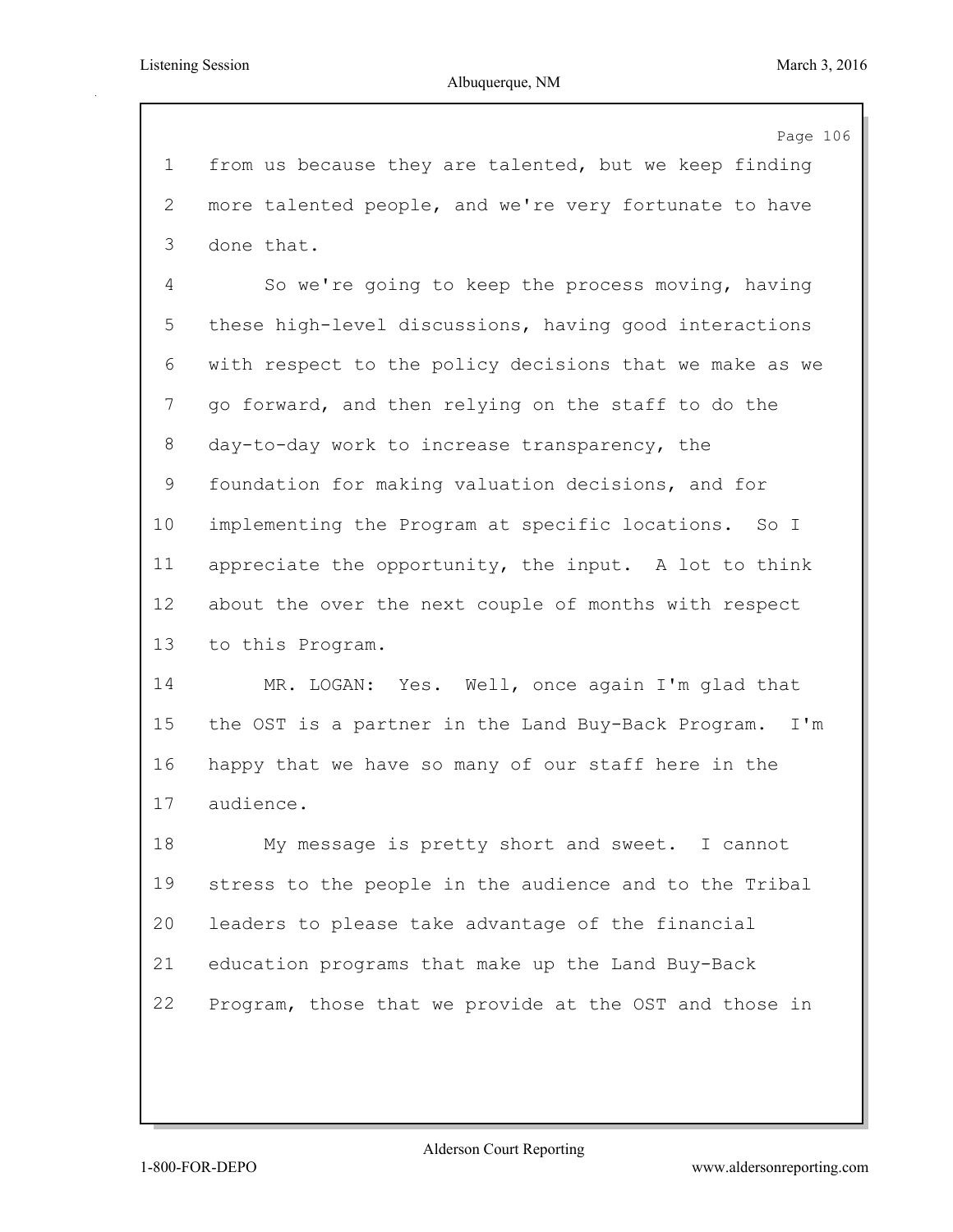|                 | Page 107                                                |
|-----------------|---------------------------------------------------------|
| $\mathbf 1$     | the -- that are provided by other groups.               |
| $\overline{2}$  | Financial education is key here. We have                |
| 3               | liquidity events going on throughout Indian Country,    |
| 4               | and not only financial education in terms of personal   |
| 5               | finances, but also estate planning. I think someone     |
| 6               | mentioned about wills, and please take advantage of     |
| 7               | wills clinics in your communities. We don't -- we want  |
| 8               | to make sure people make wise, informed decisions about |
| 9               | their personal finances with respect to these liquidity |
| 10 <sub>o</sub> | events, so the proceeds from sale.                      |
| 11              | Thank you, mm-hmm.                                      |
| 12              | MR. ROBERTS: Thanks. I just want to touch upon a        |
| 13              | couple of topics that a number of the speakers this     |
| 14              | afternoon raised, and that is information sharing with  |
| 15              | the Tribal governments. And I think -- you know, I      |
| 16              | know the Buy-Back Program has worked really hard to     |
| 17              | share that information because, quite frankly, I think  |
| 18              | there's not enough money from the Cobell settlement     |
| 19              | itself to purchase all of the fractionated interests    |
| 20              | out there if we had a willing seller -- if everyone was |
| 21              | a willing seller.                                       |
| 22              | And I think we've been hearing from Tribal leaders      |
|                 |                                                         |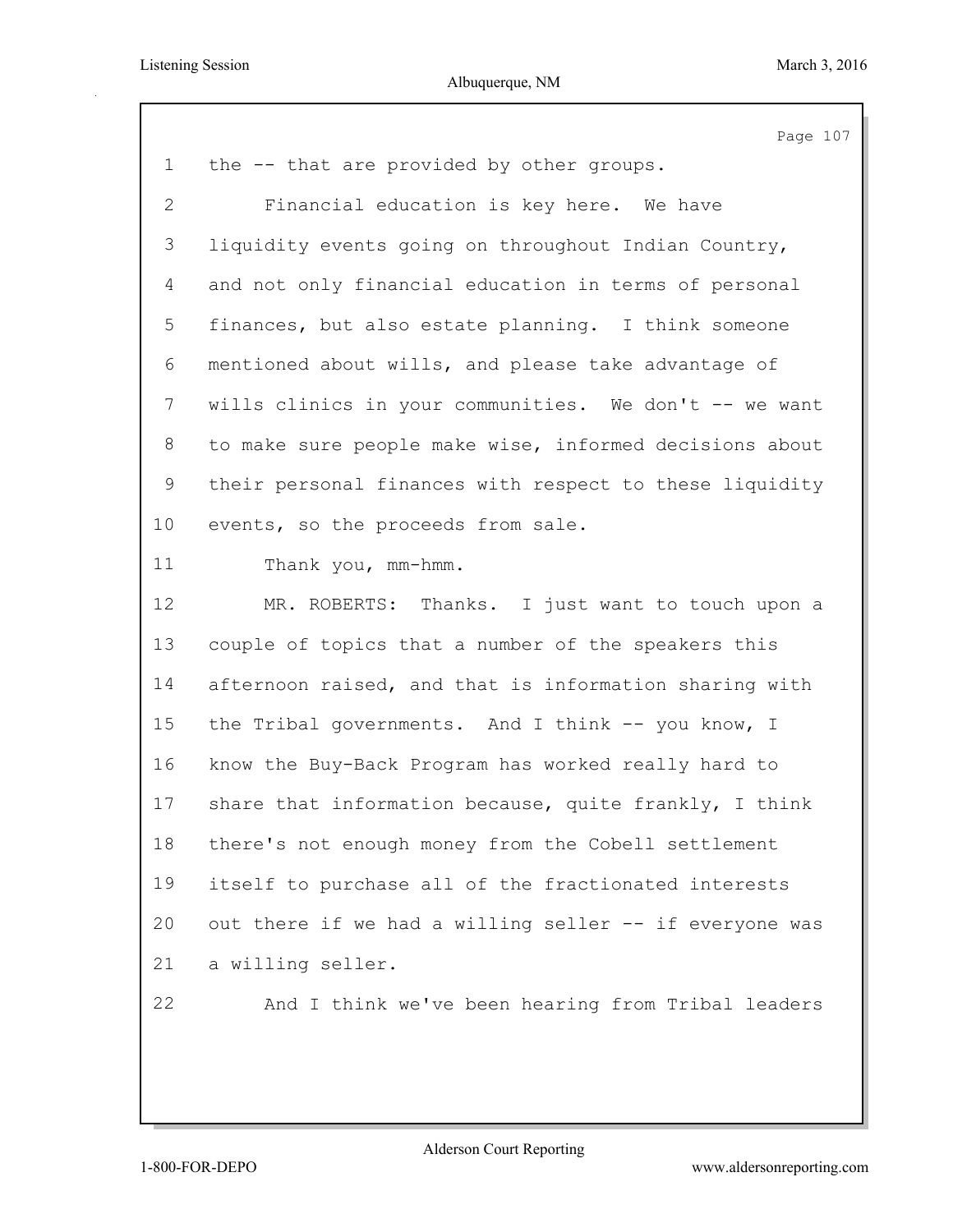Page 108 about what is the next step when -- you know, what do we -- what do we look at in terms of after this Cobell implementation is over, is there another Cobell 2.0 where it looks at where Congress passes legislation to carry on the Program once we've paid out all of the money to those individuals that do want to sell. We're also looking at, as most everyone knows in the room, the Obama Administration has been all about restoring Tribal homelands. And so, some of the comments, for example, from Mr. Smith earlier from Standing Rock about how do we utilize this information. How do we provide this information to Tribes to facilitate exchanges that may not be under the Buy-Back Program itself, but it's still restoring Tribal homelands to Tribes through exchanges or through at least Tribal members that are living in that area. And so, really appreciated those comments. And then finally, I know President Begaye mentioned, you know, what about the situation where an individual sells their interests. Can they lease those lands? Can they automatically get a lease agreement?

22 And, you know, off the top of my head the thought is,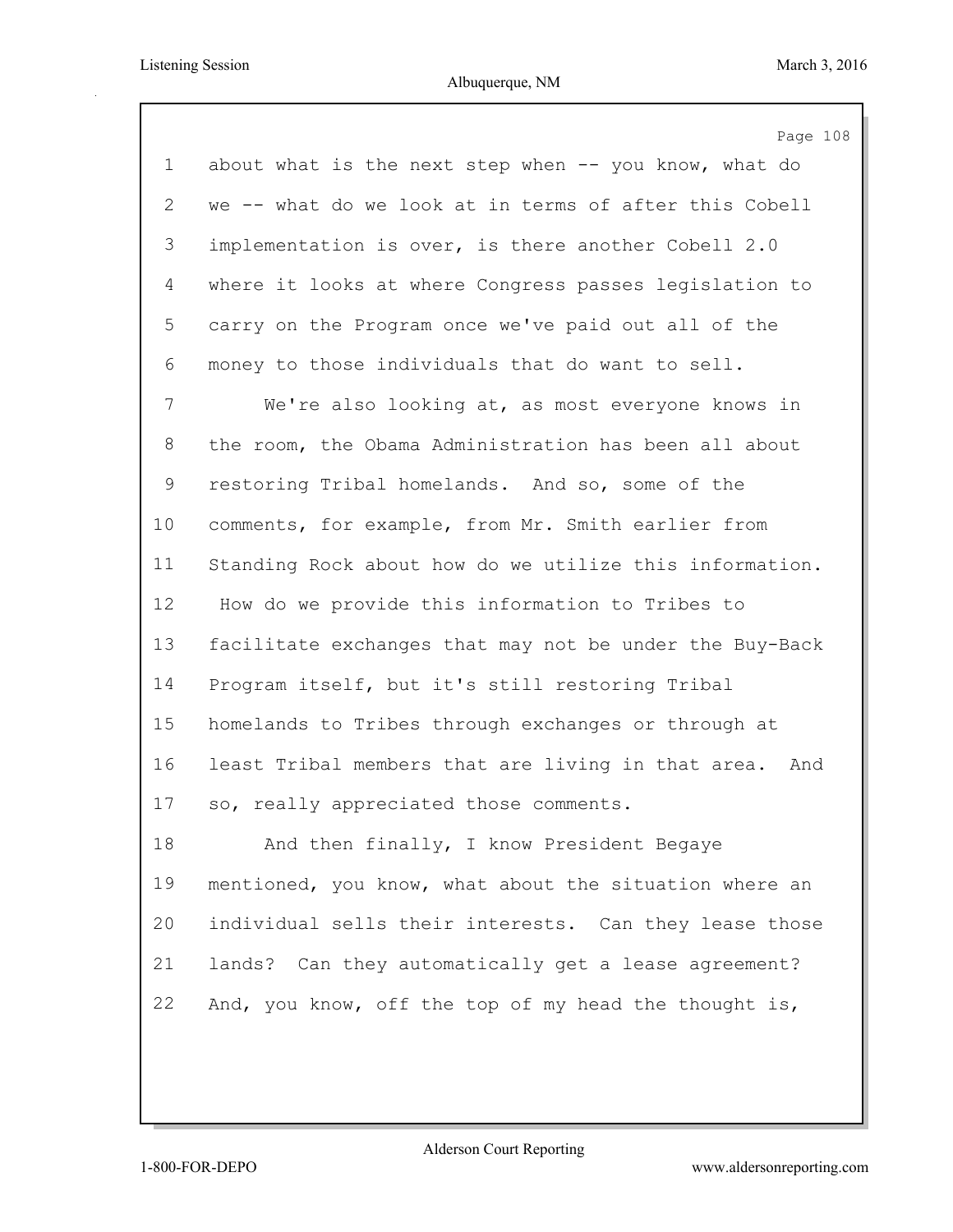Listening Session March 3, 2016

Page 109 well, these are now returned to Tribal trusts, and so, you know, we would be looking to Tribal law on how those lands would be used once the Tribe has reacquired those interests. And so, I appreciate everyone's comments today. I hope that this was -- I know that this was a helpful session for us. I hope that all of the people in the hallway and this session today, it was helpful for you all to learn more about the Buy-Back Program. And I really appreciate your interest in the Program. MR. MCCLANAHAN: I just want to say thank you to all the Tribal leaders and the individual landowners that came today. We had an awful lot of Navajo folks here, and I'm glad to see that. We also had a number of leaders from other Tribal nations and landowners here, too, and I'm glad to see that. We have additional folks here for another hour at least at the resource tables, including information on "whereabouts unknown" owners, which, as Councilman Tsosie pointed out, an important part of the Program. We work with each Tribal nation to share landowner name and address information, and we really look to the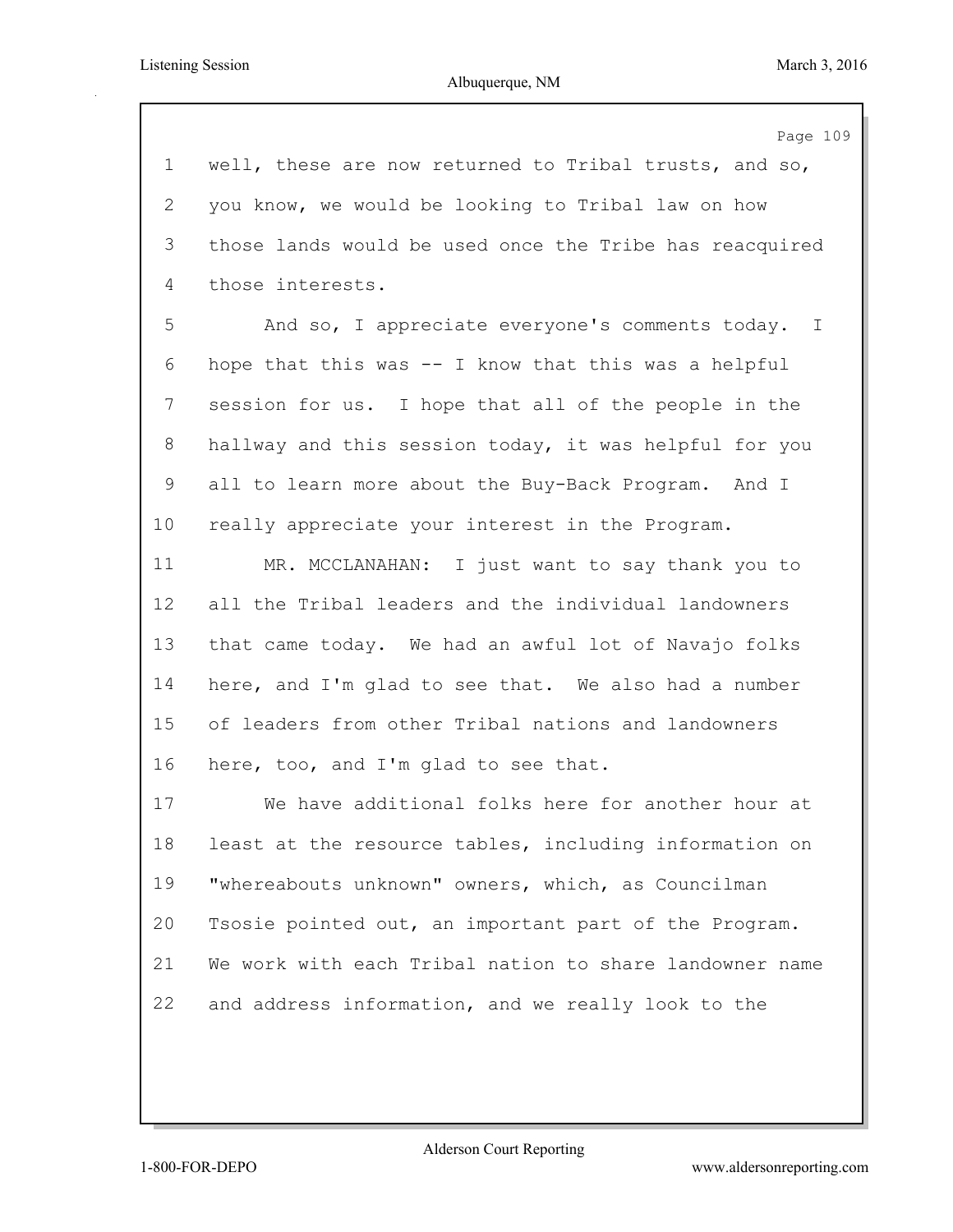|                | Page 110                                               |
|----------------|--------------------------------------------------------|
| $\mathbf 1$    | Tribes to help us locate landowners so that we can get |
| $\overline{2}$ | them an offer. So we have information at the tables    |
| 3              | about "whereabouts unknown." And the Office of Special |
| 4              | Trustee, their local field staff are available to help |
| 5              | locate people. That's a main part of their mission.    |
| 6              | The other thing I want to note is our video,           |
| 7              | again, will be online. We also know that Tribes are    |
| 8              | preparing their own videos. The Navajo Nation has done |
| 9              | a video, and they have done that in the Navajo         |
| 10             | language. We will make that available on our website.  |
| 11             | Shoshone Bannock, Standing Rock, other Tribes through  |
| 12             | our cooperative agreements have done their own videos  |
| 13             | as well. So there's a lot of resources out there for   |
| 14             | Tribes and landowners to access.                       |
| 15             | Again, I just want to express my appreciation to       |
| 16             | everyone that came here, and I hope you have a safe    |
| 17             | trip back to wherever you're going.                    |
| 18             | We have one more comment, I quess. Sir?                |
| 19             | MALE SPEAKER: Testing one, two, three. Well,           |
| 20             | good afternoon all of you people here, everybody. And  |
| 21             | I'm from reservation, too -- reservation side and the  |
| 22             | Tribal side. It's the area where I'm from.             |
|                |                                                        |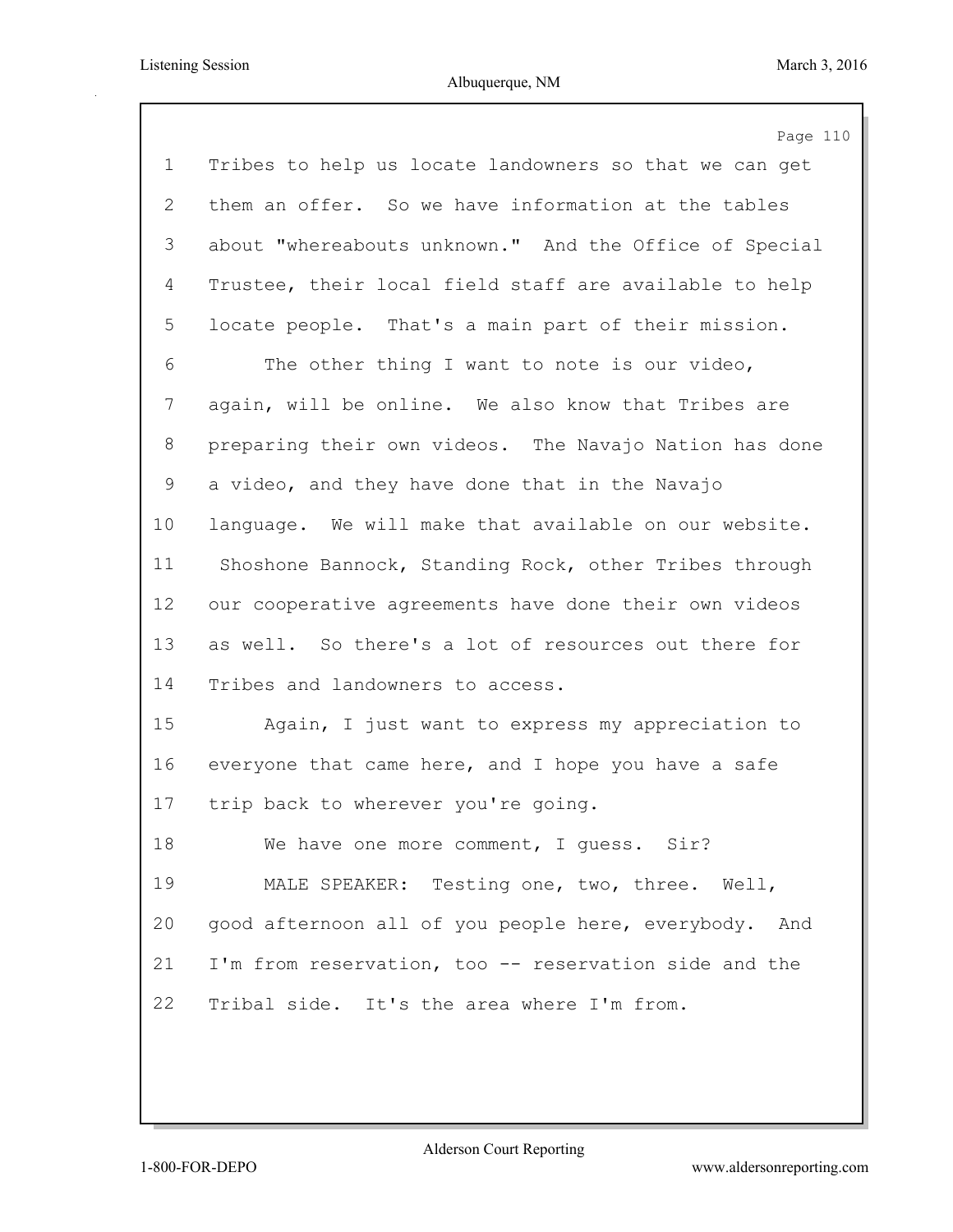|             | Page 111                                               |
|-------------|--------------------------------------------------------|
| $\mathbf 1$ | So I'm kind of concerned about the allotment. I        |
| 2           | don't know they feel about it -- about the allotment.  |
| 3           | It's just not too -- not 20 miles this way and not 30  |
| 4           | miles that way. It's just a very little area. That     |
| 5           | one-quarter section is just for one horse. There's one |
| 6           | cow. Maybe at least three goats, horse, sheep,         |
| 7           | something like that.                                   |
| 8           | At this time, I have a kind of concern about it.       |
| 9           | And I wonder how would our grandparent, our nollie     |
| 10          | sides, and our late father, mom, they're not here.     |
| 11          | They were the boss. They owned a area. But nowadays    |
| 12          | they don't really herd sheep no more. They're all in   |
| 13          | town working there just like me. So I quess that's     |
| 14          | just the -- some people might say that they just work  |
| 15          | at the lands, and they're in town, boogie woogie there |
| 16          | and here. So that's my very concern.                   |
| 17          | So this is the mostly on the eastern portion of        |
| 18          | Navajo Nations. The western portion is that            |
| 19          | reservation. I think I'm the only one from there. How  |
| 20          | many are from reservations? Let's see hand. Oh,        |
| 21          | another one. We're just two team here. What about      |
| 22          | this side?                                             |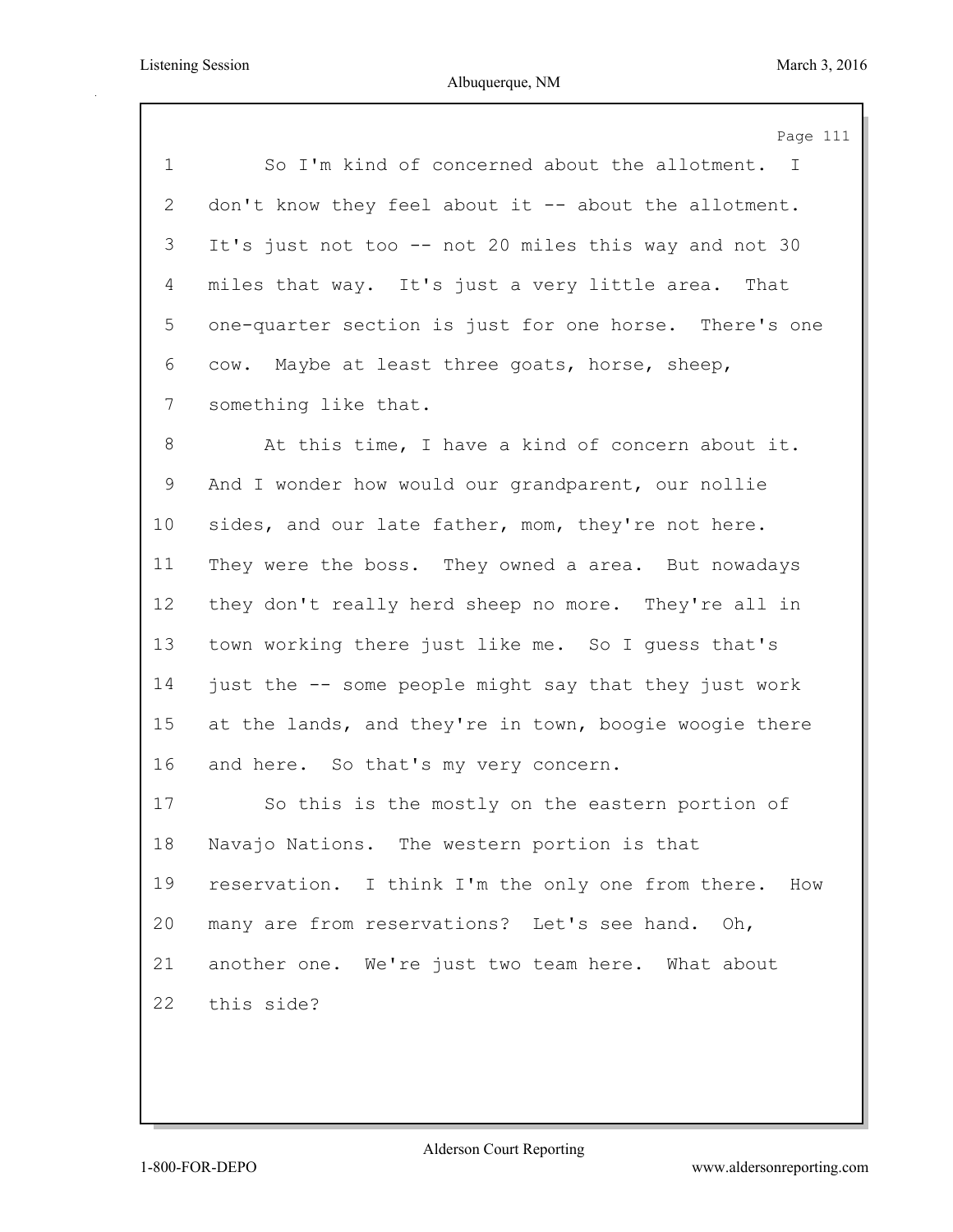| $\mathbf 1$<br>So some of us, we're using the reservation side<br>2<br>and the area that we pay for yearly per so many miles<br>3<br>this way and that way. So this is what happens. We're<br>concerned about it just like somebody says, right?<br>4<br>5<br>What happen if this happen, what happen then? So right<br>6<br>now, what are we saying we Navajos are sitting here and<br>7<br>listening. What is in our mind? That's my questions.<br>8<br>They have a good idea, but I think we're going to pay<br>9<br>more.<br>10<br>That's my thing here say with Tribal leaders when<br>11<br>you're sitting there. Is he gone? So I'm not talking<br>12<br>against him. I'm just -- I guess they already approved | Page 112 |
|------------------------------------------------------------------------------------------------------------------------------------------------------------------------------------------------------------------------------------------------------------------------------------------------------------------------------------------------------------------------------------------------------------------------------------------------------------------------------------------------------------------------------------------------------------------------------------------------------------------------------------------------------------------------------------------------------------------------|----------|
|                                                                                                                                                                                                                                                                                                                                                                                                                                                                                                                                                                                                                                                                                                                        |          |
|                                                                                                                                                                                                                                                                                                                                                                                                                                                                                                                                                                                                                                                                                                                        |          |
|                                                                                                                                                                                                                                                                                                                                                                                                                                                                                                                                                                                                                                                                                                                        |          |
|                                                                                                                                                                                                                                                                                                                                                                                                                                                                                                                                                                                                                                                                                                                        |          |
|                                                                                                                                                                                                                                                                                                                                                                                                                                                                                                                                                                                                                                                                                                                        |          |
|                                                                                                                                                                                                                                                                                                                                                                                                                                                                                                                                                                                                                                                                                                                        |          |
|                                                                                                                                                                                                                                                                                                                                                                                                                                                                                                                                                                                                                                                                                                                        |          |
|                                                                                                                                                                                                                                                                                                                                                                                                                                                                                                                                                                                                                                                                                                                        |          |
|                                                                                                                                                                                                                                                                                                                                                                                                                                                                                                                                                                                                                                                                                                                        |          |
|                                                                                                                                                                                                                                                                                                                                                                                                                                                                                                                                                                                                                                                                                                                        |          |
|                                                                                                                                                                                                                                                                                                                                                                                                                                                                                                                                                                                                                                                                                                                        |          |
|                                                                                                                                                                                                                                                                                                                                                                                                                                                                                                                                                                                                                                                                                                                        |          |
| 13<br>something for this area. They're good areas. We all                                                                                                                                                                                                                                                                                                                                                                                                                                                                                                                                                                                                                                                              |          |
| 14<br>maybe walk down there, and take pictures, and send it                                                                                                                                                                                                                                                                                                                                                                                                                                                                                                                                                                                                                                                            |          |
| 15<br>to New York, to Obama, let him take look at it. But                                                                                                                                                                                                                                                                                                                                                                                                                                                                                                                                                                                                                                                              |          |
| 16<br>Obama is good friend of mine. So this, I'm very                                                                                                                                                                                                                                                                                                                                                                                                                                                                                                                                                                                                                                                                  |          |
| 17<br>concerned about it.                                                                                                                                                                                                                                                                                                                                                                                                                                                                                                                                                                                                                                                                                              |          |
| 18<br>What do we feel about a reservation and -- or                                                                                                                                                                                                                                                                                                                                                                                                                                                                                                                                                                                                                                                                    |          |
| 19<br>allotment (NATIVE LANGUAGE SPOKEN). So, and, Leonard,                                                                                                                                                                                                                                                                                                                                                                                                                                                                                                                                                                                                                                                            |          |
| 20<br>what is our Tribal leader's concern about this                                                                                                                                                                                                                                                                                                                                                                                                                                                                                                                                                                                                                                                                   |          |
| 21<br>situation here? That the plans, what they have, are we                                                                                                                                                                                                                                                                                                                                                                                                                                                                                                                                                                                                                                                           |          |
| 22<br>saying yes and getting the money, and what do we do                                                                                                                                                                                                                                                                                                                                                                                                                                                                                                                                                                                                                                                              |          |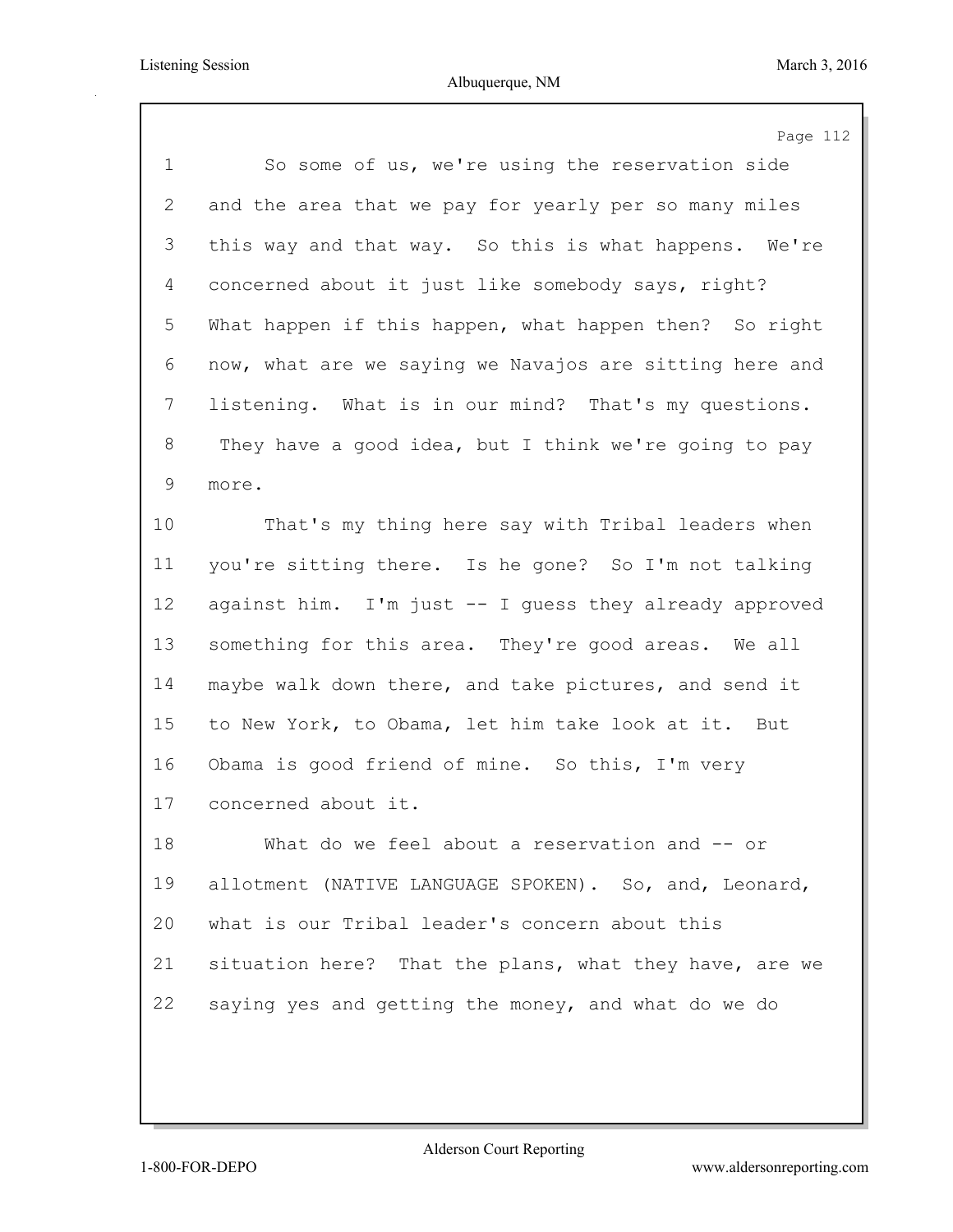Page 113 with that money as they go to Tribal leaders over there and get more boogie woogie thing. I'm just teasing you, Leonard. You always tease me, that's why. So that's where my concern is. So I think I'm going back to reservation. I live in town myself. We work there. So I may be pretty close to 30 years now today. I was boogie woogeying here to learn more about the things that they're talking about it, so we decided to come down. And we got here. I went to school here just couple -- maybe three or four yards away from here. Actually I went to school -- finished school. So this is my concern. We used to have elderly, the ladies and the mens. We don't have those anymore. They usually really want -- don't want to change something like this. And if they come back, what would we tell them? So that's the question that I wanted to tell all of these Navajo just sitting there. I don't know what their thinking is. I don't know what they're going to say. But I think I'm going back to White Rock and Lake Valley informed about this. Lake Valley is on the agenda here. I mean, and unless -- nobody is here, so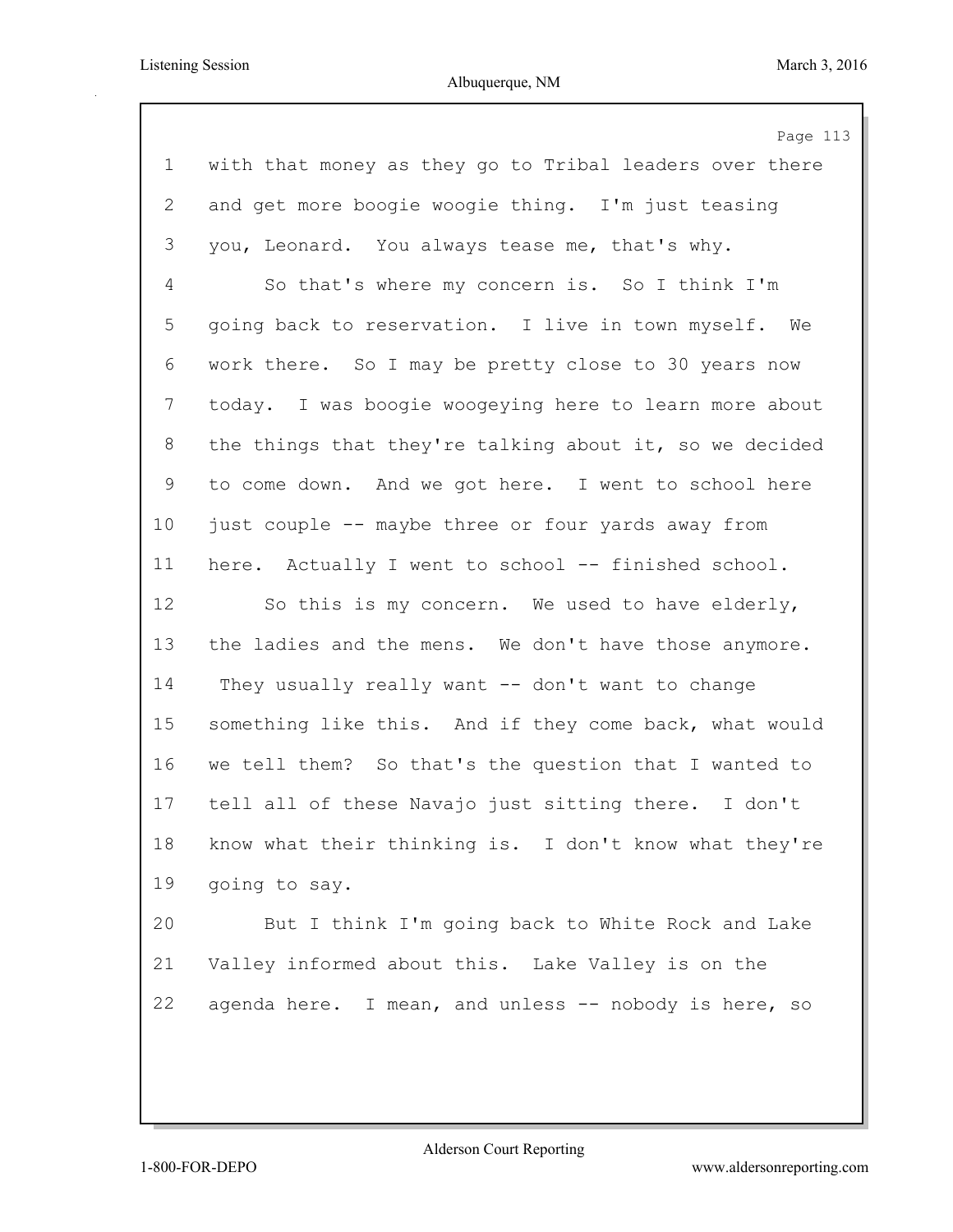|             | Page 114                                                  |
|-------------|-----------------------------------------------------------|
| $\mathbf 1$ | I quess they're representing two chapters here. I'm       |
| 2           | not representing. I'm just got here on my own so to       |
| 3           | find out what sort of situation with all the land back    |
| 4           | and reservation, and also on the Checkerboard area.<br>We |
| 5           | call it Checkerboard area. That's where we pay for the    |
| 6           | area to use it. So I think a lot of these people are      |
| 7           | from eastern portion of the reservation. So that's my     |
| 8           | concern.                                                  |
| 9           | And for your -- you said do you want to get paid,         |
| $10 \,$     | and some of us already paying for it on the               |
| 11          | Checkerboard side. So is it going to increase             |
| 12          | according to what animals we're going to put there. So    |
| 13          | that's my concern.                                        |
| 14          | And right now, I don't think people, we're not            |
| 15          | aware of it, and also on the reservation side, some of    |
| 16          | them live on the reservation side. They move out on       |
| 17          | the Checkerboard side, half a year this side, half a      |
| 18          | year this side. So they transport their livestock like    |
| 19          | that. So that's my very concern.                          |
| 20          | What would I tell when I get back to White Rock           |
| 21          | and they have a chapter meeting? Lake Valley. Lake        |
| 22          | Valley is listed, but nobody is here from there. So I     |
|             |                                                           |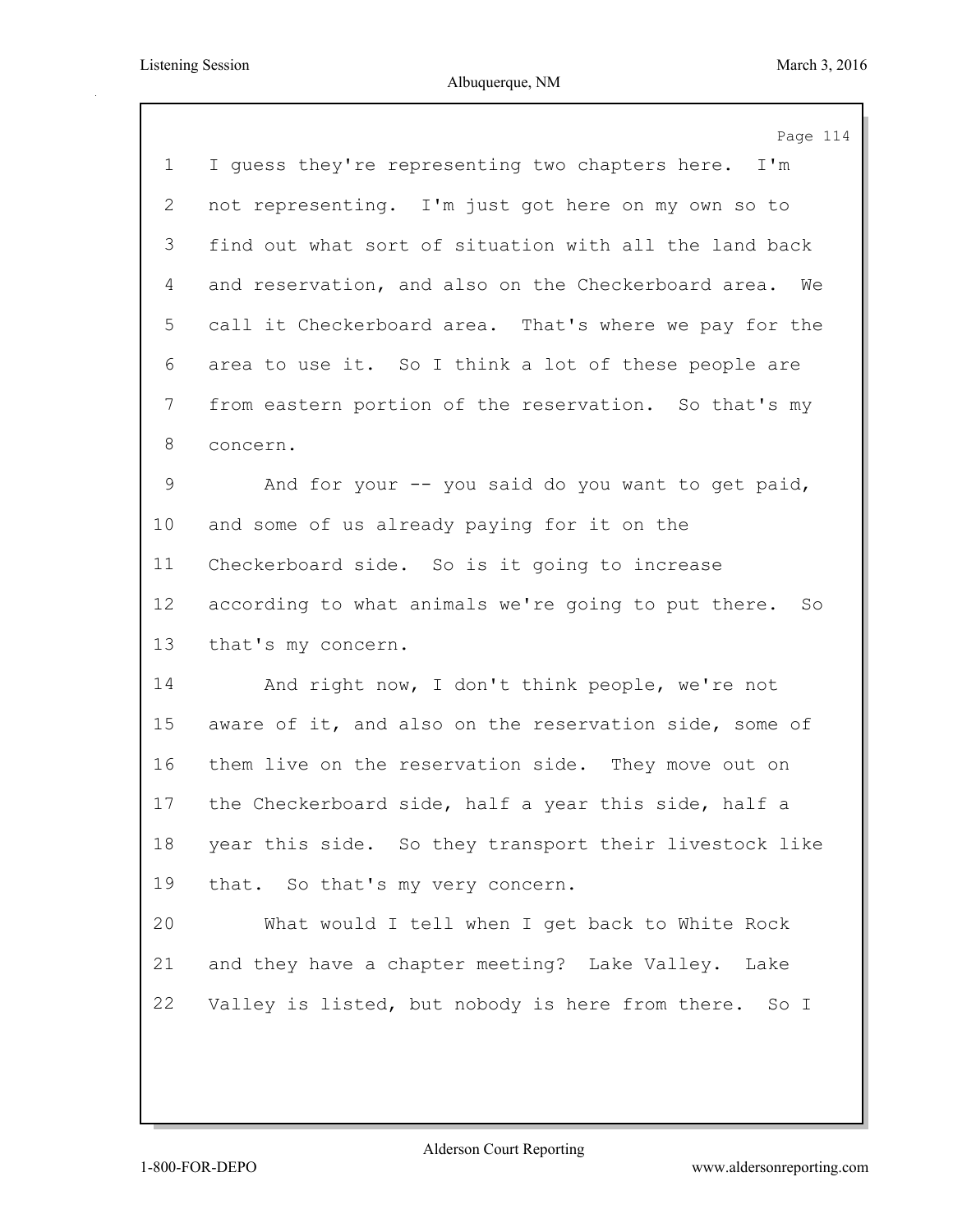|                | Page 115                                                |
|----------------|---------------------------------------------------------|
| $\mathbf 1$    | think -- I don't know. I really don't know.             |
| 2              | So I appreciate for your concern your side, and         |
| 3              | also you keep saying about the Navajo Nation back       |
| 4              | there. There's only one council that I see. I don't     |
| 5              | know what their plan is now at this time. So I'm just   |
| 6              | kind of -- I really don't know where we're heading, but |
| $7\phantom{.}$ | I don't -- I think so you have a good idea to get this  |
| 8              | area is what I'm saying.                                |
| 9              | Now, I appreciate it. Thank you very much, and          |
| 10             | God bless you.                                          |
| 11             | MR. MCCLANAHAN: Thank you.                              |
| 12             | (Applause.)                                             |
| 13             | MS. ARAGON: (Off audio.) Hi. My name is Liz             |
| 14             | Aragon. I'm from the Laguna Reservation, and I have a   |
| 15             | few questions to ask.                                   |
| 16             | I was wondering that once they sell the -- people       |
| 17             | sell their property, can the Tribe turn around and sell |
| 18             | it back to non-Indians or the government take over it,  |
| 19             | and we're going to have smaller land? And then my       |
| 20             | other question is will this affect my social security?  |
| 21             | If I'm on social security, will it affect it being      |
| 22             | that if we sell the land, the large allotment? And do   |
|                |                                                         |
|                |                                                         |
|                |                                                         |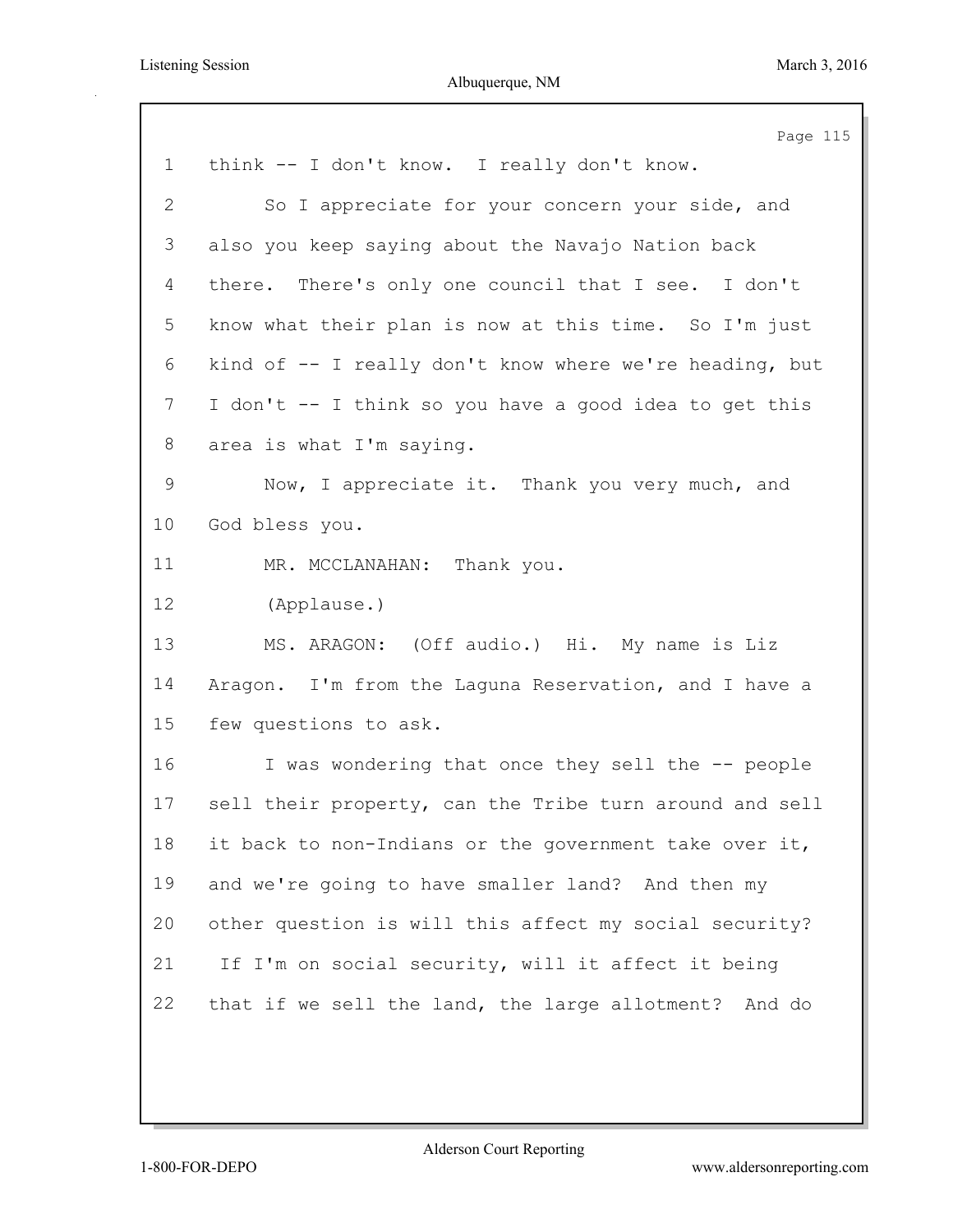|              | Page 116                                                |
|--------------|---------------------------------------------------------|
| $\mathbf 1$  | I have to pay taxes on it, and is it going to affect my |
| $\mathbf{2}$ | -- the healthcare also?                                 |
| 3            | And other thing is the reason why I would like to       |
| 4            | sell my allotment is so I could remodel my house to get |
| 5            | it to -- weatherize it, put windows and central heat    |
| 6            | and stuff like that. I can't get a loan in the city     |
| 7            | because I don't own the land. I don't own the house.    |
| 8            | I live on the reservation. That's the reason I would    |
| 9            | like to -- I would like to sell my lot. What I was      |
| $10 \,$      | wondering was, you know, these are the things that I'm  |
| 11           | worried about is about taxes and also my social         |
| 12           | security because I own a lot.                           |
| 13           | And another thing (inaudible). Why do they give         |
| 14           | it -- since this is out of a settlement, why can't they |
| 15           | put it in a trust fund for the people and then use that |
| 16           | money to help with the education for their children or  |
| 17           | to build their schools, schools fixed up, or for the    |
| 18           | people to remodel their houses, too. There's some       |
| 19           | houses that need to have new windows put in them        |
| 20           | because it's not -- it's not the energy efficient.      |
| 21           | And I was thinking why should the money go back to      |
| 22           | the government when that's from a settlement, that it   |
|              |                                                         |
|              |                                                         |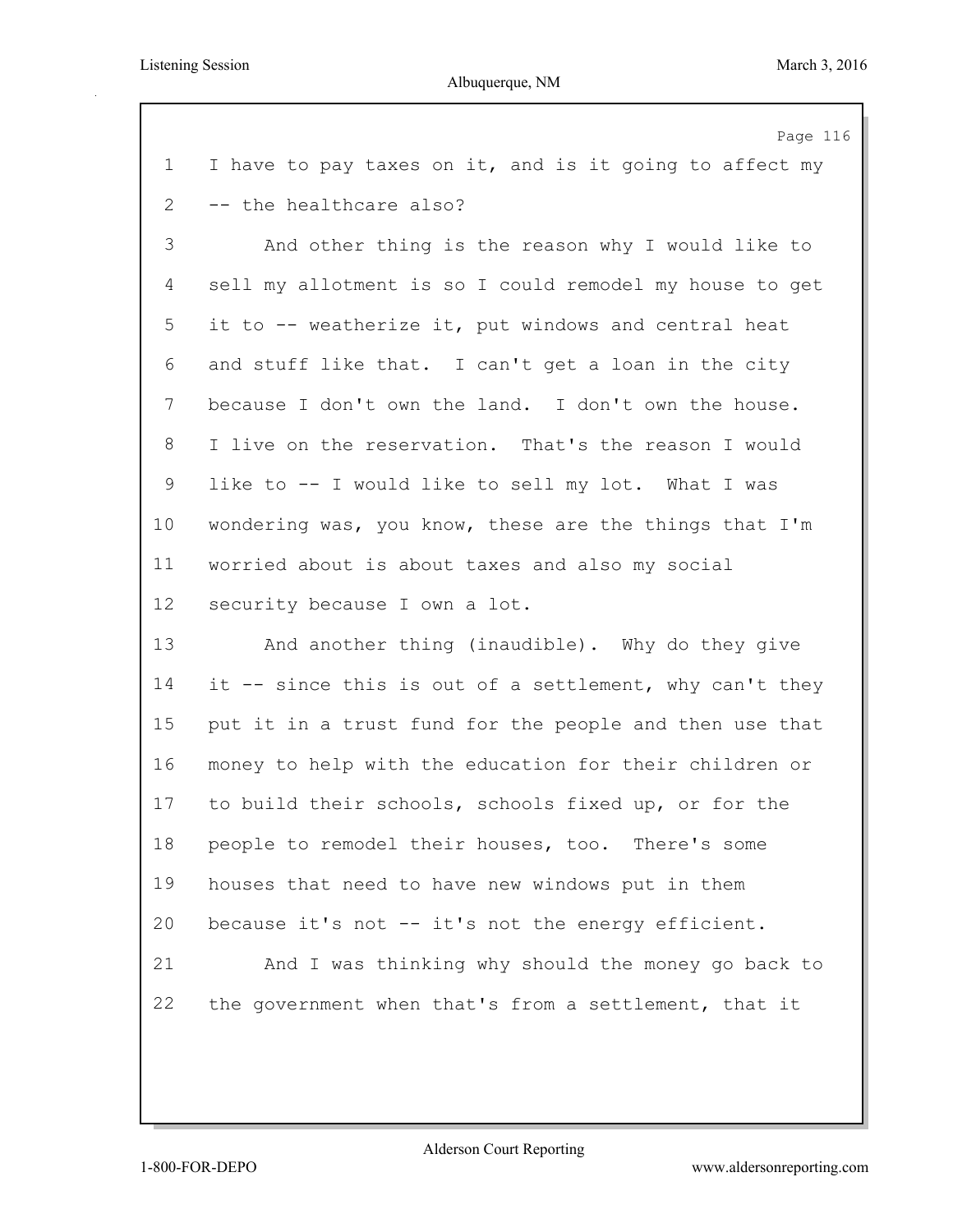Page 117 was left over, they could divide among the people that do have this land (inaudible). MR. MCCLANAHAN: Sure. So thank you all. I know that we're running a little bit over. I'm going to try to address some of your questions. But as we explained before as part of this Listening Session, we are going to address your questions in writing as well so that you have something, and that'll be reported out in writing. But let me try to answer a couple of your questions very briefly as we're wrapping up here. 11 In terms of if you decide to sell your interests, that is -- that is in trust for the Tribe. It would take an act of Congress to take that out of trust, so the Tribe couldn't decide to just sell it. I mean, it would literally take Congress to pass a law to take it out of trust to sell. So it's with the Tribe forever. In terms of the funds that you would receive for a sale, they would be -- they would be deposited right into your IIM account, so it would be treated the same way as any other funds you already get in your account itself. And so, I don't -- I don't think that those are taxed, but I don't want to be a tax attorney today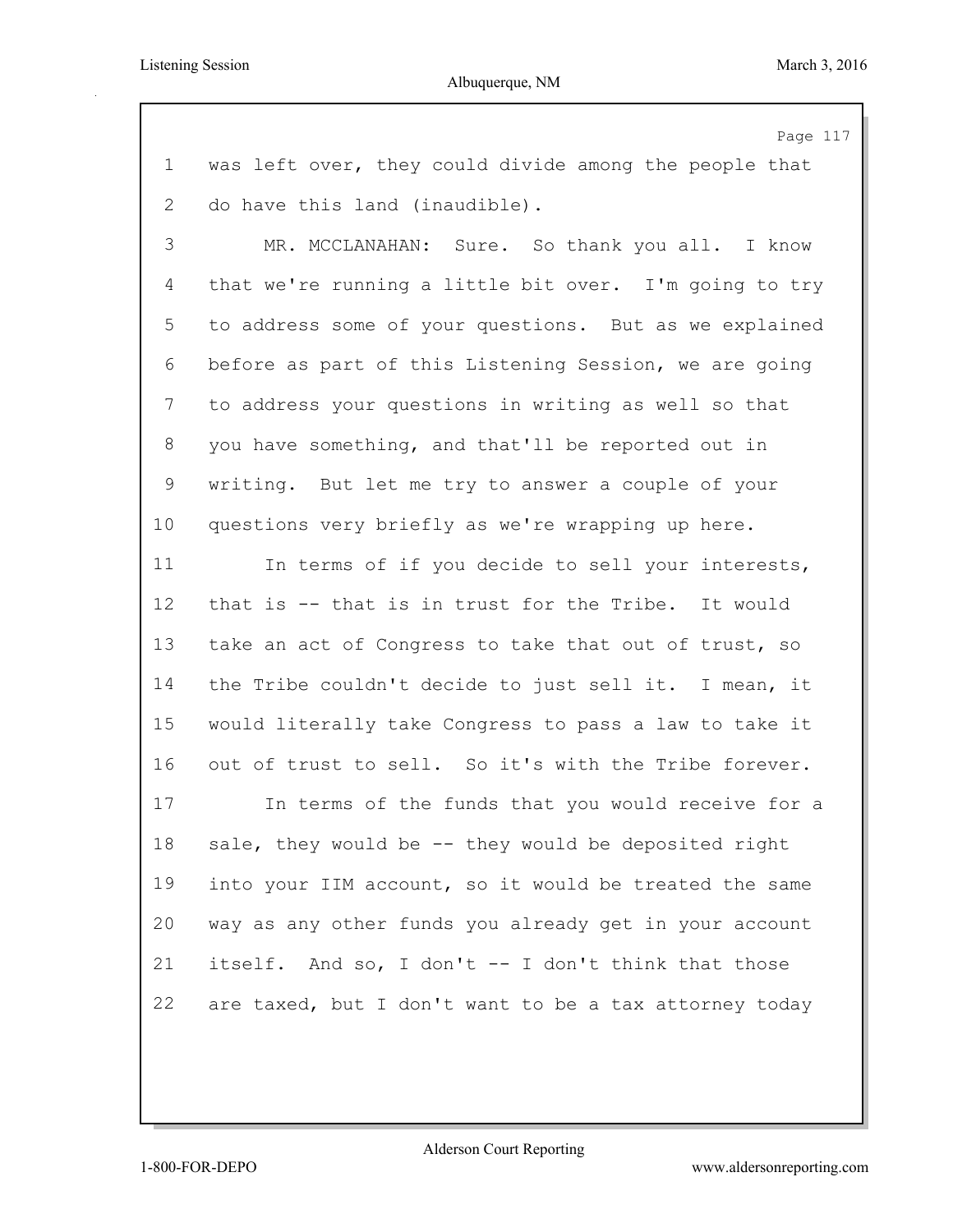Listening Session March 3, 2016

## Albuquerque, NM

Page 118 either. So I think that they are -- but we can provide these answers to you. And then the last issue with -- about the funds, I mean, we are already -- we're a few years into this -- into this Program. We've already paid out nearly half the funds to individuals. And so, as I said earlier, we don't expect any funds to go back to Congress at all. In fact, we think we're going to be in a situation where Tribal leadership is and the Department, you know, are going to be having to have these conversations. And I think members of Congress are going to look at, you know, how do we expand this Program to move forward because I don't think we're going to have any funds going back to Congress or to the -- to the Treasury. So thank you. MS. GROUNDS: Thank you for your feedback, and we're going to end the session so that landowners have an opportunity to talk to us outside at the Listening Session. MR. MCCLANAHAN: One more. MS. GARCIA: Okay, I'll close it down here. Good afternoon, members on the panel from the Federal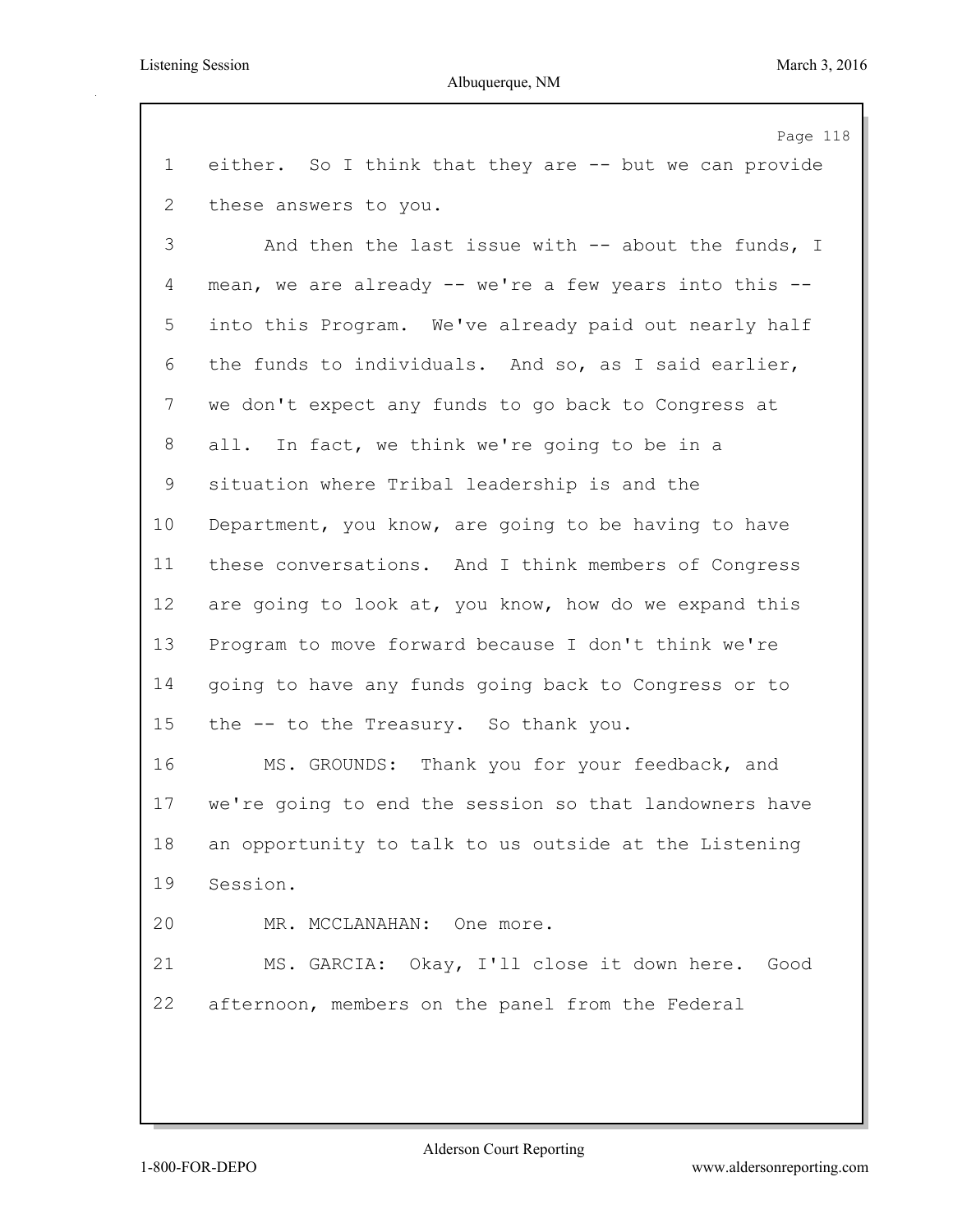|         | Page 119                                               |
|---------|--------------------------------------------------------|
| 1       | government, and members of the different Tribes that   |
| 2       | are represented, Tribal leaders all the way down to    |
| 3       | landowners that are here today. My name is Martha      |
| 4       | Garcia. I'm from Ramah Navajo, and many of you         |
| 5       | probably have heard about Ramah Navajo by now. And     |
| 6       | we're here again today.                                |
| 7       | We've been attending from Ramah Navajo, myself,        |
| 8       | and staff members, and other Tribal leaders, in the    |
| 9       | past to these Listening Sessions. And we're pretty     |
| $10 \,$ | much aware of the Cobell issues and the Land           |
| 11      | consolidation Program, and then now it's the Land Buy- |
| 12      | Back Program. And we have made comments, but we have   |
| 13      | never received feedback, and I submitted a written     |
| 14      | document to you again.                                 |
| 15      | So we would like to hear and continue to work with     |
| 16      | you. And we would like to continue to work with our    |
| 17      | Tribal leaders, as Mr. Tsosie had mentioned here, that |
| 18      | there are some concerns and issues that we need to     |
| 19      | resolve among the three communities that are outside   |
| 20      | the other land of the Navajo Nation. And we will       |
| 21      | continue to do that.                                   |
| 22      | But our concerns are still -- remains the same,        |
|         |                                                        |
|         |                                                        |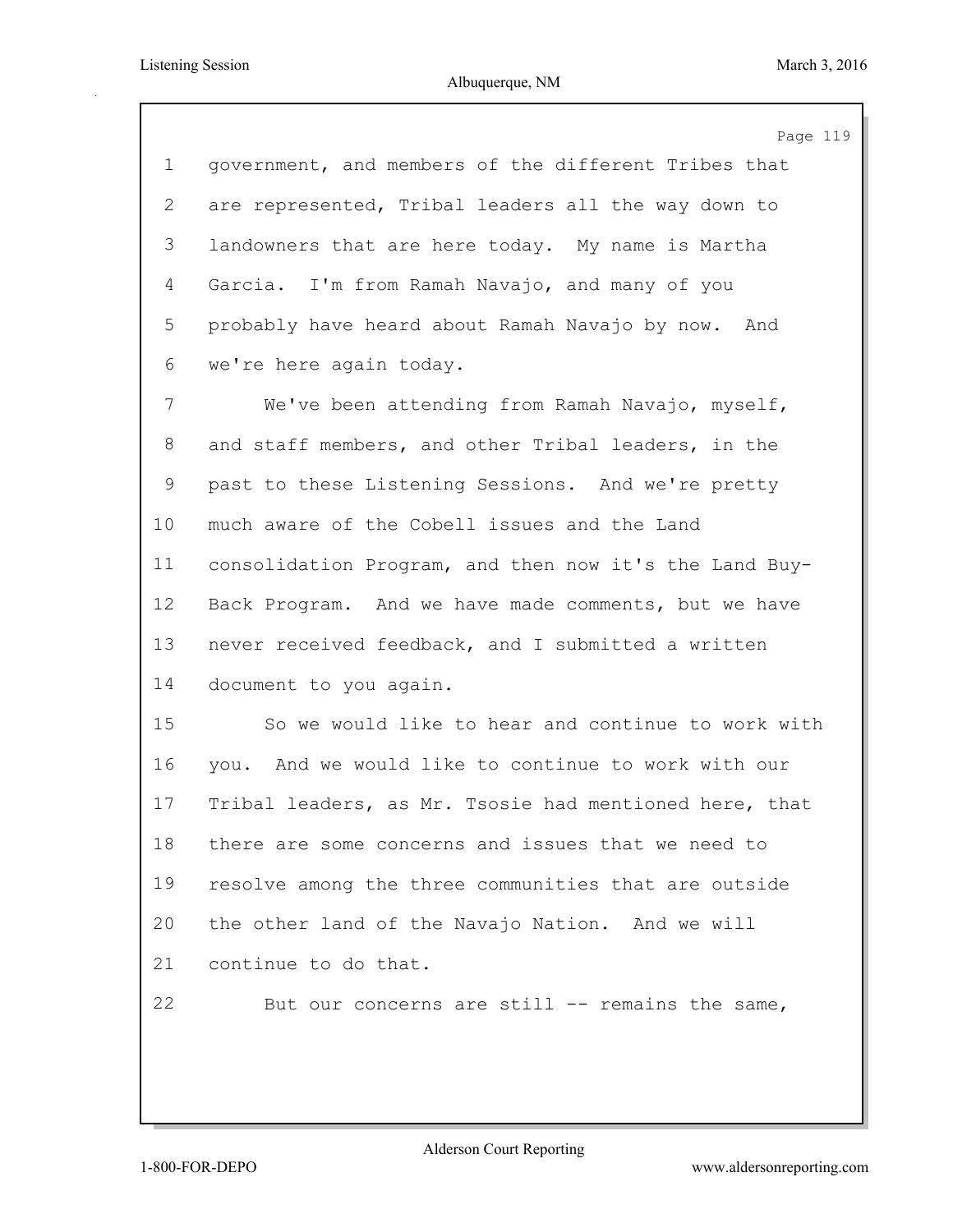Page 120 and we want to continue to work with you to resolve those as we have expressed in the past, and we would like to hear from that. We have been very fortunate that we have been very fortunate that we have been able to contract many of our Federal programs, including realty. And through those programs we have been working with our community members and giving them the information that's needed for them to start working to avoid fractionation of their land in the future. And many have stepped up within the past two years to avoid that by going into estate planning, and will writing, and all that. And we were able to do that because we had contracted the realty program. But when it comes down to working with the Land

 Buy-Back Program, it was very unfortunate that we were not informed because we have our Program, and we needed to coordinate with the people that are working under the Navajo Nation Land Buy-Back Program. It wasn't until after the fact that we started hearing about how things may be done. And we had a lot of questions, and we've tried to work through those, and there are questions by community members that still needs to be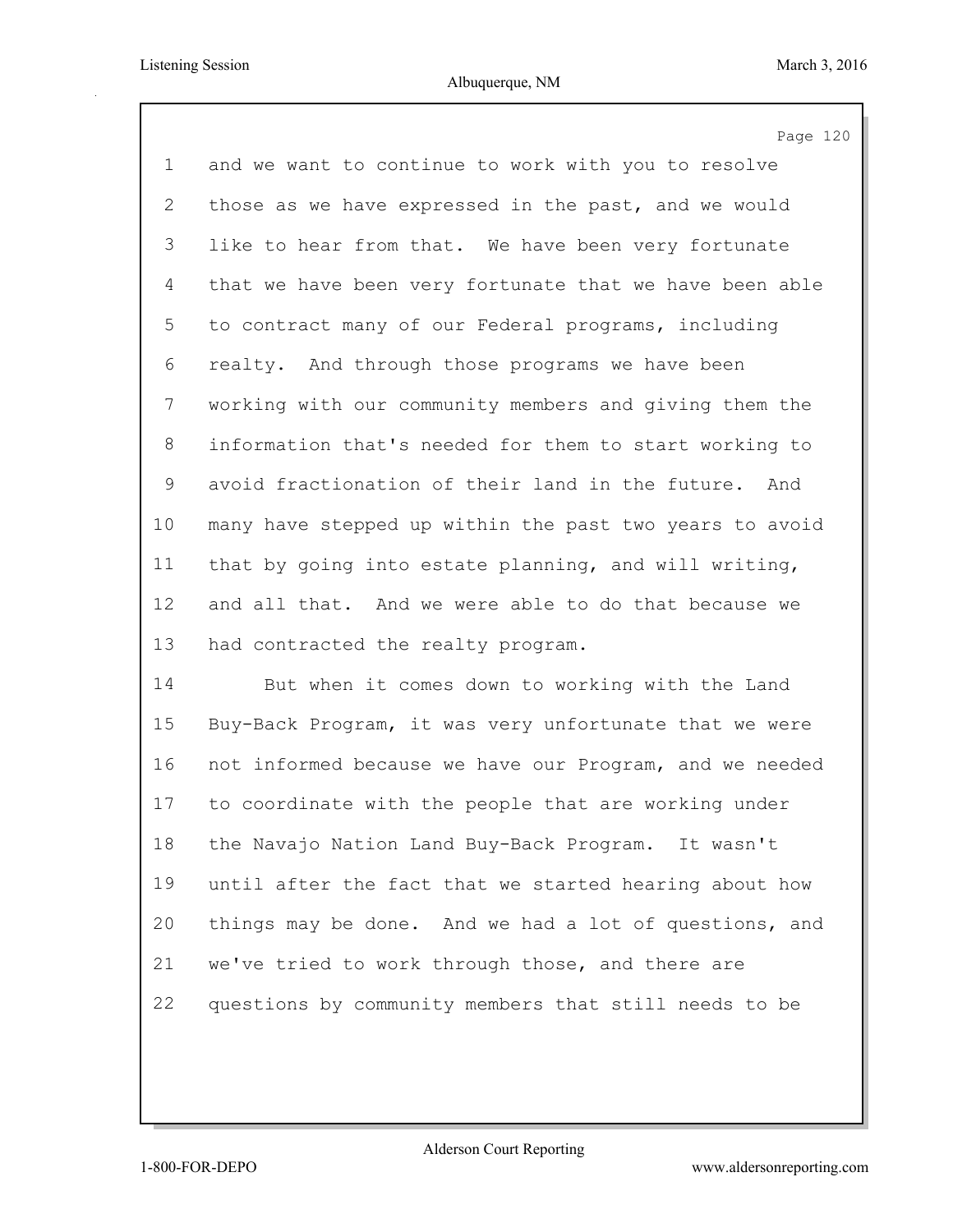|              | Page 121                                                |
|--------------|---------------------------------------------------------|
| $\mathbf 1$  | addressed at this time.                                 |
| $\mathbf{2}$ | So I just ask for your cooperation and work with        |
| 3            | us very closely as well as the Navajo Nation.<br>Mr.    |
| 4            | Tsosie, if you can carry that back for us. And then,    |
| 5            | Mr. Begaye, if you're still here, we'd like to continue |
| 6            | to work with you on this very important issue. Thank    |
| 7            | you.                                                    |
| 8            | MR. MCCLANAHAN: Thank you.                              |
| 9            | (Applause.)                                             |
| 10           | FEMALE SPEAKER: (Off audio.) I have only one            |
| 11           | thing to say real quick. We were not asked to do        |
| 12           | interpreting, and I feel a little bit injustice to the  |
| 13           | people that were here earlier this morning. All the     |
| 14           | Navajo people left because they were limited on their   |
| 15           | English speaking. I mean, they've gone to school and    |
| 16           | they understand some of it, but they weren't able to -- |
| 17           | I don't think they have the confidence to really come   |
| 18           | up and say things in the way that they --               |
| 19           | I sat by a couple of people and talked to them,         |
| 20           | and they just didn't have the confidence to really      |
| 21           | talk, and they felt like they had a lot of questions.   |
| 22           | And so, I really feel like the next time you have       |
|              |                                                         |
|              |                                                         |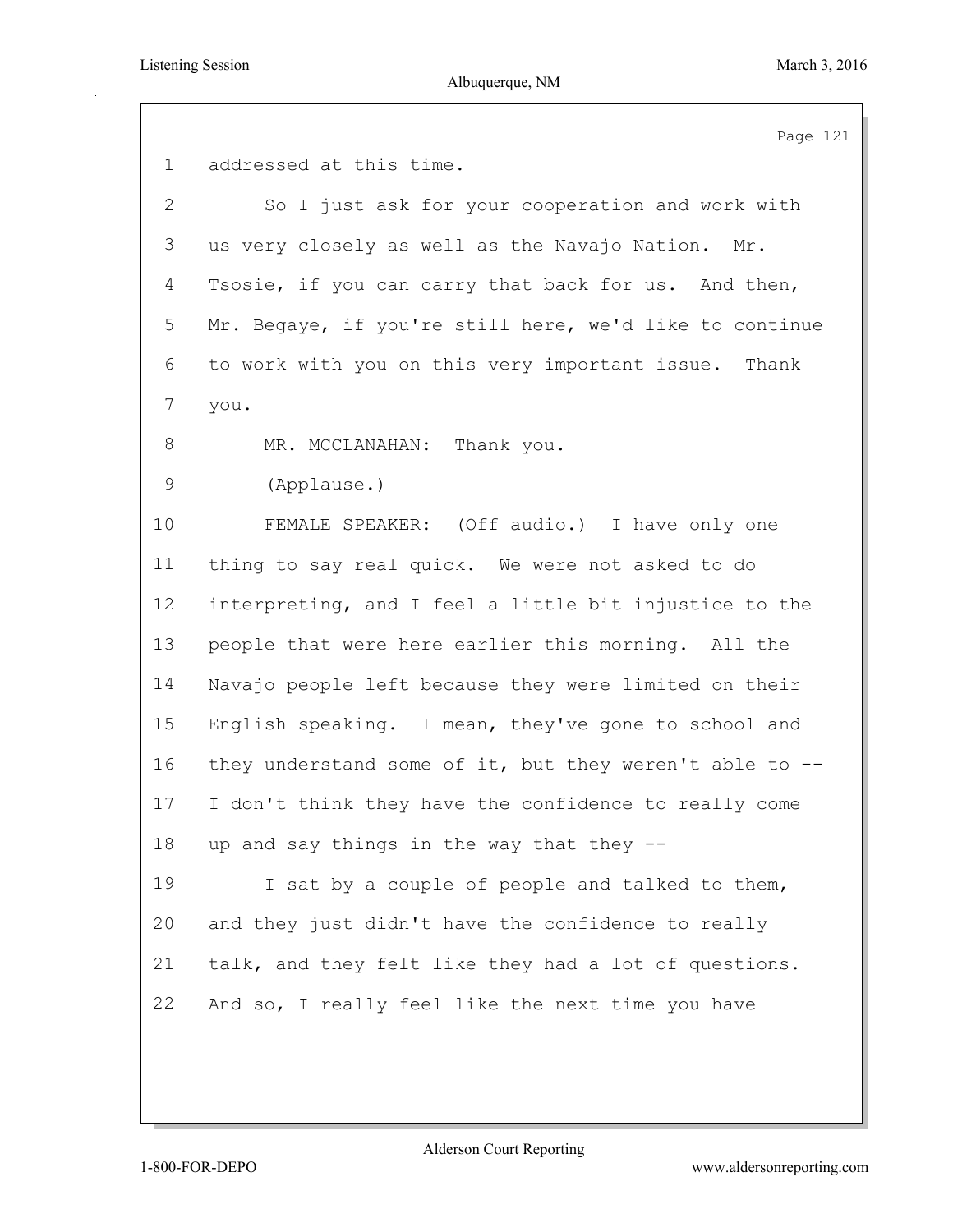|             | Page 122                                                |
|-------------|---------------------------------------------------------|
| $\mathbf 1$ | interpreters, if you could get interpreting equipment   |
| 2           | so that they can pick it up like the United Nations     |
| 3           | where you have interpreters, and then people that need  |
| 4           | it can put it on their head, because there was a lot of |
| 5           | questions on appraisal, why there's percentage on it,   |
| 6           | and others wanted to say something, and I was trying to |
| 7           | encourage them to go up there. I'll stand by them and   |
| 8           | interpret for them. And they were -- they didn't feel   |
| 9           | like doing it.                                          |
| 10          | So we sat here and we tried to talk to people,          |
| 11          | but, I mean, you know, I think it's just better having  |
| 12          | interpreting equipment when you hire interpreters. And  |
| 13          | I just feel like it was an injustice today to the       |
| 14          | people that were here this morning.                     |
| 15          | MR. MCCLANAHAN: Thank you. Thank you for your --        |
| 16          | yeah, it's excellent feedback. Thank you.               |
| 17          | FEMALE SPEAKER:<br>I mean, you quys are the top         |
| 18          | head $--$                                               |
| 19          | MR. MCCLANAHAN: Yeah, thank you.                        |
| 20          | FEMALE SPEAKER: -- echelon, so make that                |
| 21          | accessible to the people, and I think that's really     |
| 22          | important.                                              |
|             |                                                         |
|             |                                                         |